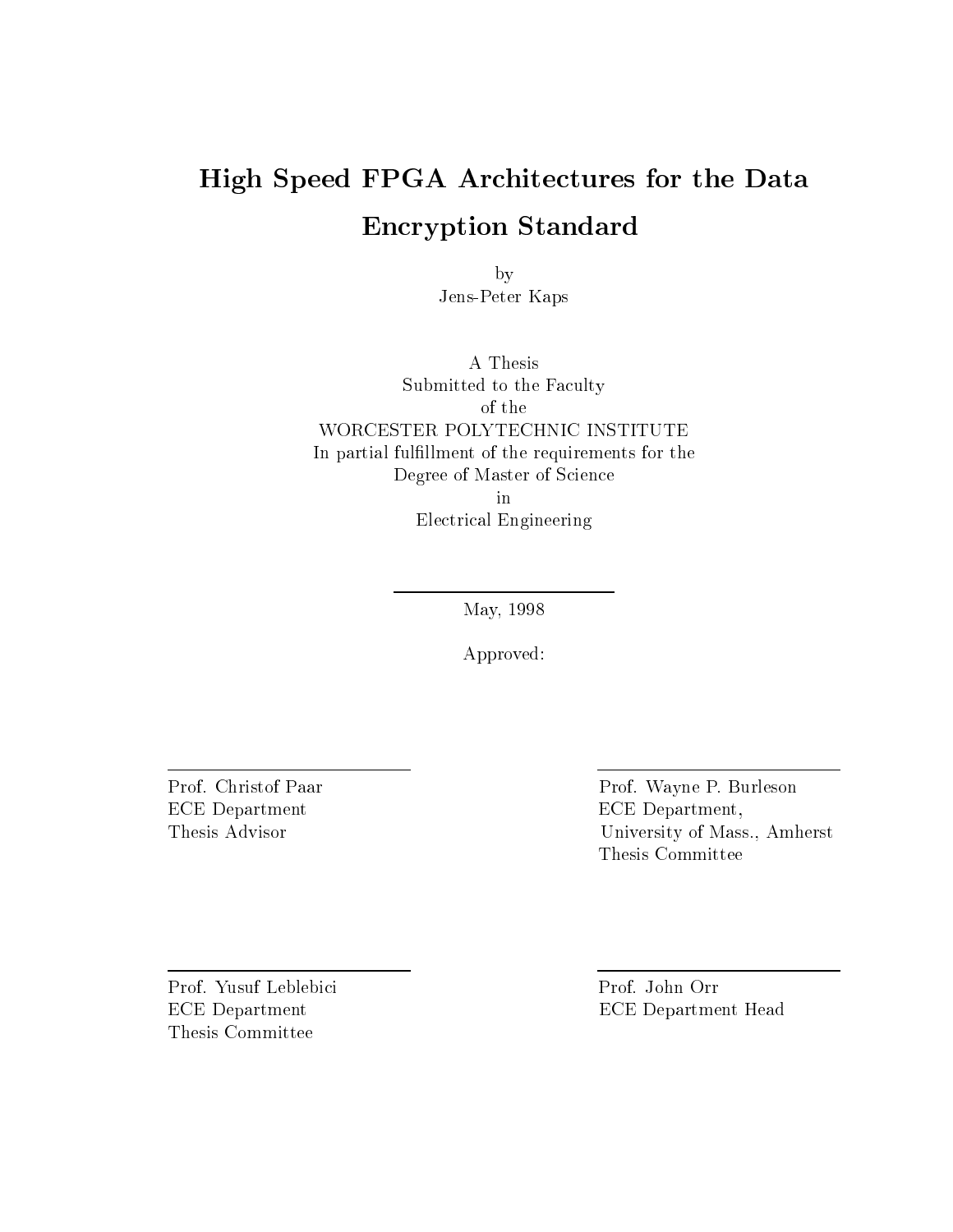### Abstract

Most modern security standards and security applications are defined to be *algorithm in*dependent, that is, they allow a choice from a set of cryptographic algorithms for the same function. Since the Data Encryption Standard (DES) is currently the most widely used private-key encryption algorithm, DES is usually amongst them. Field Programmable Gate Arrays (FPGA) are recongurable hardware devices. They can switch algorithms on-the fly. Thus, cryptographic algorithms which are implemented on FPGAs provide an an ideal match for algorithm independent security applications. On FPGAs, cryptographic algorithms can run much faster than on software while preserving the security of traditional hardware solutions. At the same time, FPGAs allow potentially the same flexibility as software does. Although there have been a few previous reports on DES implementations on recongurable devices, there has been no systematic treatment of that matter.

We designed and implemented various architecture options with strong emphasis on high-speed performance. Techniques like *pipelining* and *loop unrolling* were used and their effectiveness for DES on FPGAs investigated. We also performed optimization on a lower level. The most interesting result is that we could achieve data rates of up to 384 Mbit/s using a standard Xilinx FPGA (speed-grade -3). This result is by factor 30 faster than software implementations while we are still maintaining flexibility.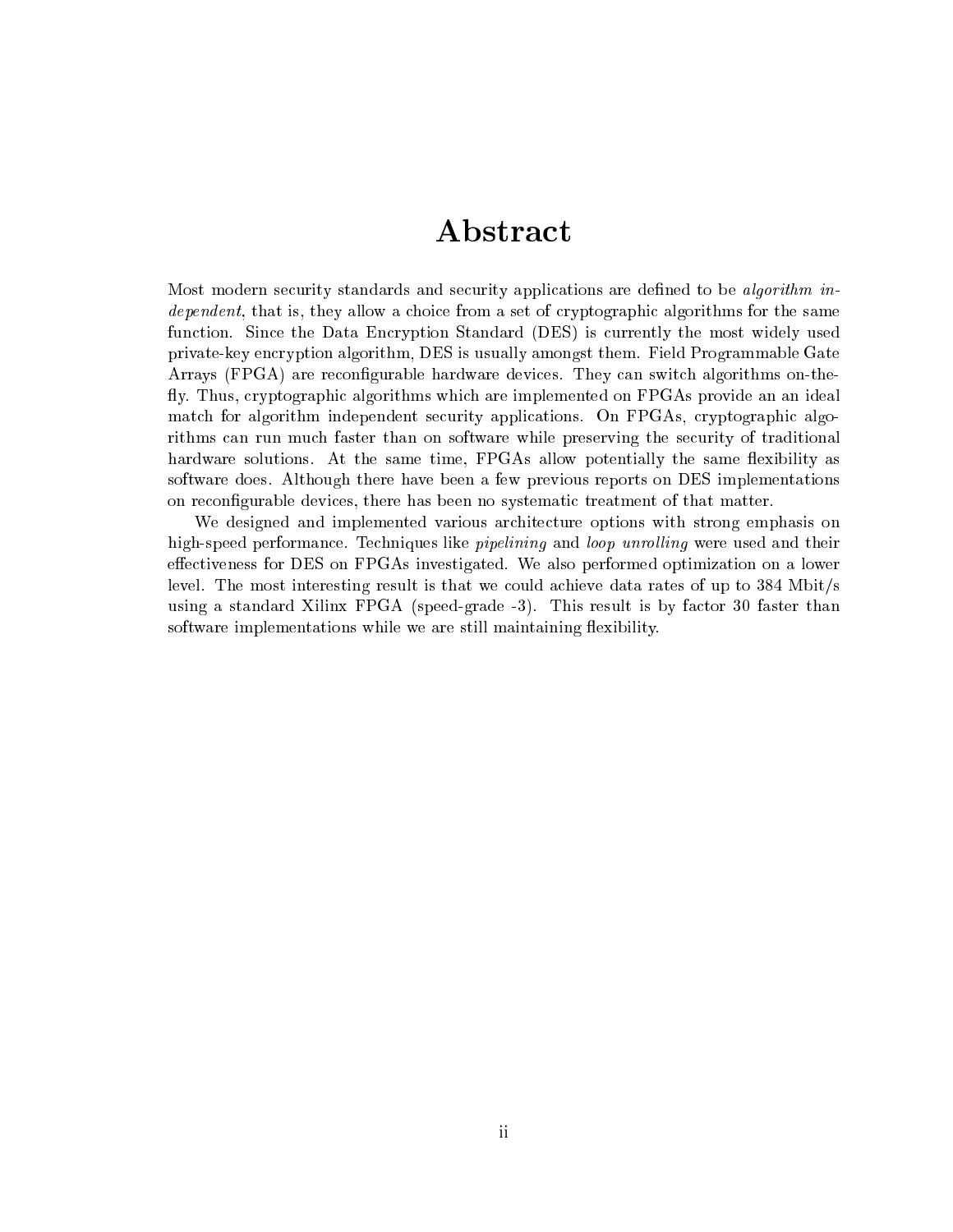## Preface

I would like to thank the many people who contributed to this work. First, my advisor Christof Paar for his advice and support throughout this entire project. He never lost faith in my abilities and encouraged me to finish this work just in time. Not to mention his contribution to the coffee maker in the lab which was badly needed. Next I would like to thank Gregory Haskins who gave me a crash course on Workview Office and a thorough introduction to this project. Martin Rosner worked on a different project but using the same software tools. Together we overcame many hurdles with the tools and finally managed to place and route and also simulate our designs. Many long and sleepless nights in the lab also helped us to become good friends. Furthermore I want to thank the Algorithm Agile MQP-group (Frank Wong, Pik-Ying Kwok and M. James Allred) for making me adjusting my design so it runs in a real world application and not just in theory. This was a valuable experience. Special thanks go to the system administrators here at the ECE Department Murtaza Amiji and Brady Schulman. They managed to keep the systems alive in spite of our continuous attacks. I also want to thank the National Science Foundation for partially funding this research.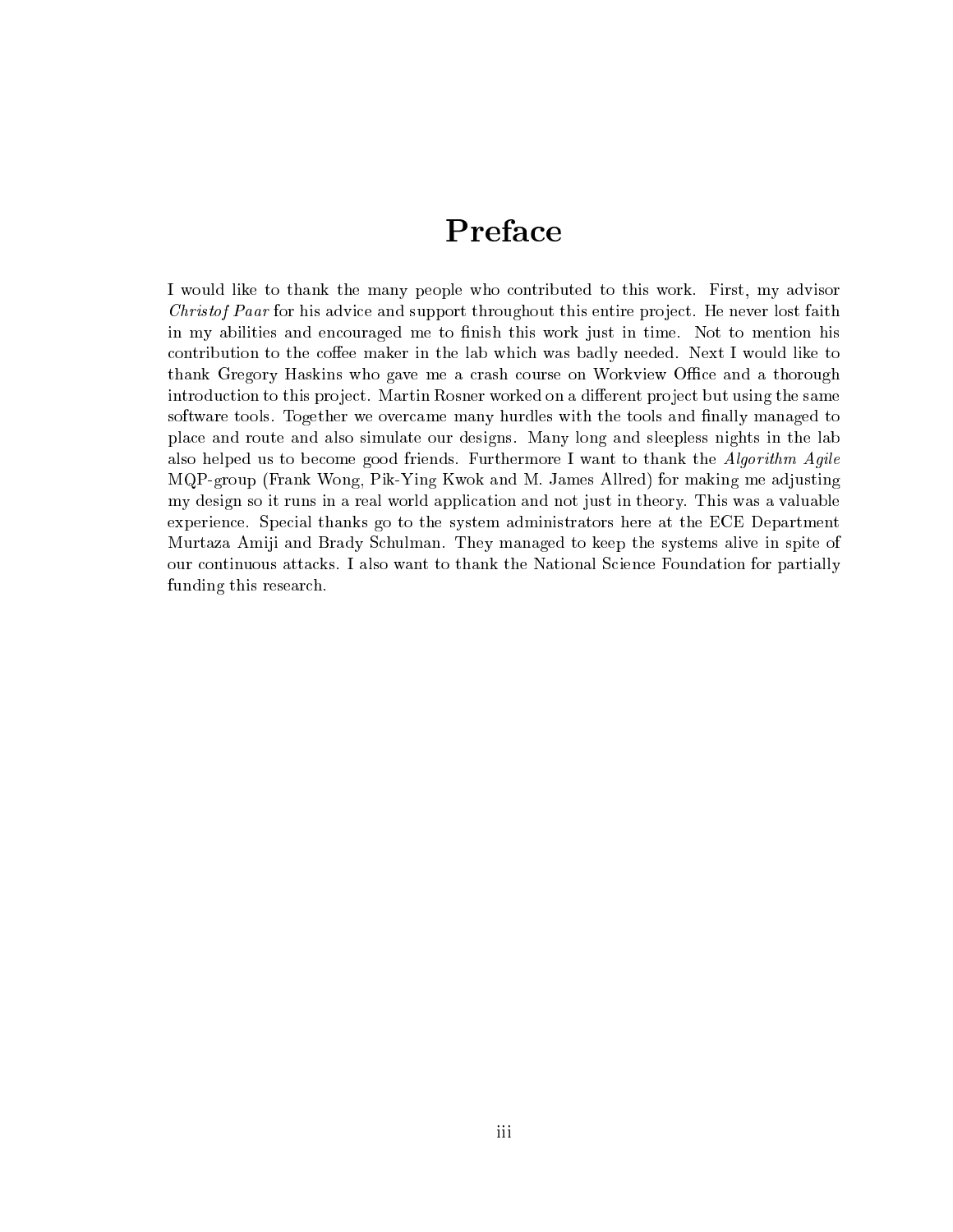## **Contents**

| $\mathbf{1}$ | Introduction                                                                                                                      | $\mathbf{1}$   |
|--------------|-----------------------------------------------------------------------------------------------------------------------------------|----------------|
|              | Motivation<br>1.1                                                                                                                 | $\mathbf{1}$   |
|              | 1.2                                                                                                                               | 3              |
| $\bf{2}$     | <b>Previous Work</b>                                                                                                              | $\overline{5}$ |
|              | 2.1                                                                                                                               | $\overline{5}$ |
|              | 2.2                                                                                                                               | 6              |
| 3            | Methodology                                                                                                                       | $\bf8$         |
|              | 3.1                                                                                                                               | 8              |
|              | 3.2                                                                                                                               | 9              |
|              | 3.2.1                                                                                                                             | 10             |
|              | 3.2.2                                                                                                                             | 10             |
|              | 3.2.3                                                                                                                             | 12             |
|              | 3.2.4                                                                                                                             | 13             |
| 4            | <b>DES</b> Algorithm                                                                                                              | 14             |
|              | 4.1                                                                                                                               | 15             |
|              | 4.2                                                                                                                               | 17             |
|              | المتعاونة والمتعاونة والمتعاونة والمتعاونة والمتعاونة والمتعاونة والمتعاونة والمتعاونة والمتعاونة والمتعاونة<br>4.3<br>Decryption | 19             |
|              | 4.4                                                                                                                               | 20             |
|              | 4.5                                                                                                                               | 22             |
| 5            | Architecture                                                                                                                      | 23             |
|              | 5.1                                                                                                                               | 23             |
|              | 5.2                                                                                                                               | 25             |
|              | 5.3                                                                                                                               | 26             |
|              | Combination of Pipelining and Loop Unrolling<br>5.4                                                                               | 28             |
|              | Comparison and Design Decisions<br>5.5                                                                                            | 28             |
| 6            | <b>DES</b> Design                                                                                                                 | 31             |
|              | DES Function Blocks<br>6.1                                                                                                        | 31             |
|              | 6.2                                                                                                                               | 32             |
|              | Permutation Boxes and Expansion Boxes<br>6.2.1                                                                                    | 32             |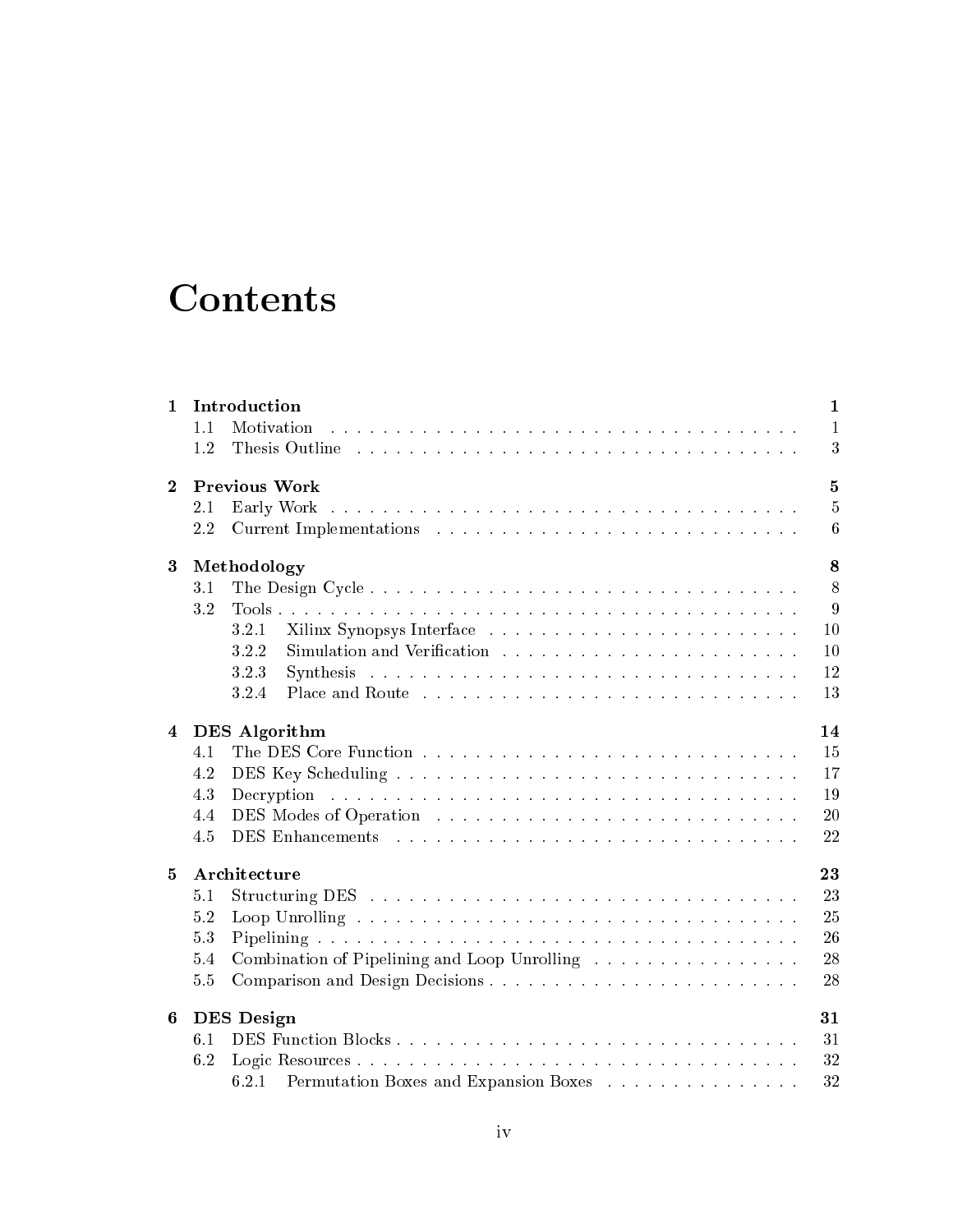|                  |         | 6.2.2<br>33                                                                                      |
|------------------|---------|--------------------------------------------------------------------------------------------------|
|                  |         | 34<br>6.2.3                                                                                      |
|                  |         | 34<br>6.2.4                                                                                      |
|                  |         | 35<br>6.2.5                                                                                      |
|                  |         | 35<br>6.2.6                                                                                      |
|                  | 6.3     | 36                                                                                               |
|                  |         | 36<br>6.3.1                                                                                      |
|                  |         | 38<br>6.3.2                                                                                      |
|                  |         | 39<br>6.3.3                                                                                      |
|                  |         | 39<br>Encryption – Decryption $\ldots \ldots \ldots \ldots \ldots \ldots \ldots \ldots$<br>6.3.4 |
|                  | 6.4     | 42                                                                                               |
|                  | 6.5     | 44                                                                                               |
|                  |         |                                                                                                  |
| $\overline{7}$   |         | 46<br><b>DES</b> Implementation                                                                  |
|                  | 7.1     | 46                                                                                               |
|                  | 7.2     | 46                                                                                               |
|                  | 7.3     | 48                                                                                               |
|                  | 7.4     | 48                                                                                               |
|                  |         | 50<br>7.4.1                                                                                      |
|                  |         | 50<br>7.4.2                                                                                      |
|                  |         | 51<br>7.4.3                                                                                      |
|                  |         | 52<br>7.4.4                                                                                      |
|                  |         | 52<br>7.4.5                                                                                      |
|                  |         | 54<br>7.4.6                                                                                      |
|                  |         | 55<br>7.4.7                                                                                      |
|                  |         | 7.4.8<br>56                                                                                      |
| 8                | Results | 58                                                                                               |
|                  | 8.1     | 58                                                                                               |
|                  | 8.2     | 59                                                                                               |
|                  | 8.3     | Combination of Pipelining and Loop Unrolling<br>60                                               |
|                  | 8.4     | 61                                                                                               |
|                  |         | 61<br>8.4.1                                                                                      |
|                  |         | 62                                                                                               |
|                  |         | 62<br>8.4.3                                                                                      |
|                  | 8.5     | 63                                                                                               |
|                  |         |                                                                                                  |
| $\boldsymbol{9}$ |         | Conclusion<br>65                                                                                 |
|                  | 9.1     | 65                                                                                               |
|                  | 9.2     | 66                                                                                               |
|                  | 9.3     | 67                                                                                               |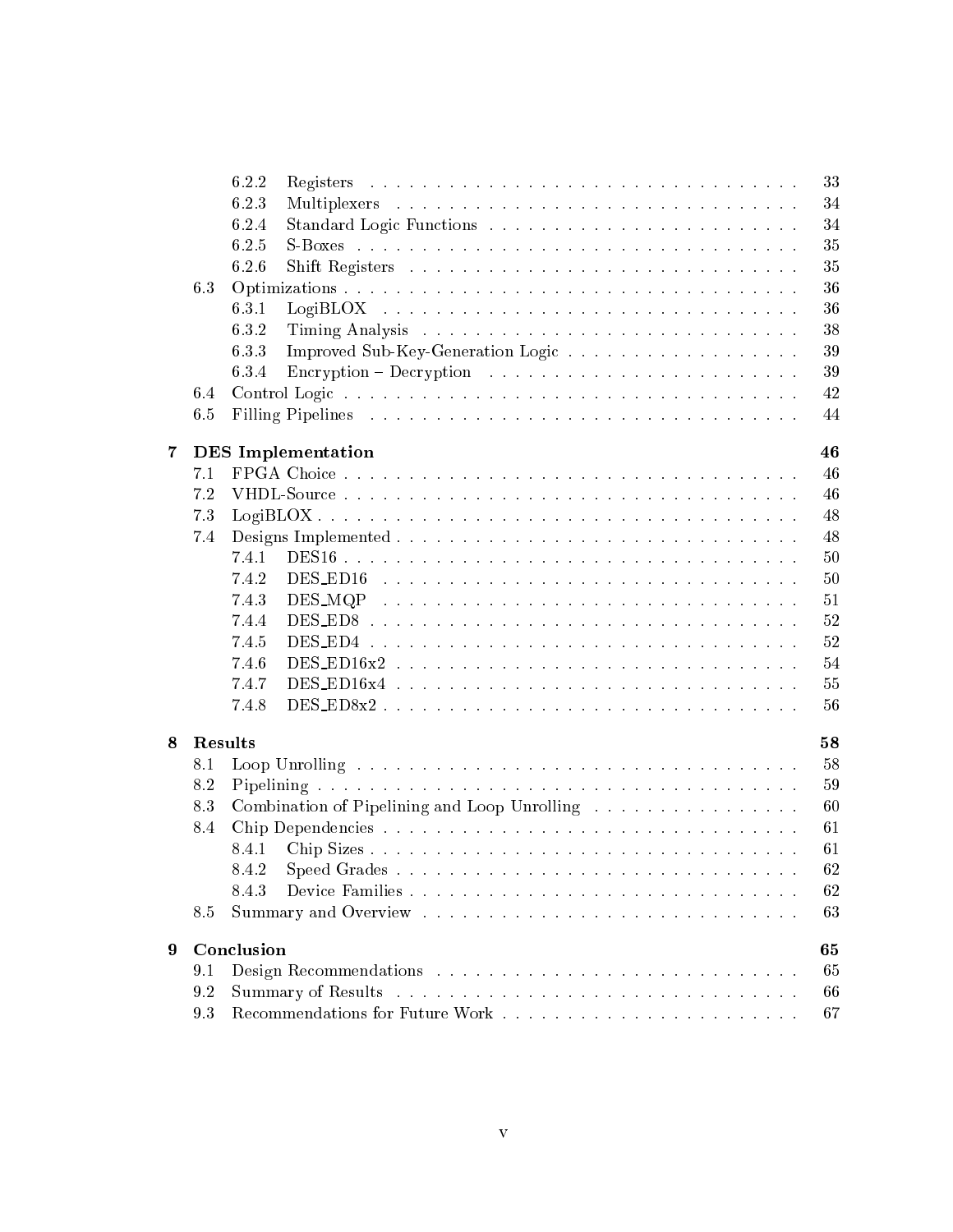|    | A Simulation Script Files | 69<br>-69<br>-70 |
|----|---------------------------|------------------|
|    | <b>B</b> Synthesis Script | 72               |
|    | C. Floor Plans            | 79               |
|    | D Timing Diagrams         | 82<br>83<br>89   |
| E. | Test Bench                | 95               |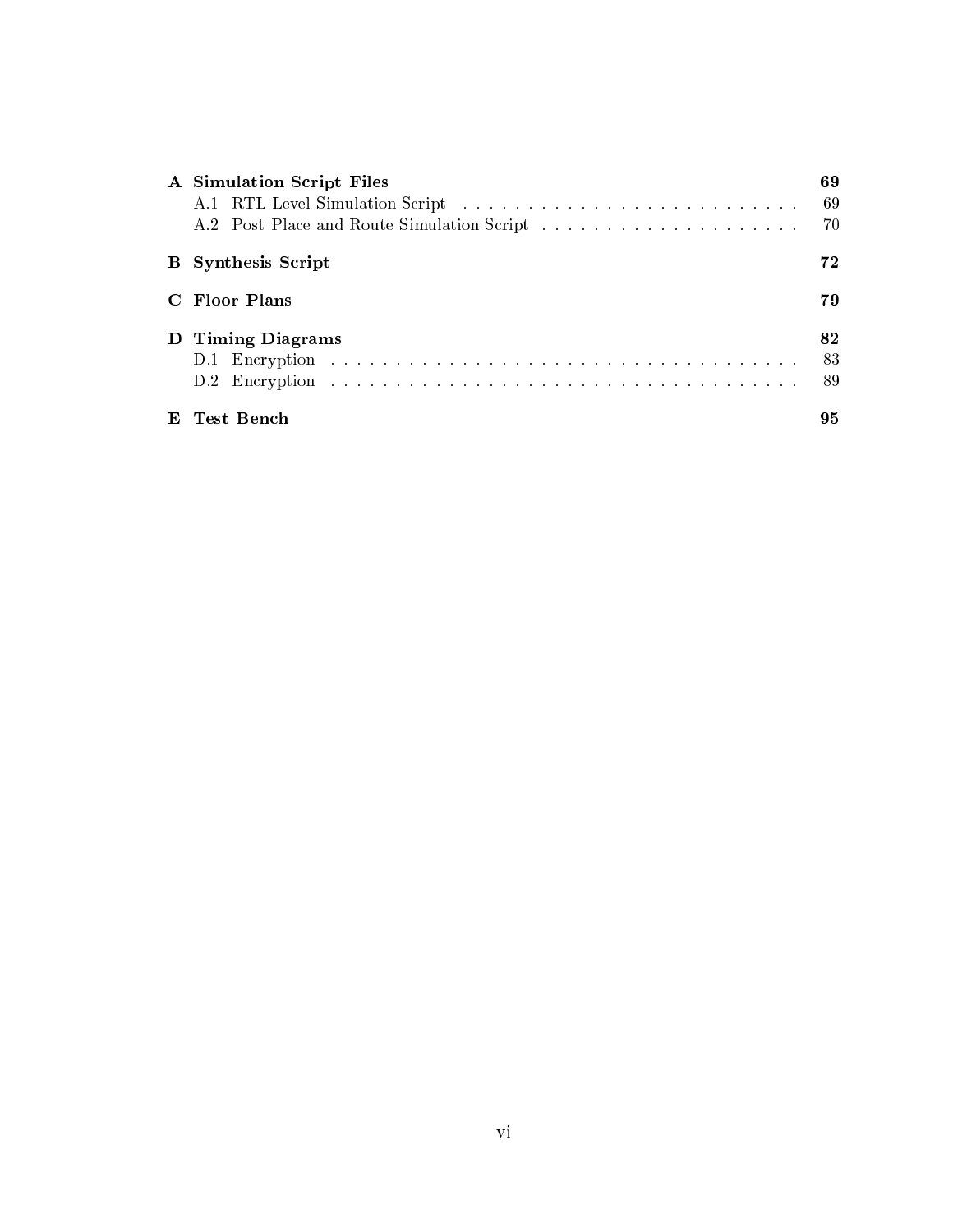## List of Tables

| 4.1        |                                                   | -20      |
|------------|---------------------------------------------------|----------|
| 5.1        |                                                   | 30       |
| 6.1        |                                                   | 45       |
| 7.1<br>7.2 |                                                   | 47<br>49 |
| 8.1        |                                                   | 59       |
| 8.2        |                                                   | 60       |
| 8.3        | Comparison of a combined architecture with others | 61       |
| 8.4        |                                                   | 61       |
| 8.5        |                                                   | 62       |
| 8.6        |                                                   | 63       |
| 8.7        |                                                   | 64       |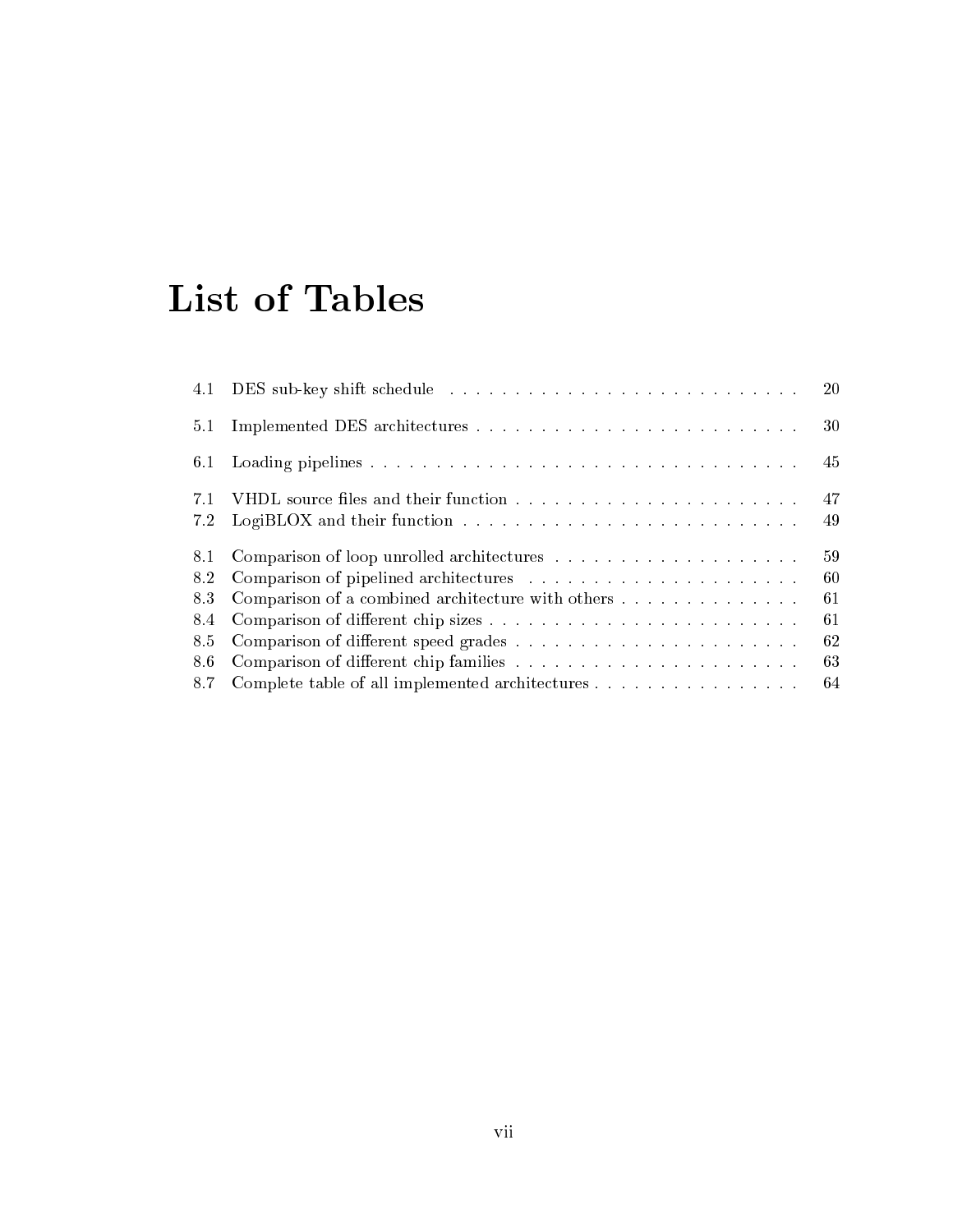# List of Figures

| 3.1                                    |                                                                                                         | 11                               |
|----------------------------------------|---------------------------------------------------------------------------------------------------------|----------------------------------|
| 4.1                                    |                                                                                                         | 14                               |
| 4.2                                    |                                                                                                         | 16                               |
| 4.3                                    |                                                                                                         | 17                               |
| 4.4                                    |                                                                                                         | 18                               |
| 4.5                                    |                                                                                                         | 19                               |
| 4.6                                    |                                                                                                         | 20                               |
| 4.7                                    |                                                                                                         | 21                               |
| 4.8                                    |                                                                                                         | 21                               |
| 4.9                                    | Triple encryption $\ldots \ldots \ldots \ldots \ldots \ldots \ldots \ldots \ldots \ldots \ldots \ldots$ | 22                               |
| 5.1                                    |                                                                                                         | 24                               |
| 5.2                                    |                                                                                                         | 24                               |
| 5.3                                    |                                                                                                         | 26                               |
| 5.4                                    |                                                                                                         | 27                               |
| 5.5                                    | Block diagram of DES with 2 unrolled loops within 2 pipelines $\dots \dots$                             | 29                               |
| 6.1                                    |                                                                                                         | 36                               |
| 6.2                                    |                                                                                                         | 37                               |
| 6.3                                    | Rough timing diagram of DES $\ldots \ldots \ldots \ldots \ldots \ldots \ldots \ldots$                   | 38                               |
| 6.4                                    |                                                                                                         | 40                               |
| 6.5                                    | Encryption – decryption sub-key generation $\ldots \ldots \ldots \ldots \ldots \ldots$                  | 41                               |
| 6.6                                    |                                                                                                         | 42                               |
| 6.7                                    | DES control state machine                                                                               | 43                               |
| 7.1<br>7.2<br>7.3<br>7.4<br>7.5<br>7.6 | Control signals for $DES\_ED4$                                                                          | 51<br>53<br>54<br>55<br>56<br>57 |
| C.1                                    | Floor Plan of $DES\_ED16$ on the Chip 4008E-3-PG191                                                     | 80                               |
| C.2                                    | Floor Plan of $DES\_ED16$ on the Chip 4025E-3-PG223                                                     | 81                               |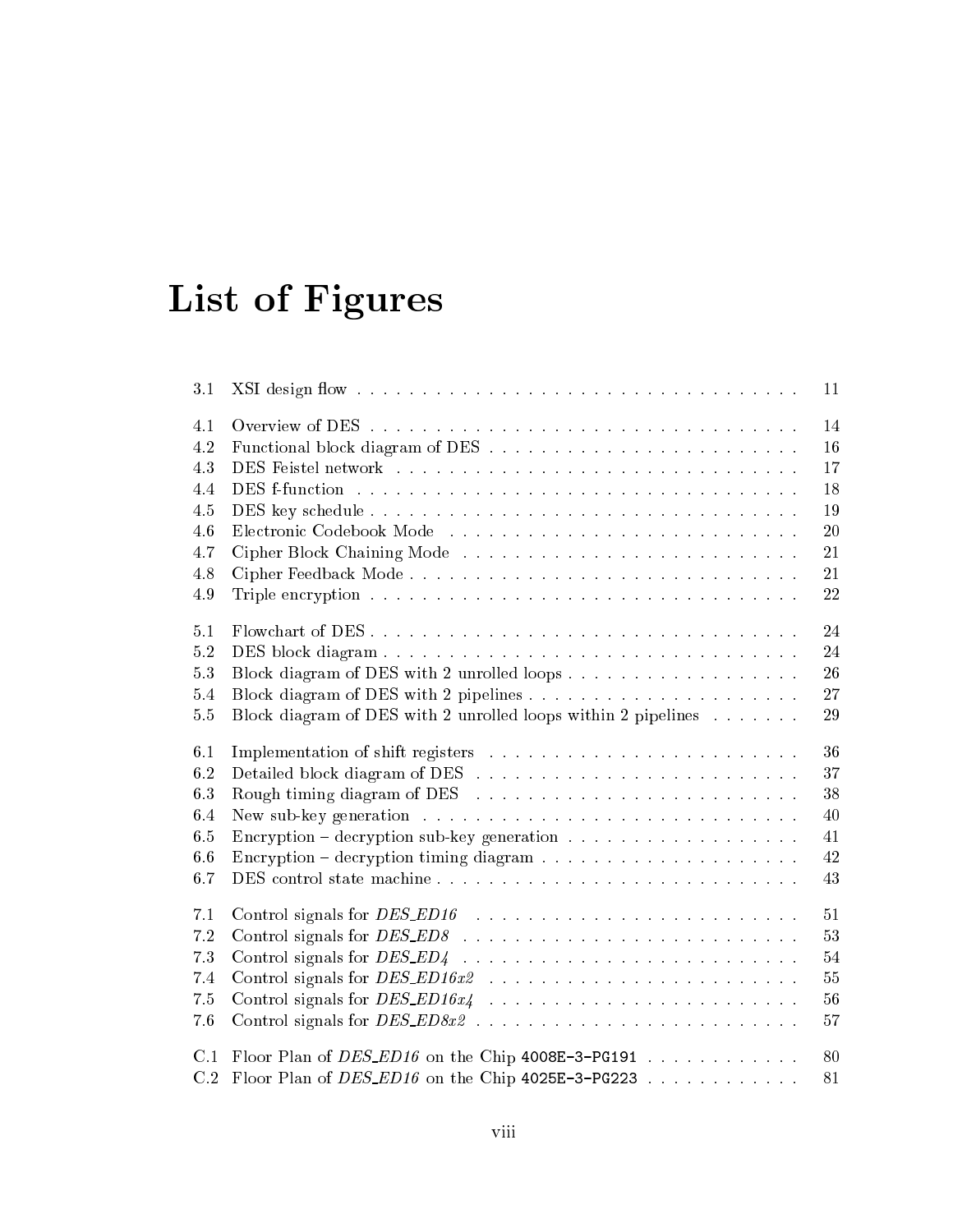| D.1 Encryption with DES_ED16 on the Chip 4008E-3-PG191        |  |  |  |                                                                                                                                                                                                                                                                                                                                                                                                                                       |  |  |  |                                                                | . 84 |
|---------------------------------------------------------------|--|--|--|---------------------------------------------------------------------------------------------------------------------------------------------------------------------------------------------------------------------------------------------------------------------------------------------------------------------------------------------------------------------------------------------------------------------------------------|--|--|--|----------------------------------------------------------------|------|
| D.2 Encryption with DES_ED16 on the Chip 4008E-3-PG191        |  |  |  | $\mathcal{A}$ , and a set of the set of the set of $\mathcal{A}$                                                                                                                                                                                                                                                                                                                                                                      |  |  |  |                                                                | 85   |
| D.3 Encryption with DES_ED16 on the Chip 4008E-3-PG191        |  |  |  | $\mathcal{L}^{\mathcal{L}}$ . The set of the set of the set of the set of the $\mathcal{L}^{\mathcal{L}}$                                                                                                                                                                                                                                                                                                                             |  |  |  |                                                                | -86  |
| D.4 Encryption with DES_ED16 on the Chip 4008E-3-PG191        |  |  |  | $\mathcal{A}$ . The set of the set of the set of the $\mathcal{A}$                                                                                                                                                                                                                                                                                                                                                                    |  |  |  |                                                                | 87   |
| D.5 Enroyption with DES_ED16 on the Chip 4008E-3-PG191        |  |  |  |                                                                                                                                                                                                                                                                                                                                                                                                                                       |  |  |  | . The second contract is a second contract of $\mathcal{O}(n)$ | - 88 |
| D.6 Decryption with <i>DES_ED16</i> on the Chip 4008E-3-PG191 |  |  |  | . The second contract is the second function of $\mathcal{O}(\mathbb{R}^d)$                                                                                                                                                                                                                                                                                                                                                           |  |  |  |                                                                | -90  |
| D.7 Decryption with DES_ED16 on the Chip 4008E-3-PG191        |  |  |  | $\label{eq:2} \begin{array}{cccccccccccccc} \mathbf{1} & \mathbf{1} & \mathbf{1} & \mathbf{1} & \mathbf{1} & \mathbf{1} & \mathbf{1} & \mathbf{1} & \mathbf{1} & \mathbf{1} & \mathbf{1} & \mathbf{1} & \mathbf{1} & \mathbf{1} & \mathbf{1} & \mathbf{1} & \mathbf{1} & \mathbf{1} & \mathbf{1} & \mathbf{1} & \mathbf{1} & \mathbf{1} & \mathbf{1} & \mathbf{1} & \mathbf{1} & \mathbf{1} & \mathbf{1} & \mathbf{1} & \mathbf{1} &$ |  |  |  |                                                                | -91  |
| D.8 Decryption with DES_ED16 on the Chip 4008E-3-PG191        |  |  |  | $\mathcal{A}$ , and a set of the set of the set of $\mathcal{A}$                                                                                                                                                                                                                                                                                                                                                                      |  |  |  |                                                                | -92  |
| D.9 Decryption with DES_ED16 on the Chip 4008E-3-PG191        |  |  |  | . The second contract is a second contract of $\mathcal{O}(\mathbb{R}^d)$                                                                                                                                                                                                                                                                                                                                                             |  |  |  |                                                                | 93   |
| D.10 Decryption with $DES\_ED16$ on the Chip 4008E-3-PG191 94 |  |  |  |                                                                                                                                                                                                                                                                                                                                                                                                                                       |  |  |  |                                                                |      |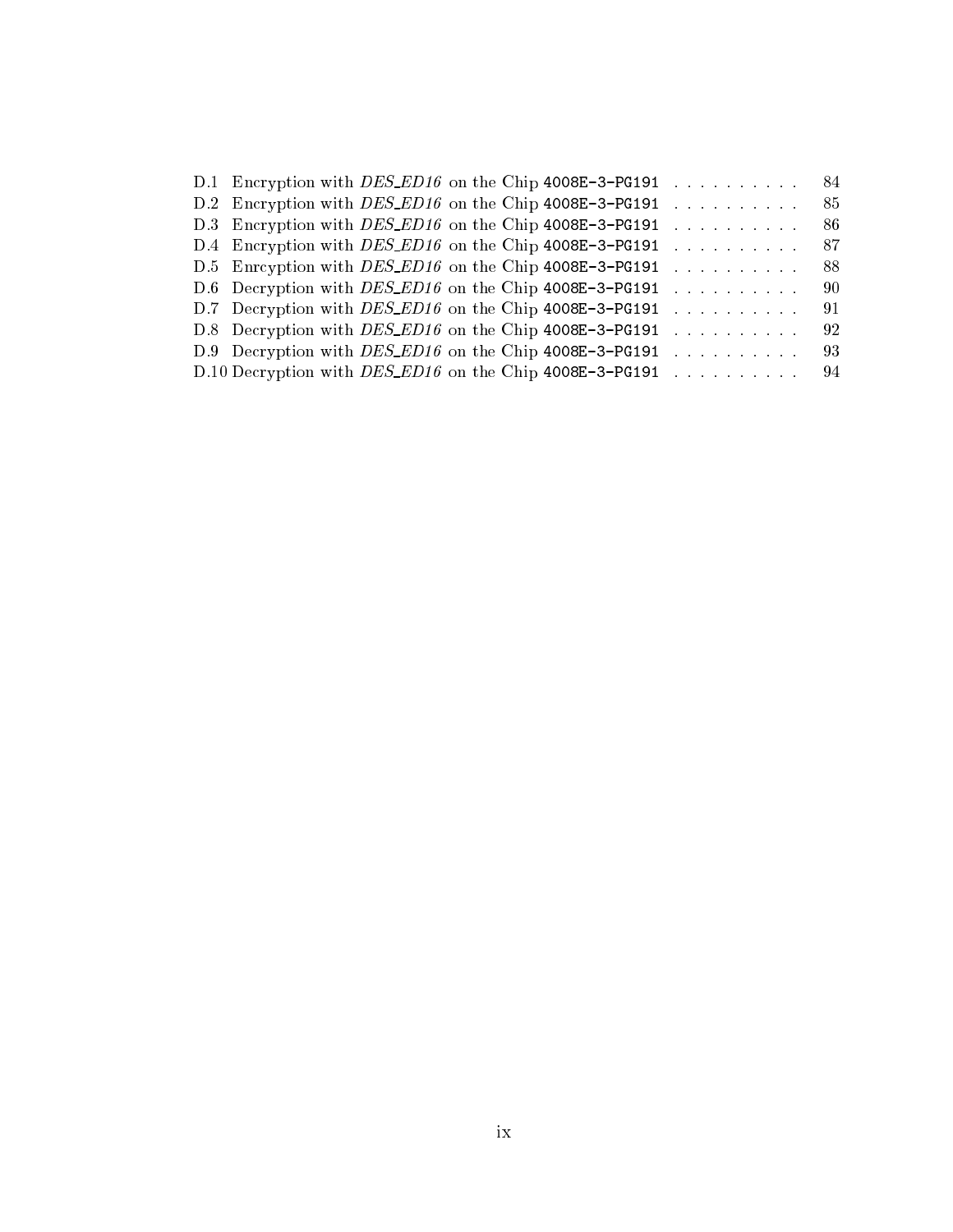## Chapter 1

## Introduction

### 1.1 Motivation

We are in the midst of a shift toward an information society. In a recent study [10] Dataquest reports that at the end of 1997 82 million computers were connected to the Internet. They projected the number of computers connected to the Internet for the year 2001 to be 268 million. With this immense growth the Internet also becomes more and more attractive as a market place. Other areas of communications are growing too, e.g., the wireless communication market, electronic payment systems *(home banking)*, to name just a few. At the same time security aspects of information and communication systems are of growing concern. Tapped mobile phone conversations, stolen credit card numbers, faked bank transactions are just a few examples of threats imposed by an unprotected communication infrastructure. The central tool for achieving the desired security is cryptography.

Already in 1972, the National Bureau of Standards, now the National Institute of Standards and Technology (NIST), was aware of the potential thread to computer and communications data. They initiated a program to develop a standardized encryption algorithm. In 1976 the Data Encryption Standard (DES) was released. Since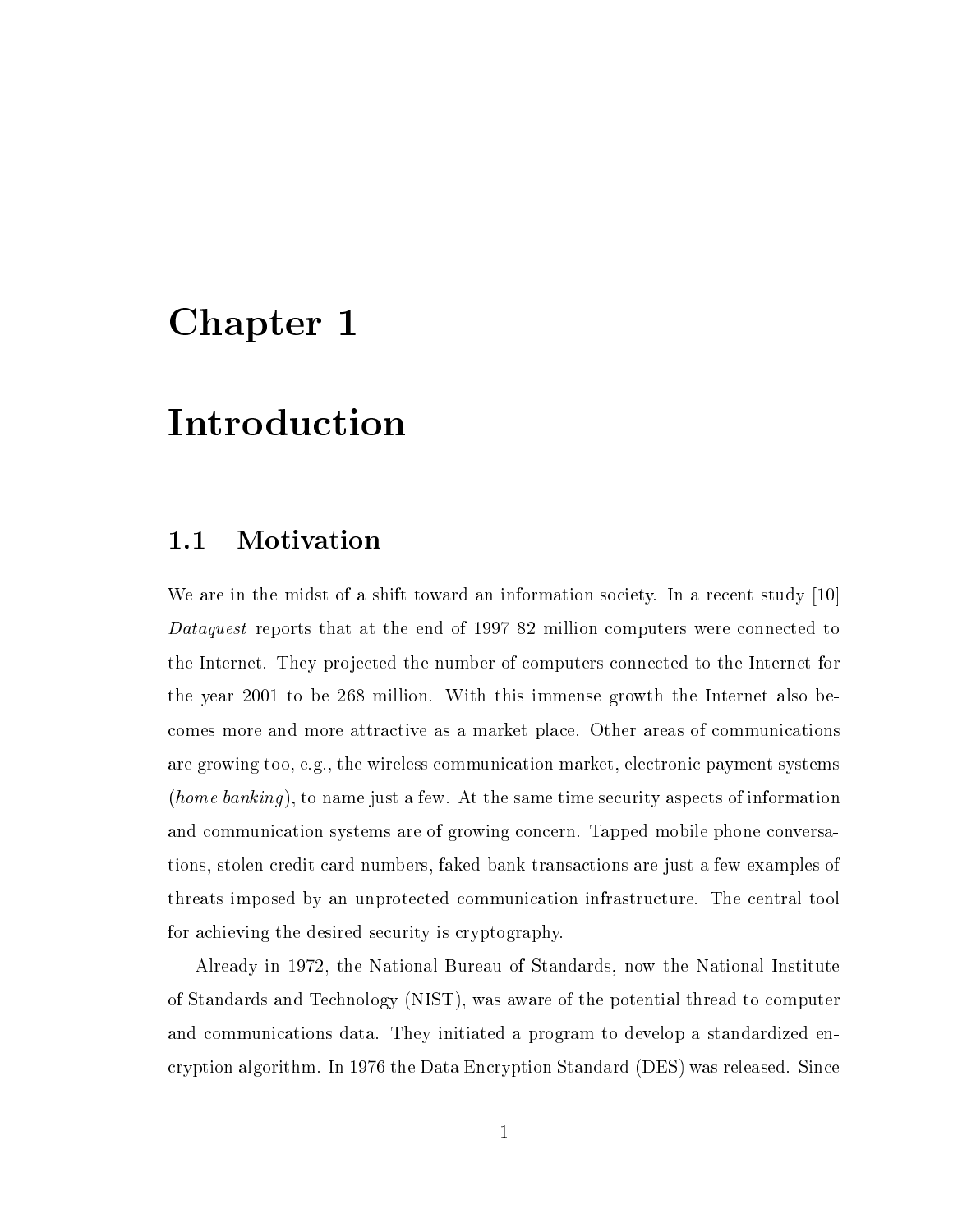then DES was approved by the American National Standards Institute (ANSI X3.92) and renamed Data Encryption Algorithm (DEA), by the International Standards Organization (ISO) and many bank standards. DES is being reviewed every five years for renewed approval. The next review is scheduled for this year and it is expected that DES will not be reapproved for another five years. DES is currently the most widely used private-key algorithm and it is also part of many other standards e.g., for ATM cell encryption, the Secure Socket Layer protocol, and for various ANSI banking standards. Even if DES is not being reapproved, it is still important and will continue to play a major role for several more years.

Most new security standards and security applications are defined to be *algo*rithm independent. That is, for a given security service such as privacy, a number of different algorithms can be used alternatively. This situation applies to public-key based services as well as to private-key services. It is fairly easy to switch crypto algorithms in software, but it is difficult in hardware. On the other hand, hardware solutions provide a better speed and higher physical security. One answer to this problem is reconfigurable hardware, based on modern field programmable gate array, or FPGA, devices. FPGAs can switch algorithms, they can thus be used to build algorithm agile applications. This means that the same device can be used for different algorithms, the nature of the algorithms does not matter. In cryptographic applications, an FPGA can be used for the realization of several different encryption algorithms. Although at a given time only one algorithm is configured, the FPGA can be reconfigured with a different algorithm on-the-fly if needed. Moreover the same FPGA can therefore be used for public-key and private-key algorithms. In summary, cryptographic algorithms on FPGAs bear a number of advantages such as:

- Algorithm agility, the same FPGA can be reprogrammed on the fly to support different algorithms,
- Scalable security, through different versions on the same algorithm (e.g.,  $DES$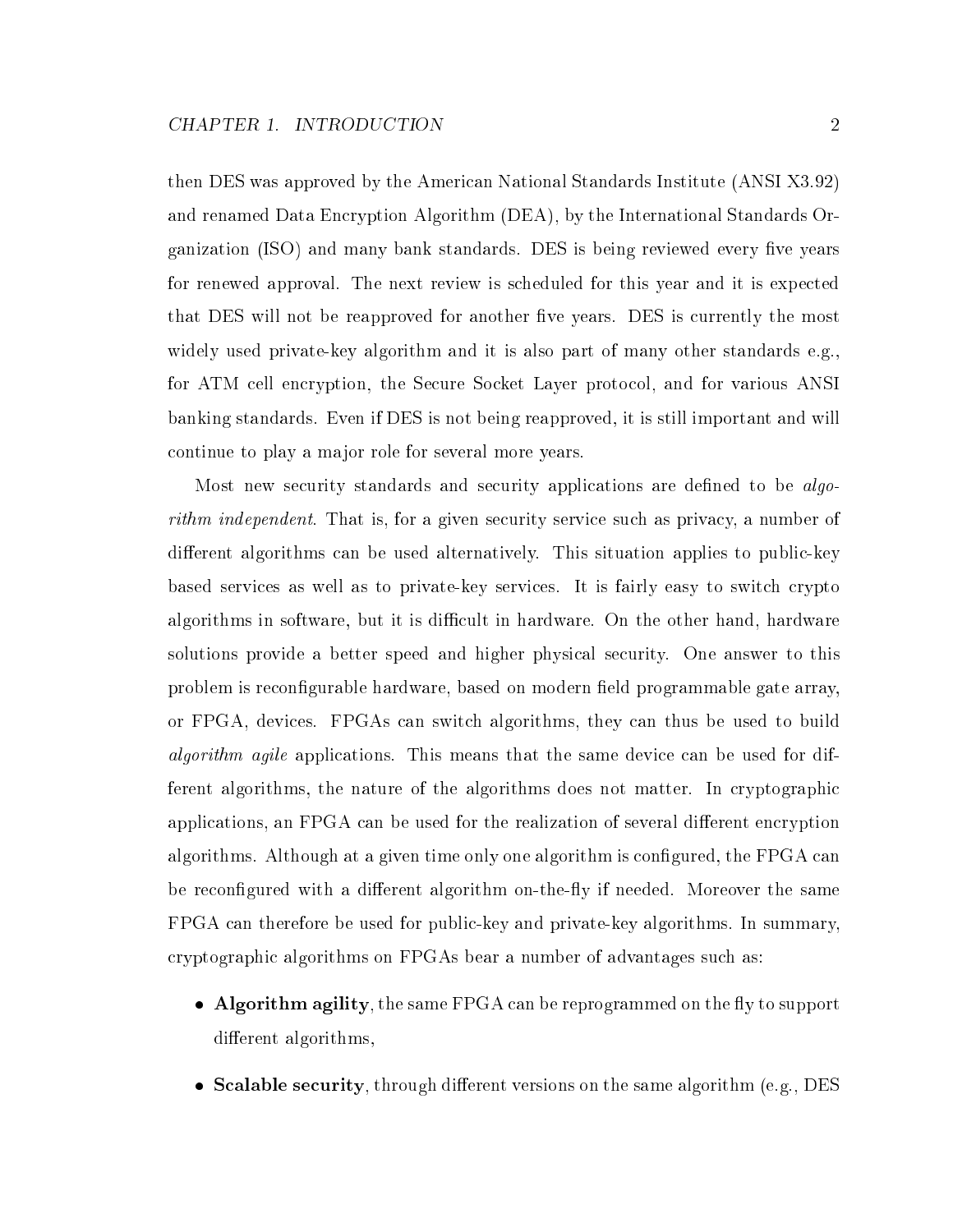and triple-DES),

- Alterable architecture parameters, e.g., desirable features such as variable S-boxes, variable number of rounds, or different modes of operation can easily be realized,
- Resource efficient the same resource can be used for private and public-key algorithms.

Although there have been a few previous reports on DES implementations on recongurable devices, there has been no systematic treatment of the matter. In this thesis, several architectural options for DES implementation on FPGAs are investigated and implemented with a strong emphasis on high-speed architectures.

### 1.2 Thesis Outline

Chapter 3 describes the design and implementation cycle. Furthermore it gives an overview of the hardware and software tools we used for our research. In addition it includes some remarks on the performance and effectiveness of the tools.

Chapter 4 provides an introduction to the Data Encryption Standard. It also concerns the modes of operation and enhancements to DES.

Chapter 5 explores different architecture options for DES like loop unrolling and pipelining. At the end it provides an overview of the architecture versions we decided to implement.

Chapter 6 is concerned with the design of the circuit. DES is broken down into small elementary computational units and some optimizations are performed.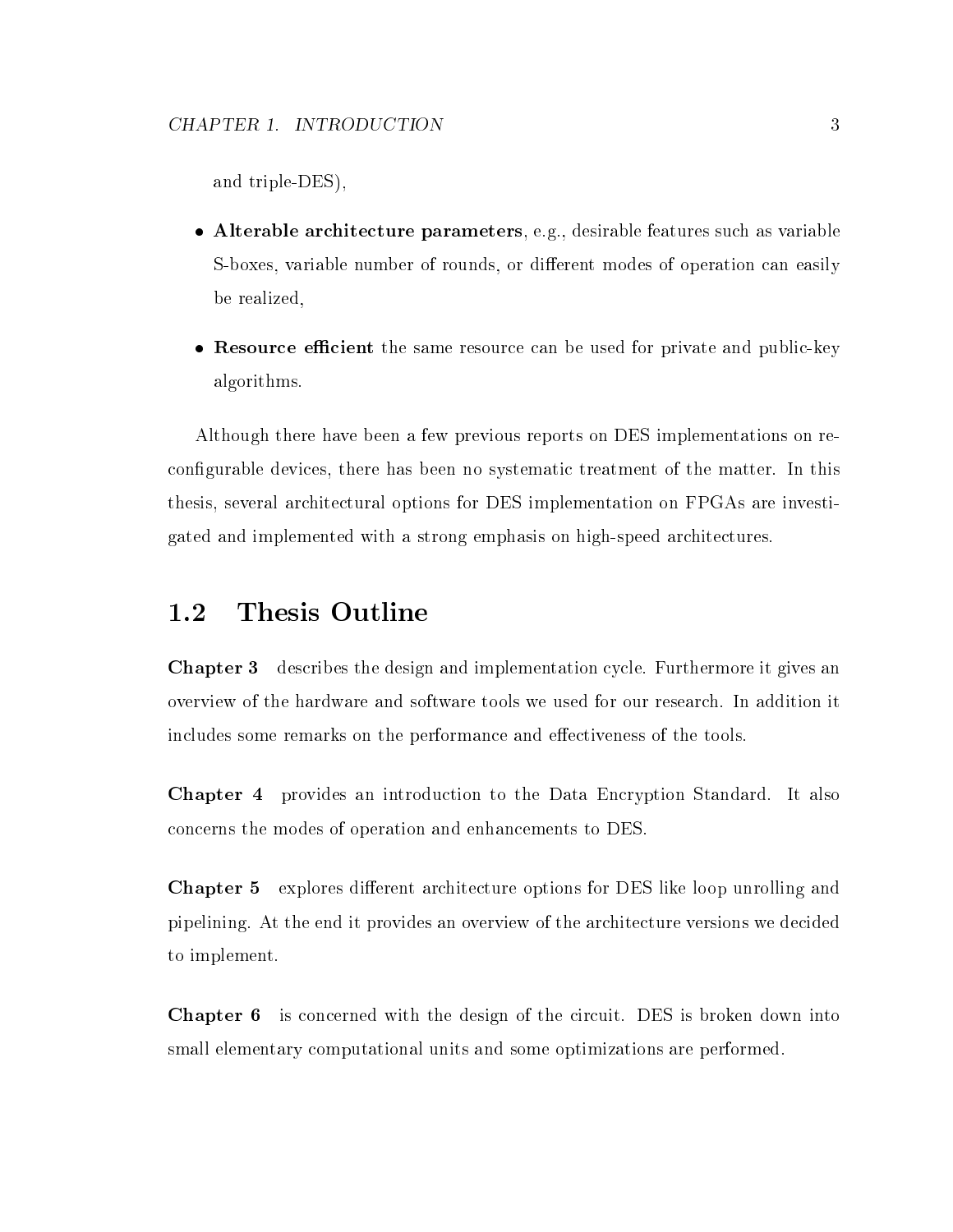Chapter 7 describes the implemented architectures in detail. It explains our choice of device and gives an overview of the source code. The signals of the control logic for each architecture are discussed in detail.

Chapter 8 presents the results of our implementations of the different architectures. We compare the achievements of pipelining and loop unrolling and discuss the influence of chip parameters.

Chapter 9 concludes this work with a short summary of the results and some recommendations for further research.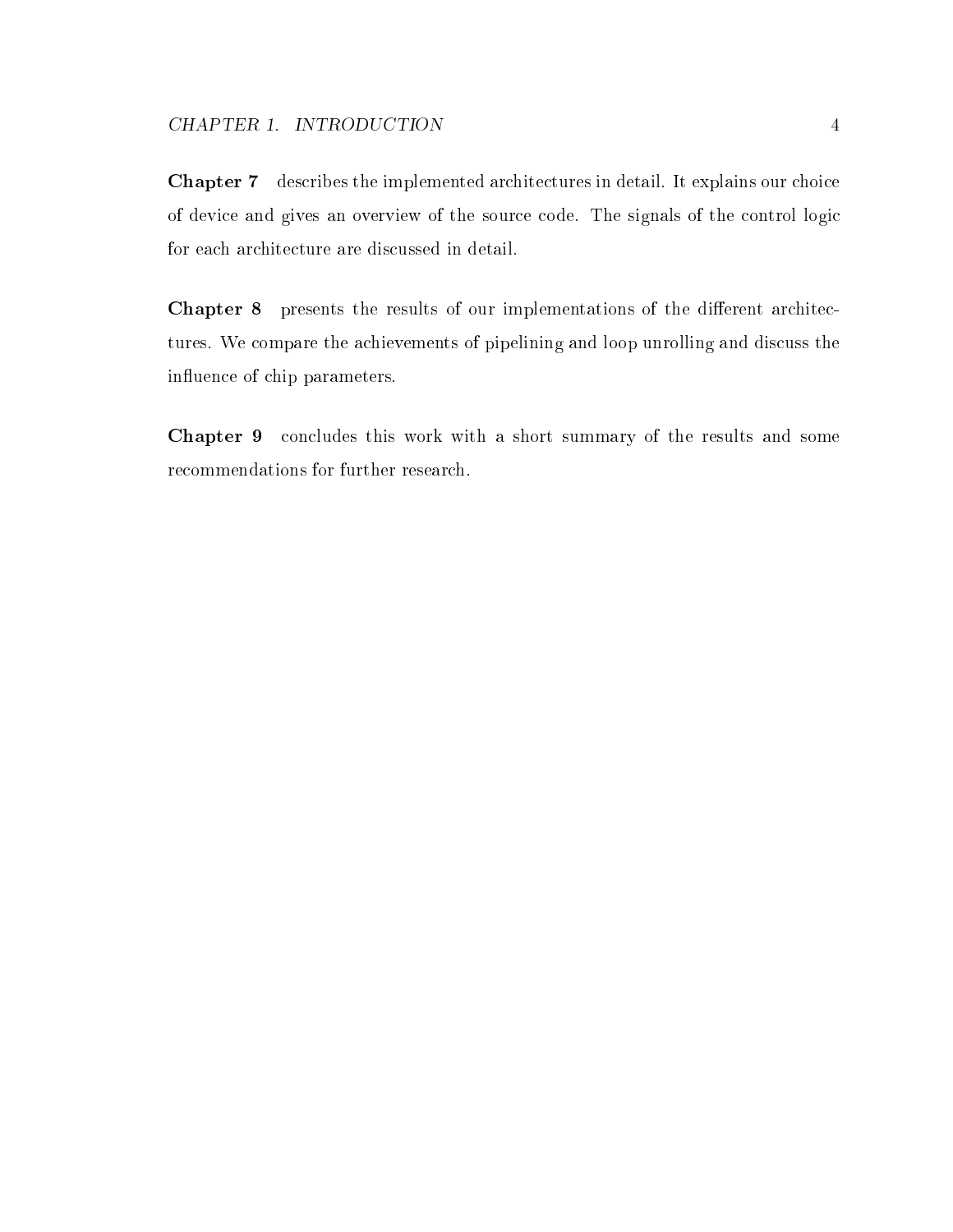## Chapter 2

## Previous Work

This chapter summarizes previous work on hardware implementations of DES. It distinguishes between ASIC and FPGA implementations and also mentions future technologies which might become important for DES implementations.

### 2.1 Early Work

Early references for custom hardware implementations are [6] and [11]; both papers were presented at CRYPTO 84. [6] describes an DES implementation which supports all four modes of operation. The maximum speed of this chip is said to be 20 Mbit/sec.

The paper [11] concerns an *LSI digital encryption processor*. It enables a user to program any mode of operation. The maximum speed is given as 4.72 Mbit/sec.

In 1988 [8] was published. It describes a CMOS chip in  $3-\mu m$  double-metal technology which can achieve a data rate of 32 Mbit/sec. This is 60% faster than the implementation shown in [6]. It also supports all modes of operation.

Earlier reference  $\lceil 3 \rceil$  is the first paper which is mainly concerned with increasing the performance of DES by restructuring the algorithm. This paper mentions the one-round sub-key precomputation as a speed-up technique. Another interesting idea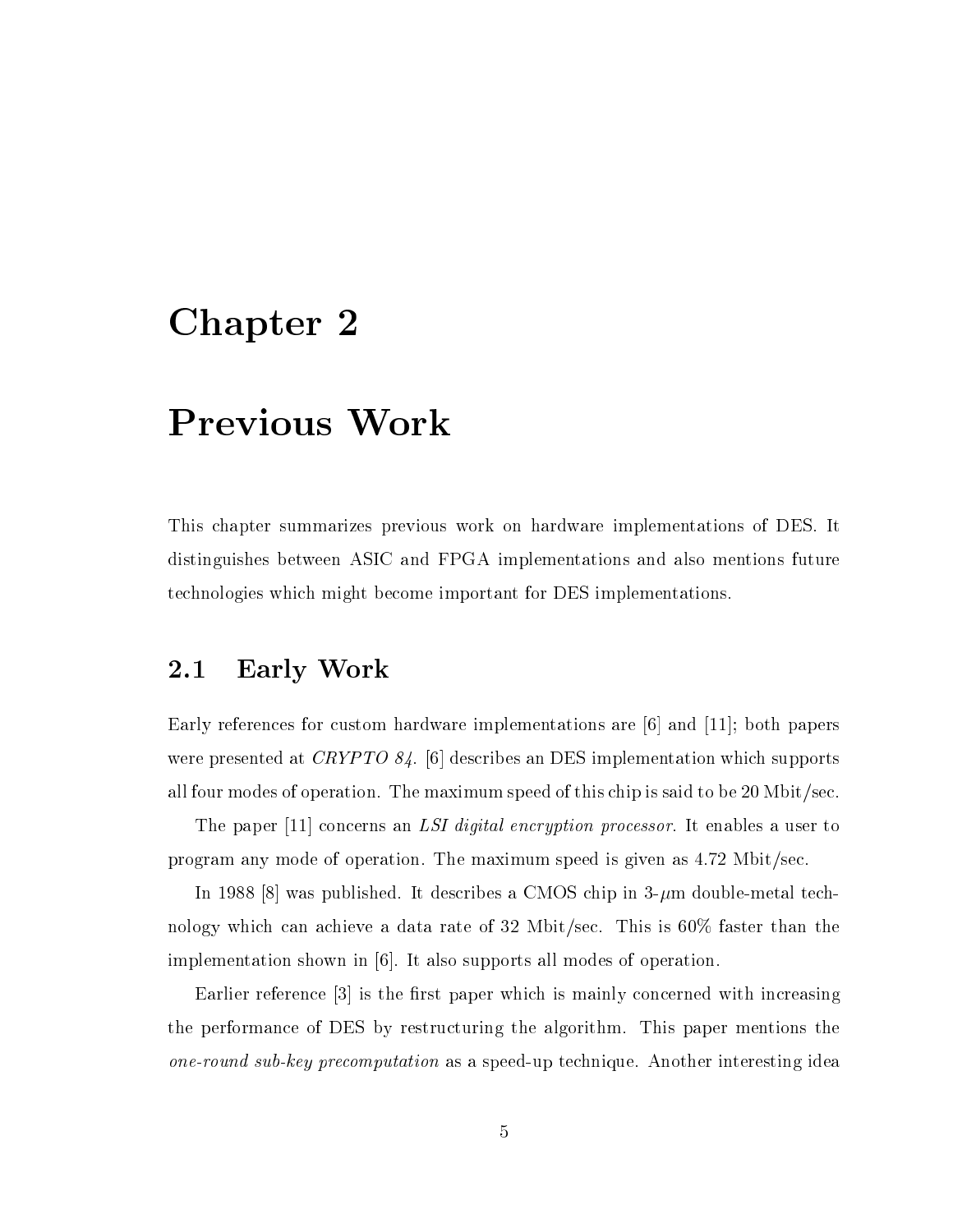that is presented in this paper is XOR rearrangement which takes one XOR-delay out of the critical path. We did not employ this approach in our design, as modern FPGA synthesizing tools optimize the low level logic themselves. The data rate of the implementation was not mentioned.

### 2.2 Current Implementations

Modern custom hardware implementations can achieve data rates of 1 Gbit/sec and beyond. Reference  $\lceil 2 \rceil$  was the first report of a custom chip, employing modern Gallium Arsenide technology to achieve 1 Gbit/sec. In a later publication of the same research group [5] they describe this design in more detail. They also mention that the fasted chip they tested could run at 1.4 Gbit/sec. One major disadvantage of this design is, that only a 7 bit wide port is available for loading the master key. That means that frequent key changes slow this chip down significantly.

The first paper to show an implementation of DES on FPGAs is  $[9]$ . Their approach generates key-specific circuitry for the Xilinx FPGAs. One drawback of this approach is that a binary image (bit-stream) for each key has to be precomputed before it can be used in the device. We experienced run times of the synthesis and place and route tools from 4 hours to longer than weeks on high power workstations. This is a task that can not be accomplished on the fly. Hence, prestored binary images limits the number of keys that can be used drastically. Furthermore even their fastest implementation without decryption and adjusted to one key, is in the same device (although a slower speed grade) by factor three slower and requires almost twice as much logic resources as the design we present in this paper DES\_ED16.

A very interesting technology, especially for algorithm agile implementations is presented in [4]. The new technology Dynamically Programmable Gate Arrays (DP-GAs) support a single cycle, array wide context switch. That means that it take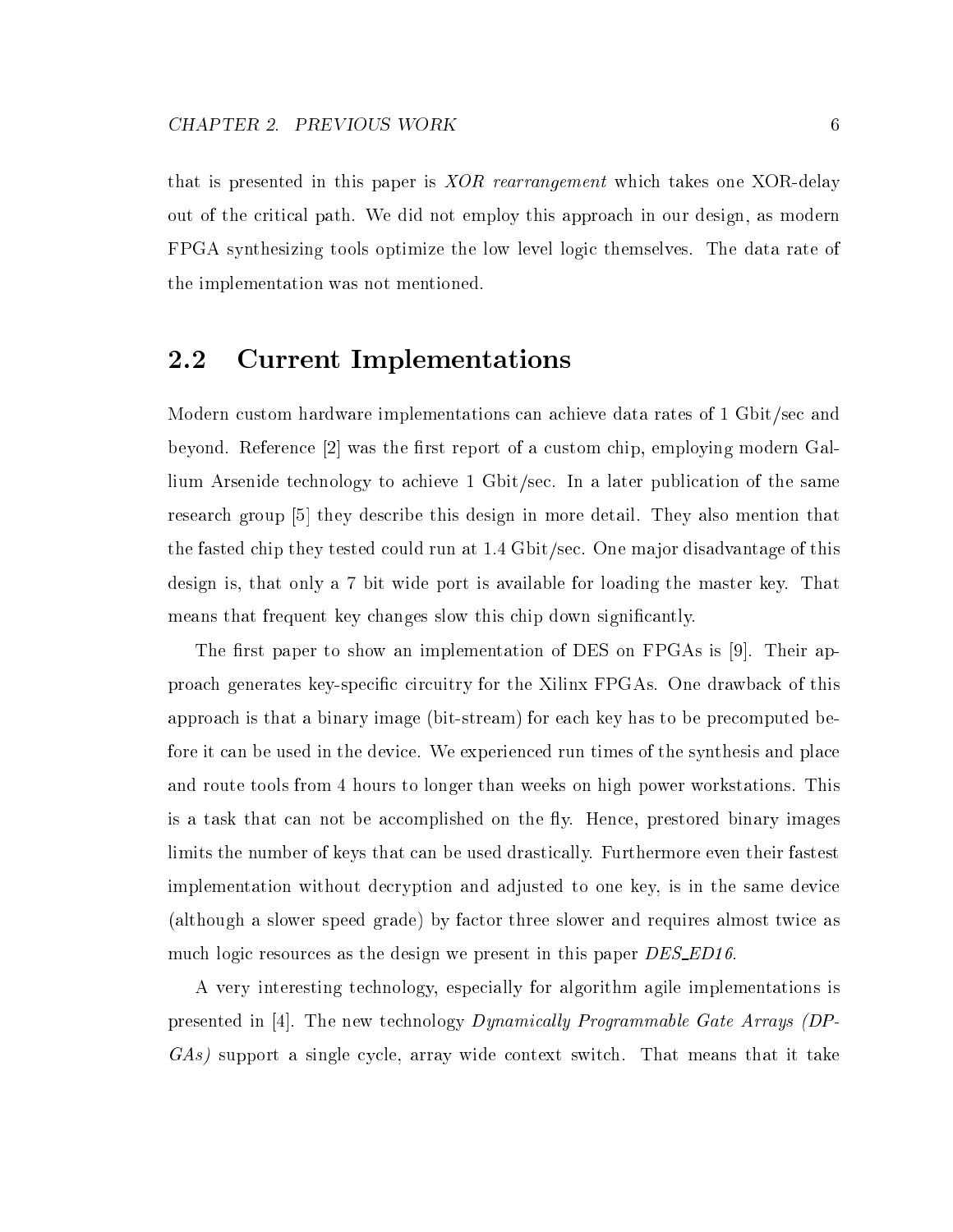only one clock cycle for the device to switch to an entirely different algorithm. With current FPGAs this takes 10's of milliseconds due to limited bandwidth to off-chip memories [14]. Although [4] does not target cryptographic applications in particular, DPGAs seem highly attractive for these purposes.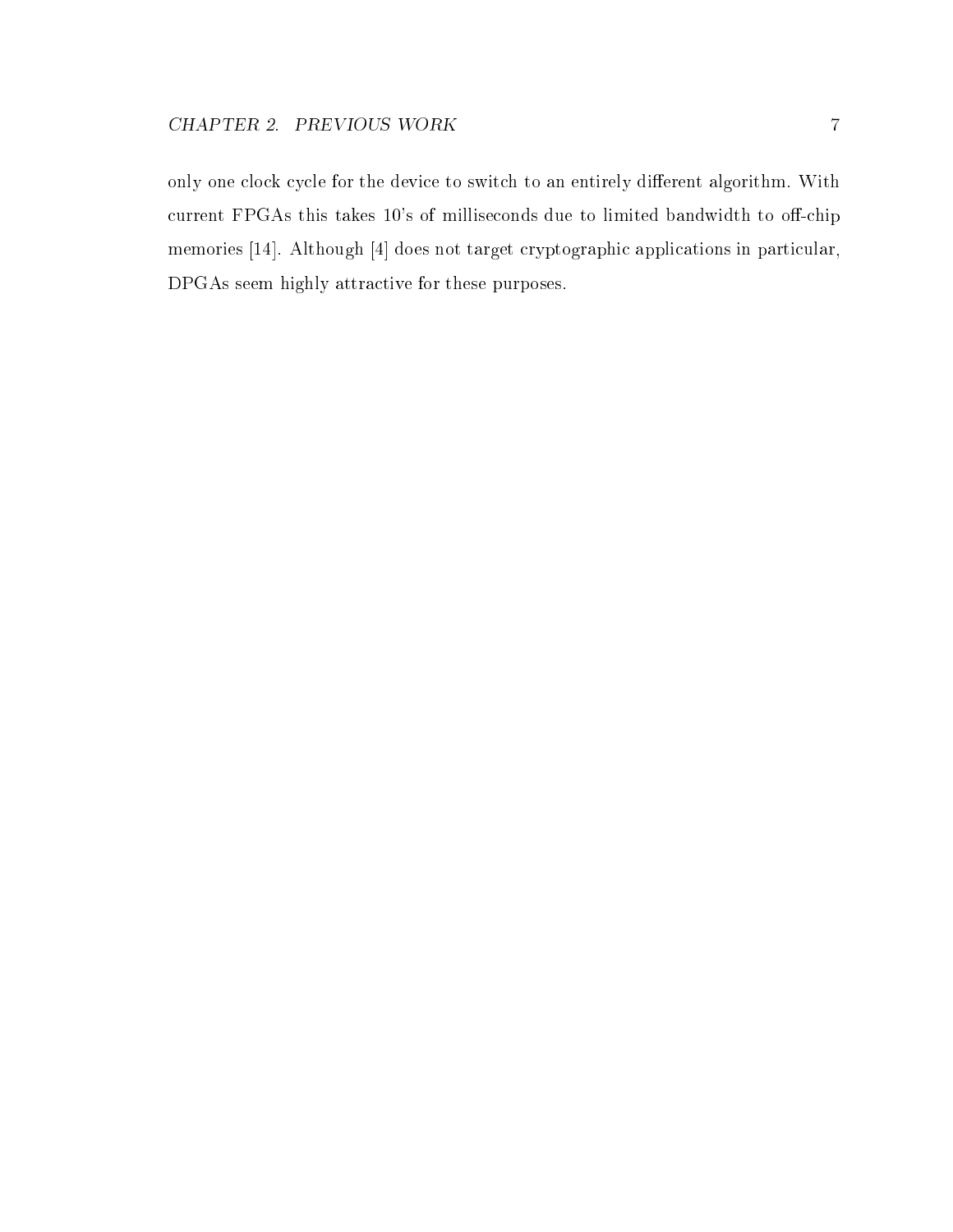## Chapter 3

## Methodology

This chapter describes the design procedure we applied for our research. It also describes our choice of tools in hardware and software as well as it includes some remarks on the performance and effectiveness of the tools.

### 3.1 The Design Cycle

The general design cycle for this work consisted of the following steps:

- 1. Research of DES algorithm
- 2. Researching architecture options
- 3. Optimizing the DES architecture
- 4. VHDL implementation of basic DES function blocks
- 5. Creating multiple versions of the DES design employing different architecture options
- 6. Verifying each version on the register-transfer-level (RTL)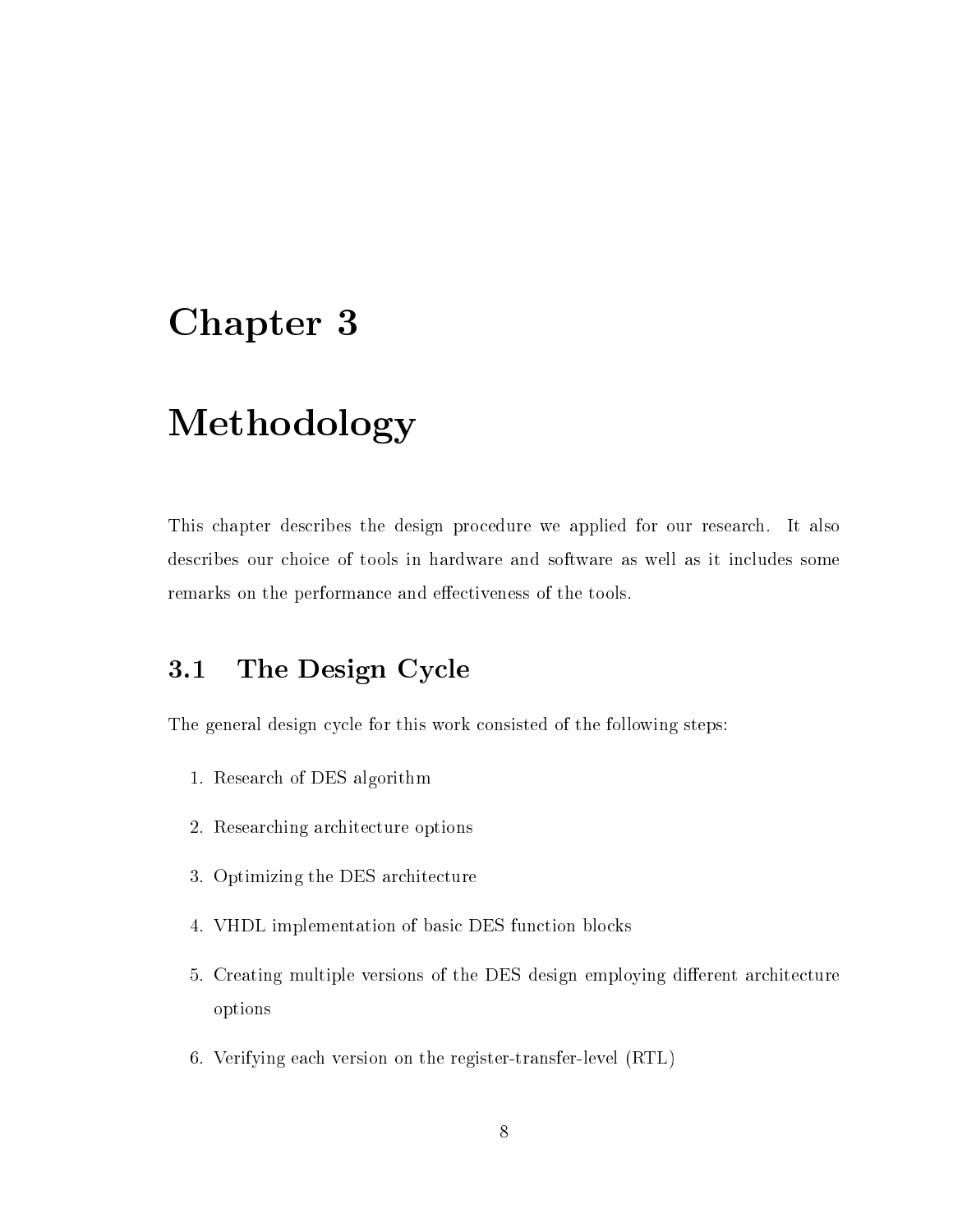- 7. Synthesis and logic optimization
- 8. Place and Route for a specic device
- 9. Back-annotated verification of the design

The steps outlined above were performed more or less in this order. Steps 1 trough 4 were performed first and sometimes even concurrently; e.g., during the VHDL implementation of the basic function blocks some more ideas for optimization developed.

Steps 5 to 9 were performed in this order for each design separately. The next design was started usually while the current design was in the *Place and Route* stage. because this particular stage took the longest time. In case a verication step did not give the desired results, we had to go back some steps, usually till step 5 or even 4, to fix that problem and start the design process again from there.

Early in the design we decided upon a FPGA vendor and a device family as described in Subsection 7.1. That decision was based majorly on previous work in this area done by Haskins (see [7]). Availability of the actual Chip and the tools were another important reason. This enabled us to use vendor specific macros ( $LogiBLOX$ , see Chapter 6.3.1).

#### $3.2$ Tools

The entire design, with the exception of the LogiBLOX, was implemented using VHDL. Each design was tested at the register-transfer-level (RTL), i.e., right from the VHDL files and LogiBLOX VHDL simulation models. This way we could find logical errors and major timing problems early in the design phase. For the rtl-level simulation Synopsys VHDL analyzer (vhdlan) version 1997.08 was used.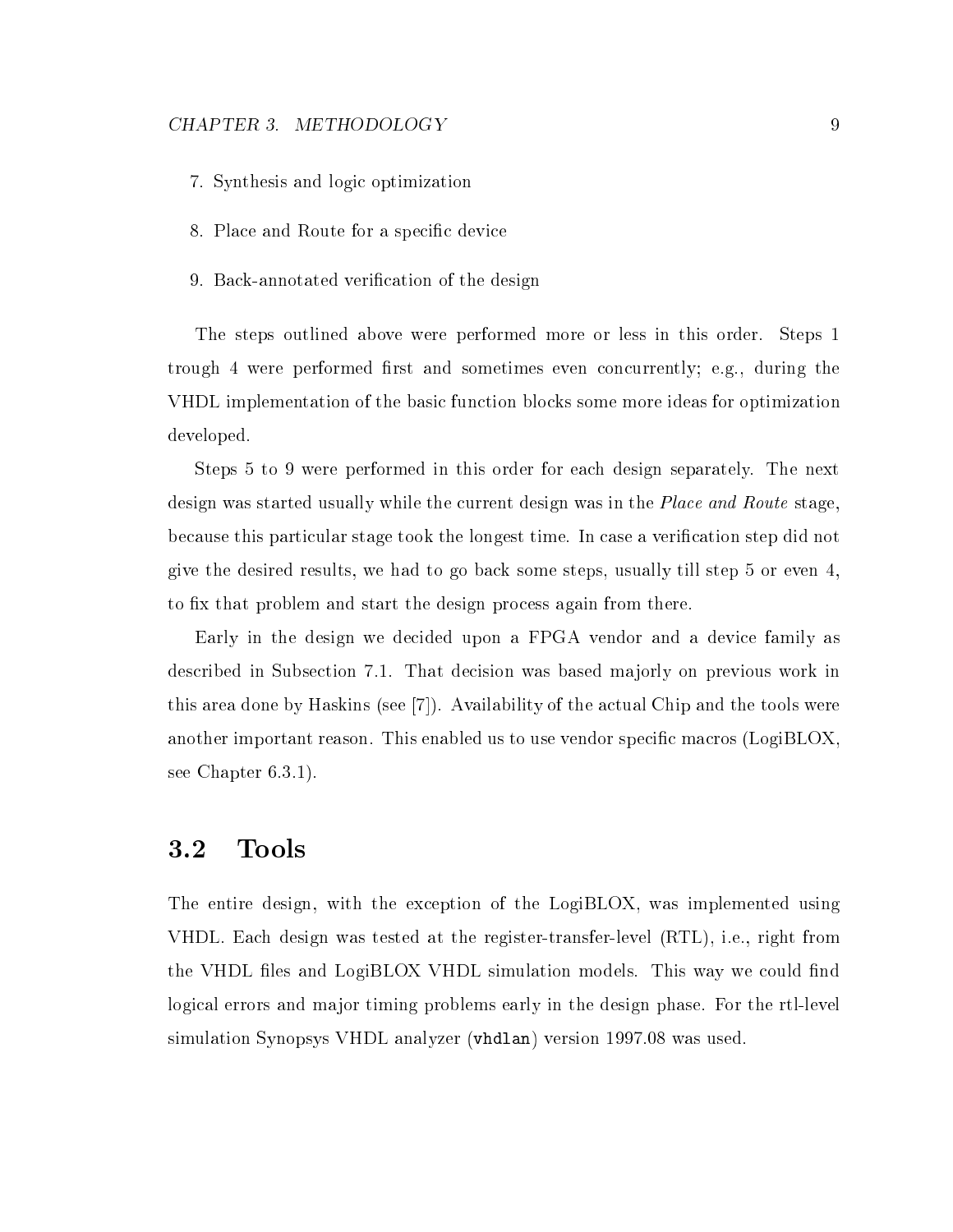The next step is to synthesis the design and create an optimized netlist describing the gate level design in Xilinx format. Synopsys fpga\_analyzer version 1997.08 accomplished this task.

The netlist is used by Xilinx to place and route the design for a specific device. The result is a bit-stream to program the chip, a simulation model as well as exact timing results. The Xilinx design-manager dsgnmgr version M1.3.7 was employed for this.

The final step is to verify the design once again, this time with the simulation model generated by the Xilinx tools. This simulation model contains the actual physical net, CLB, and pad delays introduced from the device. The Synopsys VHDL analyzer (vhdlan) was used once again to verify this back-annotated design.

#### 3.2.1 Xilinx Synopsys Interface

The Xilinx-Synopsys-Interface (XSI) design tool kit allows to implement Xilinx Field Programmable Gate Arrays (FPGA) designs using the Synopsys FPGA Compiler. It includes all libraries necessary for Synopsys fpga\_analyzer to optimize the design for the FPGA and for Synopsys vhdlan to read the back-annotated designs from Xilinx for past place and route verification. Figure 3.1 presents a flow chart diagram of the design flow with the XSI tools.

#### 3.2.2 Simulation and Verication

As stated before, the design is veried twice during the design process. First the RTL-level simulation of the VHLD source code and the behavioral models of the LogiBLOX and second after place and route.

For both simulations the same test bench can be used. The test bench is a VHDL file which contains test vectors and the order and timing of how they are going to be applied to the design. A sample test bench can be found in Appendix E and the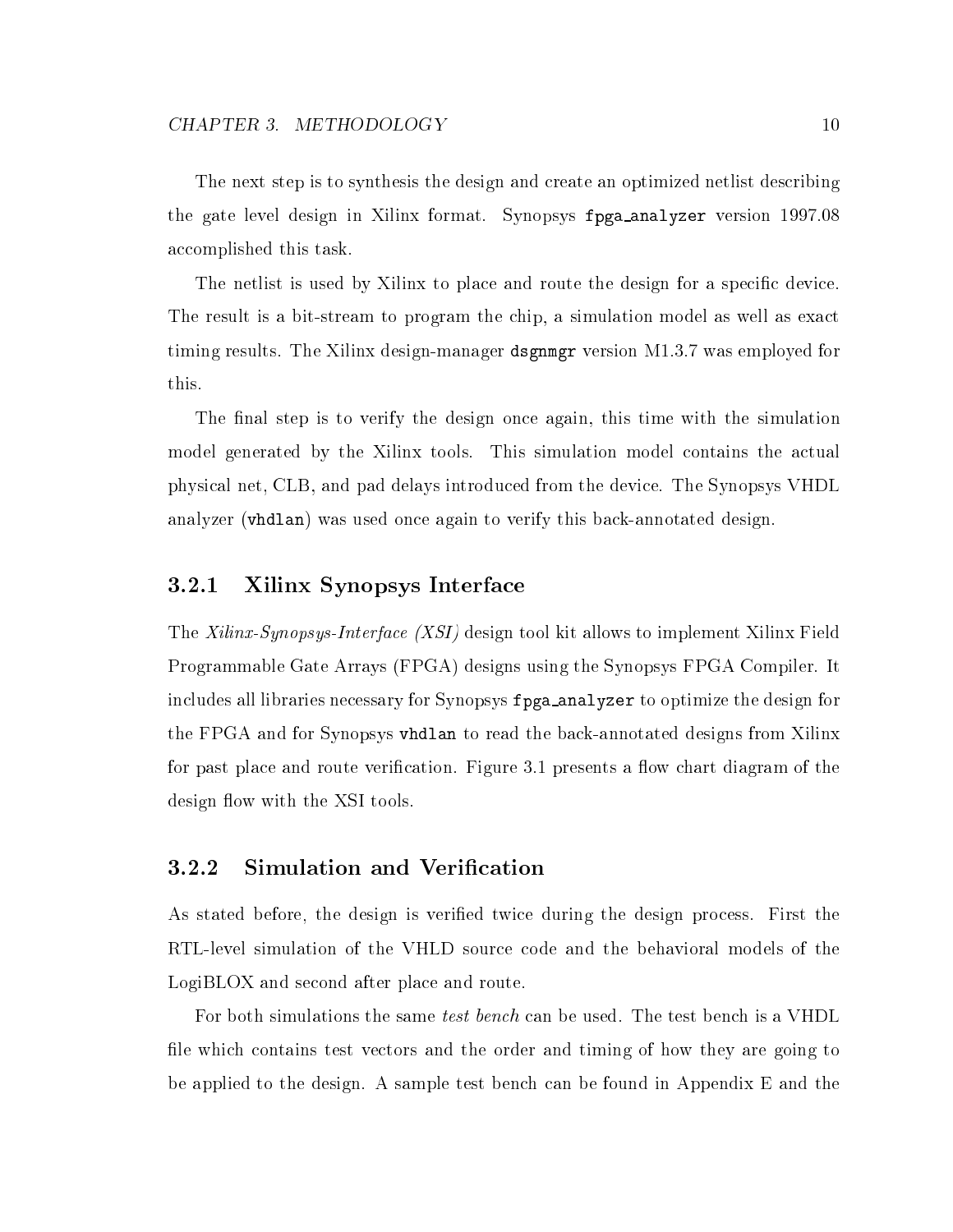

Figure 3.1: XSI design flow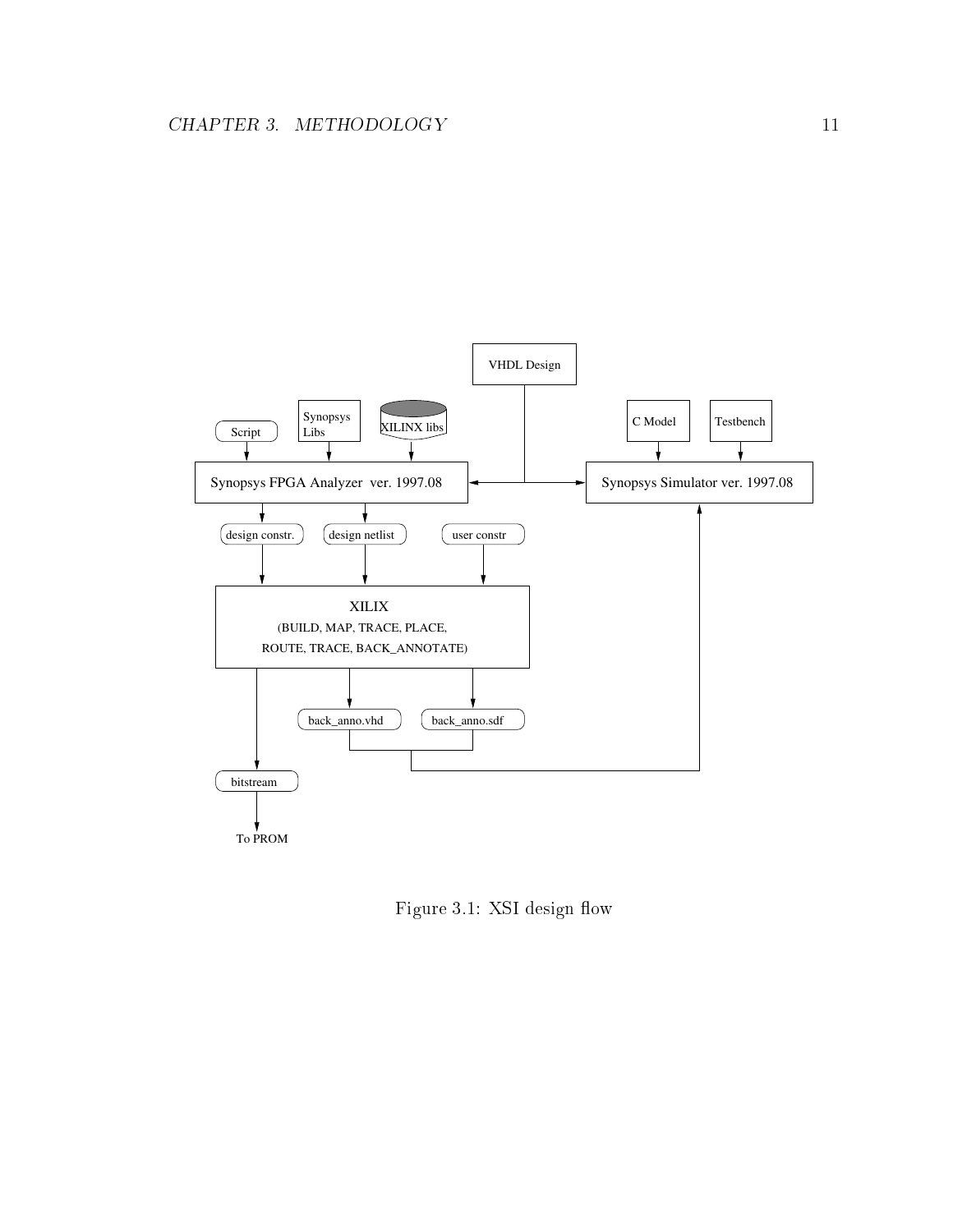result of a past place and route timing simulation in Appendix D.

The test vectors for the design were generated by a DES design written in C. This program also provides results from within the DES design, so that smaller entities could be tested and errors could be tracked down easily to single VHDL files.

The Synopsys simulator can work in two different modes: *compiled mode* and interpreted mode. In order to run in compiled mode a C-compiler is necessary. On the HP-Workstation on which Sysnopsys is installed, a C-compiler was not available to us. Therefore we had to run the simulator in interpreted mode. That required editing of all the library files used by the design: mvlutil.vhd, mvlarith.vhd, logiblox.vhd, simprim\_Vcomponents.vhd, simprim\_Vpackage.vhd, and simprim\_VITAL.vhd and of course time\_sim. vhd, which is the result of the past place and route timing simulation.

Sample script files to invoke the simulation are presented in Appendix A.1 and Appendix A.2.

#### 3.2.3 Synthesis

In the middle of our research we switched synthesis tools from *Workview Office* to Synopsys. That also included a shift from *Windows* to *UNIX*. It was found that the Synopsys tools are much more powerful than the Workview Office environment, but also much more difficult to learn. The documentation accompanying Synopsys is quite extensive and very helpful.

One interesting result of that switch is that the design DES16 v1.1 (see 6.3) synthesized with Workview Office could run at a maximum speed of  $62$  Mbit/sec, whereas adjusted to Synopsys and synthesized the same design could run at a maximum speed of 88 Mbit/sec.

Another major advantage of Synopsys is the ability to run *script files*. All necessary steps to synthesize and optimize a design, prepare summaries and specifying the setup parameters, can be included in a script file. A sample script file is provided in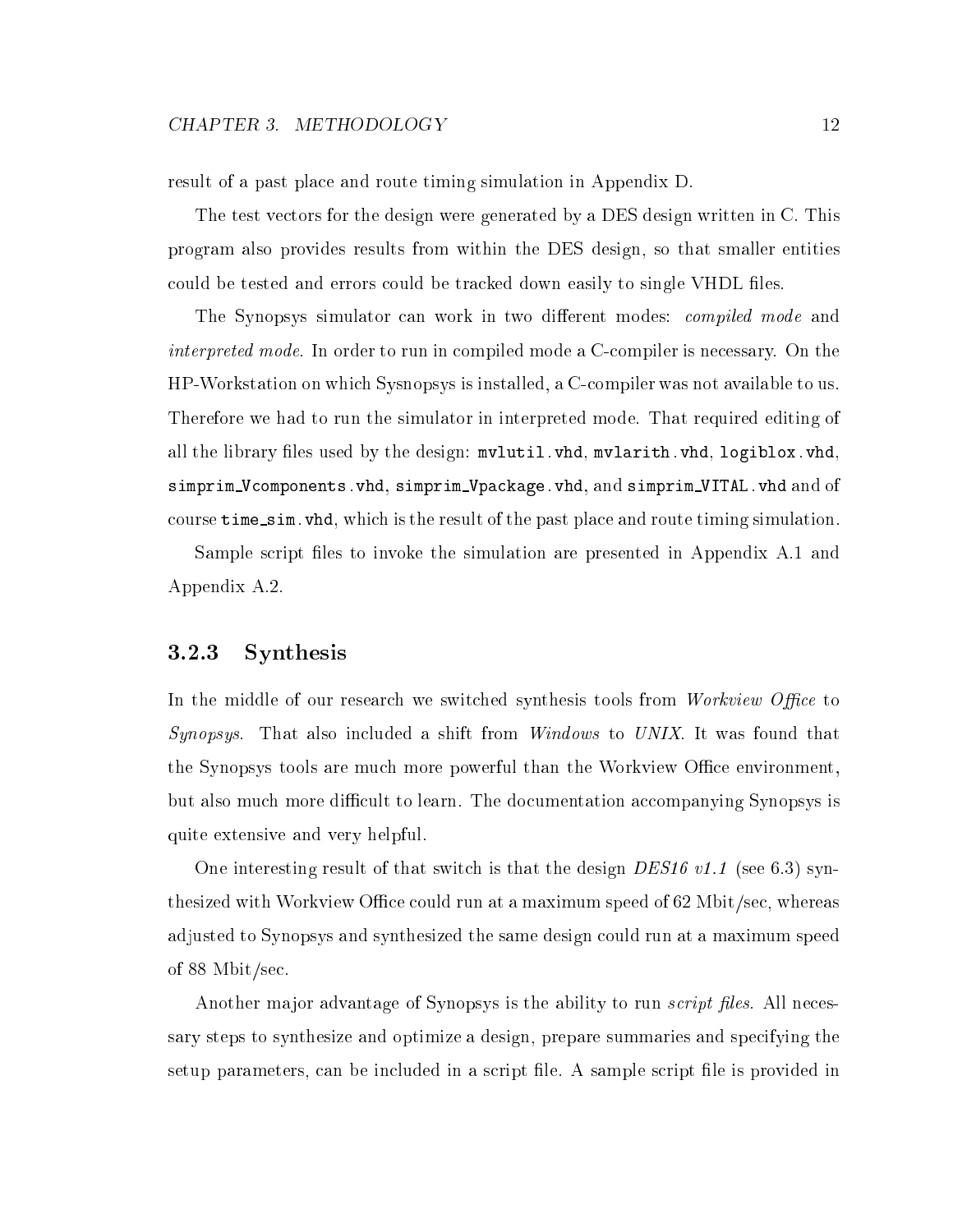Appendix B.

#### 3.2.4 Place and Route

The Xilinx place and route tools were used on the HP Workstations as well as on Windows computers. The Windows computers were Pentium based PCs running at 200 Mhz, whereas the HPs are running at 60 MHz and at 75 Mhz. Therefore the Xilinx tools were much faster on the PCs, but still the pace and route process took in some cases more than a week. The results achieved using the Xilinx tools on the PCs were comparable with the results achieved using the Xilinx tools on the HPs.

The input to the place and route tools is a design netlist and constraints file generated by Synopsys, as well as user constraints, specifying the maximum clock period desired and pin assignments. The output of this process is a bit-stream le that can be used to program the FPGAs and the back-annotated design.

Furthermore the Xilinx tools perform a timing analysis after place and route which shows the minimum clock period for the given design. This clock period is guaranteed by Xilinx for the design and therefore is to be seen as rather pessimistic. We are using this timing result for our speed calculations.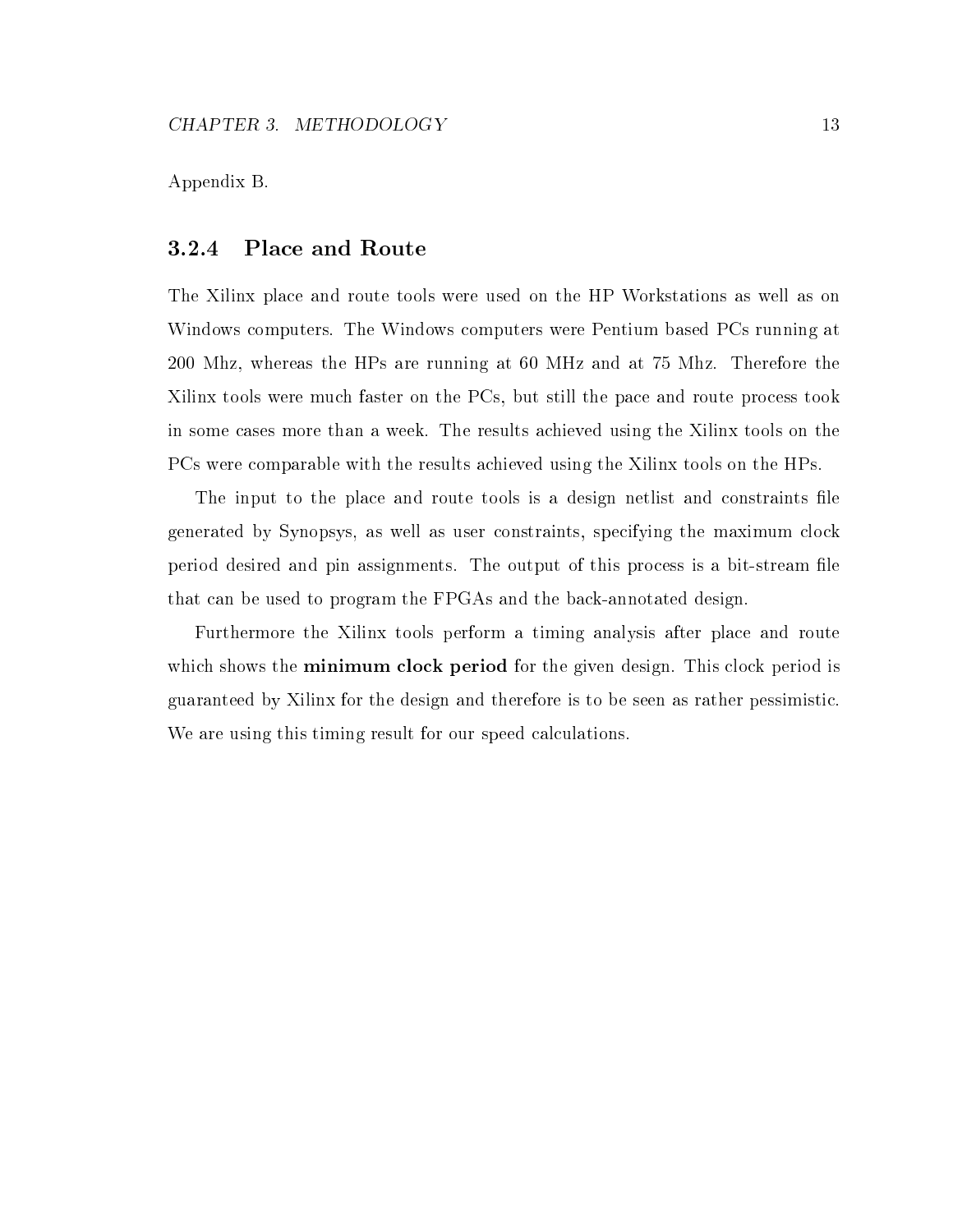## Chapter 4

## DES Algorithm

The Data Encryption Standard was published by the National Bureau of Standards in 1975. DES is a so-called Block Cipher, i.e., it encrypts or decrypts a whole block of data bits at once as opposed to stream ciphers which encrypt or decrypt a bit-stream bit by bit. Figure 4.1 shows a basic I/O diagram of DES.



Figure 4.1: Overview of DES

DES encrypts blocks of 64 bits length (plaintext) with a 56 bits long key. The result is a ciphertext of equal length to the plaintext. During the explanation of DES in this chapter we will concentrate on the encryption function The decryption, which is almost identical to the encryption function. function will be discussed in Section 4.3. Our description will highlight the internal functions of DES which are important for a hardware implementation.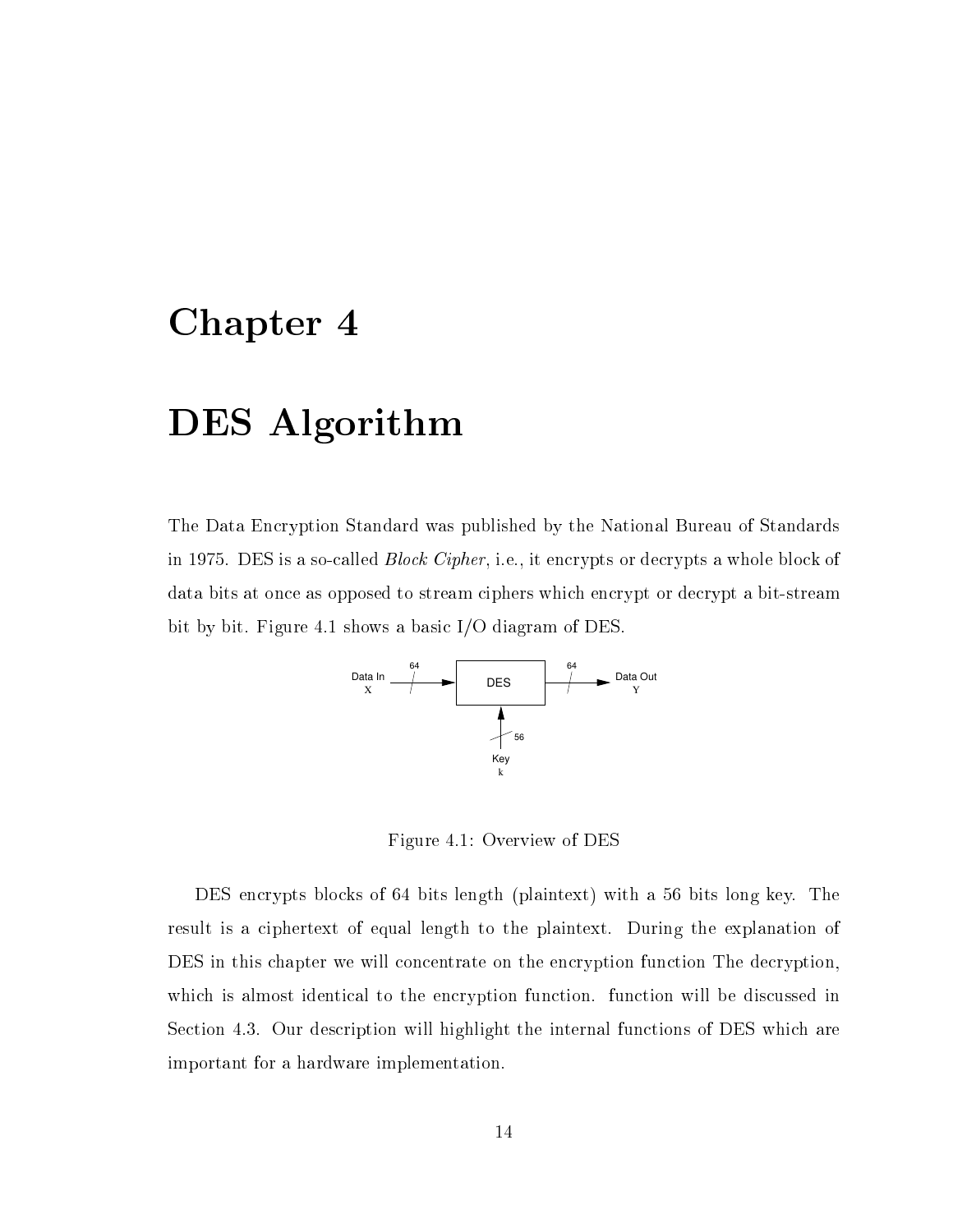Here is a small example of how DES works. Alice and Bob are sharing the same key k. Alice encrypts the plaintext x and sends the encrypted version y over the network to Bob. Bob uses the same key and the inverse of the DES function to recover the plaintext x.



### 4.1 The DES Core Function

Figure 4.2 shows an overview of the whole DES-Algorithm. The plaintext input of DES x gets permuted by the *initial permutation* IP resulting in  $x_0$ . For the next step  $x_0$  is split up into the higher (first) 32 bits  $L_0$  and the lower (last) 32 bits  $R_0$  (little endian): IP $(x) = L_0 R_0$ .

This is the input for the main DES function, the so called Feistel Network. It contains an iterative structure; a certain function is executed 16 times where the input of the next round is the output of the previous round. Figure 4.3 shows one round of DES.

The index *i* indicates for the current iteration and can therefore take the values  $1 \leq i \leq 16$ . The result of one round of the DES algorithm can be described as:

$$
L_i = R_{i-1}
$$

$$
R_i = L_{i-1} \oplus f(R_{i-1}, K_i)
$$

where  $\oplus$  denotes the exclusive-or of two bit-strings. The f-function of each round is dependent on  $R_{i-1}$  and the sub-key  $K_i$  of the 56-bit key. After the 16th round  $n_{16}$  and  $n_{16}$  get swapped resulting in  $n_{16} \nu_{16}$  and the linal permutation IP  $^{-1}$  which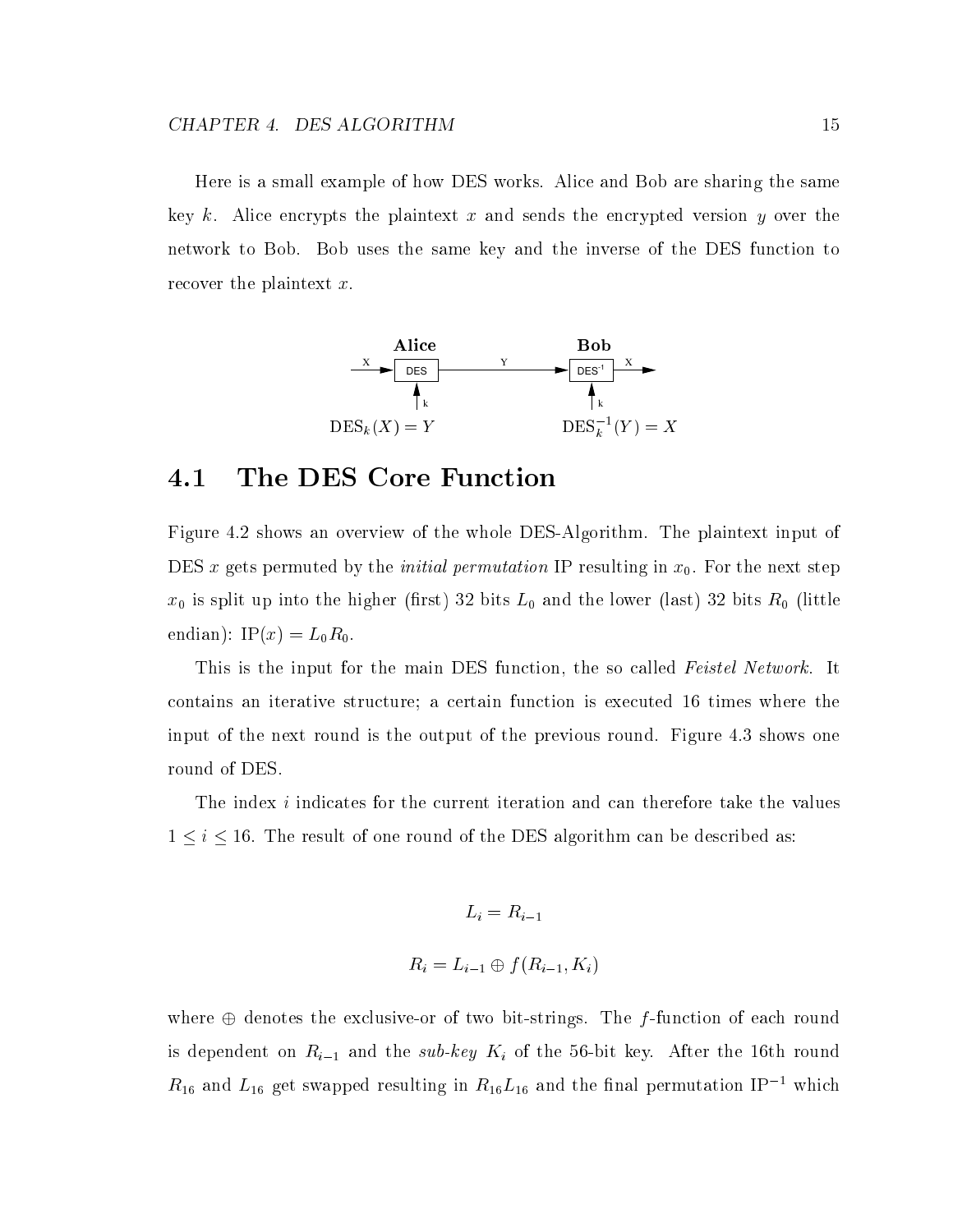

Figure 4.2: Functional block diagram of DES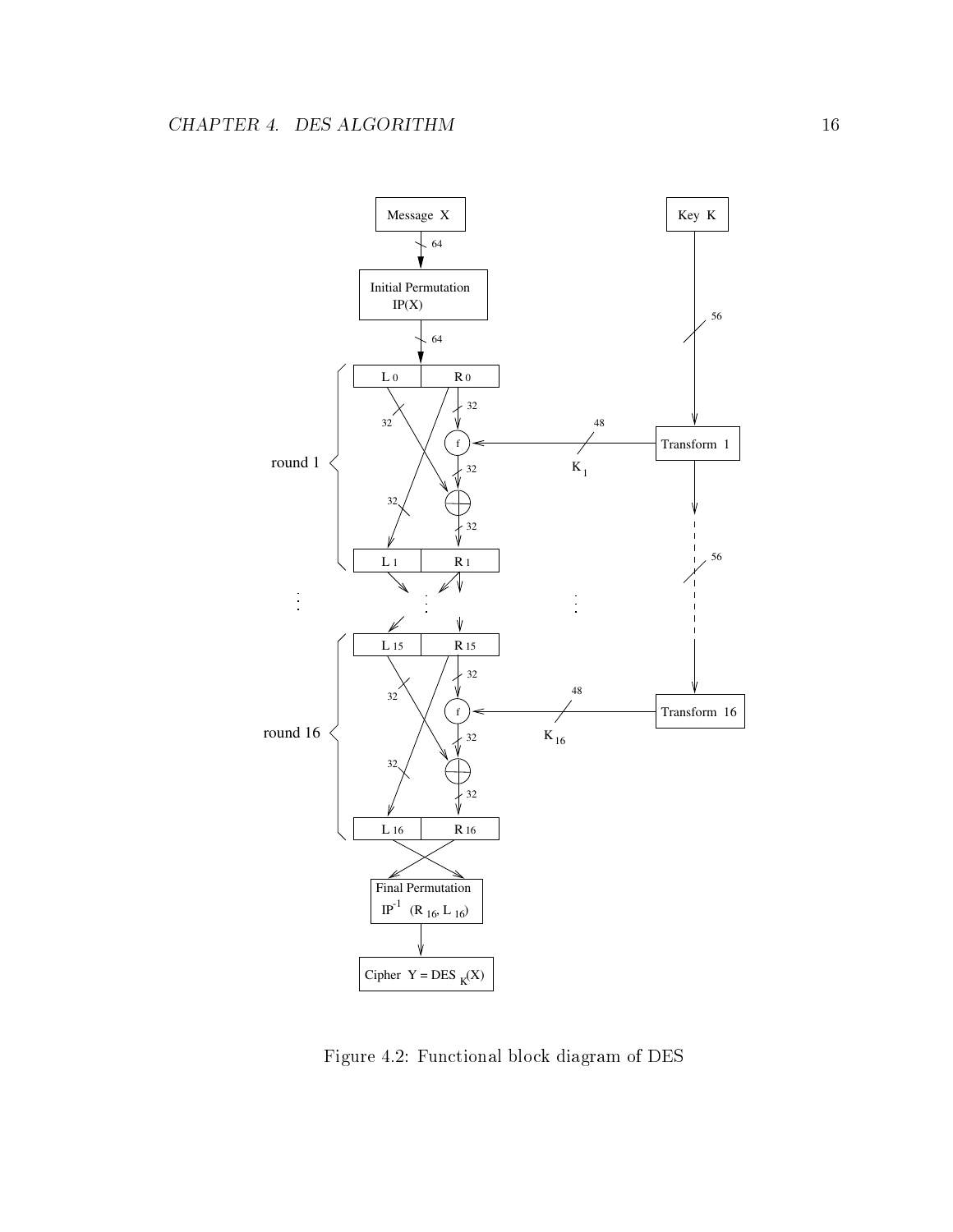

Figure 4.3: DES Feistel network

is inverse to the initial permutation is applied. This generates the final ciphertext  $y = 1$   $\Gamma$   $(n_{16}L_{16})$ .

The f-function (see Figure 4.4) takes the 32 bits of  $R_{i-1}$  as input and expands it to 48 bits; 16 bits of  $R_{i-1}$  are appearing twice at the output  $E(R_{i-1})$ . The 48 bits are combined in the 48 bits sub-key transformation the 48 bits sub-key transformation: the key transformation:  $E(R_{i-1}) \oplus K_i$ . This result is split into 8 blocks of 6 bits each which form the input of the S-Boxes. The S-Boxes are basically look-up tables which assign each 6-bit input value a 4-bit value. The eight 4-bit values get combined to 32 bits and a permutation P is applied. The resulting bit-string is  $f(R_{i-1}, K_i)$ .

## 4.2 DES Key Scheduling

Each round of DES requires a distinct sub-key  $K_i$ . These sub-keys are generated from the key  $K$ . The key  $K$  is 64 bits long and contains eight parity check bits, so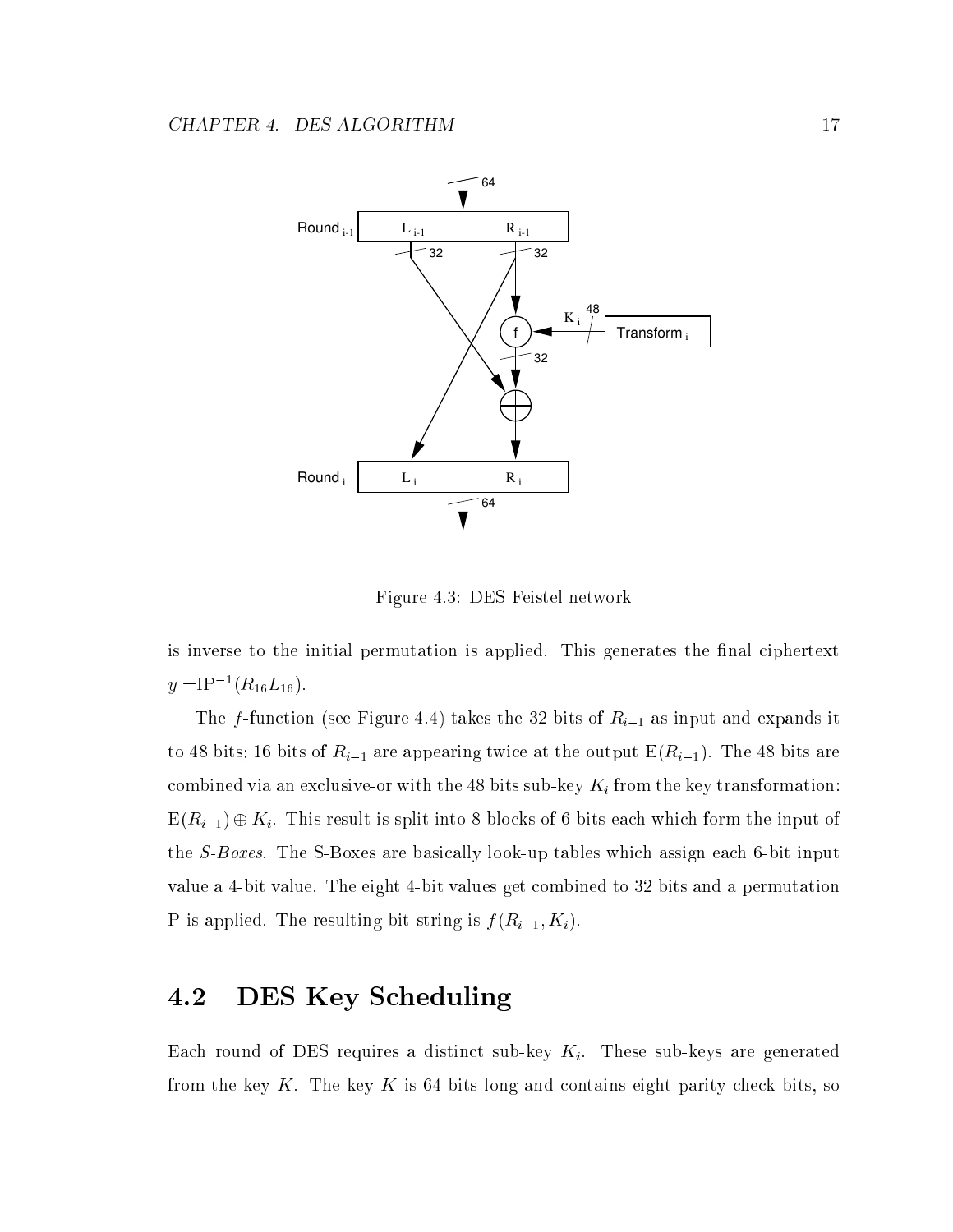

Figure 4.4: DES f-function

the effective key is 56 bits long. The 56 bit key is also the input the design described here expects.

The sub-key generation is also an iterative process comprising 16 rounds. The 56-bit key gets permuted by the permutation PC-1 and then split up into two halfs, each 26 bits long:  $PC-1(K) = C_0D_0$ , where  $C_0$  denotes the higher (first) 32 bits and  $D_0$  the lower (last) 32 bits (little endian).

For each round of the Feistel network a new sub-key is being generated. Figure 4.5 shows one iteration of the DES key schedule. With each iteration  $C_{i-1}$  and  $D_{i-1}$  are rotated left (cyclic shift left) denoted as  $LS_i$ . Depending on i,  $C_{i-1}$  and  $D_{i-1}$  are shifted one position (for  $i = 1,2,9,16$ ) or two positions (otherwise).

$$
C_i = LS_i(C_{i-1})
$$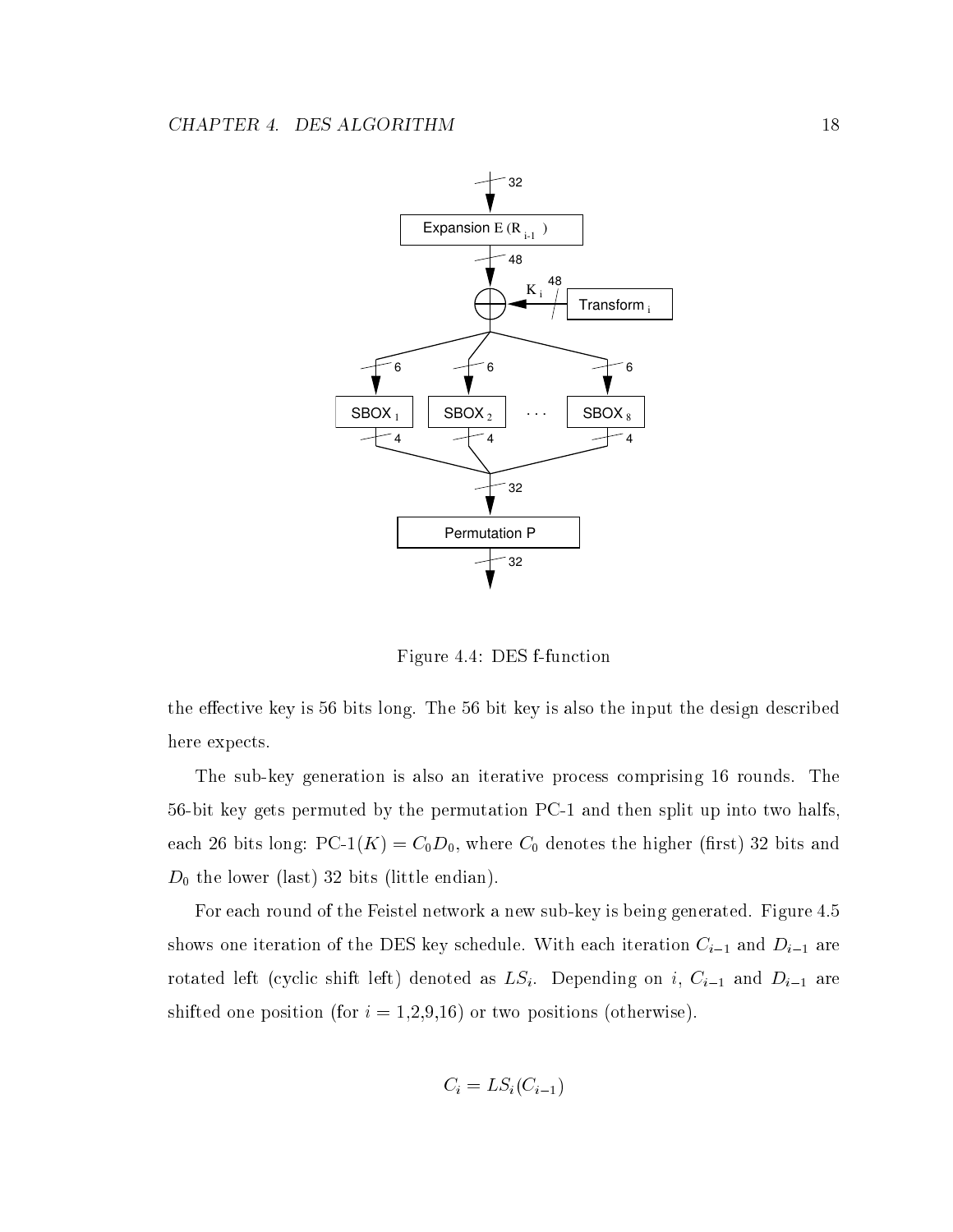$$
D_i = LS_i(D_{i-1})
$$

The result Ci and Di are passed as input to the next round as input to the next round and are also permuted and are also permuted as in permutation of  $\Gamma$ with the permutation  $P$  to form the sub-key:  $\mu$  and  $\lambda$  =  $P$  -permutation  $\mu$ . This permutation  $\mu$ reduces the number of bits from 56 to 48.



Figure 4.5: DES key schedule

### 4.3 Decryption

DES decryption uses the same algorithm as encryption. The only difference is that the sub-keys have to be generated in a reverse order  $K_{16}, \ldots, K_1$ . The result will be the plaintext x. In order to create the sub-keys in the reverse order,  $C_{i-1}$  and  $D_{i-1}$ have to be cyclicly shifted right, as opposed to left for encryption, depending on i. The following Table 4.1 shows how many positions  $C_{i-1}$  and  $D_{i-1}$  have to be shifted.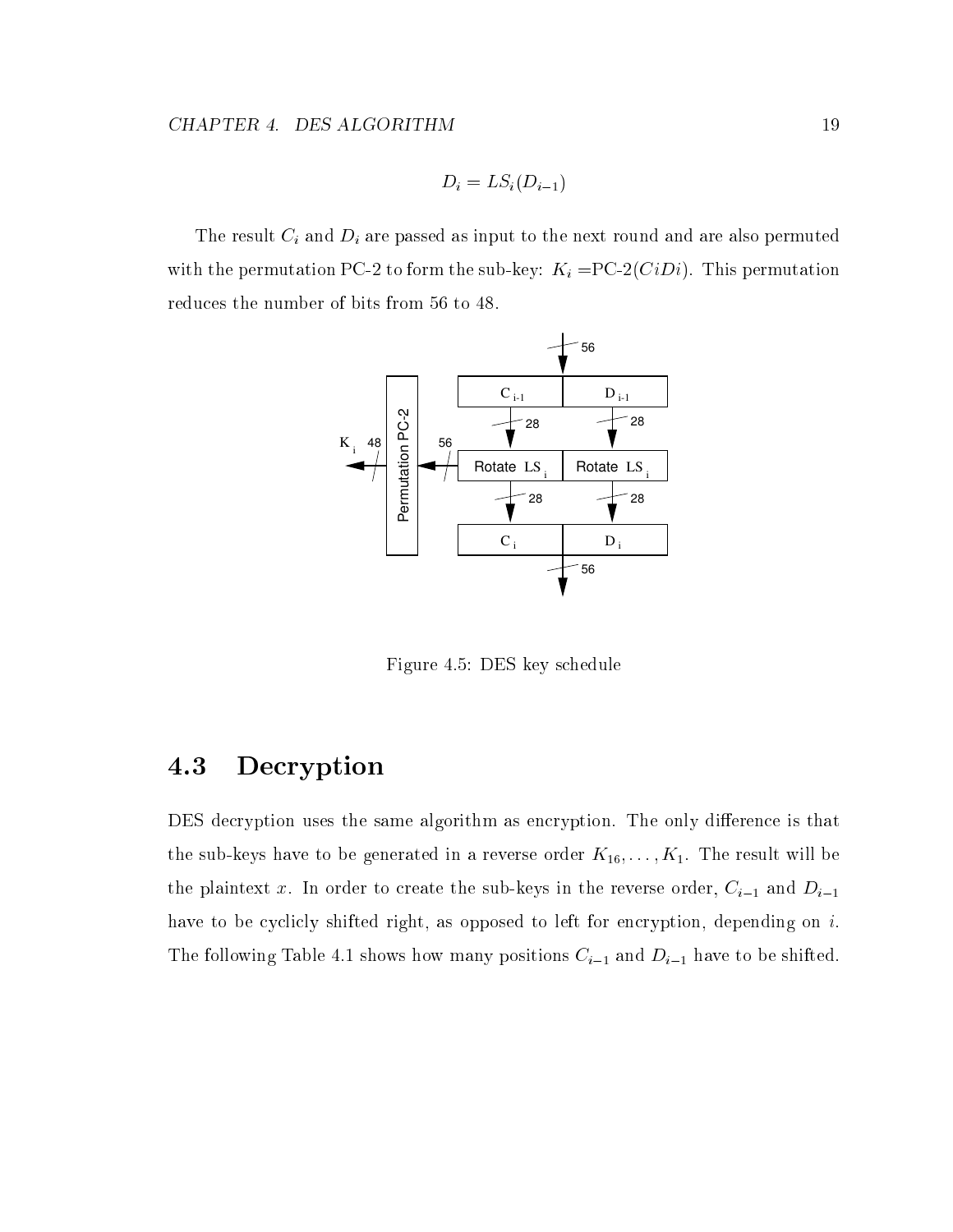| Tteration   1 2 3 4 5 6 7 8 9 10 11 12 13 14 15 16 |  |  |  |  |  |  |  |  |
|----------------------------------------------------|--|--|--|--|--|--|--|--|
| Encryption   1 1 2 2 2 2 2 2 1 2 2 2 2 2 2 2 1     |  |  |  |  |  |  |  |  |
| Decryption   0 1 2 2 2 2 2 2 1 2 2 2 2 2 2 2 1     |  |  |  |  |  |  |  |  |

Table 4.1: DES sub-key shift schedule

### 4.4 DES Modes of Operation

Four modes of operation have been standardized for DES (see [13] page 83): electronic codebook mode (ECB), cipher block chaining mode (CBC), cipher feedback mode (CFB), and output feedback mode (OFB).

Electronic Codebook Mode (ECB) is the simplest approach for using a block cipher. The plainter is divided in the plant of the plant of  $\alpha$  and each  $\alpha$  and the plant is encrypted in separately (see Figure 4.6). Identical plaintext blocks result in identical ciphertext blocks: Ti  $\alpha$  ,  $\alpha$  ,  $\alpha$  ,  $\beta$  ,  $\alpha$  ,  $\beta$  ,  $\alpha$  ,  $\beta$  ,  $\beta$  ,  $\alpha$  ,  $\beta$  ,  $\alpha$  ,  $\beta$  ,  $\alpha$  ,  $\beta$  ,  $\beta$  ,  $\beta$  ,  $\beta$  ,  $\beta$  ,  $\beta$  ,  $\beta$  ,  $\beta$  ,  $\beta$  ,  $\beta$  ,  $\beta$  ,  $\beta$  ,  $\beta$  ,  $\beta$  ,  $\beta$  ,  $\beta$  , ciphertext substitution attacks can be performed.



Figure 4.6: Electronic Codebook Mode

Cipher Block Chaining Mode (CBC) employs an initialization vector IV and a feedback loop. Each block of ciphertext depends on all previous blocks of ciphertext (see Figure 4.7). The first block of the plaintext is XORed with the initialization vector before it is encrypted. All consecutive blocks is XORed with the encrypted previous block before they are encrypted:  $Y_0 = e_k(X_0 \oplus IV)$  and  $Y_i = e_k(X_i \oplus Y_{i-1})$ for  $i \geq 1$ .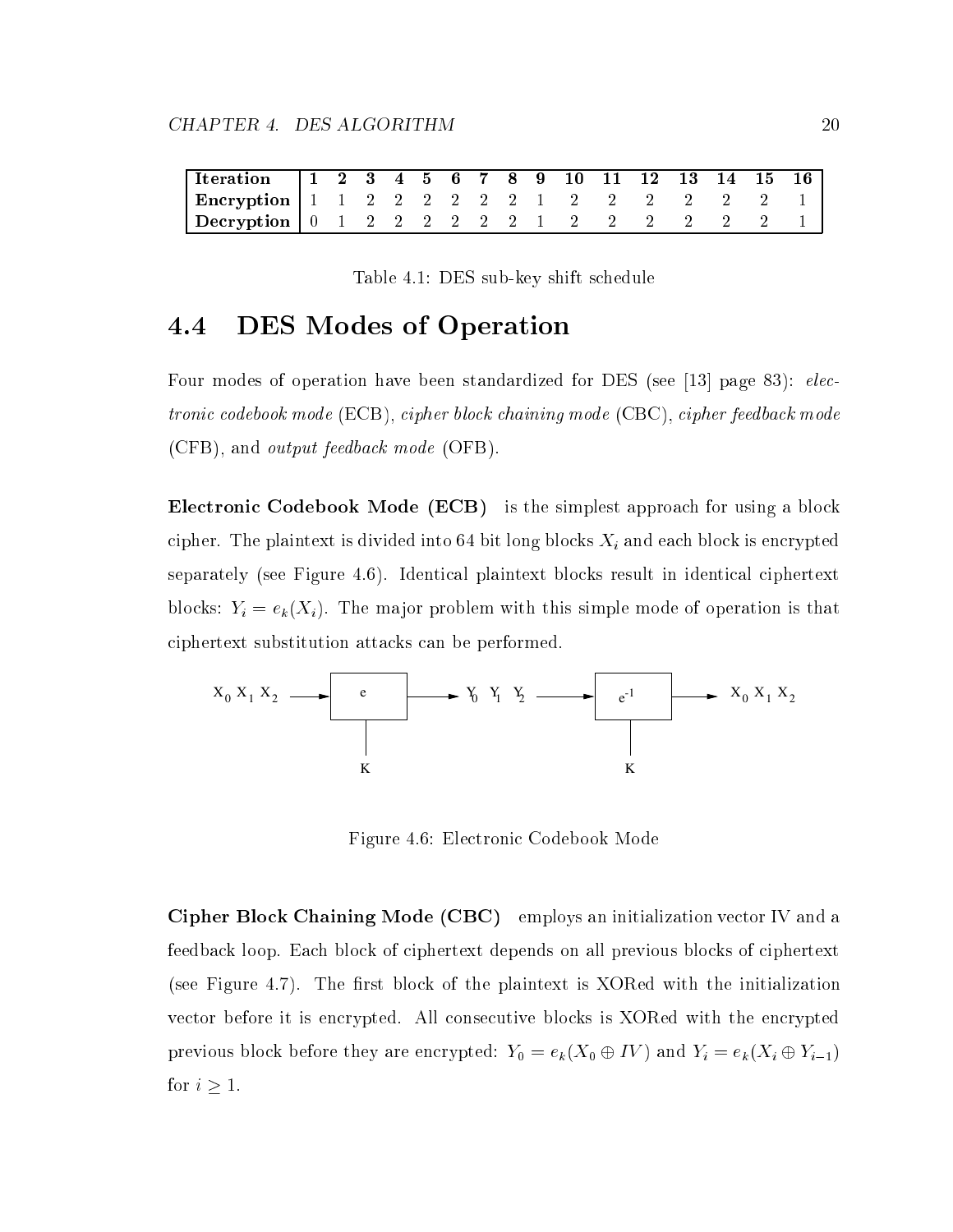

Figure 4.7: Cipher Block Chaining Mode

Cipher Feedback Mode (CFB) is often employed to encrypt messages smaller than 64 bits; it does not require padding. Figure 4.8 shows a schematic of the CFB. A shift-register is preloaded with an initialization vector IV in stage  $i = 0$ . The parallel output of this 64 bits wide shift register is encrypted:  $\tilde{z}_0 = e_k(IV)$ .



Figure 4.8: Cipher Feedback Mode

The leftmost l bits are taken  $\{ \ldots \}$  . In and  $\{ \ldots \}$  and  $\{ \ldots \}$  is long plaintext to long plainter to generate the ciphertext:  $\mathbf{y} = \mathbf{y} = \mathbf{y}$  . The shift register is the shifted by l bits and  $\mathbf{y}$ Yi loaded into the rightmost position. Encryption of the new shift register contents creates the new  $\tilde{z}_{i+1}$ .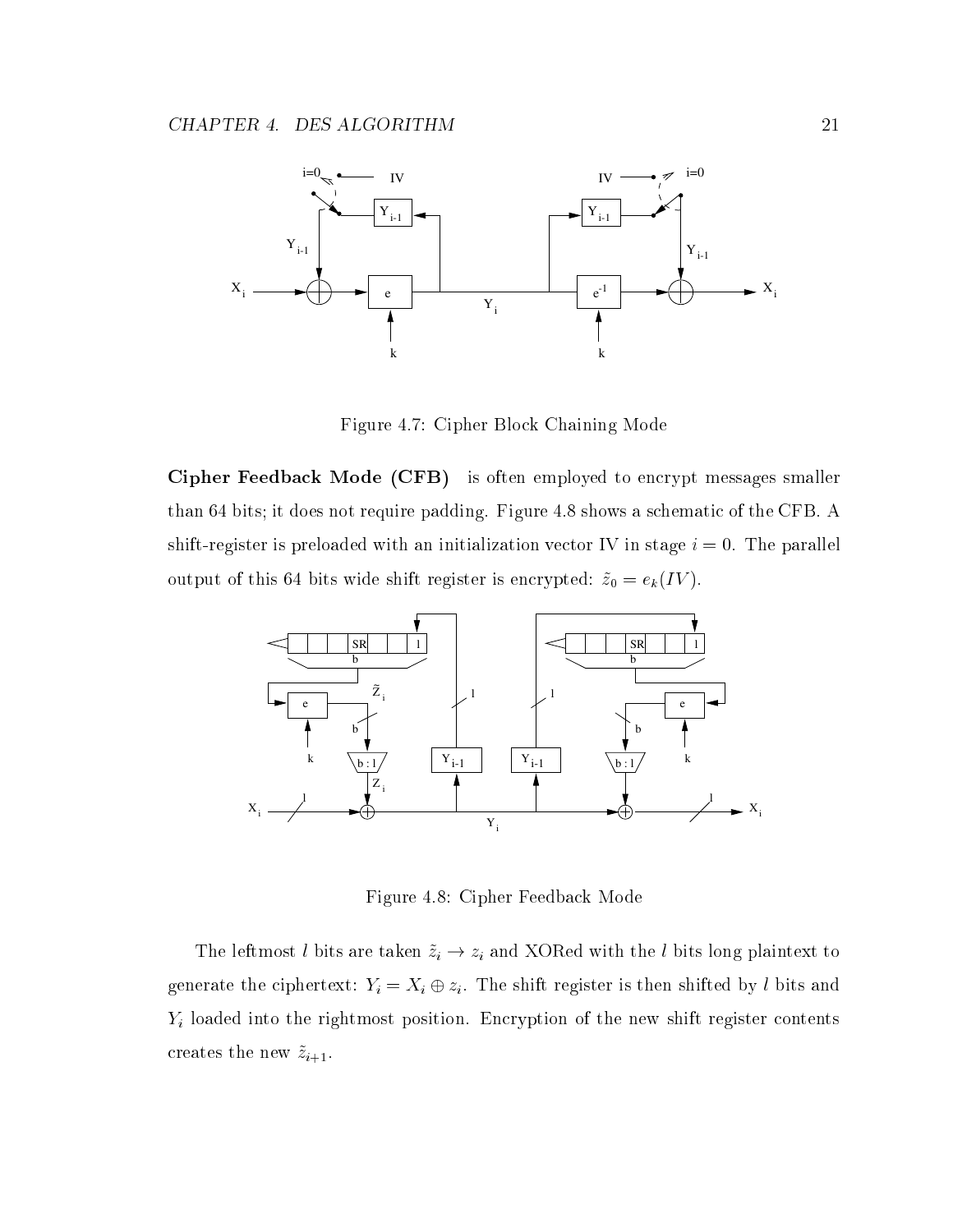Output Feedback Mode is similar to CFB except that output of the encryption function is used as feedback and not the ciphertext.

### 4.5 DES Enhancements

DES can be made more secure if it is used three times *(triple encryption)* in a row.

Two different type of triple encryption are very common: encrypt-decryptencrypt and encrypt-encrypt-encrypt.

For the encrypt-decrypt-encrypt type usually only two keys are used. The plaintext X gets encrypted with the first key  $e_{k1}(X)$ , decrypted with the second key  $e_{k_2}(e_{k_1}(x))$  and then encrypted again with the first key:  $\textit{Y}~= e_{k_1}(e_{k_2}(e_{k_1}(x))) .$ 

Figure 4.9 shows the encrypt-encrypt-encrypt type. The plaintext  $X$  gets encrypted three times in a row with a different key for each:  $Y = e_{k3}(e_{k2}(e_{k1}(X))).$ 



Figure 4.9: Triple encryption

Please note that double encryption does not result in a signicantly larger key space than single encryption due to the meet-in-the-middle attack. Due to this attack, the key space of triple encryption is roughly  $2\equiv 2$  . [1].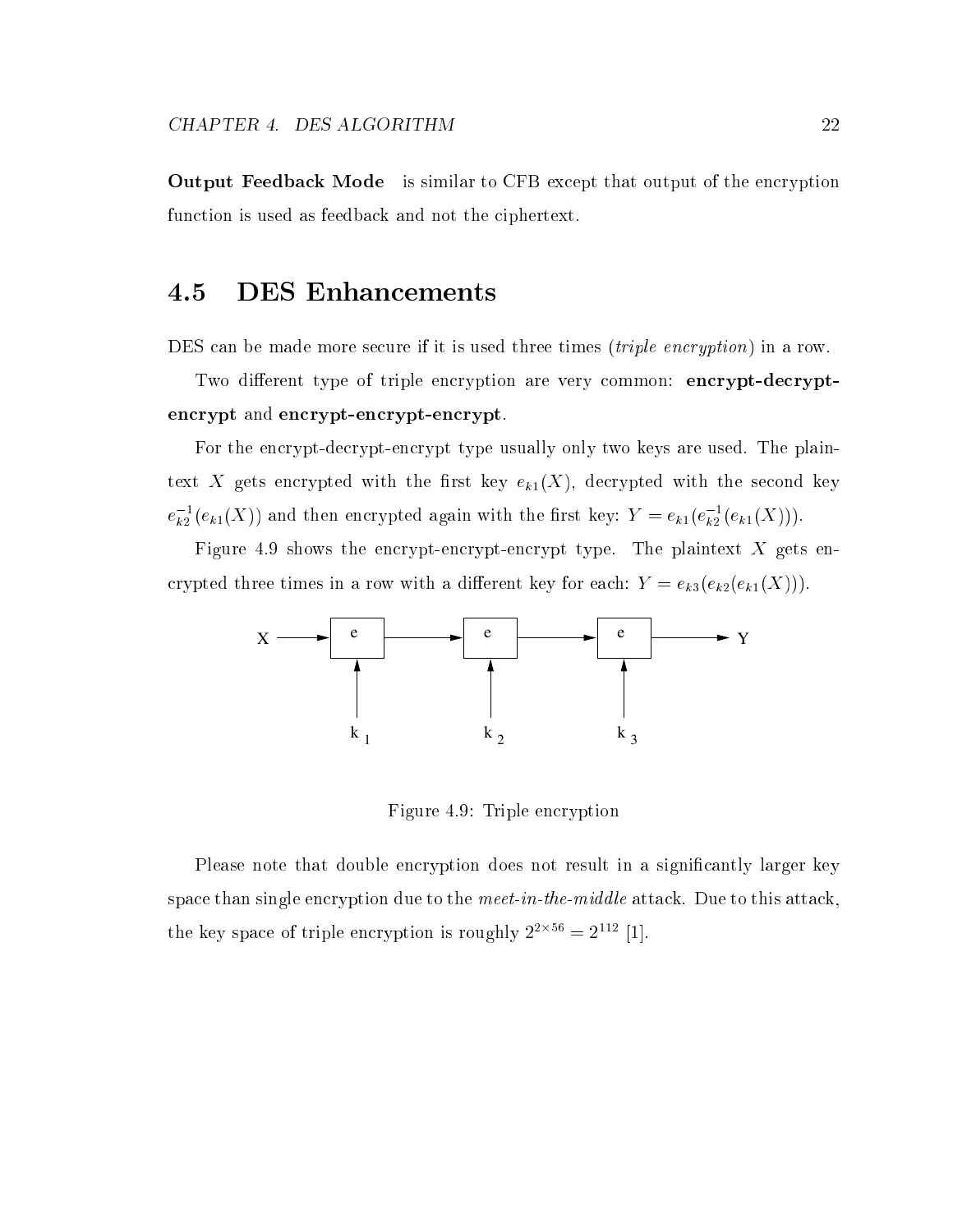## Chapter 5

## Architecture

The first step for an effective implementation of DES is to structure the algorithm and evaluate the resulting architecture options.

### 5.1 Structuring DES

As described in Section 4 the DES algorithm contains an iterative structure. Data is passed through the Feistel Network, as shown in Figure 4.3, 16 times, each time with a different sub-key from the key transformation. Figure 5.1 shows this using a flow-chart. The plaintext is the input and the iteration counter  $i$  is set to 1. The Feistel Network is shown as a box labeled  $Round_i$ . After each round, i is tested if it is smaller than 16 and if so,  $i$  is incremented by one, the current output is fed-back into the Feistel Network, and the next iteration starts. After 16 rounds the calculation of the ciphertext  $y$  is done.

From the flowchart we can derive the block diagram of DES which is closer to the hardware implementation and therefore enables us to investigate further enhancements. The block diagram shown in Figure 5.2 comprises the same design as the flowchart.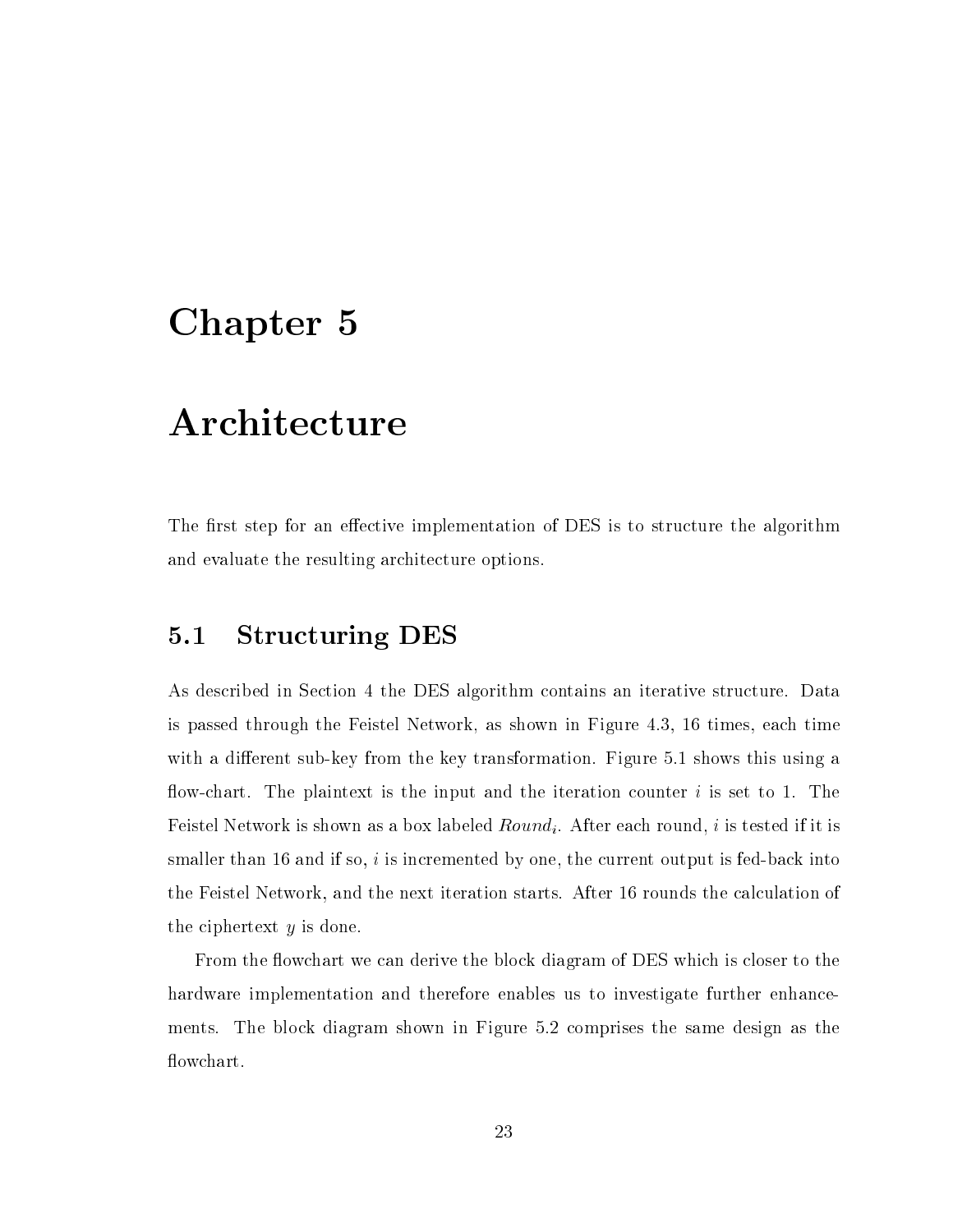

Figure 5.1: Flowchart of DES



Figure 5.2: DES block diagram

As we have seen in Section 4, the incoming data and key are passed through initial permutations. Then the data passes 16 times through the Feistel Network and also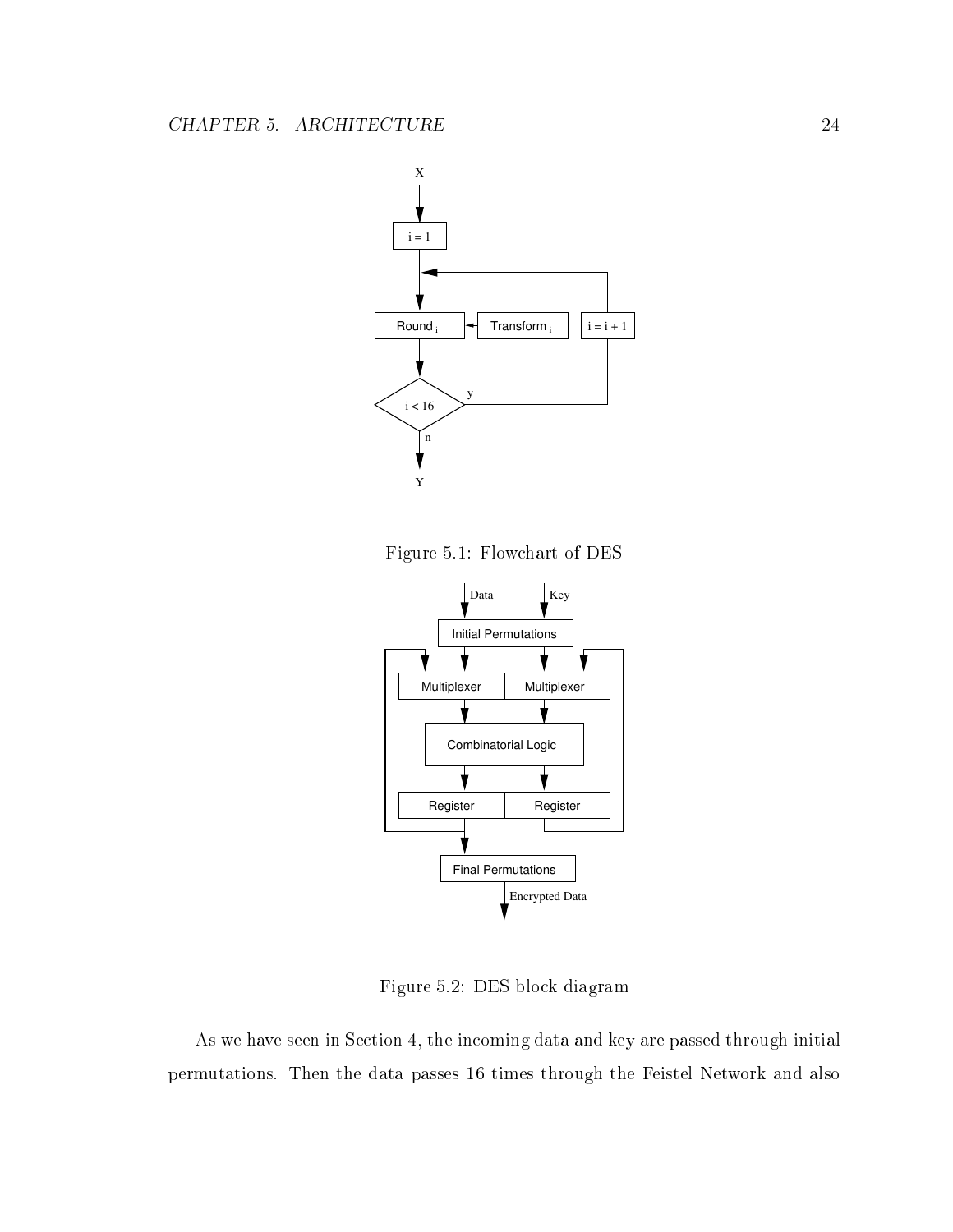16 sub-keys are generated simultaneously. Both, the Feistel Network operation and the sub-key generation is denoted in the block diagram as *Combinatorial Logic* (CLU, combinatorial logic unit). In order to be able to loop the output back to the input of the combinatorial logic unit we need Registers and Multiplexers. The multiplexer switches the inputs of the combinatorial logic unit between data from the previous round and new input data and key. The registers store the results of each loop and pass them on to the multiplexer. The output of the data register passes through the Final Permutation. For simplicity the result of each loop passes through the final permutation and then to the output. It is the responsibility of a control logic to signal an external entity if the output is valid or not.

### 5.2 Loop Unrolling

In this section we will discuss the first general technique for accelerating a DES hardware implementation. Loop Unrolling is the concatenation of two combinatorial units in order to half the number of iterations. This means that with one clock cycle two rounds of DES will be calculated. Figure 5.3 shows the block diagram. This block diagram differs from Figure 5.2 only in the 2nd combinatorial logic unit. The initial and final permutations as well as the registers and multiplexers are the same.

Where is now the speed improvement? In the not unrolled version, one iteration  $\tau$  Description in the following simple timinary model: The following  $\tau$  and  $\tau$  the following model where  $\tau$ the time a signal needs to pass through a multiplexer, Telescope and the delay international component  $\mu$ combinatorial logic, and Treg the Lagic the delay intervals who delay introduced by the social company 16 rounds the sums up to: 2 This summer . 2 This summer when the 16  $T$ 

The equation for the loop unit the late the loop is the loop under the loop . This  $\mu$  . This is the complete has to be executed 8 times, so that the over-all delay is now:  $8*T_{mut}+16*T_{cl}+8*T_{reg}$ . The same principle can be applied to four unrolled DES rounds. The following list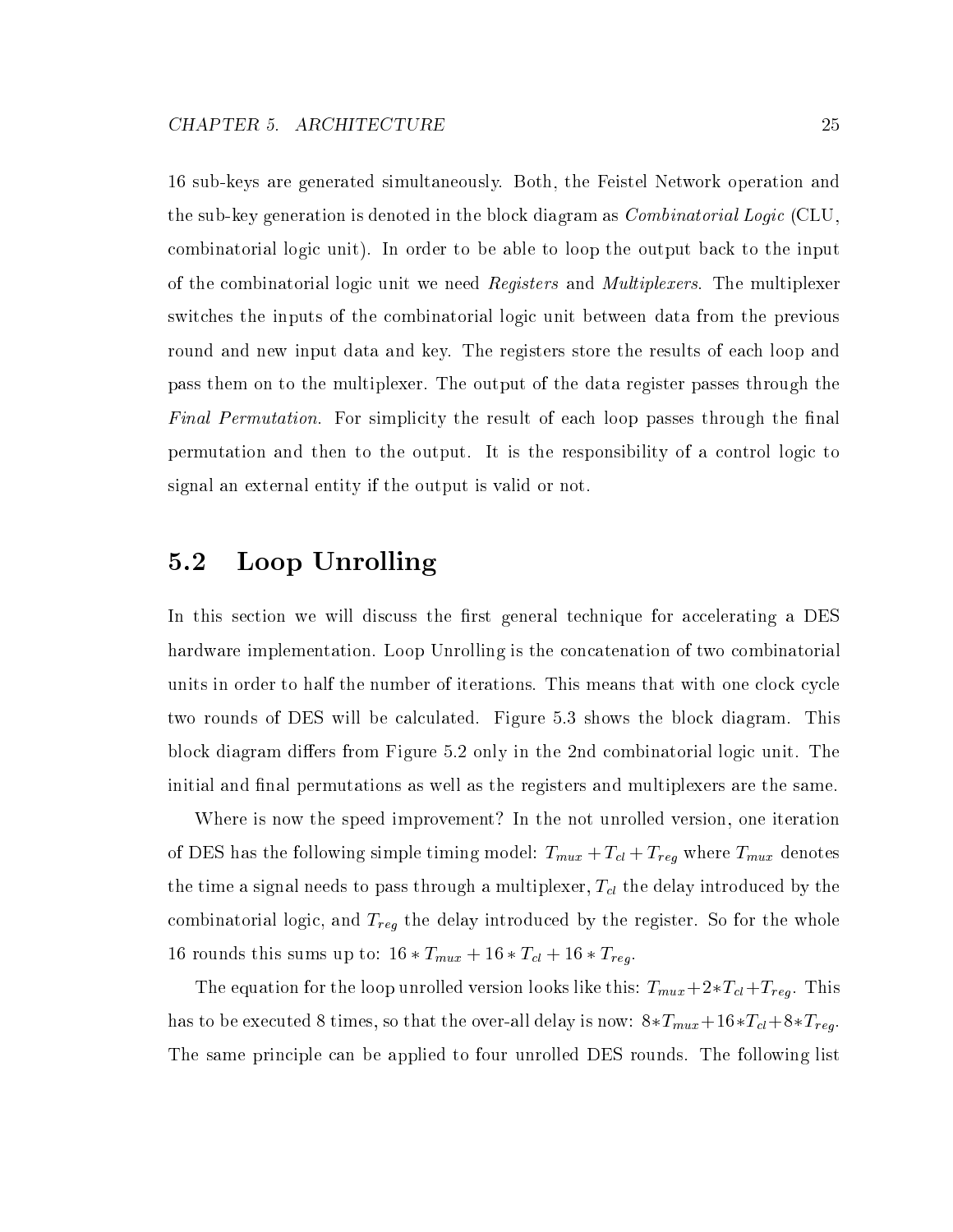

Figure 5.3: Block diagram of DES with 2 unrolled loops

shows the timing for each case.

DES not unrolled : 16 Tmux <sup>+</sup> <sup>16</sup> Tcl <sup>+</sup> <sup>16</sup> Treg 2 unrolled loops : 8 Tmux <sup>+</sup> <sup>16</sup> Tcl <sup>+</sup> <sup>8</sup> Treg 4 unrolled loops : 4 Tmux <sup>+</sup> <sup>16</sup> Tcl <sup>+</sup> <sup>4</sup> Treg

Obviously we can not reduce the delay introduced by the combinatorial logic units but we reduced the runs through the multiplexers and buffers by half. But there is another motivation for speed increase if modern design methods are applied. It is possible that the synthesis tools can optimize an unrolled design better, and therefore the logic can potentially be reduced. Also the routing can be more effective.

### 5.3 Pipelining

We now discuss the second architectural principle for accelerating DES. Pipelining tries to achieve a speed improvement in a different way. Instead of processing one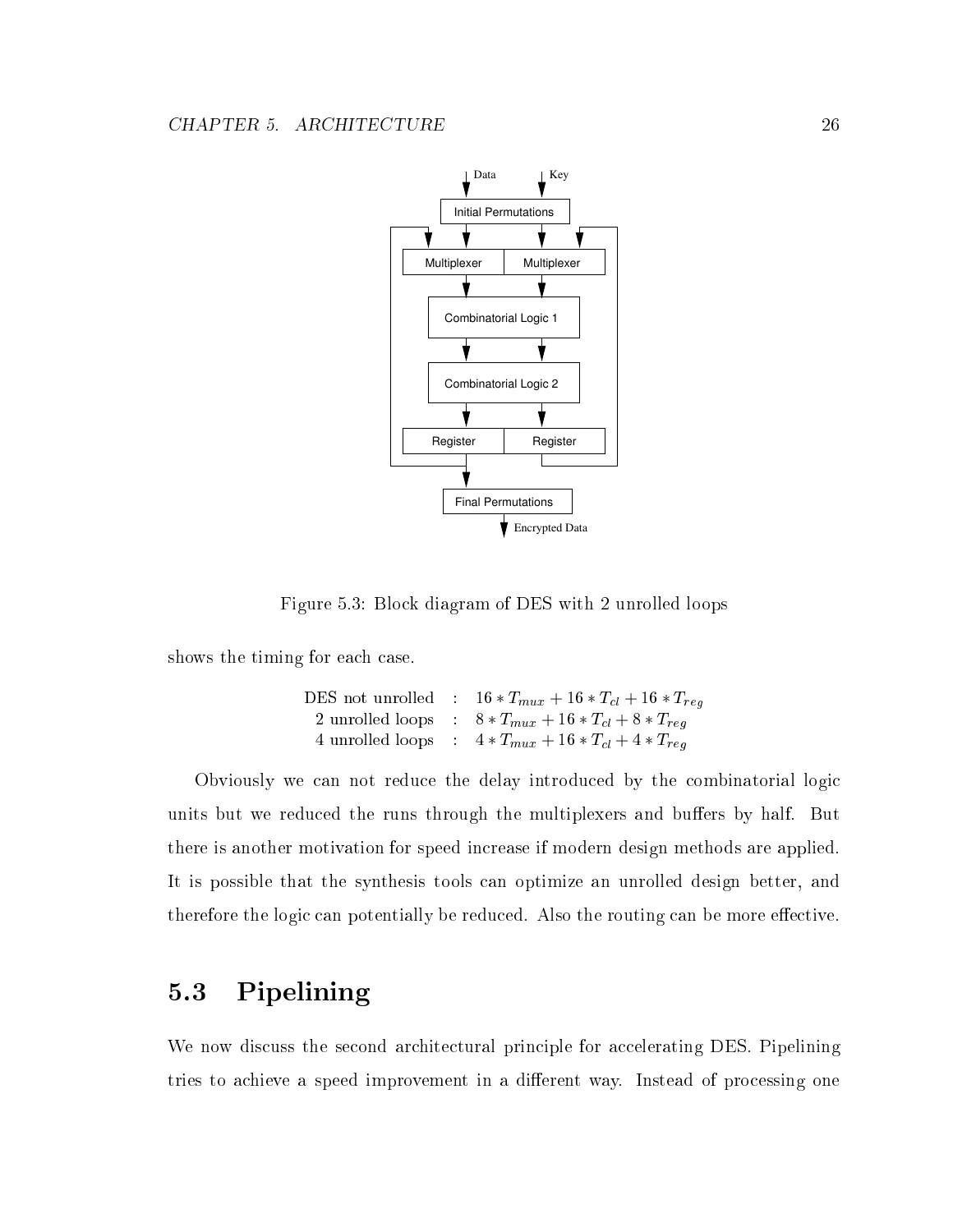block of data at a time, a pipelined design can process two or more data blocks. A design with two pipelines is shown in Figure 5.4. The block diagram in Figure 5.4 is very similar to the one with the two unrolled loops (Figure  $5.3$ ). The only difference is the additional buffer between the combinatorial logic units.



Figure 5.4: Block diagram of DES with 2 pipelines

The first block of data  $x_1$  and the associated key  $k_1$  are loaded and passed through the initial permutations and the multiplexer. The 1st combinatorial logic unit computes  $x_{1,1}$  and  $k_{1,1}$  which is stored into the 1st register block. On the next clock cycle  $x_{1,1}$  and  $k_{1,1}$  leave the 1st registers and the 2nd combinatorial logic unit computes  $x_{1,2}$  and  $k_{1,2}$  which is put into the 2nd register block. At the same time the second block of data  $x_2$  and key  $k_2$  are loaded and passed through the initial permutations, and the multiplexer, and the 1st combinatorial unit computes  $x_{2,1}$  and  $k_{2,1}$  which get moved into the 1st register block.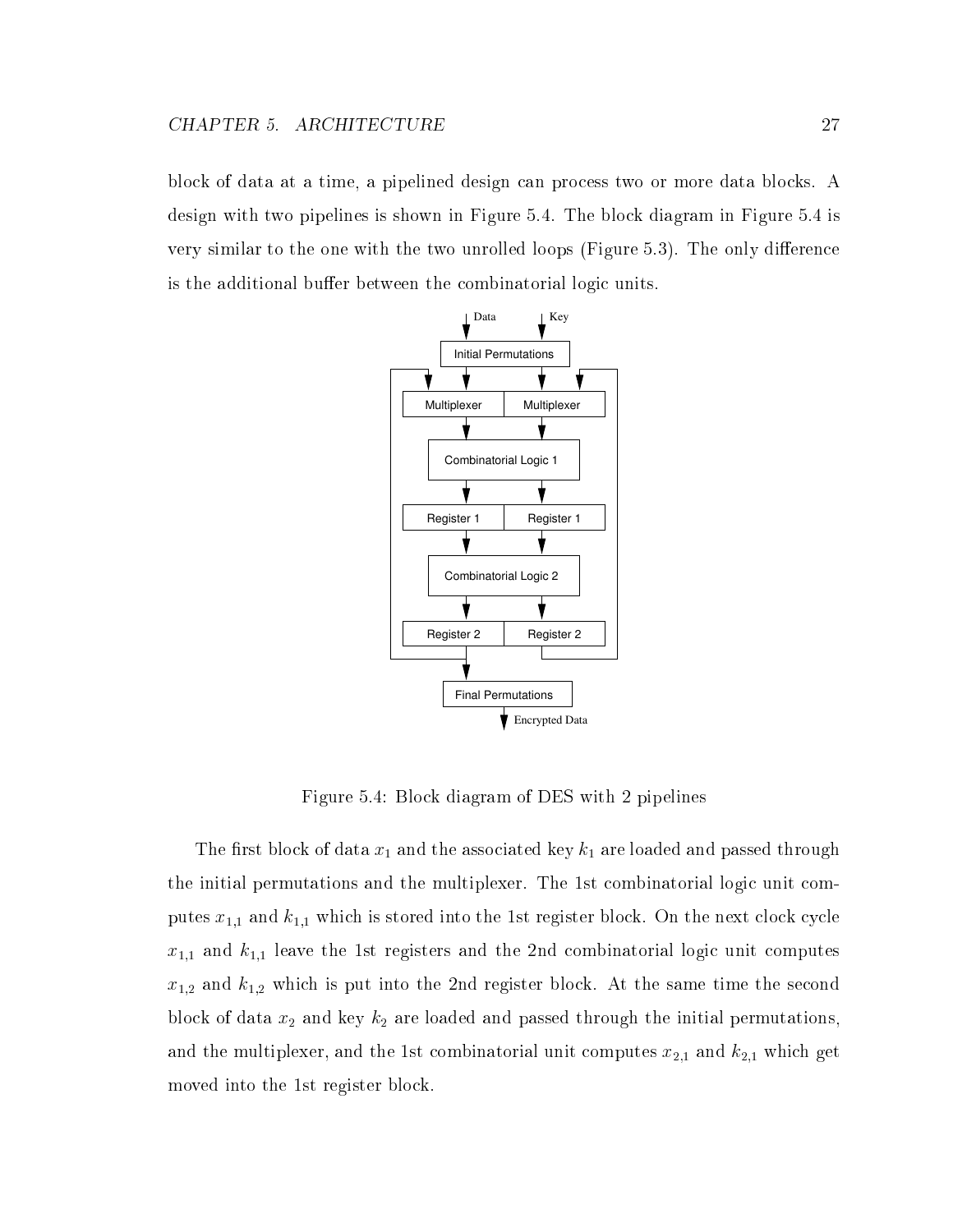Now the pipeline is filled and with each clock cycle another iteration for two pairs of data and key are computed. The data which has entered the pipeline first, will also exit it first. At that time the next data and key pair can be loaded.

The advantage of this design is that two or more data-key pairs can be worked upon at the same time. As there is still only one instance of the initial permutations, the multiplexer and the final permutation, the cost in terms of resources on the chip will not be twice as high as if we implemented two full non pipelined DES designs. Also there has to be only one control logic which is just slightly more complicated than for a non pipelined DES design. The maximum clock speed should be roughly the same as during one clock cycle the same amount of logic resources has to be traversed as in the non pipelined design. It is also straight forward to design pipelines with more than two stages, e.g., with four.

## 5.4 Combination of Pipelining and Loop Unrolling

It is possible to combine both architecture acceleration techniques that we just described. Each pipeline would contain two unrolled loops. The resulting block diagram shown in Figure 5.5 looks similar to Figure 5.4 except that each combinatorial logic unit is duplicated. During one clock cycle two iterations of two data-key pairs get computed:  $x_{1,4}$  and  $k_{1,4}$  get computed from  $x_{1,2}$  and  $k_{1,2}$ , and  $x_{2,2}$  and  $k_{2,2}$  get computed from  $x_2$  and  $k_2$ .

# 5.5 Comparison and Design Decisions

As described in Section 4.4 some DES modes of operation require that the output of DES is used to compute the next input (e.g., the CFB mode). If such a mode is to be used, a pipelined design would not work, as it processes two data-key pairs at the same time. A loop unrolled design would work fine and is the only method for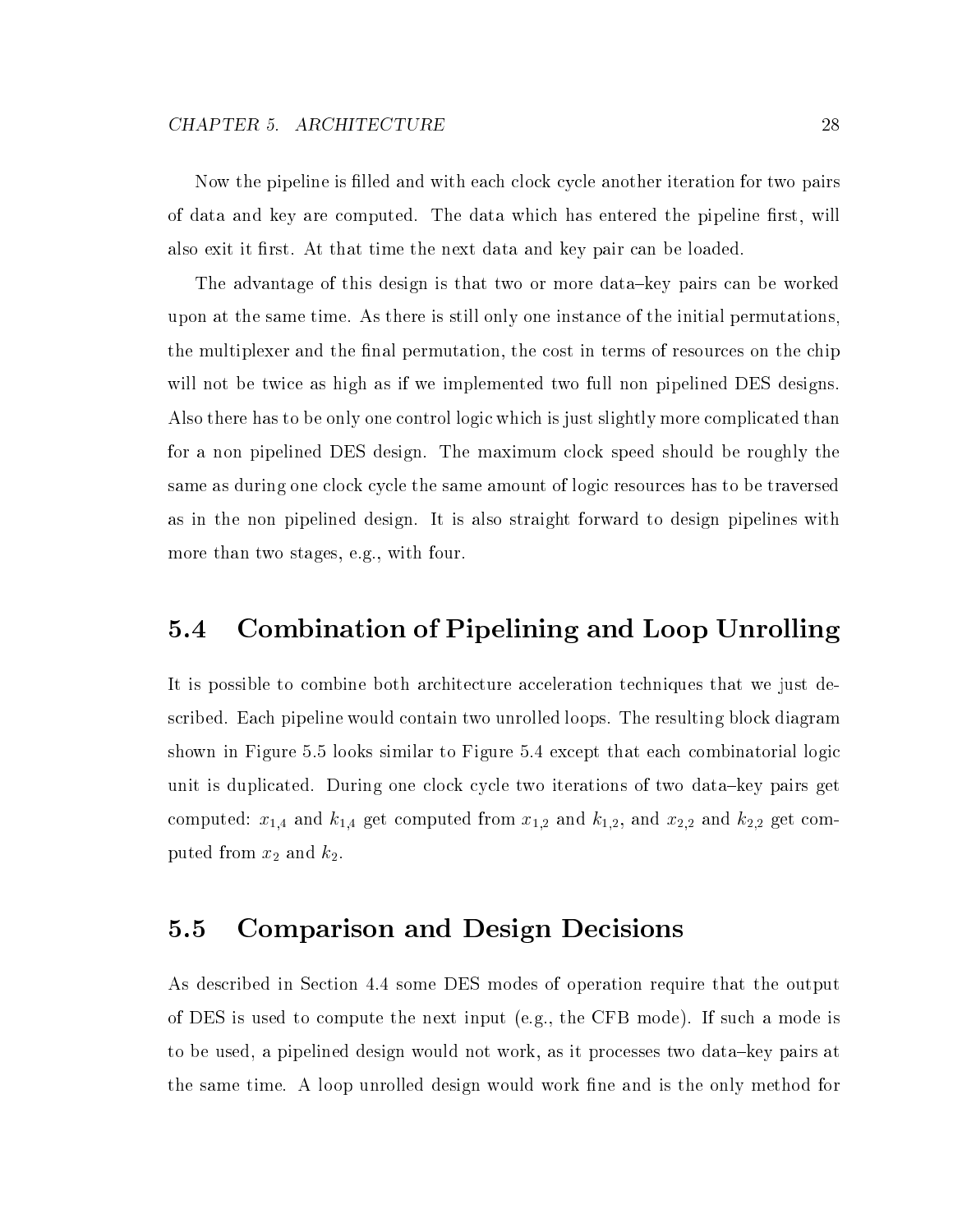

Figure 5.5: Block diagram of DES with 2 unrolled loops within 2 pipelines

speed-up that can be applied for such modes. In an application that is not subject to this constraint, like ECB-mode or ATM-counter mode, the pipelined versions can be used. A pipelined design should result in a higher speed-up than a loop unrolled design.

One major objective of this thesis was to obtain a realistic comparison of the different acceleration methods (loop unrolling, pipelining, combination of both). Table 5.1 shows the architecture versions we decided to implement.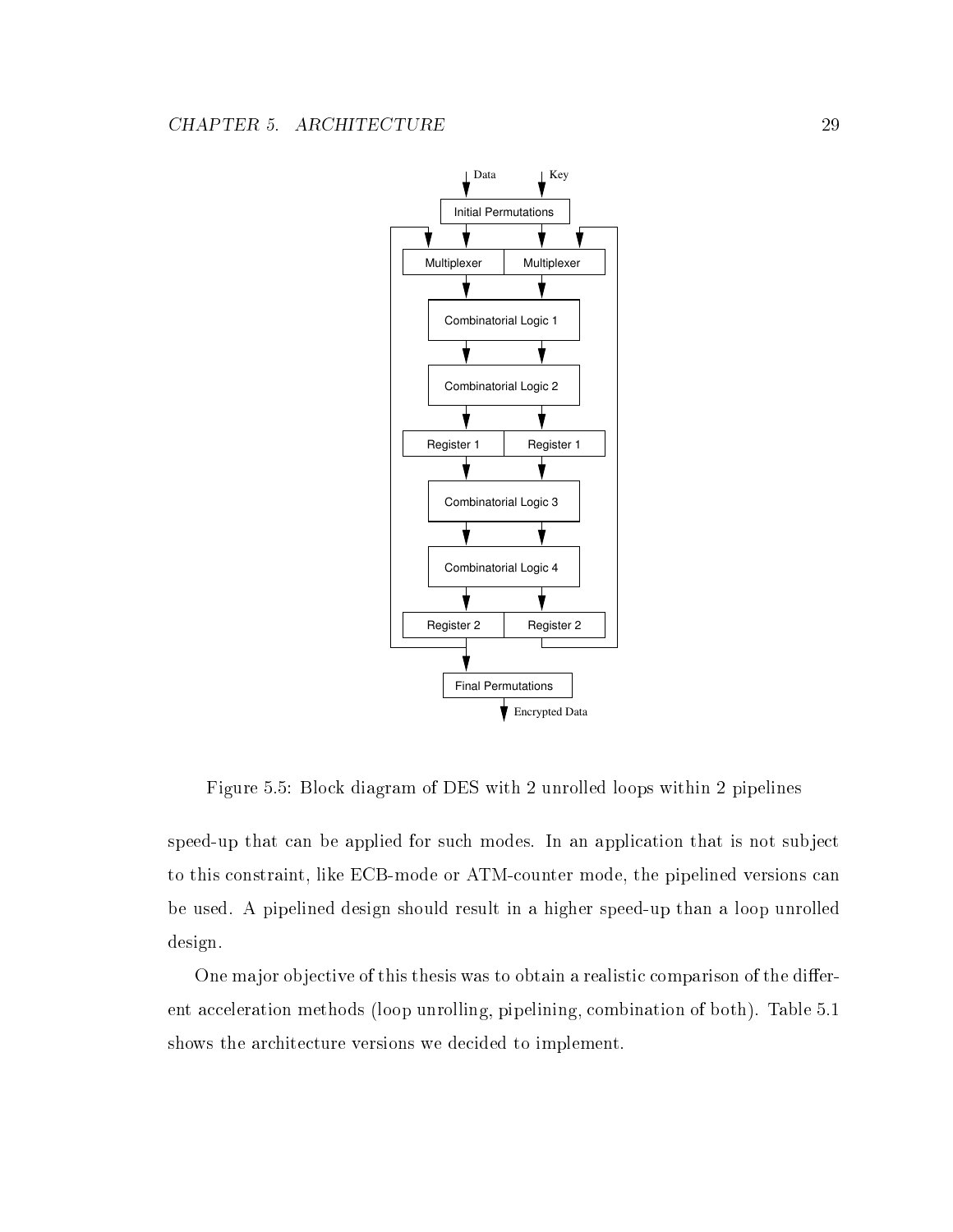| <b>Name</b> | Description                                                     |
|-------------|-----------------------------------------------------------------|
| DES_ED16    | standard DES (16 iterations)                                    |
| DES_ED8     | DES with 2 unrolled loops (8 iterations)                        |
| DES_ED4     | DES with 4 unrolled loops (4 iterations)                        |
|             | $DES_EDI6x2$ DES with 2 pipelines                               |
|             | $DES_EDI6x4$ DES with 4 pipelines                               |
|             | DES_ED8x2 DES with 2 pipelines each containing 2 unrolled loops |

Table 5.1: Implemented DES architectures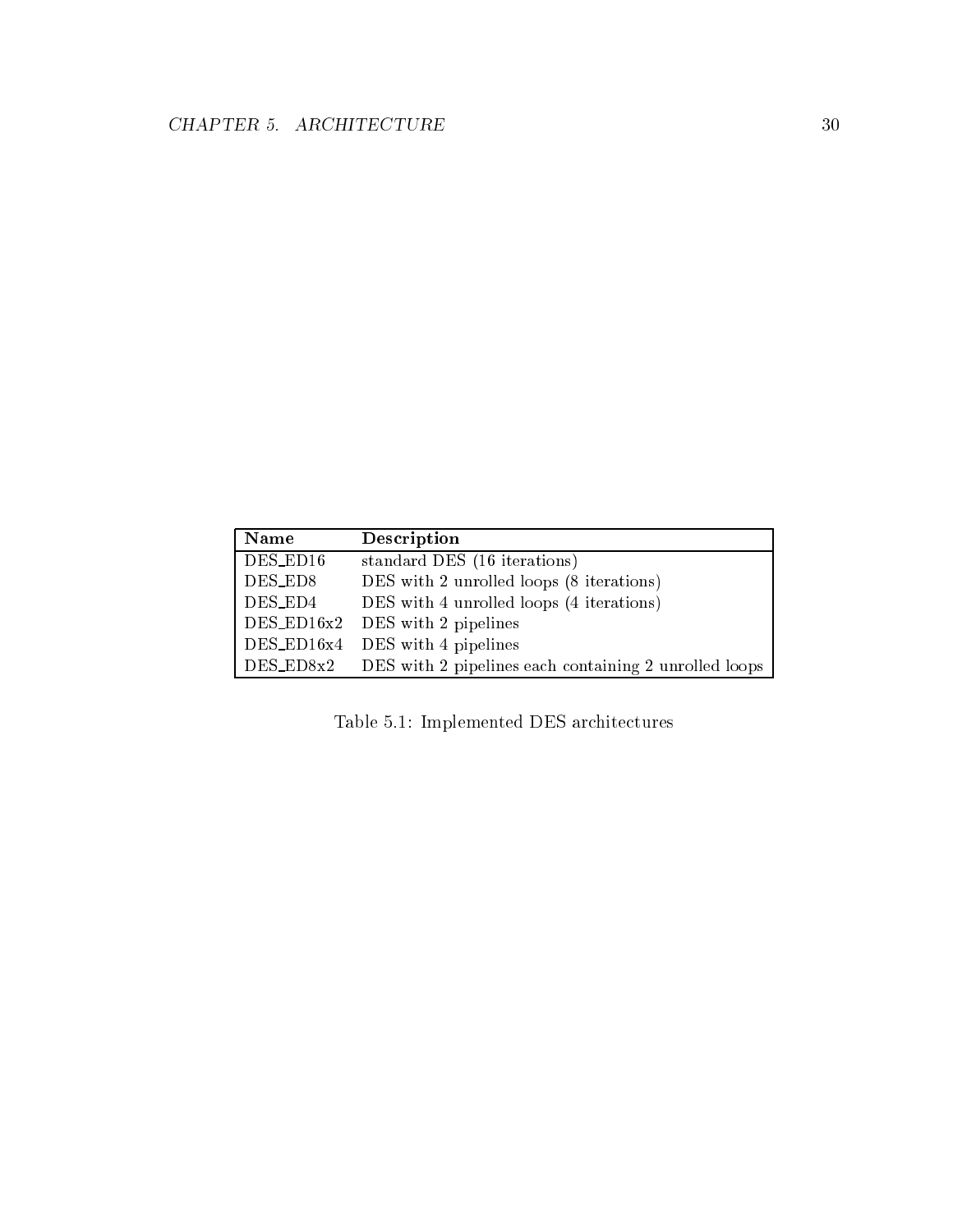# Chapter 6

# DES Design

This section is concerned with the design of the circuit. The next step after analyzing the architecture of DES is to break DES down into small elementary computational units, so called function blocks and then to analyze how they can be implemented efficiently. After this some further optimization can be done.

#### $6.1$ **DES Function Blocks**

In this section we will only describe a not-unrolled and not-pipelined version of DES. Also, only encryption is possible. The function blocks developed can then also be used for the more advanced designs.

In the previous section we have shown that the DES design comprises the initial permutation, the final permutation, registers and multiplexers. The combinatorial logic unit needs to be investigated further. It contains the Feistel network and the key scheduling.

The Feistel network, as shown in Figure 4.3, comprises a 32-bit XOR and the f-function. The f-function is composed of an expansion box, a 48-bit XOR, eight S-Boxes and a permutation box.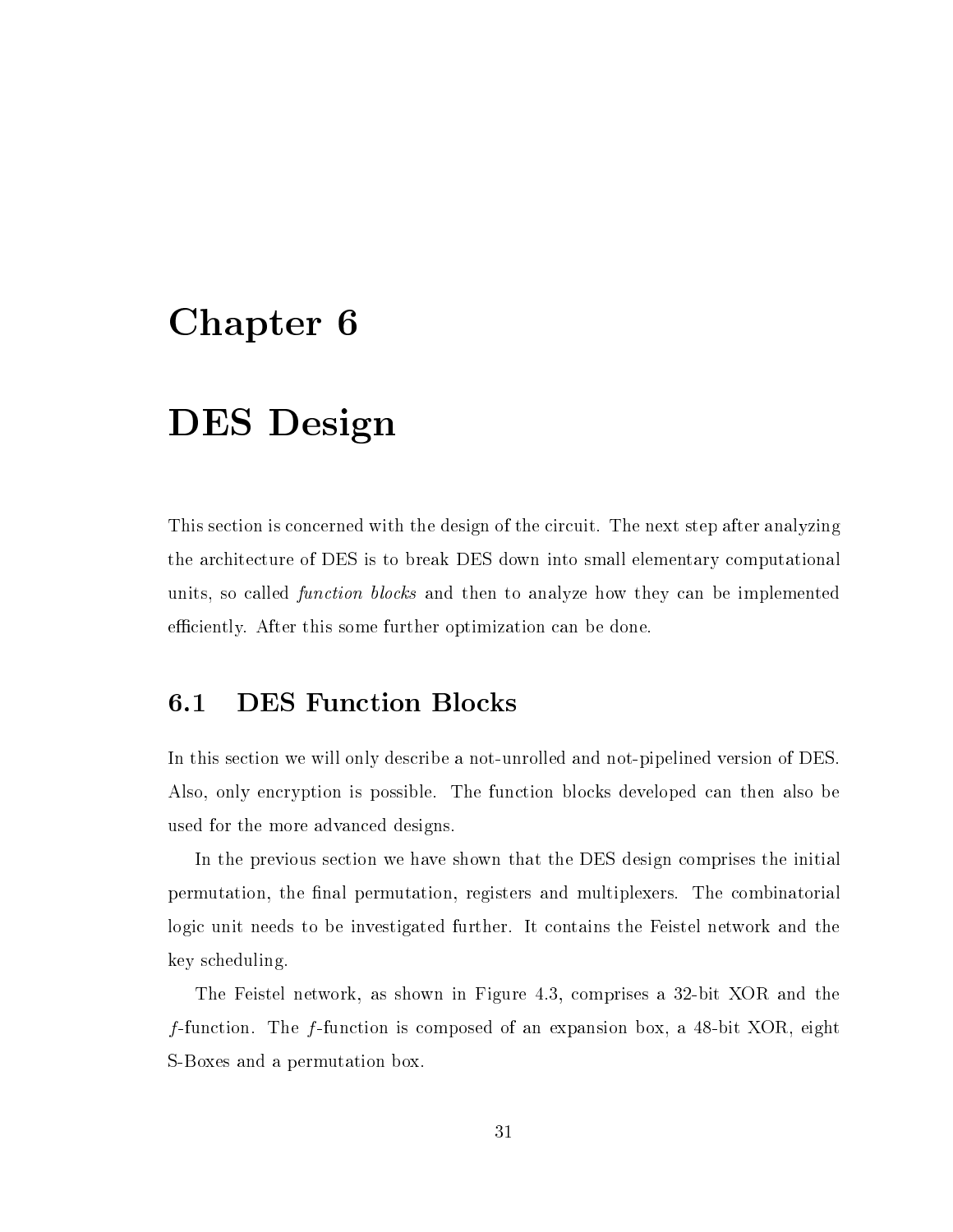The key schedule needs shift registers and a permutation box. The shift registers have to rotate the bits by one or two positions depending on the round and change directions if the mode changes between encryption or decryption. The basic function blocks for all these operations are

- Permutation Boxes and Expansion Boxes
- Registers
- Multiplexers
- Standard Logic Functions (XOR)
- S-Boxes
- Shift Registers

#### $6.2$ Logic Resources

Every function block listed in the previous section will be analyzed here and ways to implement them will be shown.

#### $6.2.1$ 6.2.1 Permutation Boxes and Expansion Boxes

Permutation boxes reorder the bits of a bit-string. Expansion boxes are a special form of permutation boxes; they also duplicate bits. Reordering and duplication of bits requires no logic resources, it can be implemented by wiring only. The outputs of the previous logic block are wired in a different (permuted) order to the next logic block. If the permutation is directly at the input or at the output of the device, which is the case for the initial permutations and the final permutation, the reordering takes place in the wiring of the I/O pins of the device and the logic blocks they are connected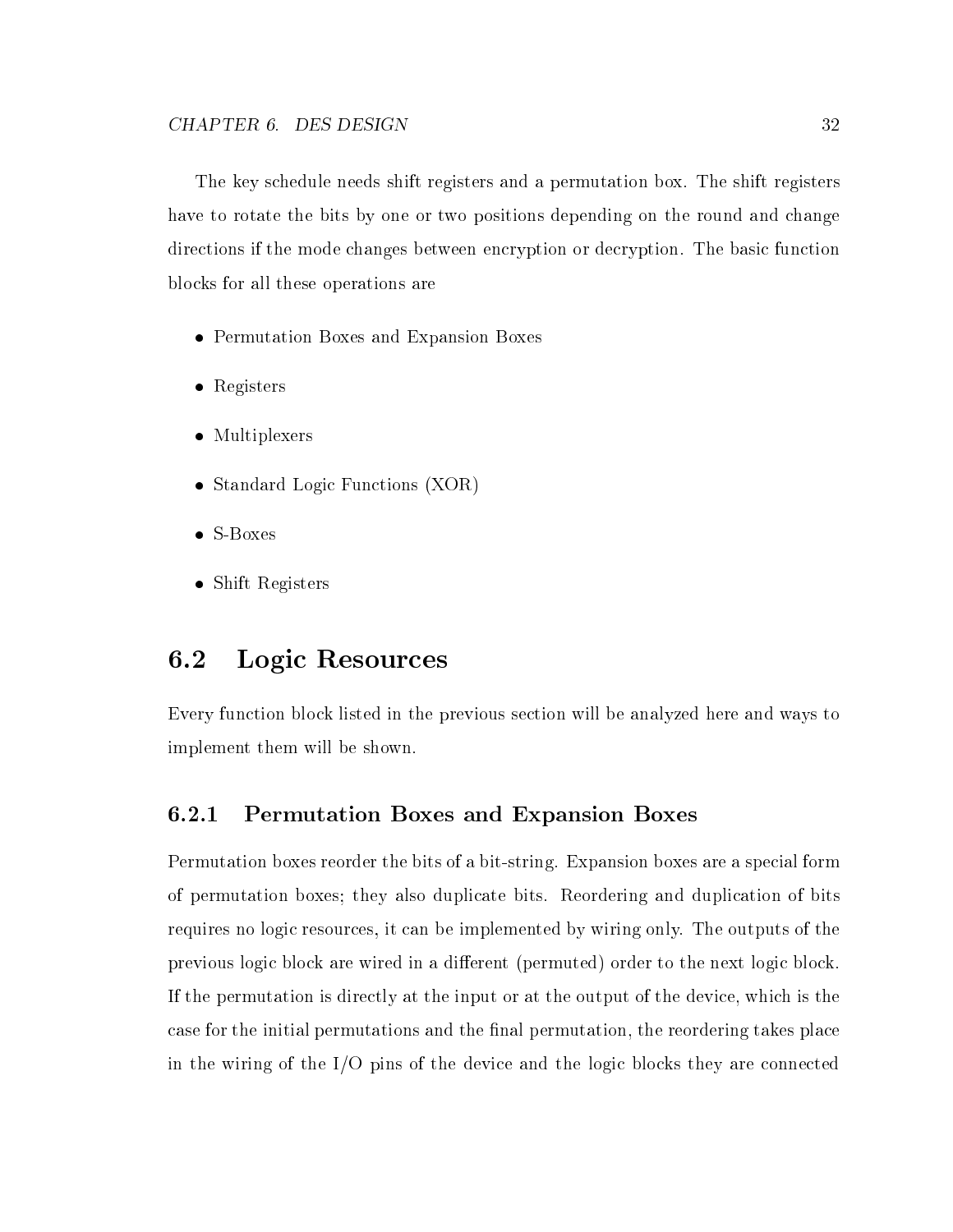to. Therefore a permutation or expansion causes no additional delays, except some wiring delays if it complicates the wiring. Following is an example of the VHDL description of the PC1BOX, which is the initial permutation for the key.

```
library ieee;
use ieee.std_logic_1164.all;
ENTITY pc1box IS PORT
    ( CD : IN std_logic_vector (56 downto 1);
      KS : OUT std_logic_vector (56 downto 1));
END pc1box;
ARCHITECTURE behave OF pc1box IS
BEGIN
    KS(1) \le CD(53); KS(2) \le CD(46); KS(3) \le CD(39); KS(4) \le CD(32);
    KS(5) \le CD(52); KS(6) \le CD(45); KS(7) \le CD(38); KS(8) \le CD(31);
    KS(9) \le CD(24); KS(10) \le CD(17); KS(11) \le CD(10); KS(12) \le CD(3);
    KS(13) \leq CD(51); KS(14) \leq CD(44); KS(15) \leq CD(37); KS(16) \leq CD(30);
    KS(17) \leq CD(23); KS(18) \leq CD(16); KS(19) \leq CD(9); KS(20) \leq CD(2);
    KS(21) \leq CD(50); KS(22) \leq CD(43); KS(23) \leq CD(36); KS(24) \leq CD(29);
    KS(25) <= CD(22); KS(26) <= CD(15); KS(27) <= CD(8); KS(28) <= CD(1);
    KS(29) \leq CD(25); KS(30) \leq CD(18); KS(31) \leq CD(11); KS(32) \leq CD(4);
    KS(33) \leq CD(54); KS(34) \leq CD(47); KS(35) \leq CD(40); KS(36) \leq CD(33);
    KS(37) <= CD(26); KS(38) <= CD(19); KS(39) <= CD(12); KS(40) <= CD(5);
    KS(41) \leq CD(55); KS(42) \leq CD(48); KS(43) \leq CD(41); KS(44) \leq CD(34);
    KS(45) <= CD(27); KS(46) <= CD(20); KS(47) <= CD(13); KS(48) <= CD(6);
    KS(49) \leq CD(56); KS(50) \leq CD(49); KS(51) \leq CD(42); KS(52) \leq CD(35);
    KS(53) \leq CD(28); KS(54) \leq CD(21); KS(55) \leq CD(14); KS(56) \leq CD(7);
```
END behave;

#### $6.2.2$ Registers

Registers (data buffers) can be implemented either in combinatorial logic or using RAM elements. Most modern FPGAs have RAM/ROM elements built in which are more effective than combinatorial logic for these purposes.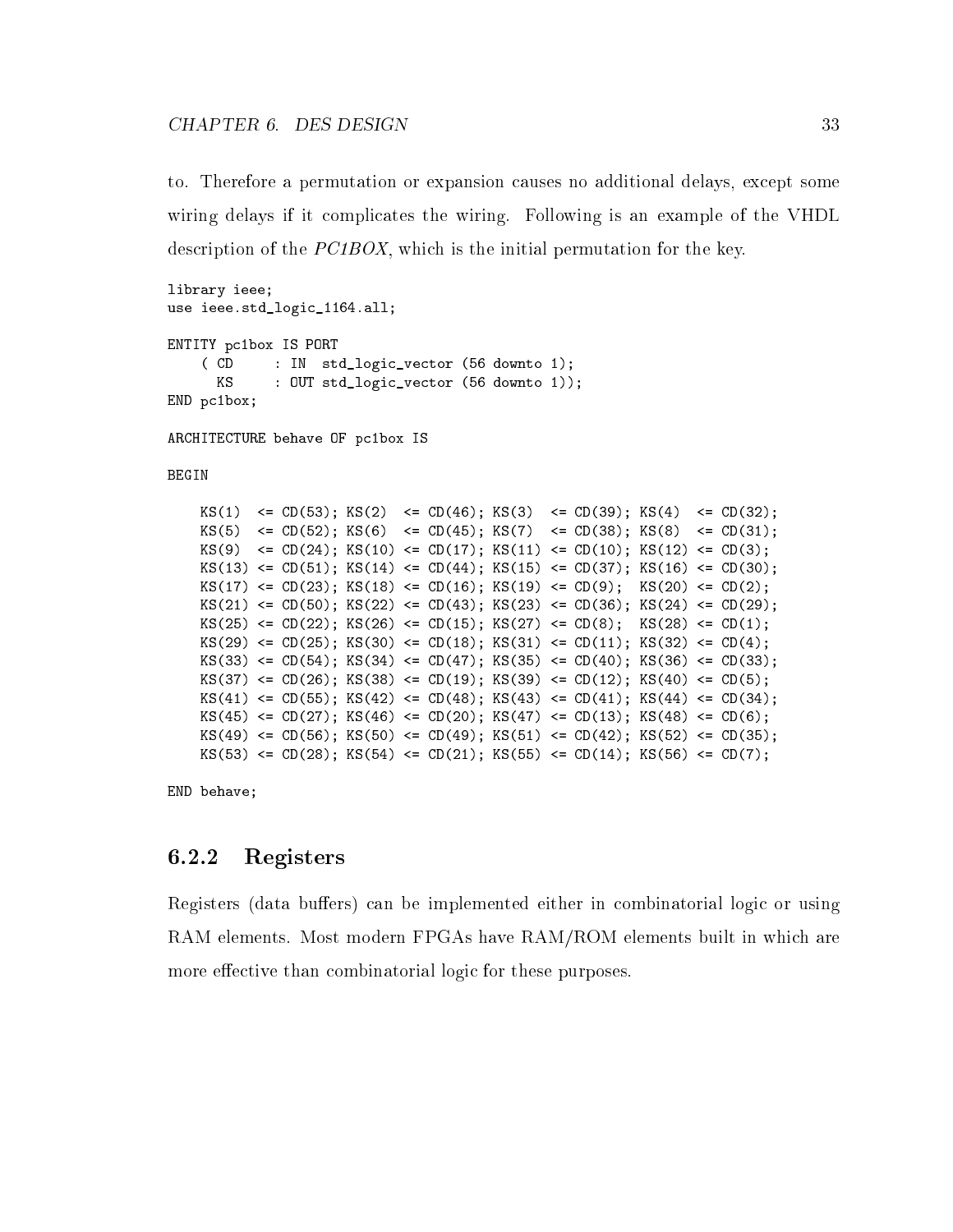#### 6.2.3 **Multiplexers**

Multiplexers can easily be implemented using combinatorial logic. The synthesizing tools will try to use predefined functions from the FPGA vendor to implement them. The same is valid for the registers too. Here is an example of the VHDL description of a 32-bit multiplexer.

```
library ieee;
use ieee.std_logic_1164.all;
ENTITY mux32 IS PORT
    ( A : IN std_logic_vector (31 downto 0);
      B : IN std_logic_vector (31 downto 0);
      O : OUT std_logic_vector (31 downto 0);
      sel : IN std_logic);
END mux32;
ARCHITECTURE behave OF mux32 IS
    signal element : std_logic_vector (31 downto 0);
BEGIN
    0 \leq element;
    element \leq B WHEN sel = '1' ELSE
               A;
END behave;
```
#### $6.2.4$ **Standard Logic Functions**

Standard logic functions, such as AND, OR, XOR are composed of basic gates. Their performance does not depend of the width of the bit-string they have to operate upon, e.g., the 32-bit XOR performs equally to the 48-bit XOR used in the Feistel network. Following is a VHDL example of the 32-bit XOR.

```
library ieee;
use ieee.std_logic_1164.all;
ENTITY xormod IS PORT
    ( A : IN std_logic_vector (31 downto 0);
     B : IN std_logic_vector (31 downto 0);
```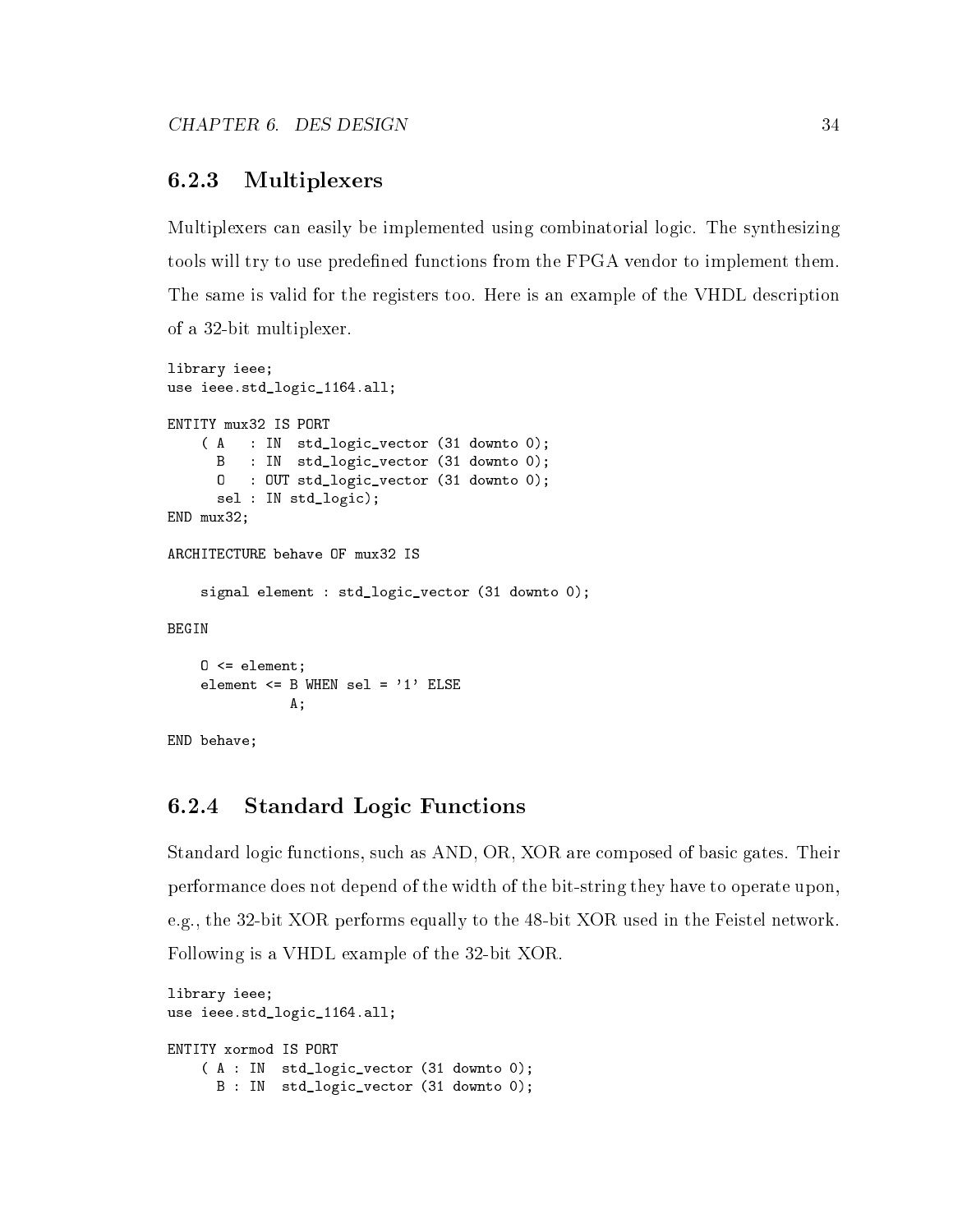```
Q : OUT std_logic_vector (31 downto 0));
END xormod;
BEGIN
          Q \leq A \times OR \cdot B;
END behave;
```
#### $6.2.5$ **S-Boxes**

S-Boxes are look-up tables which are of size 6 x 4 and therefore contain 64 4-bit values (see Section 4.1). The implementation of the S-Boxes is cruical for an efficient DES design [7]. If they are implemented via combinatorial logic they need hundreds of logic elements. A study by Greg Haskins [7] shows that using ROM elements is the most efficient way to implement S-Boxes.

### 6.2.6 Shift Registers

The shift registers used in the key schedule can be classified as *combinatorial shifters*, decisive shifters and directional shifters. Figure 6.1 shows an overview of the different shifters. All these shifters rotate a four-bit bit-string by at most 1 bit.

**Combinatorial Shifters** shift by a fixed number of positions and they shift always, not depending on a clock. They are essentially permutations.

Decisive Shifters have an additional input upon which they decide if the data should be shifted or not. A decisive shifter can be realized with a multiplexer.

Directional Shifters are very similar to decisive shifters. They also have the additional input upon which they decide if the data has to be shifted right or left. A directional shifter can also be realized with a multiplexer.

<sup>1</sup> shift registers are used here synonymously for rotators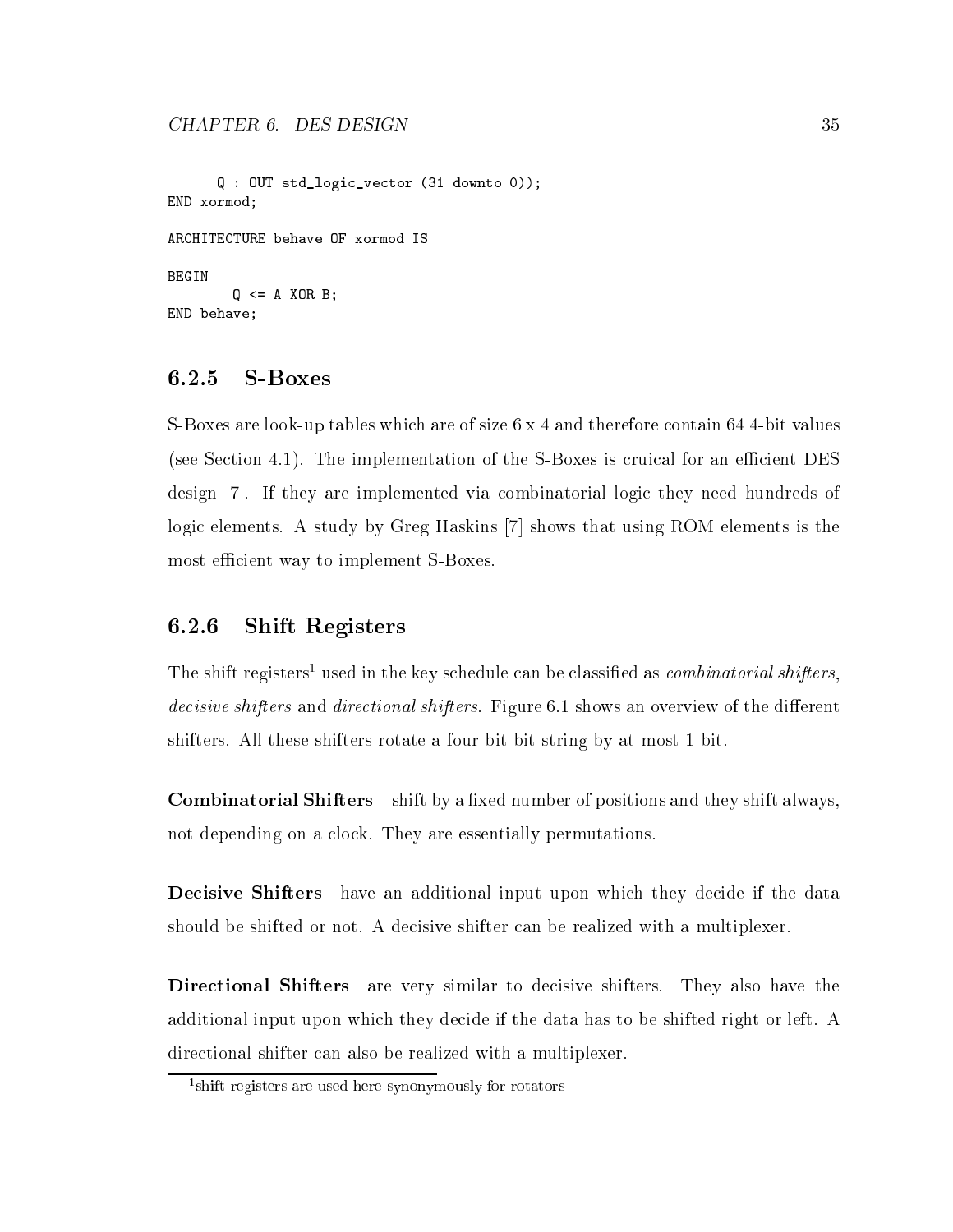

Figure 6.1: Implementation of shift registers

# 6.3 Optimizations

Figure 6.2 shows a detailed block diagram of standard DES. It is a refinement of the high-level diagram in Figure 5.2. It contains all the function blocks discussed in the previous section. This design has been implemented under the name DES16 Version 1.1.

## 6.3.1 LogiBLOX

One simple way of optimizing the design is to use LogiBLOX. LogiBLOX are precon figured, optimized modules for Xilinx FPGAs. The performance of the LogiBLOX does not depend on the quality of the synthesizing tool, as modules described in VHDL would.

We created a design using LogiBLOX named: *DES16 Version 1.2*. The functional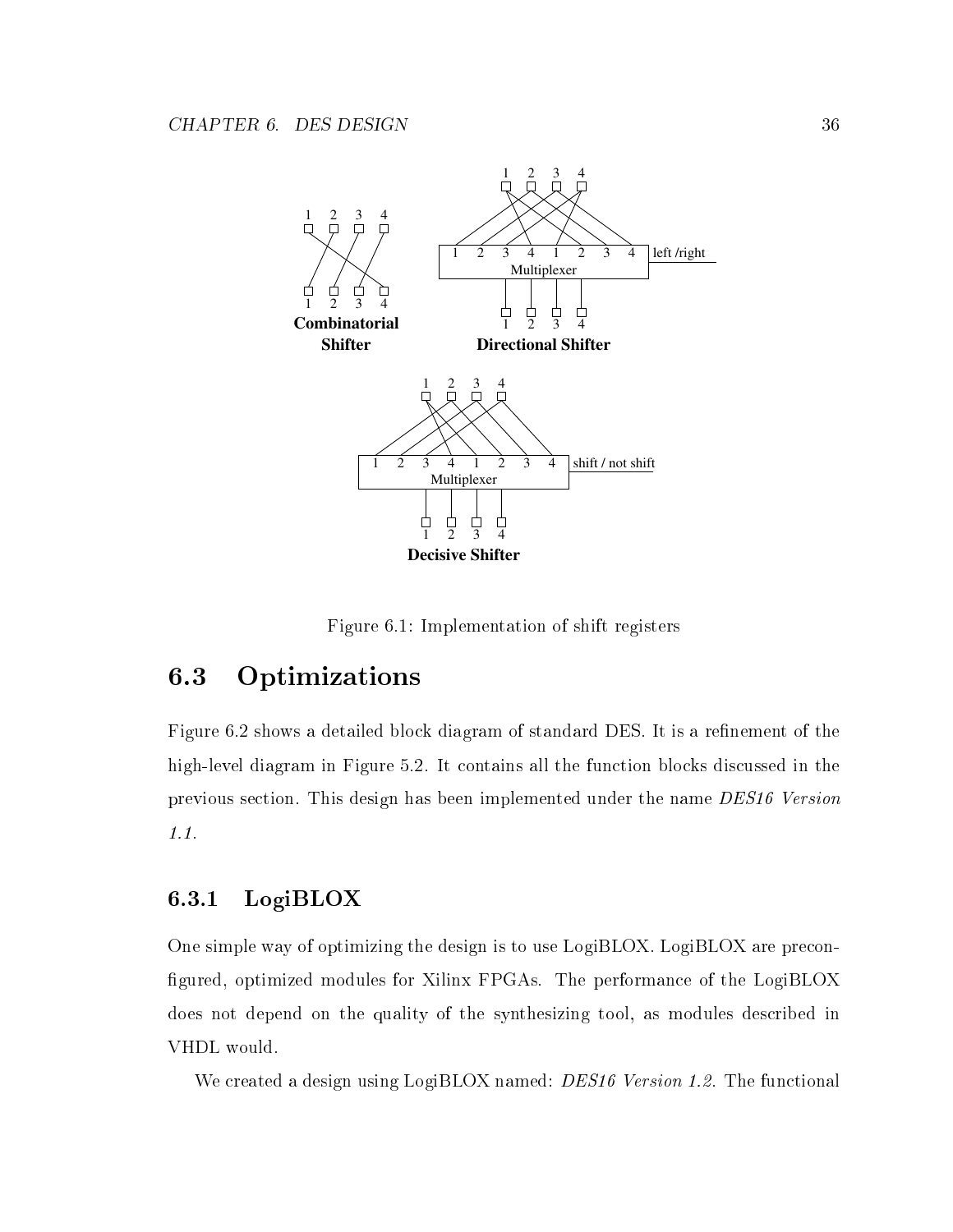

Figure 6.2: Detailed block diagram of DES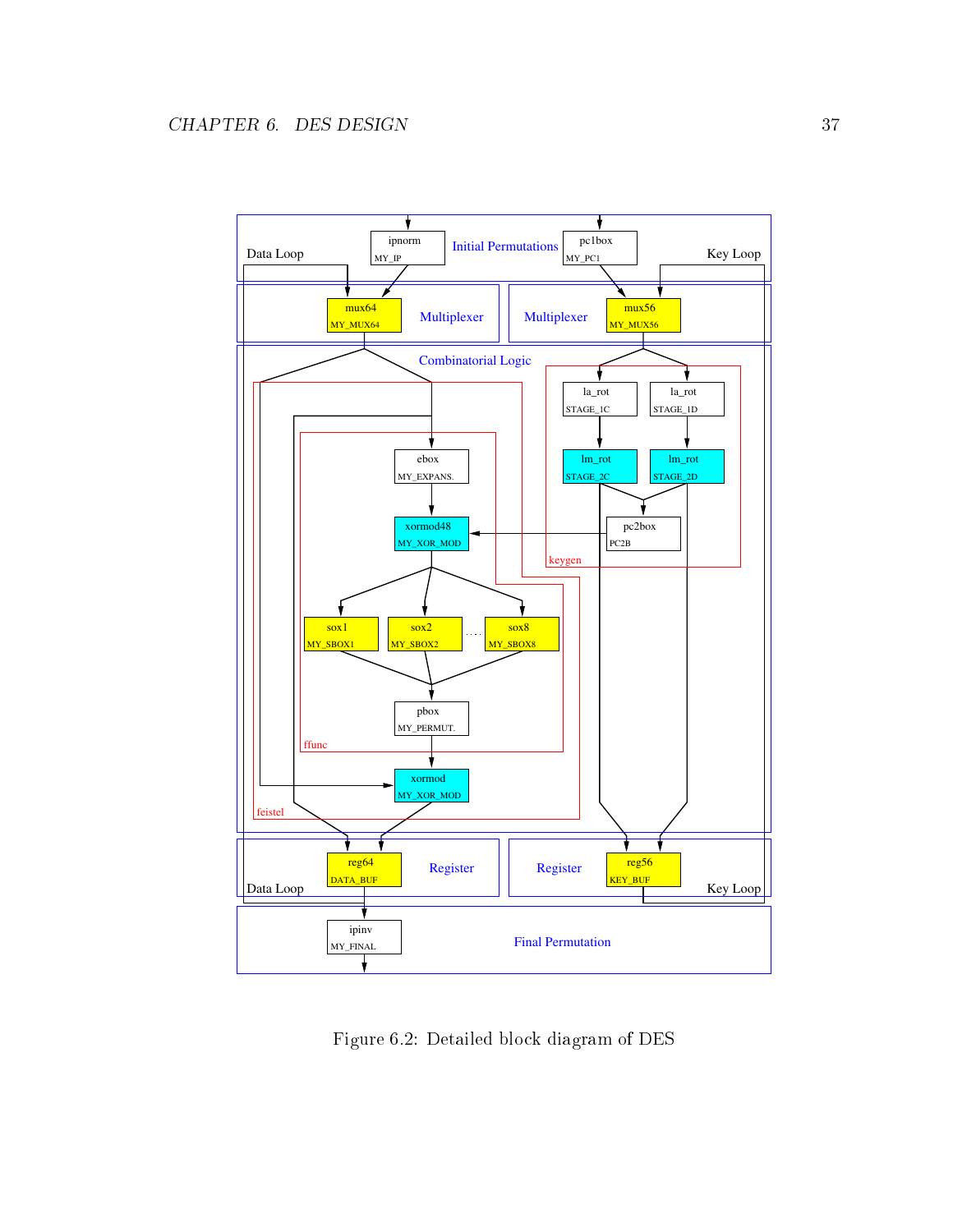blocks we implemented in this version as LogiBLOX have a light grey background in the block diagram shown in Figure 6.2.

### 6.3.2 Timing Analysis

Before the actual implementation we can do a rough timing analysis of the design shown in Figure 6.2. Boxes with a white background denote permutation and expansion boxes as well as combinatorial shifters. They are just wiring resources so they can be assumed to be very fast. Boxes with a background color are using logic resources, so it will take some time for data to propagate through them.

Each iteration, except the 1st, starts with the data and the key coming out of the registers and through the multiplexers. Then the data passes through an expansion box and into an 48-bit XOR. The key passes through a combinatorial shifter and then through a decisive shifter. The result of this goes through a permutation and also to the 48-bit XOR.

The data XOR-ed with the sub-key is applied to the S-Boxes, another permutation and finally through another XOR. After this data and key are at the input of the registers. Figure 6.3 shows how these function elements are executed in successive order from left to right. Function elements executed concurrently are shown in the same column.



Figure 6.3: Rough timing diagram of DES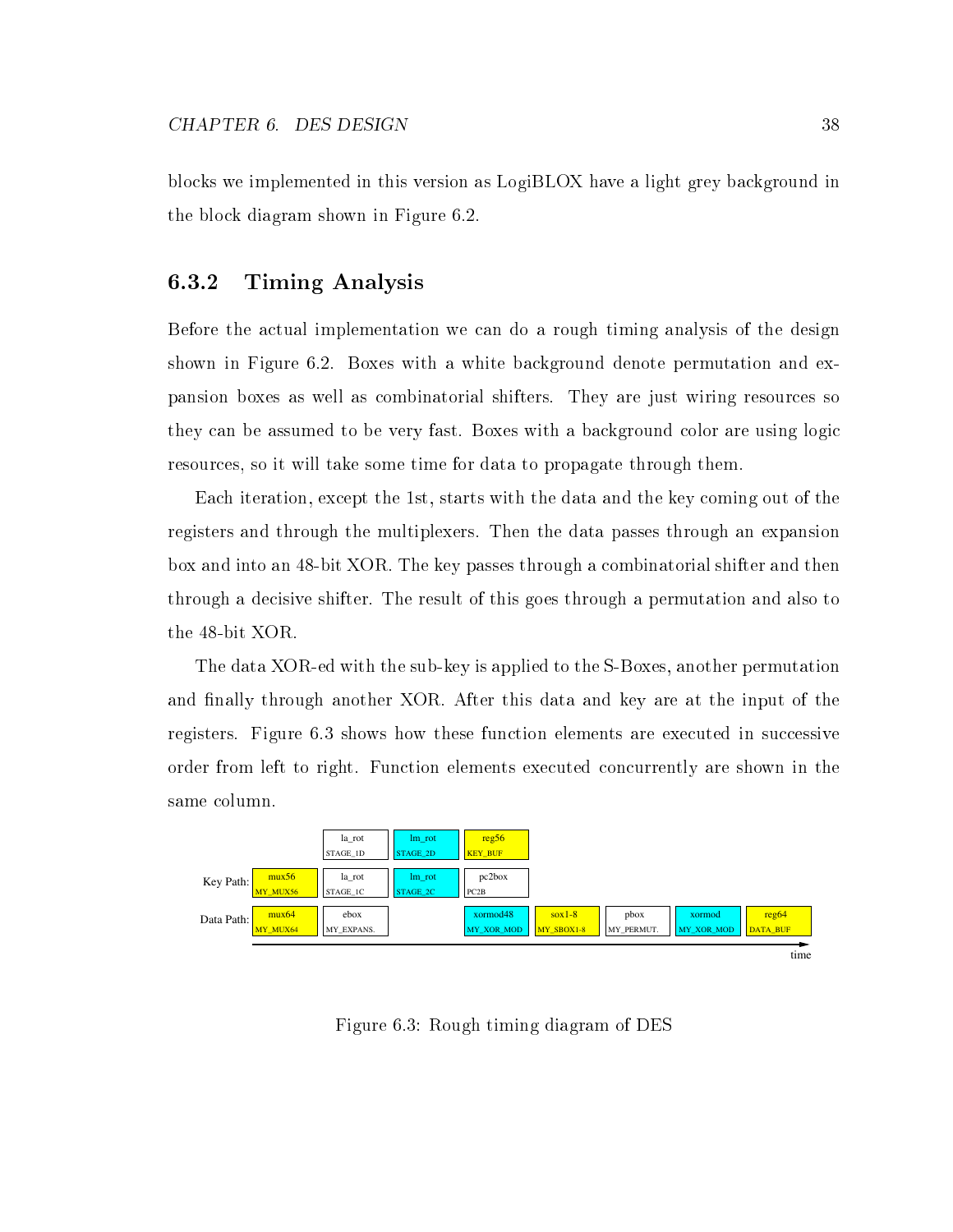### 6.3.3 Improved Sub-Key-Generation Logic

The problem shown in the timing analysis section (Section  $6.3.2$ ) leads to a different approach for the sub-key generation. As Figure 6.3 shows, the problem is that the current sub-key is generated too late and the data path has to \wait". After the sub-key generation is done the data-path has to execute more steps. That time is unused on the key-path. A higher level of parallelism would be valuable.

The solution to this problem is to perform the sub-key computations while the data moves through the S-Boxes and the final XOR. That means, that the sub-key would have to be precomputed by one clock cycle and send to the XOR (xormod48) right at the beginning of the next clock cycle.

In order for this to work we have to be able to give the  $f$ -function during the 16th round the 16th sub-key and at the same time load a new key and pre-compute the 1st sub-key for the next data packet. Therefore we have to move the multiplexer between the permutation (pc2box) and the rest of the key generation. Figure 6.4 shows how a sub-key generation according to this schema would look like.

#### $\rm{Encryption - Decryption}$  $6.3.4$

As we are generating the sub-key during the time the data moves through the S-Boxes and the final XOR, we have more time than we would need for just a sub-key generation for encryption.

It is possible to include the logic for decryption too at the expense of more logic resources, but with the same time constraints. As described in Subsection 4.3 decryption means that we have to shift the key right, either none times, or one time, or

<sup>2</sup> executed means that it will produce the nal result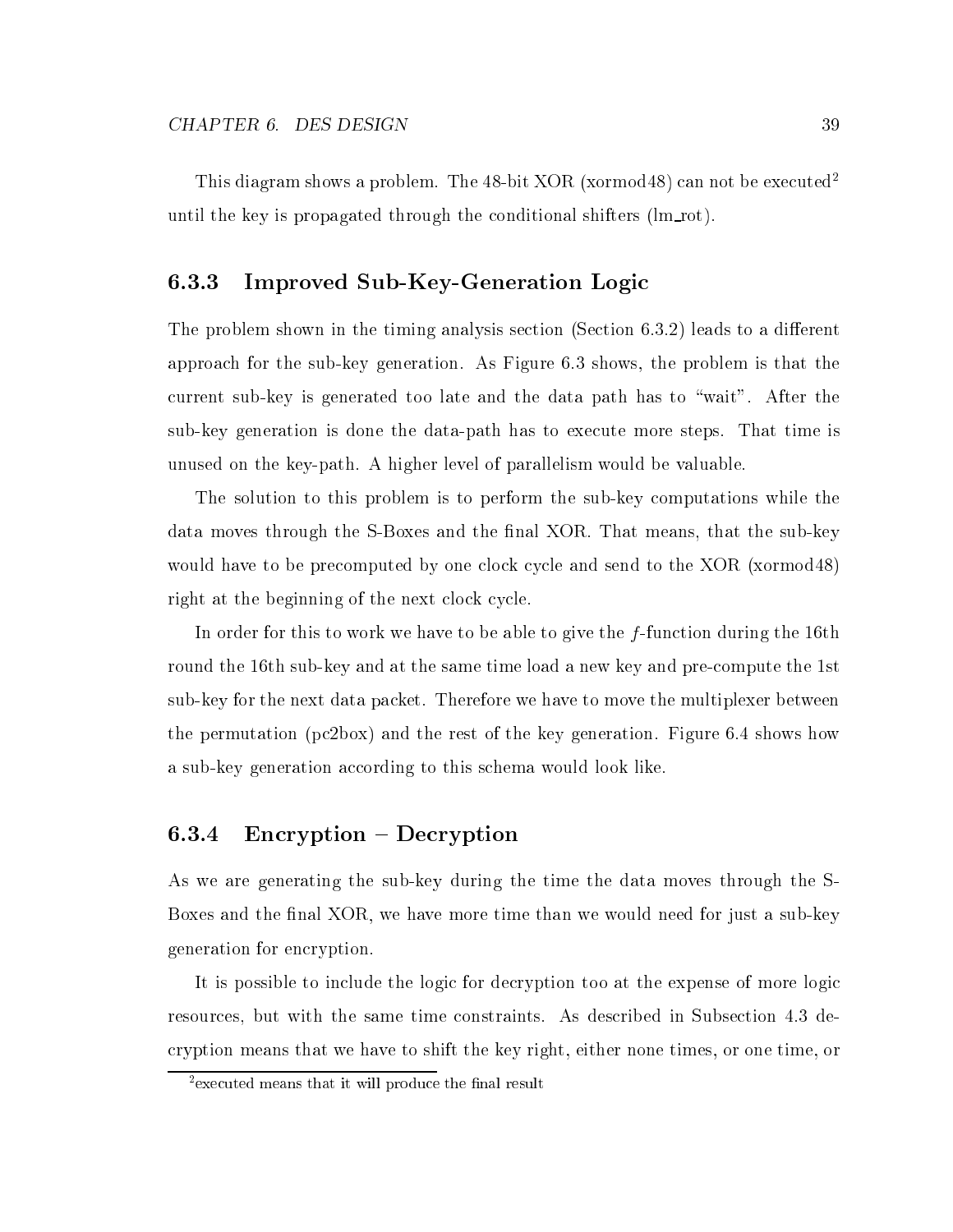

Figure 6.4: New sub-key generation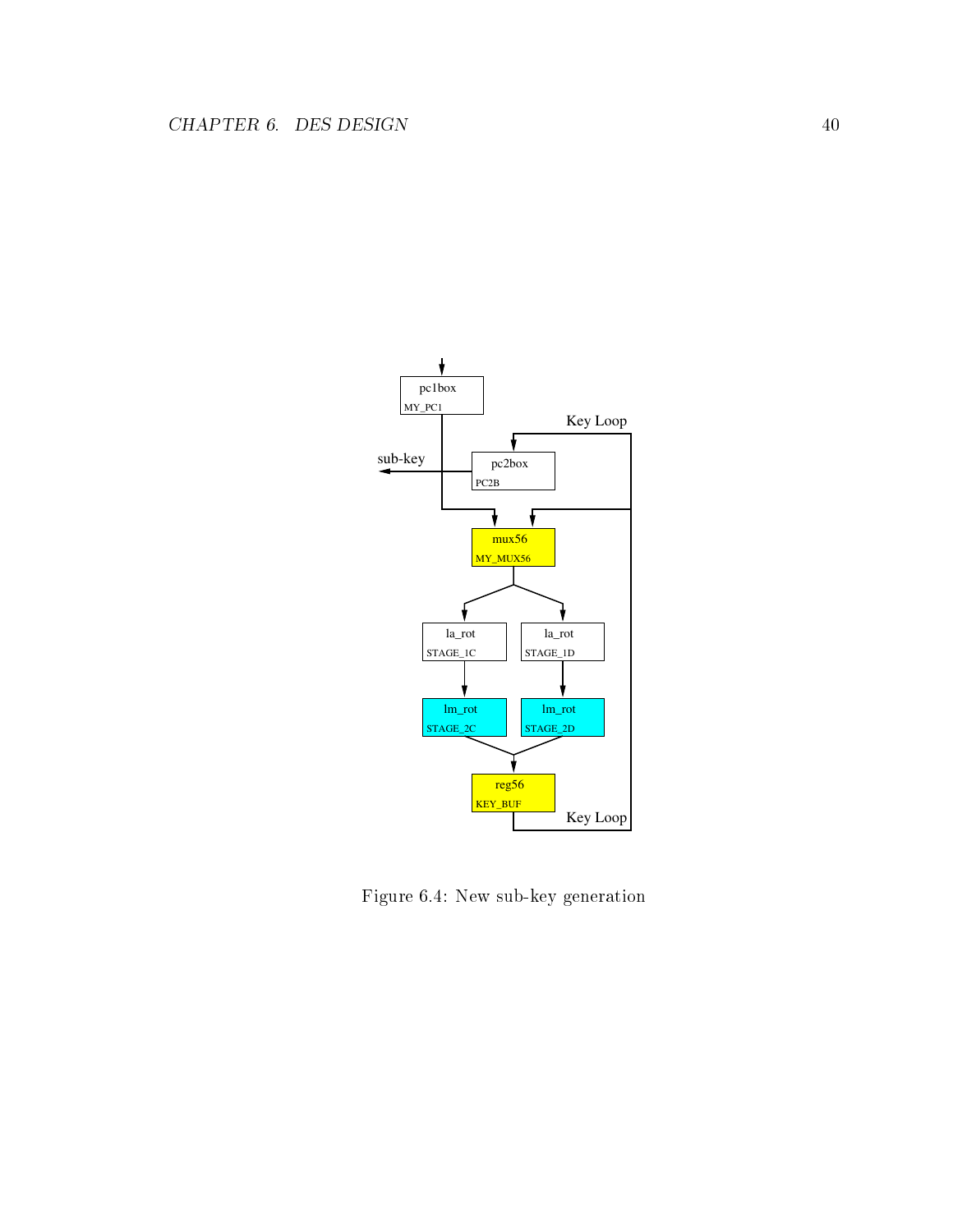two times. Therefore we can not use combinatorial shifters but only decisive shifters. The key propagates through two branches. In the first branch it is shifted left by 1 or 2 positions, depending on the round, for encryption. In the second branch the key is shifted right by 0, 1, or 2 positions, depending on the round, for decryption. A multiplexer at the end switches between the results of the two branches and therewith switches between encryption or decryption. This way a simple directional shifter is implemented. Figure 6.5 shows the block diagram for this.



Figure 6.5: Encryption  $-$  decryption sub-key generation

The functional blocks named  $rm\_rot$  are decisive right shifters, the blocks named  $la$ -rot are combinatorial left shifters and  $lm$ -rot are decisive left shifters. The timing diagram for this design is shown in Figure 6.6.

The white permutation boxes are assumed to be free of delay. The grey boxes are assumed to have all the same delay. As the sub-key is ready immediately the datapath and the key-path are almost independent. As opposed to the timing diagram shown in Figure 6.3 which had 6 grey boxes in a row (5 in the data path and 1 wait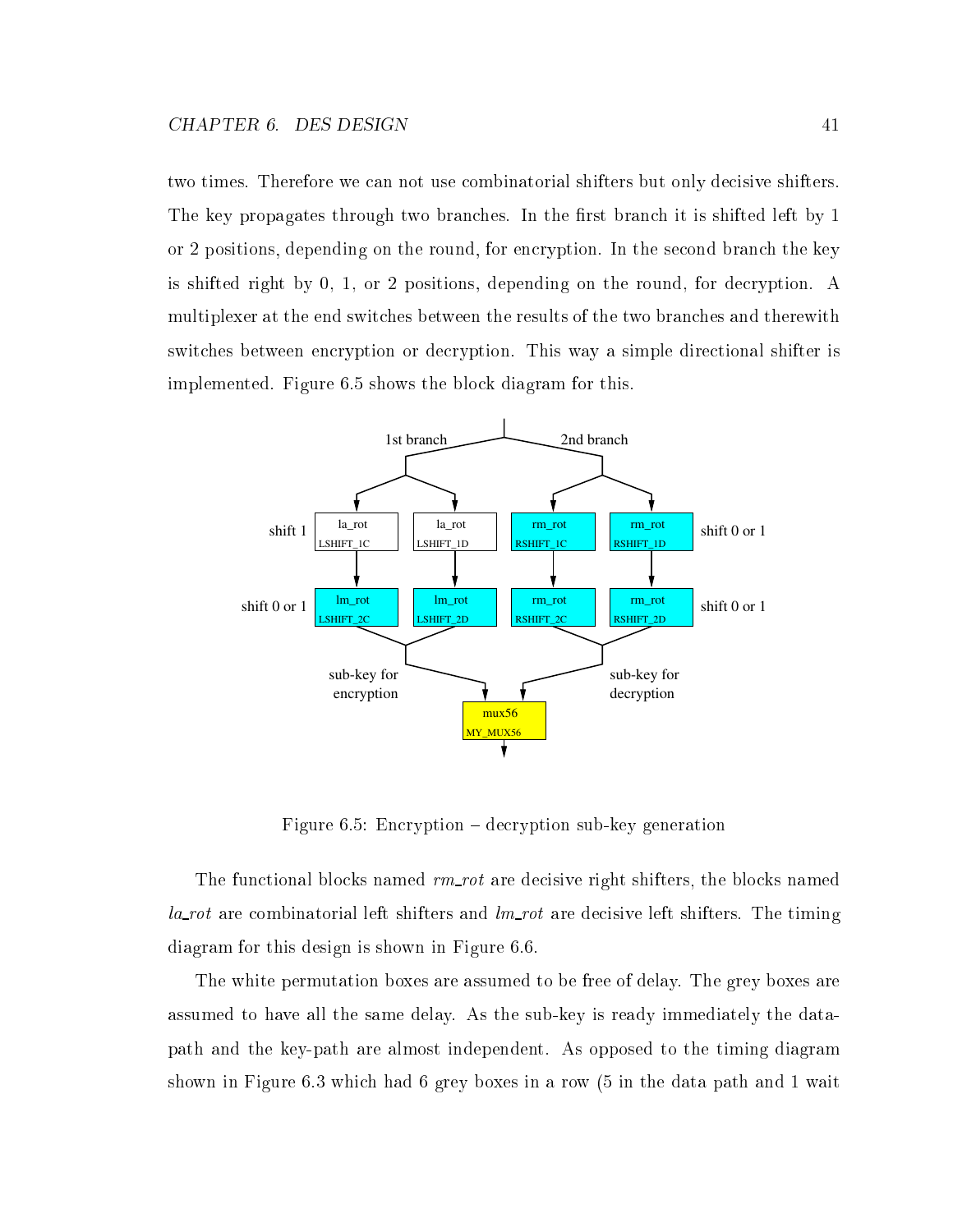

Figure  $6.6$ : Encryption – decryption timing diagram

state for the sub-key) this diagram has only 5 grey boxes in a row. We implemented this version of DES under the name: *DES\_ED16*.

#### 6.4 Control Logic

The control logic for this DES design is a simple state machine. A non loop unrolled implementation of DES needs 16 iterations to compute the cipher text. This can be realized with a state machine comprising 16 states ordered in one loop.

In Section 6.3.3 we showed the advantages of computing the sub-key one round in advance. For this to work we need to create a state machine with an initial state to preload the key before the data is loaded in state 1. In state 16, while the last iteration of the data is calculated, the key for the next operation is preloaded. The state machine does not need to return to the initial state but can continue right to state 1. Figure 6.7 shows the state transition diagram.

The transition from one state to the next in sequence is triggered by the clock. A clock enable signal is also implemented which makes it possible to stop the state machine in any given state for as many clock cycles as wanted. A reset signal in any state causes the state machine to return to the INIT state.

The control signals the state machine controls are not shown in the diagram as they vary from design to design. However, here is a short overview about the control signals the state machine has to provide.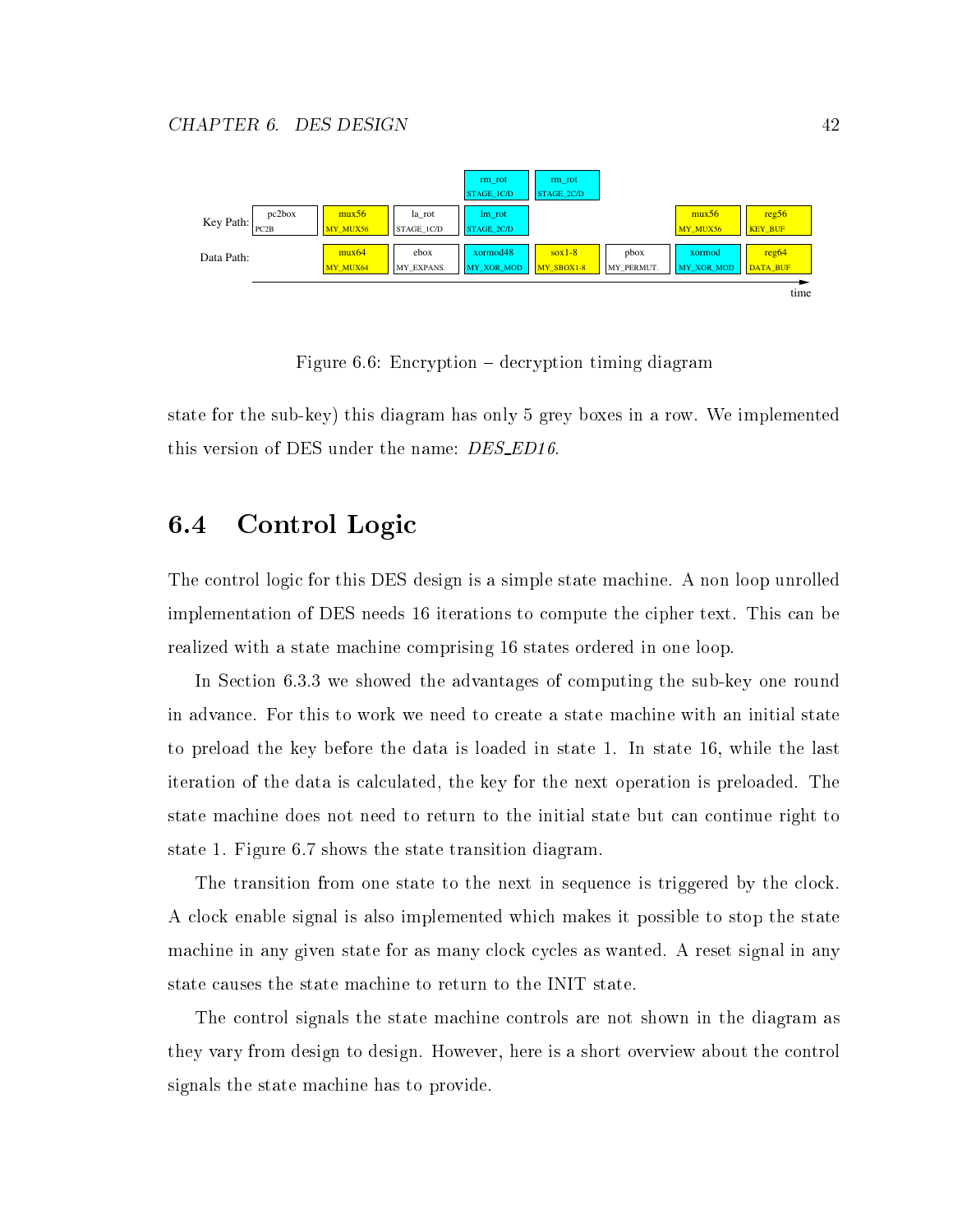

Figure 6.7: DES control state machine

- KE key expected, signals an external entity that a key is expected at the inputs (KE  $=$ high)
- IE input expected, signals an external entity that the data is expected at the inputs  $(IE = high)$
- OV *output valid*, signals an external entity that the output data is valid  $(OV = high)$ , otherwise the data at the output is not valid  $(OV = low)$
- Data Sel signal for the input multiplexer of the data path to either load new data  $(data_sel = low)$  or forward data from the data loop  $(data_sel = high)$
- Key Sel signal for the input multiplexer of the key path to either load a new key  $(key\_sel = high)$  or forward the key from the key loop (key sel = low)
- **SFT** shift, signals the sub-key generation logic to not shift the key (SFT = low) if in decryption mode (ST1 has to signal one position).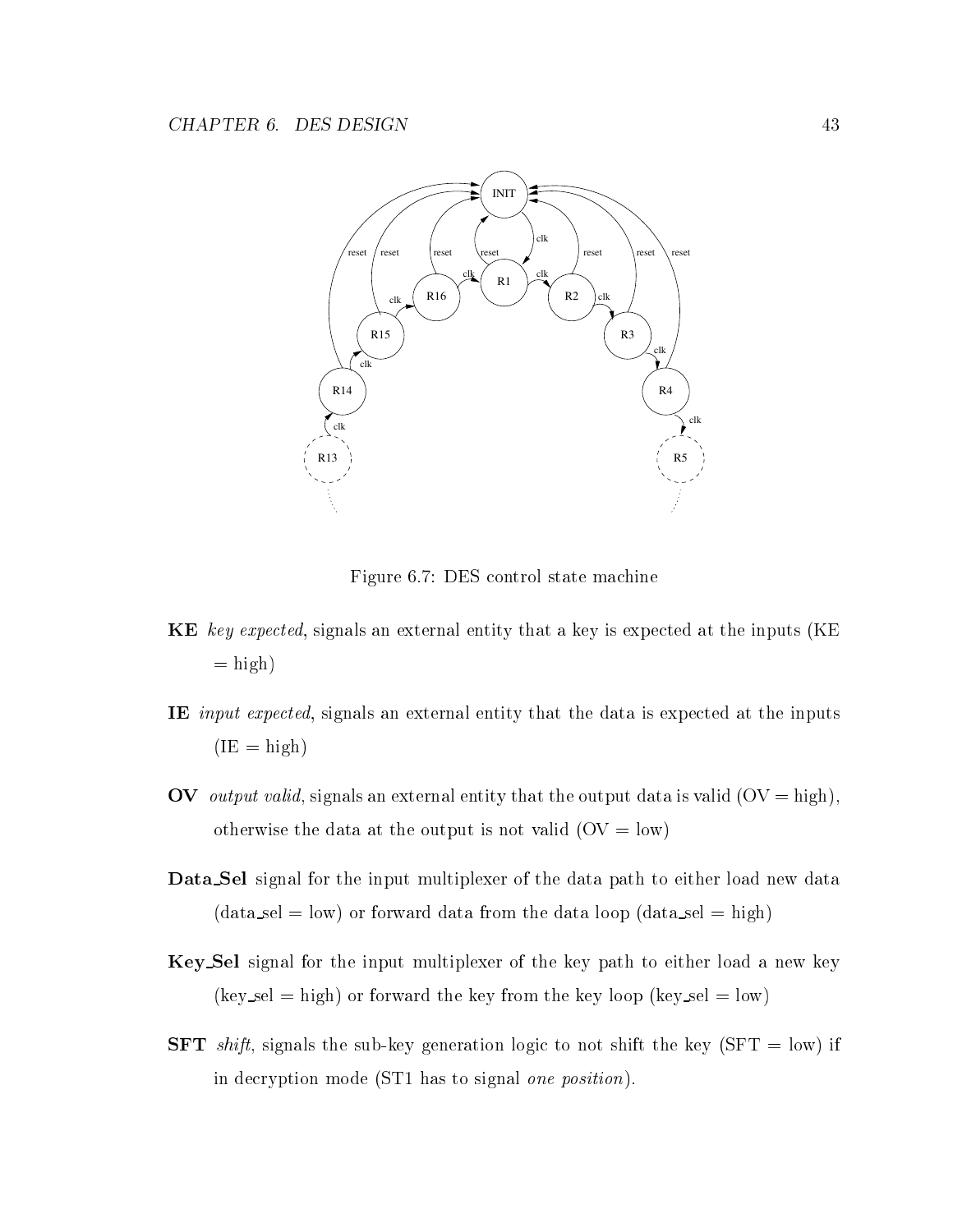**ST1** shift two signals the sub-key generation logic to shift the key by one  $ST1 =$ low) or two positions  $(ST1 = high)$ .

Other control signals are needed for different versions of the design. These are described in the respective sections. The state machine for a design with loop unrolling contains as many states as iterations needed plus one initial state. That means, the state machine for a design with 2 unrolled loops comprises  $16/2 + 1 = 9$  states and for a design with 4 unrolled loops only  $16/4 + 1 = 5$  states. Therefore loop-unrolling results in simpler state machines.

# 6.5 Filling Pipelines

A pipelined design introduces an initial delay. The reason is that the pipelines have to be filled first. In an ideal 4 pipeline design it would take 4 clock cycles to fill the pipelines.

The designs of type  $DES\_ED^*$  listed in Table 5.1 and the design  $DES\_MQP$  with encryption and decryption mode, perform key precomputation. As described in Section 6.3.4 the key has to be loaded one clock cycle before the data. Therefore it is possible to use the same input pins for key and data. The data multiplexer and key multiplexer can demultiplex the combined input at no additional cost. The advantage is that less IO-pins are used.

The multiplexed data-key input complicates the loading of pipelines. The key has to be loaded first and then the associated data. This requires that during the clock cycle after half the pipelines are filled nothing is loaded. Starting with the following clock cycle the rest of the pipelines can be filled. Table 6.1 shows how the pipelines can be filled the most efficient way. In the states not shown no key or data is loaded. The state R16 behaves the same way as the state INIT.

From Table 6.1 it can be seen that a design with eight pipelines could not be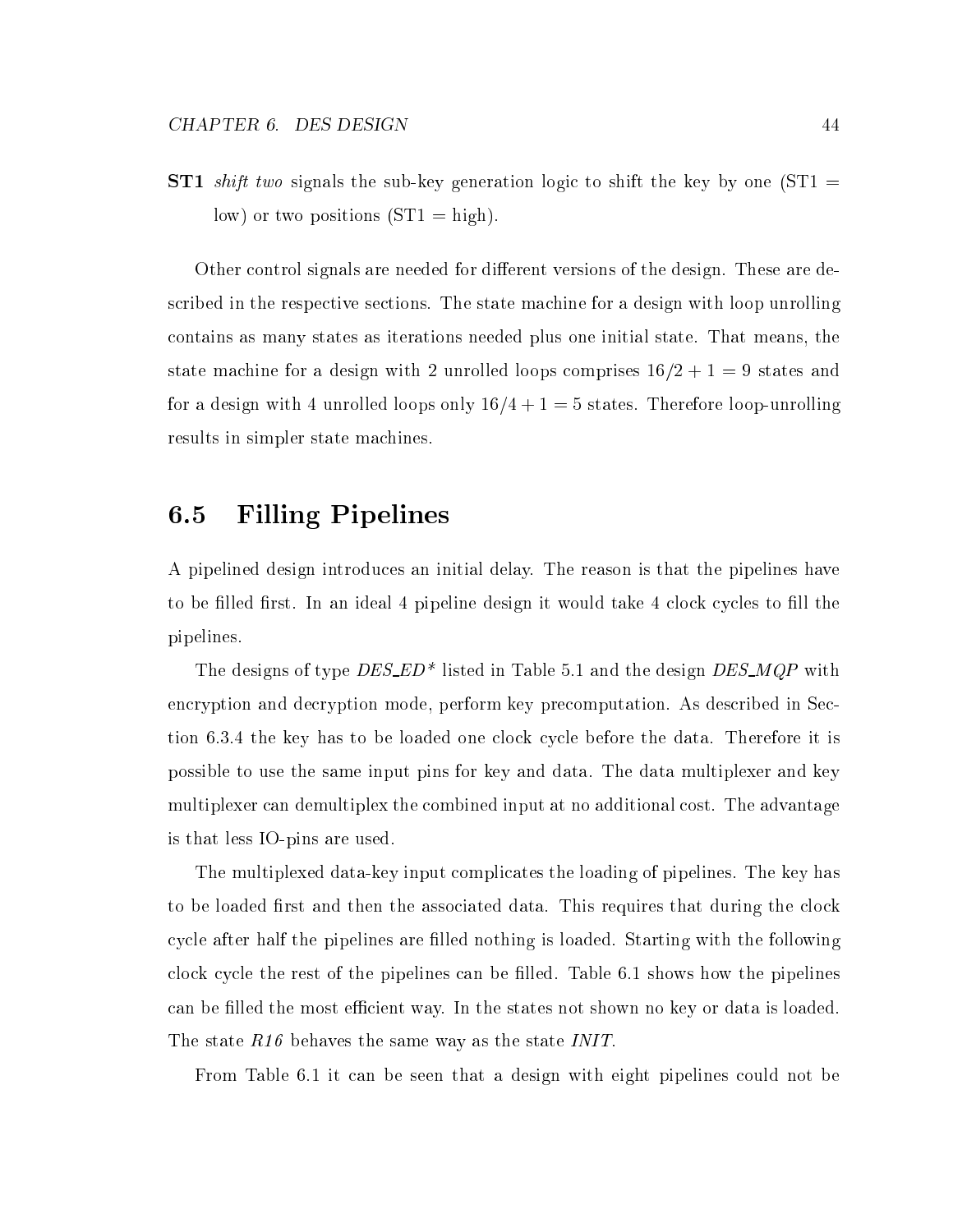| State $\vert$ INIT R1 R2 R3 R4 R5 R6 R7 R8 R9           |  |  |  |  |  |
|---------------------------------------------------------|--|--|--|--|--|
| Input for 2 pipeline design   K1 D1 - K2 D2 - - - - -   |  |  |  |  |  |
| Input for 4 pipeline design   K1 D1 K2 D2 - K3 D3 K4 D4 |  |  |  |  |  |

Table 6.1: Loading pipelines

implemented in this way. It would take eight states  $(INIT - R7)$  to load the first four key-data pairs, and during  $R8$  nothing could be loaded. It would take another eight states to load the remaining four key-data pairs. But during state  $R16$  the next  $K1$ is to be loaded. Therefore only seven out of eight pipelines could be used. A solution to this problem is to have separate key and data busses.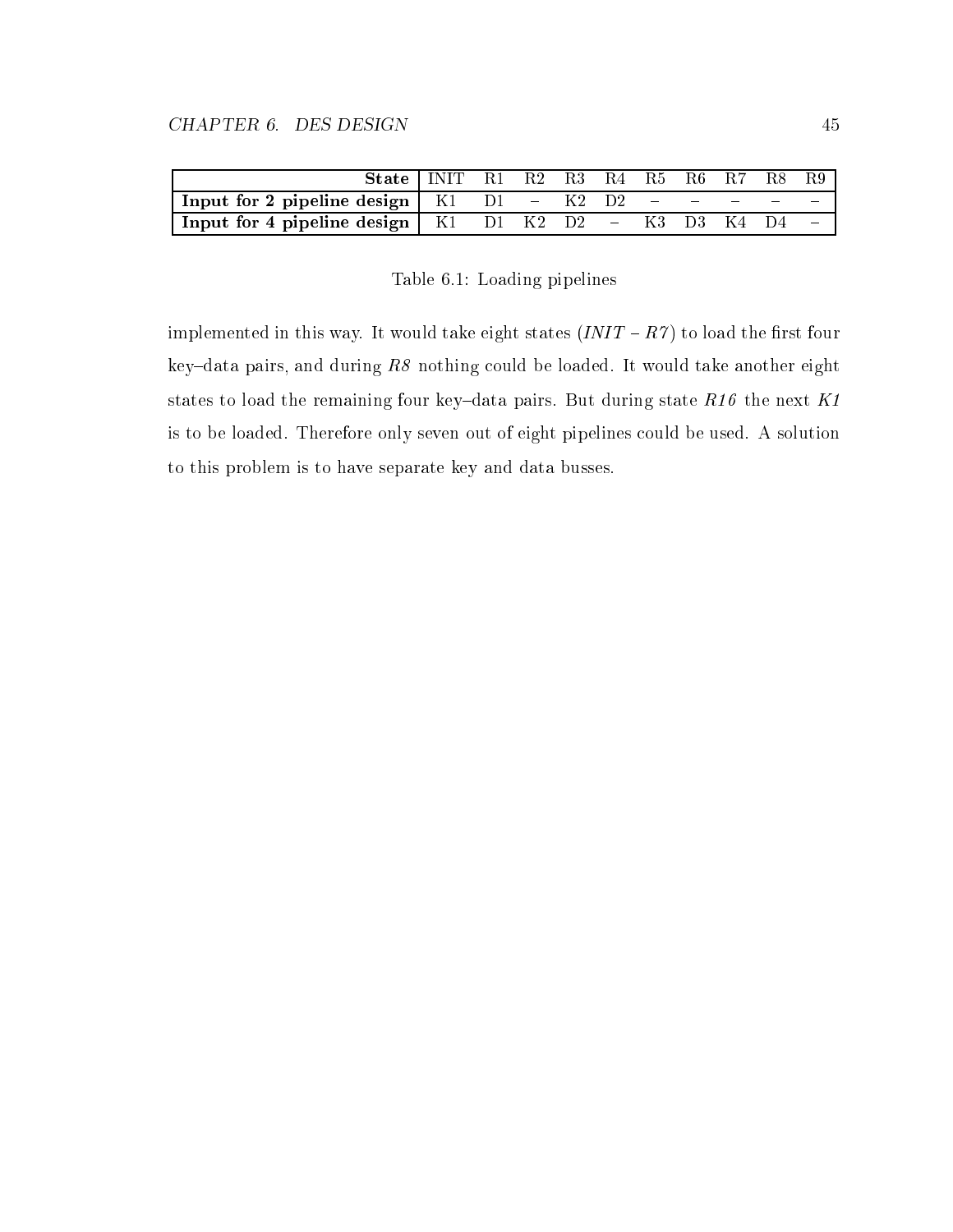# Chapter 7

# DES Implementation

We implemented various architecture versions of DES (see Table 5.1) and a modified version for an MQP (Major Qualifying Project or senior thesis). These architectures were also ported to different chips.

#### $7.1$ FPGA Choice

We have chosen FPGAs from Xilinx for our implementation. This decision was based on research described in  $[7]$ . The major relevant discovery in  $[7]$  was that it is difficult to implement more than one set of S-boxes with other commercial available recongurable devices such as Altera EPLDs. However, multiple sets of S-boxes are needed for loop unrolling and for pipelining. We therefore had to choose a vendor who could supply us with devices large enough for this task.

#### VHDL-Source  $7.2$

For each function block (see Section 6.1) a separate VHDL file was created, except for the ones implemented using LogiBLOX. Table 7.1 lists the files and their function.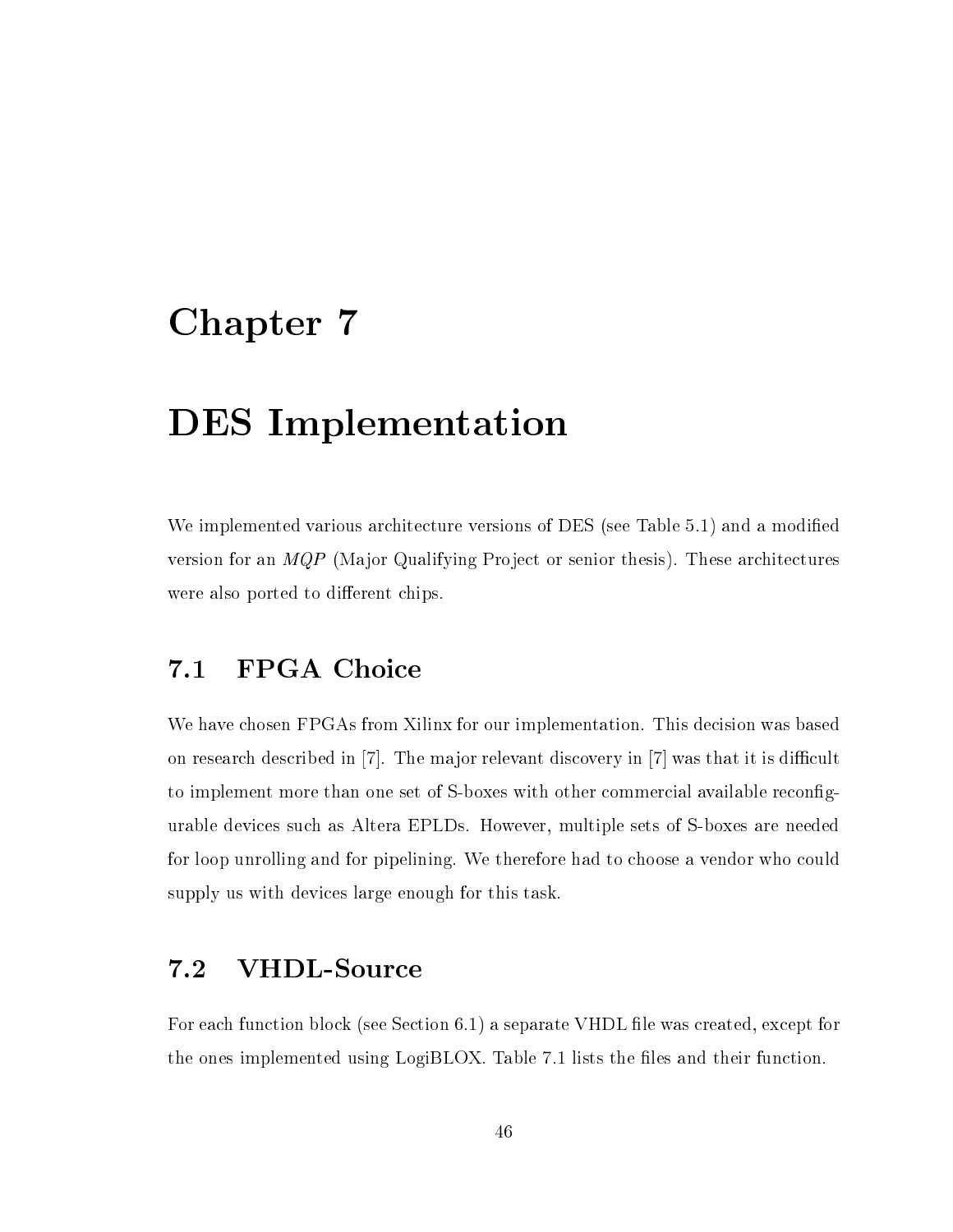| Filename        | Function                                                     |
|-----------------|--------------------------------------------------------------|
| bigbuff.vhd     | 64 bit data buffer and 56 bit key buffer with one clock each |
| bigmux.vhd      | 64 bit data and 56 bit key multiplexer with two switches     |
| control.vhd     | Control Logic (state machine)                                |
| des.yhd         | Top level description file for DES                           |
| ebox.vhd        | Expansion permutation                                        |
| feistel.vhd     | One iteration of the feistel network                         |
| ffunc.vhd       | F-Function                                                   |
| initial.vhd     | The initial permutations for the plaintext and key           |
| ipinv.vhd       | inverse initial permutation                                  |
| ipnorm.vhd      | Initial Permutation                                          |
| iteration.vhd   | One complete iteration inc feistel and sub-key generation    |
| key1gen.vhd     | Key generation first round only                              |
| keygen.vhd      | Key generation                                               |
| la_rot.vhd      | Combinatorial Rotation Unit. Performs a 1 bit cyclic left    |
|                 | shift automatically                                          |
| lm_rot.vhd      | Combinatorial Left Rotation Unit. Performs a 1 bit cyclic    |
|                 | left shift or a pass through, depending on the mode bit      |
| module_pack.vhd | module definition file                                       |
| mux32.vhd       | 32 bit 2x1 multiplexer                                       |
| mux56.vhd       | 56 bit 2x1 multiplexer                                       |
| mux64.vhd       | 64 bit 2x1 multiplexer                                       |
| pbox.vhd        | Permutation box                                              |
| pc1box.vhd      | PC-1 DES Key Scheduler permutation                           |
| pc2box.vhd      | PC-2 Key Scheduler permutation                               |
| ra_rot.vhd      | Combinatorial Rotation Unit. Performs a 1 bit cyclic right   |
|                 | shift                                                        |
| reg28.vhd       | 28 bit register                                              |
| reg56.vhd       | 56 bit register                                              |
| reg64.vhd       | 64 bit register                                              |
| rm_rot.vhd      | Combinatorial Left Rotation Unit. Performs a 1 bit cyclic    |
|                 | right shift or a pass through, depending on the mode bit     |
| sboxes.vhd      | Main SBOX module                                             |
| xormod.vhd      | 32 bit XOR Module                                            |
| xormod48.vhd    | 48 bit XOR Module                                            |

Table 7.1: VHDL source files and their function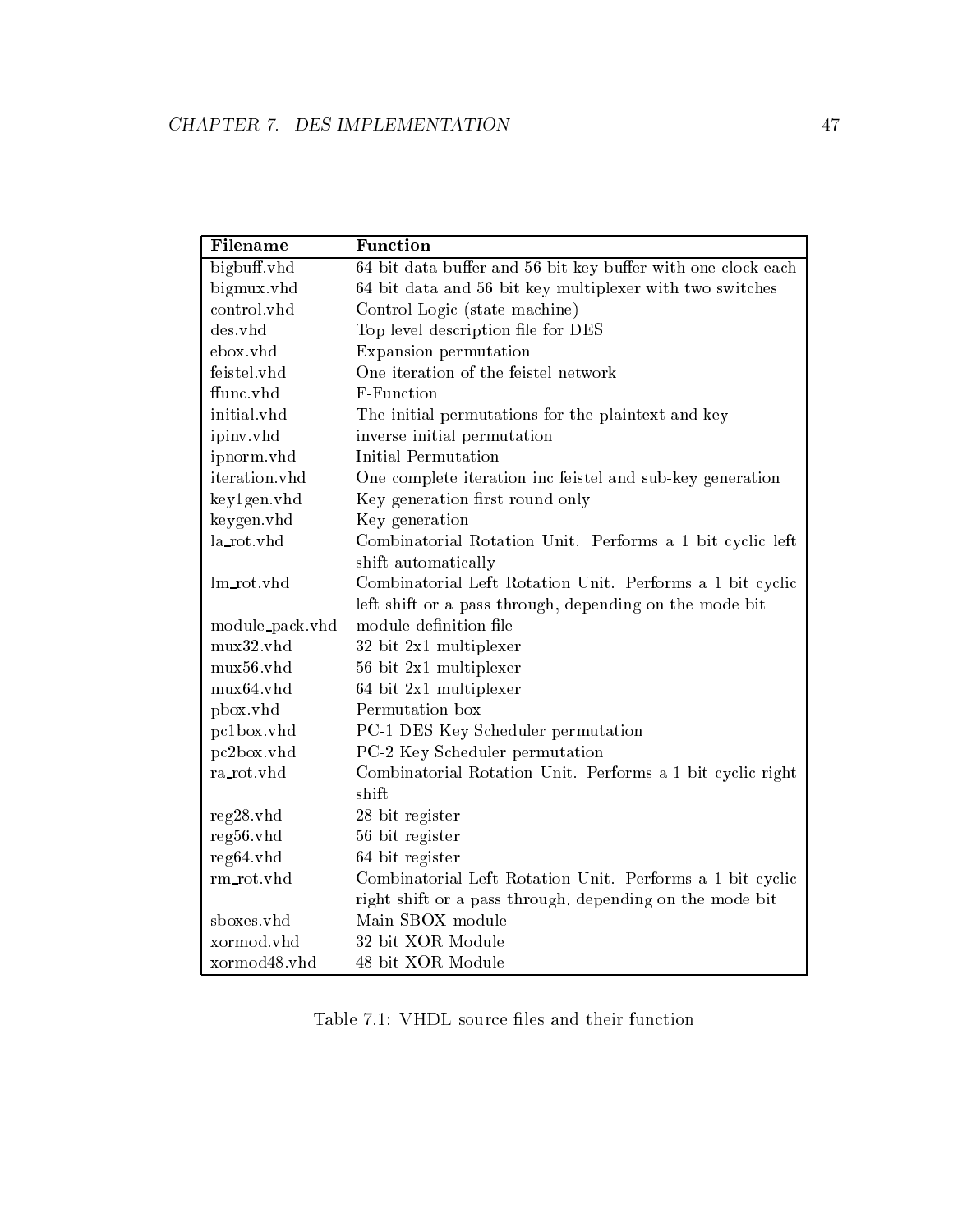These files can be divided into files that describe core functions and are not depending on other files, and files that describe higher level modules. The file module pack.vhd contains the component instantiation of all the components (modules). The core function files are: ebox.vhd, ipinv.vhd, ipnorm.vhd, la\_rot.vhd, lm\_rot.vhd, mux32.vhd, pbox.vhd, pc1box.vhd, pc2box.vhd, ra rot.vhd, reg28.vhd, rm rot.vhd, xormod.vhd, and xormod48.vhd. Some les are written in two versions, one using VHDL to describe the core functions and the other employing LogiBLOX to provide the core function:  $\mu x$ 56.vhd,  $\mu x$ 64.vhd, reg56.vhd, and reg64.vhd. The other files are depending on these core modules or LogibBLOX.

The same files are used in different revisions for the various implementations. In order to keep track of which revision of a certain le is used in which version of the DES implementation a revision control system RCS was employed.

# 7.3 LogiBLOX

We created LogiBLOX versions for registers, multiplexers, S-Boxes and some shifters. The LogiBLOX were not subject to frequent changes, so there was no need to have them managed by RCS. Furthermore the LogiBLOX are all instantiated from within VHDL files. Table 7.2 lists the LogiBLOX created and their function.

LogiBLOX can be created by the interactive graphical tool *lbgui*. The tool creates \*.ngo files which are inferred by the Xilinx design manager, VHDL simulation models, and instantiation templates.

# 7.4 Designs Implemented

We implemented DES in several versions to compare the different architectures and the influence of the size of the FPGAs on the maximum speed. Many designs were implemented in the chip:  $XC4013-3-PG223$ . This device offers enough resources even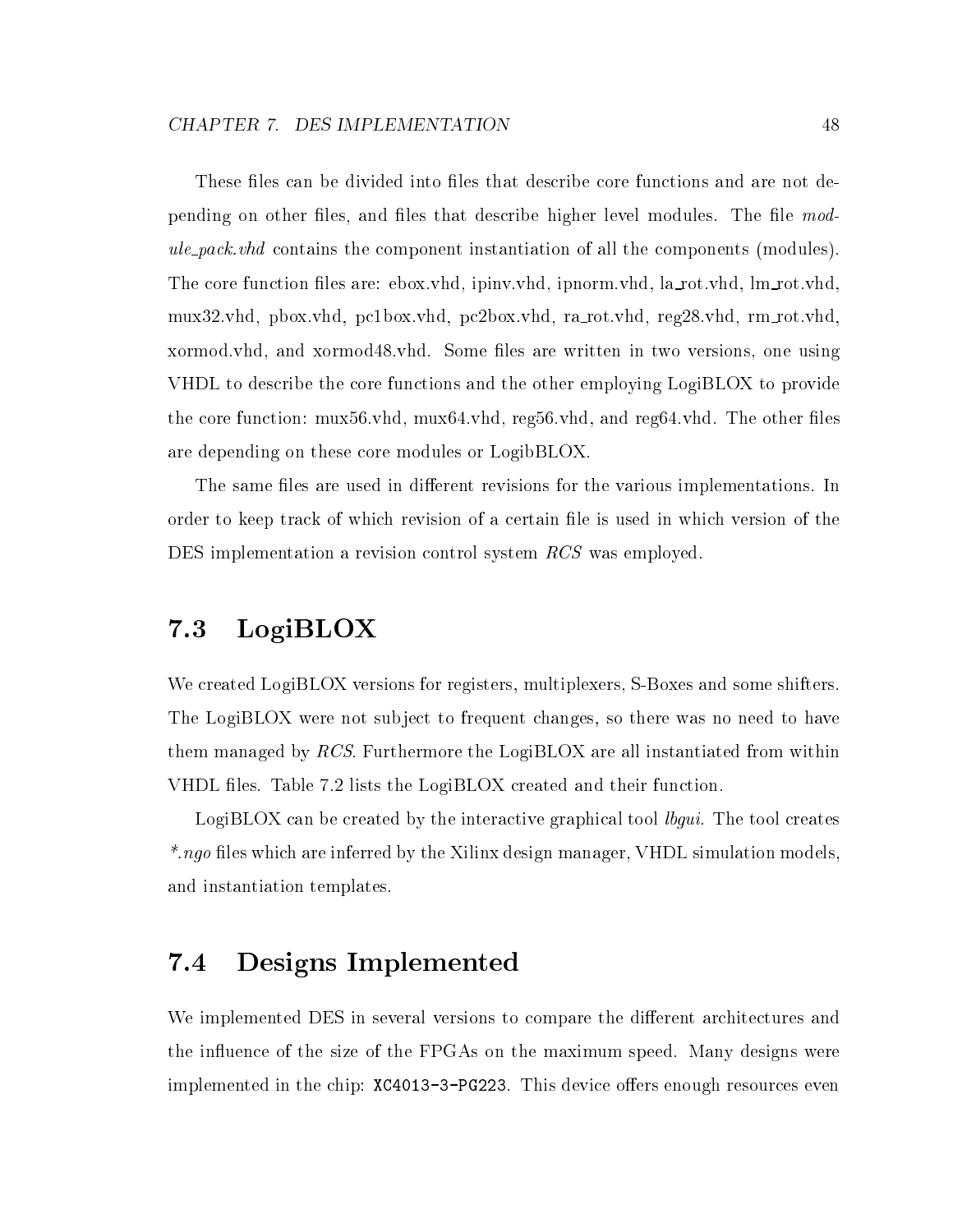| Filename    | Function                                                     |
|-------------|--------------------------------------------------------------|
| $\max 161$  | 16 bit multiplexer                                           |
| $\max$ 321  | 32 bit multiplexer                                           |
| mux8l       | 8 bit multiplexer                                            |
| reg16c      | 16 bit register with clock enable                            |
| reg16l      | 16 bit register                                              |
| reg32c      | 32 bit register with clock enable                            |
| reg32l      | 32 bit register                                              |
| reg8c       | 8 bit register with clock enable                             |
| reg8l       | 8 bit register                                               |
| shift2      | 2 bit shift register with clock enable, MSB out, LSB in, and |
|             | parallel out                                                 |
| shift4      | 4 bit shift register with clock enable, MSB out, LSB in, and |
|             | parallel out                                                 |
| $\cos 1$    | $S-Box 1$                                                    |
| $s$ ox $2$  | $S-Box$ 2                                                    |
| $s\alpha 3$ | $S-Box$ 3                                                    |
| $\cos 4$    | $S-Box$ 4                                                    |
| $s$ ox $5$  | $S-Box 5$                                                    |
| $s$ ox $6$  | $S-Box 6$                                                    |
| $\cos 7$    | $S-Box 7$                                                    |
| $s\alpha 8$ | $S-Box 8$                                                    |

Table 7.2: LogiBLOX and their function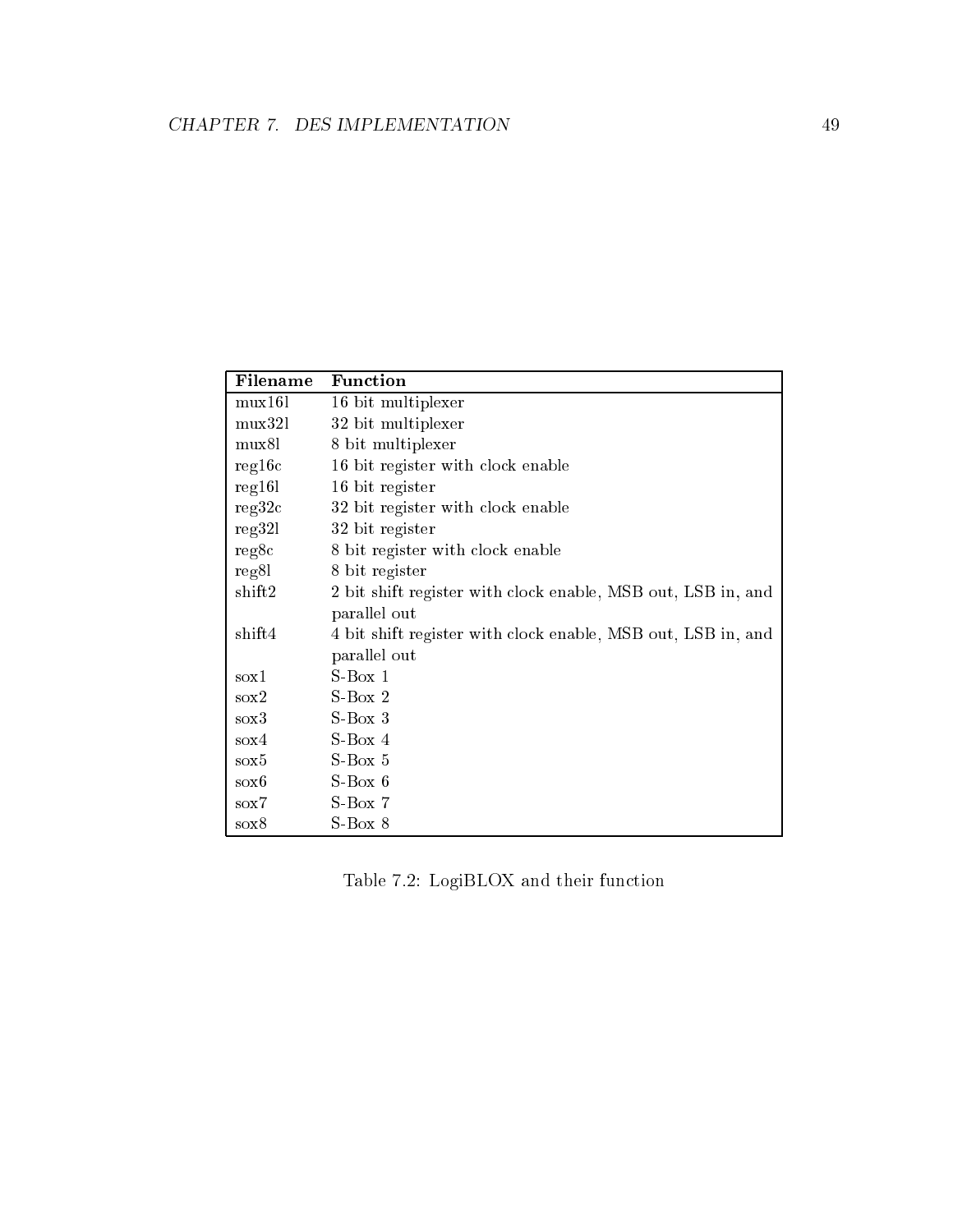for more advanced designs than the simple *DES16*. Furthermore a group of students is using this device for their MQP. The design  $DES\_MQP$  was tailored to their specific needs.

### 7.4.1 DES16

This is the very first design we implemented. One encryption requires 16 clock cycles, no pipelining or unrolling techniques were employed. DES16 only supports encryption and the sub-keys are not precomputed.

We implemented two versions of DES16. In version 1.1 only the S-Boxes were implemented using LogiBLOX. In version 1.2 LogiBLOX were used also for the registers and multiplexers.

The schematic of DES16 for both versions is shown in Figure 6.2. The target for both versions is the chip XC4013E-3-PG223.

### 7.4.2 DES ED16

DES\_ED16 is the first design using the one round sub-key precomputation technique described in Chapter  $6.3.3$  and the modification for encryption  $-$  decryption shown in Chapter 6.3.4. All subsequent designs are employing these features. One encryption or decryption takes 16 clock cycles.

 $DES$  ED16 was implemented in three different versions. The difference between the three versions is only the target device. Version 1.1 is implemented on the device XC4013E-3-PG223, version 1.2 on the device XC4008E-3-PG233 and version 1.3 on the device XC4025E-3-PG223, these devices differ in the amount of logic resources they provide.

The control logic for this design has to provide the following signals: ke, ie, ov, data\_sel, key\_sel, SFT, and ST1 (for a description see Chapter 6.4). Figure 7.1 shows the timing diagram for these signals.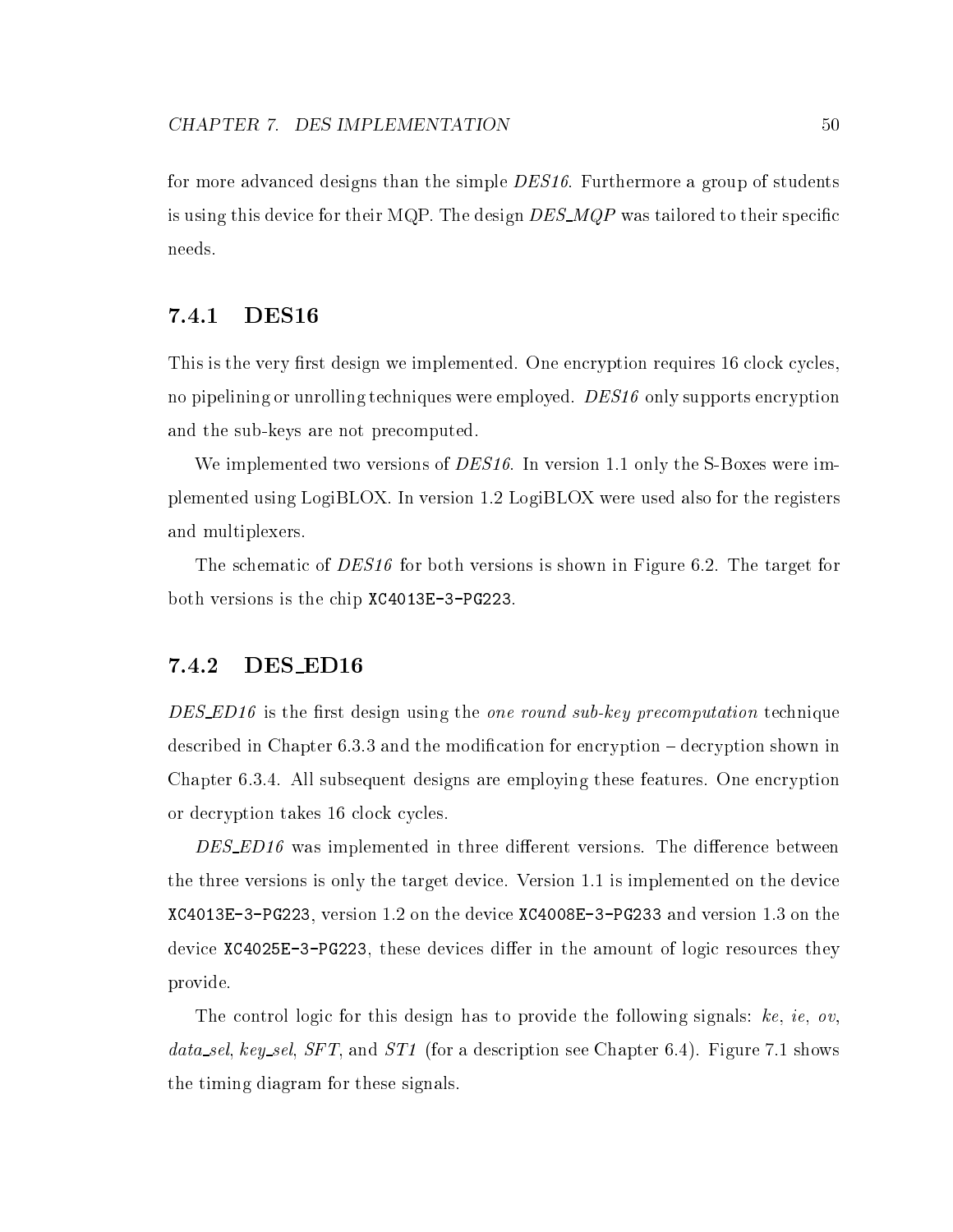

Figure 7.1: Control signals for *DES\_ED16* 

The signal OV is without any function for this design. The output is valid at the same time new data gets loaded. The signal  $IE$  is to be used for both purposes, output valid and data input expected. The numbers shown next to the signal ST1 denote the sub-key computed during the respective state. In state INIT the 1st subkey is generated, during state  $R1$  the 2nd sub-key, and so on. During state  $R16$  the 1st sub-key of the next key is computed which is indicated through light shade of gray.

## 7.4.3 DES MQP

The design DES\_MQP is a special design for an MQP based on the DES\_ED16 design. The only difference is that it uses a bidirectional 64-bit bus for data and key input and data output.

 $DES_MQP$  was implemented in 2 different versions. The only difference between these versions is the target device. Version 1.1 was implemented on the device  $XC4013-3-PG223$  with speed grade -3, version 1.2 on a device with speed grade -2: XC4013-2-PG233 .

The control signals are the same as for *DES\_ED16* shown in Figure 7.1. The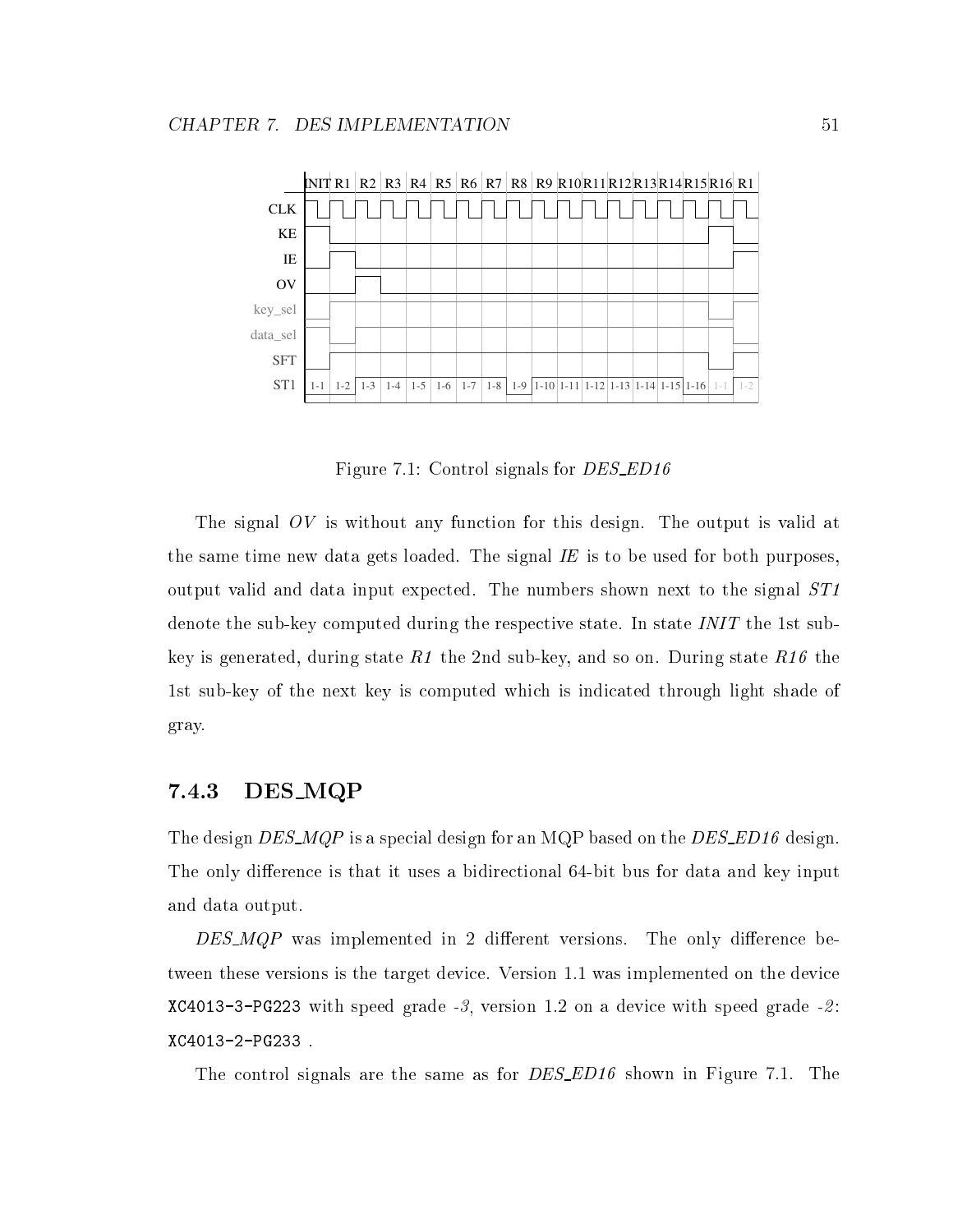signal  $OV$  indicates that the output is put on the bidirectional bus. If  $OV$  is low the output is tri-stated. This means that this chip is accessing the bus for only three clock cycles, *loading key, loading data* and *output result*. During the remaining  $16 - 3 = 13$ clock cycles the bus is tri-stated. While the bus is try-stated by one chip other chips could access that it. Up to 5 chips could be run in parallel of the same bus (16 clock cycles divided by 3 clock cycles for I/O per chip) if their loading and output cycles are scheduled in the right order.

### 7.4.4 DES ED8

This is the first loop unrolled design. One encryption or decryption takes 8 clock cycles, therefore the state machine has to support only 9 states. DES\_ED8 was targeted for the  $XC4013-3-PG223$  device in which it fits comfortably.

The control logic has one additional signal  $ST2$ . It has basically the same function as ST1 but operates on the second sub-key generator. Figure 7.2 shows the timing diagram. During the state  $R8$  the 16th sub-key gets generated in the 2nd sub-key generator and the 1st sub-key generator calculates the 1st sub-key for the next data packet, indicated through a light shade of gray. The mode (encryption or decryption) of the next data packet is entirely independent of the mode for the current one.

During state  $R1$  data is first encrypted with the precomputed first sub-key from the previous state. At the same time the second sub-key is precomputed in the second sub-key generator. As soon as the second sub-key generator is finished the first subkey generator produces the third sub-key to be used in the next state and the data is encrypted with the precomputed second sub-key.

### 7.4.5 DES ED4

This is the second loop unrolled design with 4 unrolled loops. One encryption or decryption takes 4 clock cycles. The state machine supports 5 states.  $DES\_ED4$  was tar-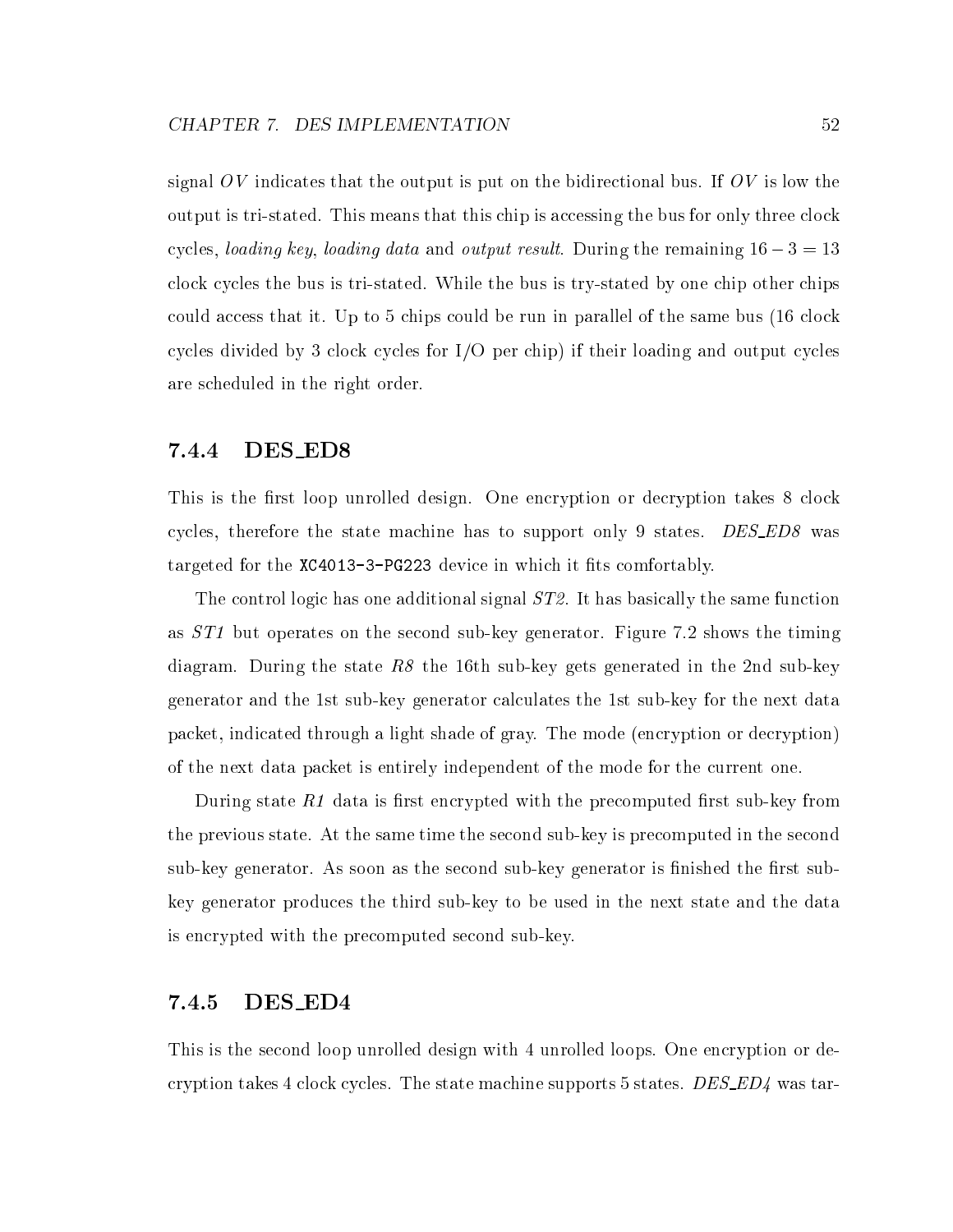

Figure 7.2: Control signals for *DES\_ED8* 

geted for the XC4028EX-3-PG299 device. An implementation on the XC4025E-3-PG223 device failed even though it has enough logic resources. The lack of wiring resources made a change from the XC4000E series to the XC4000EX series necessary.

The control logic has three additional signals ST2, ST3, and ST4. These signals operate on the second, third and fourth sub-key generators. Figure 7.3 shows the timing diagram. During state  $R_4$  the 14th, 15th, and 16th sub-key get generated by the second, third and fourth sub-key generator, and the first sub-key generator generates the first sub-key for the next data packet, indicated through light shade of gray. The mode (encryption or decryption) of the next data packet is entirely independent of the mode for the current one.

During the state  $R1$  data is first encrypted with the precomputed first sub-key from the previous state. At the same time the second sub-key is created by the second sub-key generator. As soon as the second sub-key generator is finished the third subkey generator generates the third sub-key and at the same time data is encrypted with the second sub-key and so on.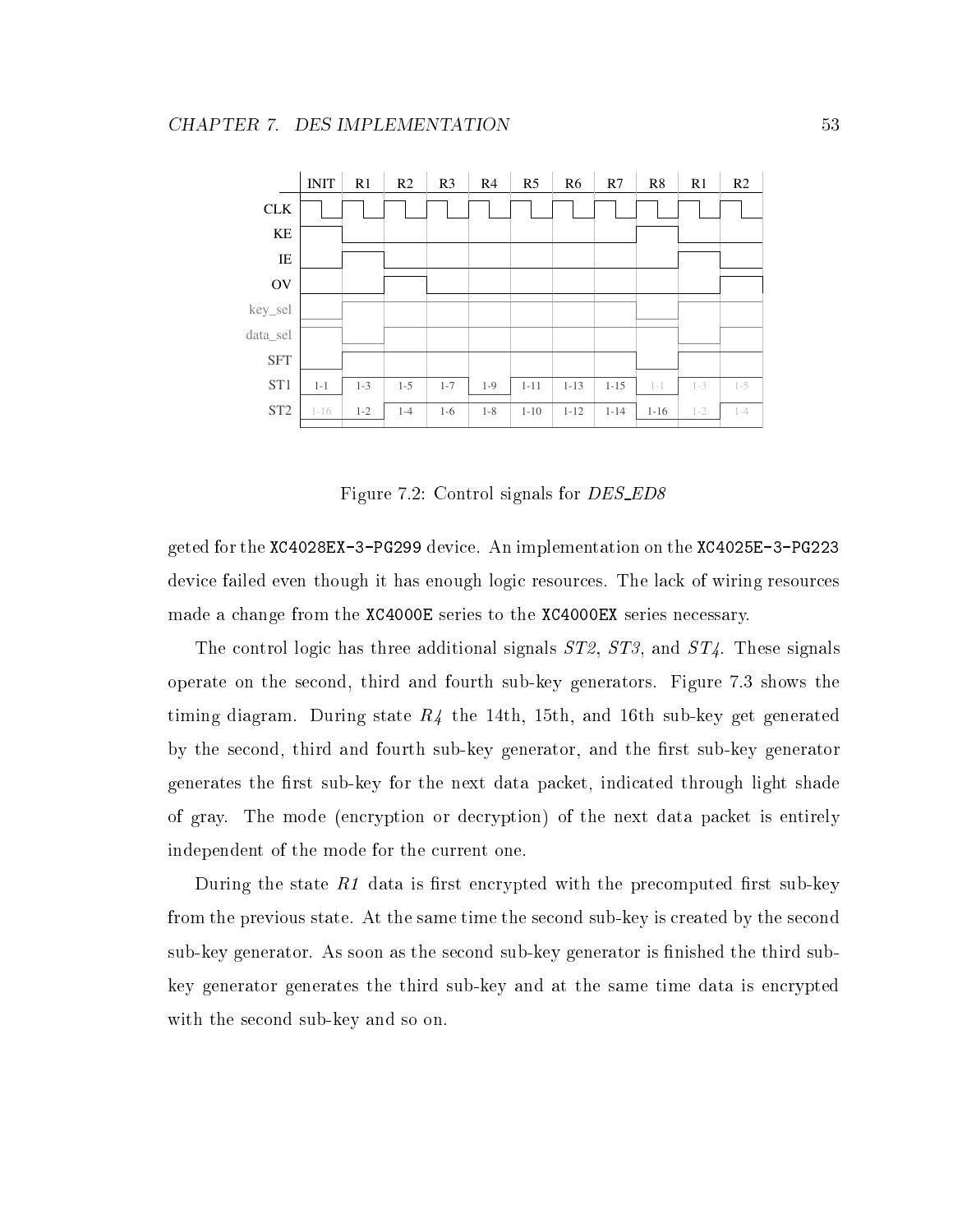

Figure 7.3: Control signals for DES ED4

### 7.4.6 DES ED16x2

DES\_ED16x2 is the first pipelined design. One encryption or decryption takes 16 clock cycles, two operations can run at the same time. The modes of both operations (encryption or decryption) are independent of each other; one data block can be encrypted while the other is being decrypted, or both can be encrypted or decrypted.  $DES$ *ED16x2* was targeted for the XC4013E-3-PG223 device.

DES\_ED16x2 has one additional signal:  $ST2$  which operates on the second subkey generator. Figure 7.4 shows the timing diagram. As this is a pipelined design it can work on 2 data blocks at the same time, hence the notation 2-14 which denotes the 14th sub-key for the 2nd data block. The key for the first data block gets loaded during state  $R16$  or *INIT* followed by the first data block in the next state. The key for the second data block gets loaded during state  $R3$  followed by the second data block in the next state.

During state  $R16$  the 14th sub-key for the second data block is being generated by the second sub-key generator, and the first sub-key generator computes the 1st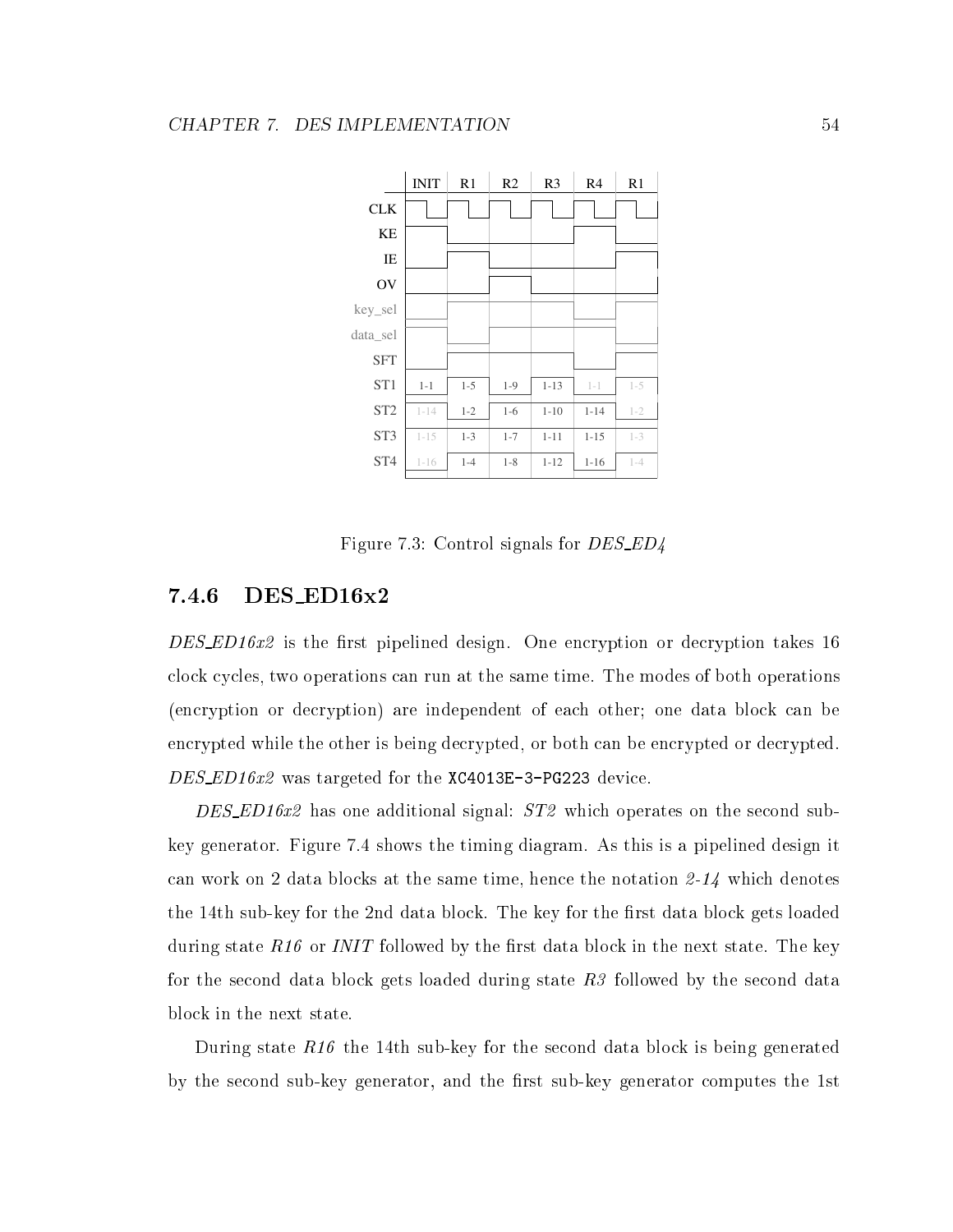sub-key of the new first data block. In state  $R1$  the first sub-key generator computes the 15th sub-key for the second data block and the second sub-key generator the 2nd sub-key of the new first data block, and so on.



Figure 7.4: Control signals for *DES\_ED16x2* 

## 7.4.7 DES ED16x4

This is the second pipelined design, comprising 4 pipelines. Each encryption or decryption takes 16 clock cycles; 4 operations can be handled at the same time. The modes of the operations are independent from each other; the mode (encryption or decryption) can be selected for each operation separately.

 $DES\_ED16x4$  was implemented in 2 different versions. The only difference between these versions is the target device. Version 1.1 was implemented on the XC4025E-3-PG223 device and version 1.2 a device of a dierent family: XC4028EX-3-PG299.

The control logic provides three additional signals:  $ST2$ ,  $ST3$ , and  $ST4$  which operate on the second, third and fourth sub-key generator. Figure 7.5 shows the timing diagram. The sub-key generation is straight forward and can be seen in the Figure.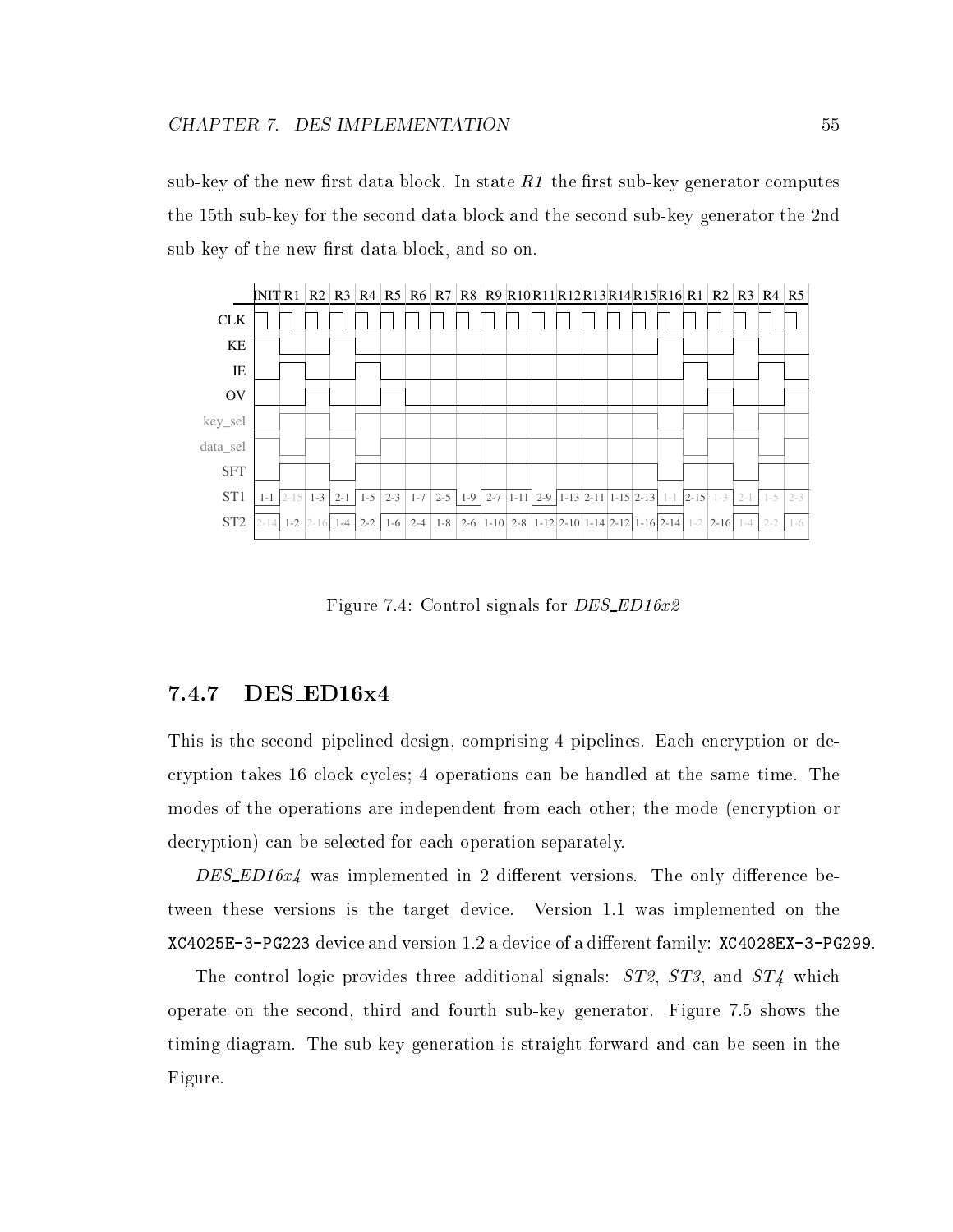The key for the first data block gets loaded during state  $R16$  or INIT followed by the first data block in the next state. The key for the second data block gets loaded during state R2 followed by the second data block in the next state. The key for the fourth and fifth block get loaded during the states  $R5$  and  $R7$  respectively, the data blocks follow one stage later  $R6$  and  $R8$ . Initially it takes 8 clock cycles for all the pipelines to get filled.



Figure 7.5: Control signals for  $DES\_ED16x4$ 

### 7.4.8 DES ED8x2

This design is a mixture between a pipelined and a loop unrolled design. It contains two pipelines with each two unrolled loops. Each encryption or decryption takes 8 clock cycles, 2 operations can be processed at the same time. The modes of both operations (encryption or decryption) are independent from each other.  $DES\_ED8x2$ was targeted for the XC4028EX-3-PG299 device.

The loading of the keys and the data packets is similar to the design DES\_ED16x2. But after 8 clock cycles the result is already computed and the next loading cycle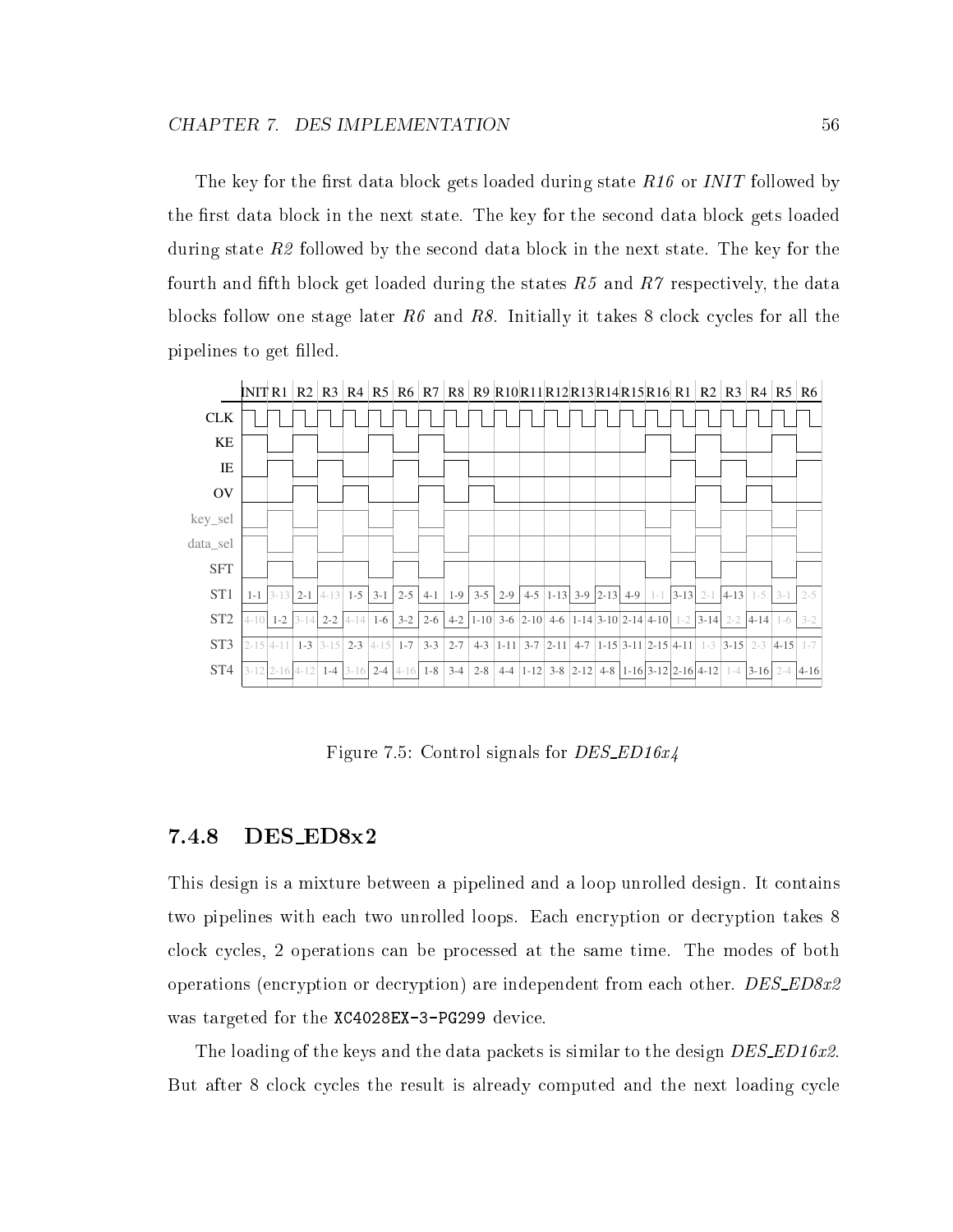begins.

The control logic provides three additional signals:  $ST2$ ,  $ST3$ , and  $ST4$  which operate on the second, third and fourth sub-key generator. Figure 7.6 shows the timing diagram. The sub-key generation is straight forward and can be seen in the diagram.

|                 | <b>INIT</b> | R <sub>1</sub> | R2       | R3       | R <sub>4</sub> | R <sub>5</sub> | R <sub>6</sub> | R7       | R8       | R1       | R <sub>2</sub> | R <sub>3</sub> |
|-----------------|-------------|----------------|----------|----------|----------------|----------------|----------------|----------|----------|----------|----------------|----------------|
| CLK             |             |                |          |          |                |                |                |          |          |          |                |                |
| KE              |             |                |          |          |                |                |                |          |          |          |                |                |
| IE              |             |                |          |          |                |                |                |          |          |          |                |                |
| $\rm OV$        |             |                |          |          |                |                |                |          |          |          |                |                |
| key_sel         |             |                |          |          |                |                |                |          |          |          |                |                |
| data_sel        |             |                |          |          |                |                |                |          |          |          |                |                |
| ${\rm SFT}$     |             |                |          |          |                |                |                |          |          |          |                |                |
| ST1             | $1 - 1$     | $2 - 13$       | $1 - 5$  | $2 - 1$  | $1 - 9$        | $2 - 5$        | $1 - 13$       | $2 - 9$  | $1 - 1$  | $2 - 13$ | $1 - 5$        | $2 - 1$        |
| ST <sub>2</sub> | $2 - 10$    | $1 - 2$        | $2 - 14$ | $1-6$    | $2 - 2$        | $1 - 10$       | $2 - 6$        | $1 - 14$ | $2 - 10$ | $1 - 2$  | $2 - 14$       | $1-6$          |
| ST <sub>3</sub> | $2 - 11$    | $1 - 3$        | $2 - 15$ | $1 - 7$  | $2 - 3$        | $1 - 11$       | $2 - 7$        | $1 - 15$ | $2 - 11$ | $1 - 3$  | $2 - 15$       | $1 - 7$        |
| ST <sub>4</sub> | $1 - 16$    | $2 - 12$       | $1 - 4$  | $2 - 16$ | $1 - 8$        | $2 - 4$        | $1 - 12$       | $2 - 8$  | $1 - 16$ | $2 - 12$ | $1 - 4$        | $2 - 16$       |

Figure 7.6: Control signals for DES ED8x2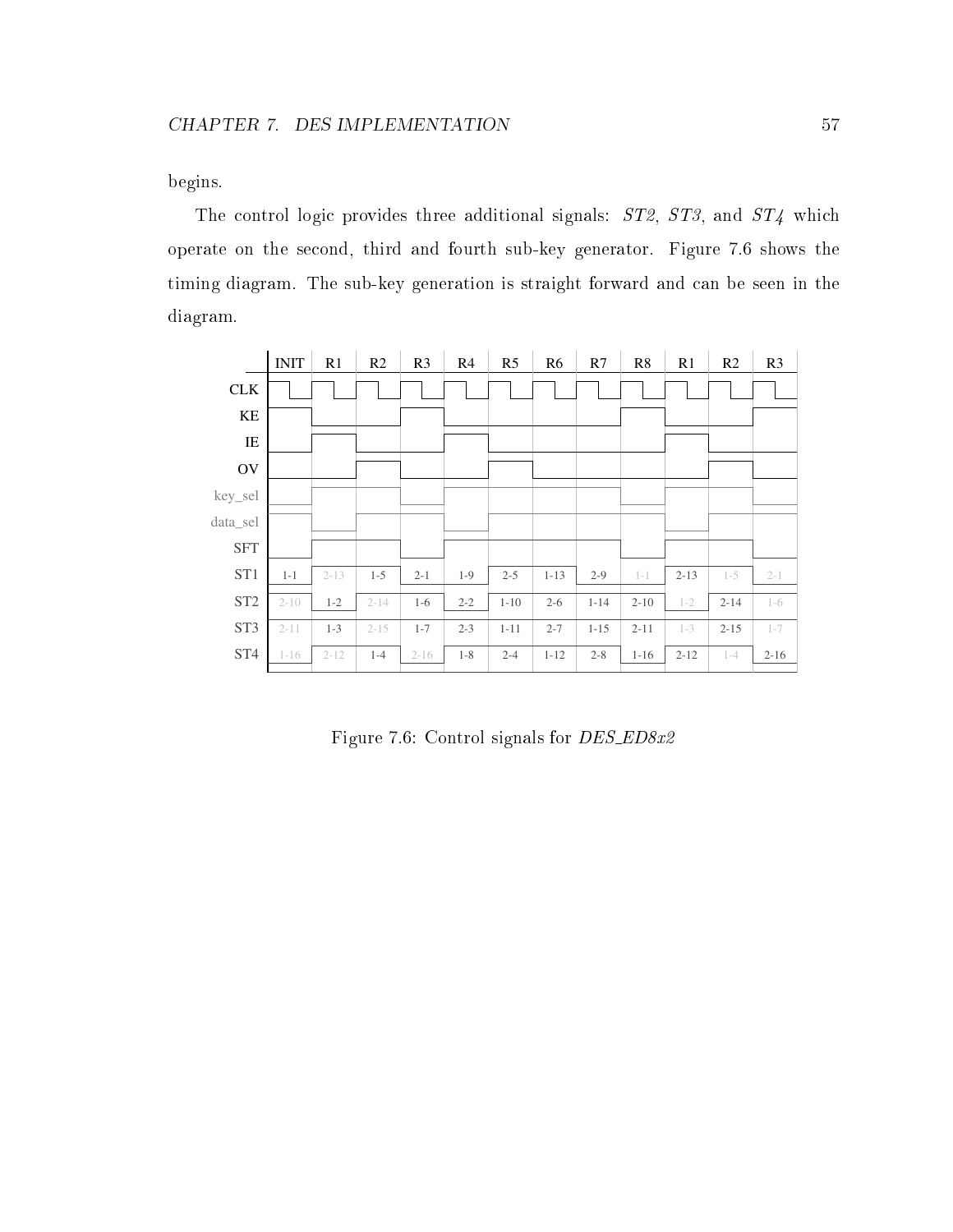# Chapter 8

# Results

We implemented multiple versions of each architecture option listed in Table 5.1 in order to evaluate their effectiveness. We also implemented some designs multiple times with varying chip parameters in order to judge their influence on the performance. In the following sections we compare the different designs. In most cases the designs are compared to the design *DES\_ED16* which serves as our reference model.

The unit **CLB** stands for *combinatorial logic block* which is employed by Xilinx to measure the amount of logic resources on a device. We are using it here to compare the amount of logic resources used by a given design.

The abbreviation CLU stands for *combinatorial logic unit* (see Chapter 5).

# 8.1 Loop Unrolling

We implemented two loop unrolled versions: *DES\_ED8* and *DES\_ED4*. The design DES\_ED8 contains two combinatorial logic units  $CLU$ , see Section 5.2) and therefore encrypts or decrypts one data block in 8 clock cycles. The design  $DES\_ED4$  contains four CLUs and provides the result after 4 clock cycles. Both designs are compared with the design *DES\_ED16* in Table 8.1.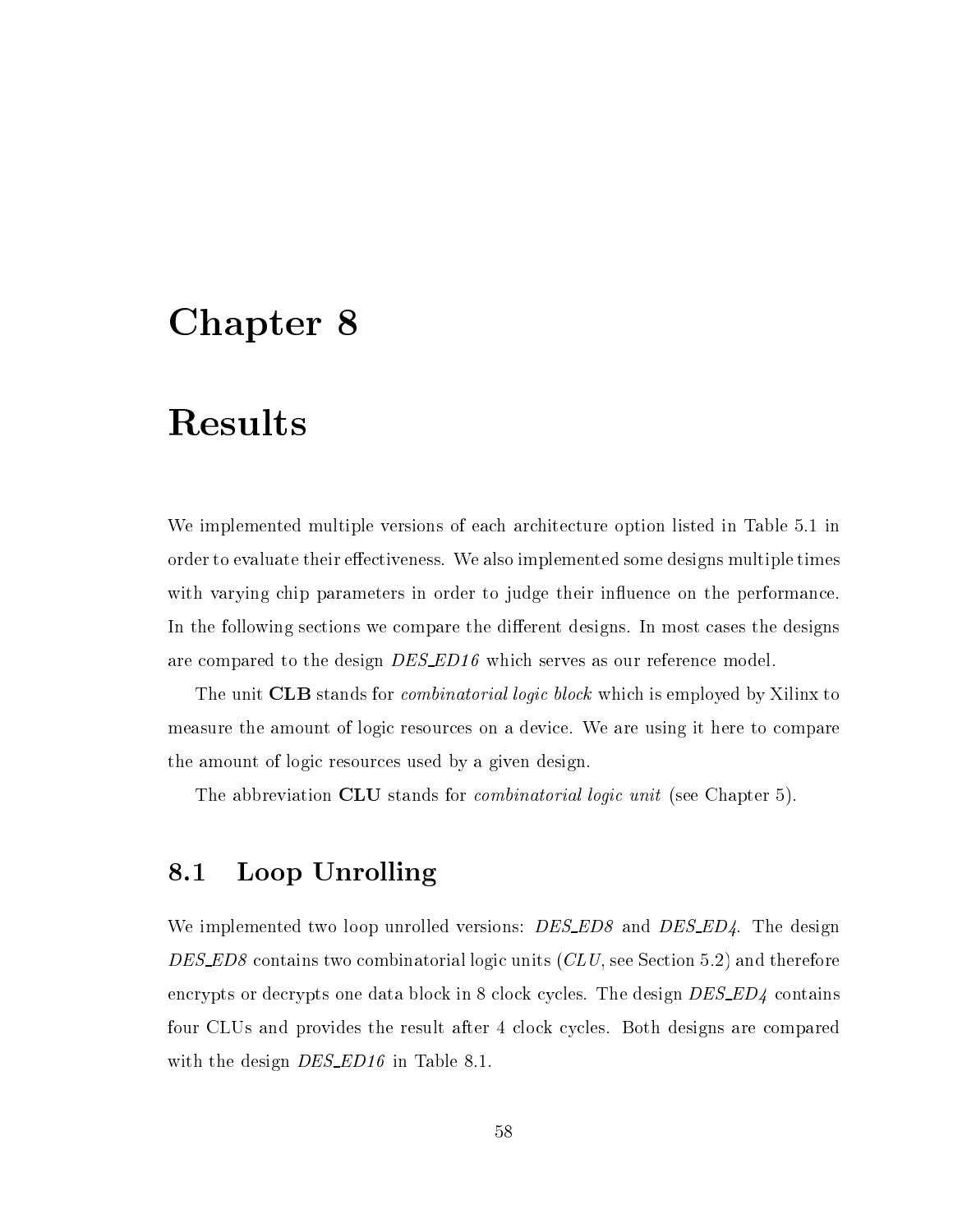| Design         | Chip             | CLBs | CLBs<br>per CLU | Min<br>${\rm \bf CLK}$<br>in ns | Data Rate<br>per CLU<br>in Mbit/ $s$ | Data Rate<br>in Mbit/ $s$ |
|----------------|------------------|------|-----------------|---------------------------------|--------------------------------------|---------------------------|
| DES_ED16       | XC4008E-3-PG223  | 262  | 262             | 40.4                            | 94.5                                 | 94.5                      |
| <i>DES_ED8</i> | XC4013E-3-PG223  | 443  | 222             | 54.0                            | 70.6                                 | 141.3                     |
| DES_ED4        | XC4028EX-3-PG299 | 722  | 241             | 86.7                            | 44.0                                 | 176.0                     |

Table 8.1: Comparison of loop unrolled architectures

The design DES\_ED8 is 50% faster than DES\_ED16 whereas the resource consumption (in CLBs) increases by 69%. The design  $DES\_ED4$  is only 25% faster than  $DESED8$ , the speed increase is only half as much as from the first unrolling. The resource consumption increases by 63%.

The number of CLBs divided by the number of CLUs indicates that the amount of logic resources consumed per unrolled CLU is almost constant. The speed divided by the number of CLUs shows that the speed for one CLU in the design DES\_ED4 is less then half the speed of DES\_ED16. From this we can see that the further we unroll the design the lesser amount of speed-up we can gain.

# 8.2 Pipelining

We implemented two pipelined designs,  $DES\_ED16x2$  and  $DES\_ED16x4$ . The design DES\_ED16x2 contains two CLUs and therefore 2 pipelines and the design DES\_ED16x4 contains four CLUs and therefore 4 pipelines. The encryption or decryption of one block of data takes in both cases 16 clock cycles. Table 8.2 compares both designs with the design DES\_ED16.

The speed divided by the number of CLUs shows that is stays almost constant for all designs. The lower speed for the design  $DES$ *ED16x2* is caused by the lack of wiring resources on the device which results in a less efficient design. This phenomenon is further examined in Section 8.4.3.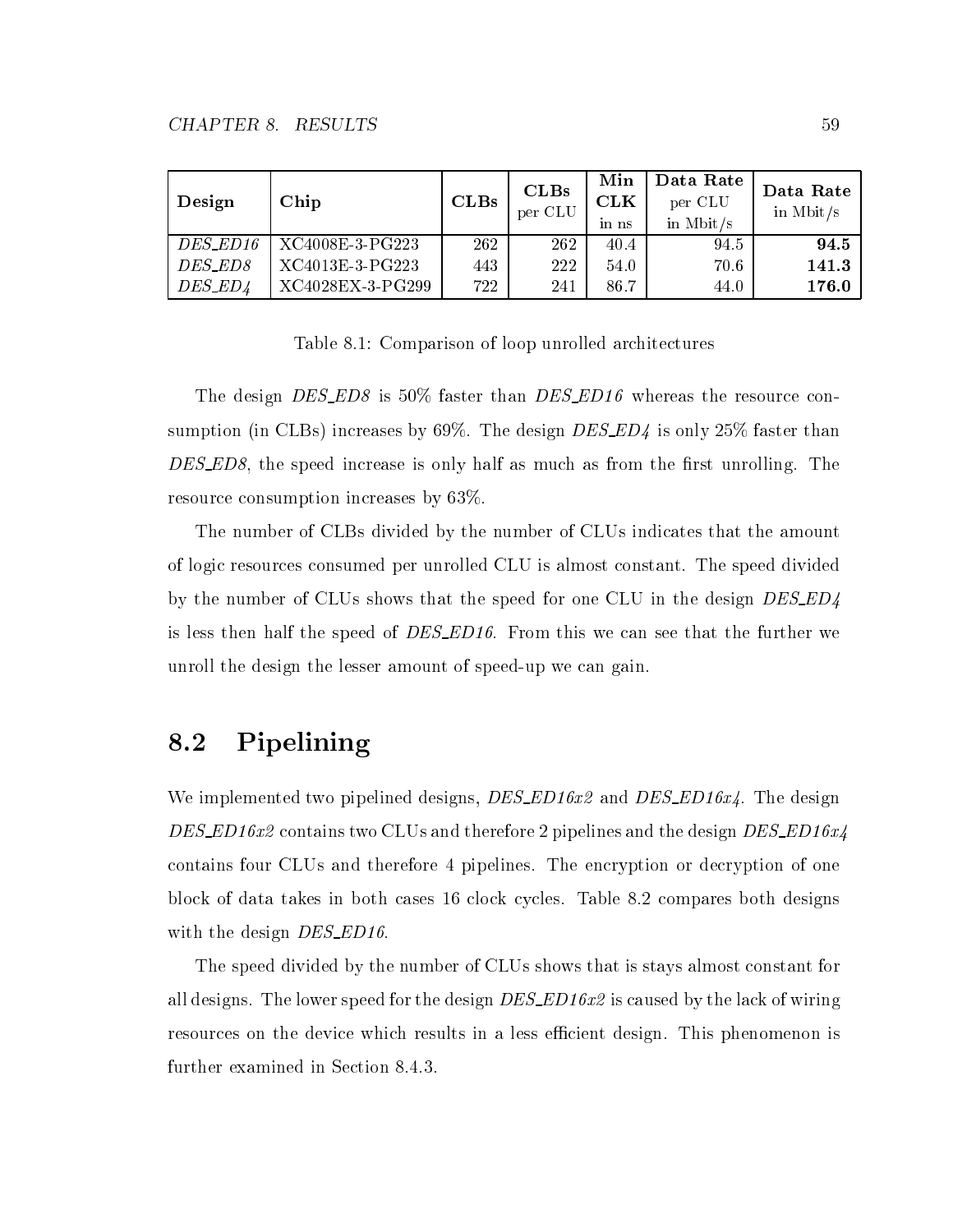| Design           | Chip             | CLBs | CLBs<br>per CLU | Min<br><b>CLK</b><br>$1n$ ns | Data Rate<br>per CLU<br>in Mbit/ $s$ | Data Rate<br>in Mbit/ $s$ |
|------------------|------------------|------|-----------------|------------------------------|--------------------------------------|---------------------------|
| DES_ED16         | XC4008E-3-PG223  | 262  | 262             | 40.4                         | 94.5                                 | 94.5                      |
| $DES\_ED16x2$    | XC4013E-3-PG223  | 433  | 217             | 43.5                         | 87.7                                 | 175.3                     |
| $DES$ _ $ED16x4$ | XC4028EX-3-PG299 | 741  | 185             | 39.7                         | 96.0                                 | 384.0                     |

Table 8.2: Comparison of pipelined architectures

The amount of logic resources consumed per implemented CLB is decreasing if we create more pipelines. This is due to the fact that the control unit does not get more complicated if we implement more pipelines. Also the multiplexers are implemented only once.

It is interesting to compare the pipelined designs with the loop unrolled designs. It can be seen that DES\_ED16x2 is both faster and smaller than the loop unrolled DES\_ED8. The difference is even more dramatically if the  $DES$ \_ED16x4 is compared with the DES\_ED4. DES\_ED16 is more than twice as fast as  $DES\_ED4$  and utilizes almost the same amount of CLBs.

# 8.3 Combination of Pipelining and Loop Unrolling

A design that contains loop unrolling as well as pipelining is in the simplest version already as large as the largest designs we have implemented so far which were DES\_ED16x4 and DES\_ED4. Therefore we implemented only the design DES\_ED8x2 which contains 4 CLUs; 2 in each of the 2 pipelines. Table 8.3 compares this design with DES\_ED16x2 and DES\_ED8.

It is not easy to compare this mixed design with the two other designs. The minimum clock period shows that the time it takes for two CLUs (loop unrolled) to execute in the design  $DES\_ED8x2$  is faster than in the design  $DES\_ED8$ . It is of course slower, but surprisingly not much, than one CLU in the design  $DES_16x2$ .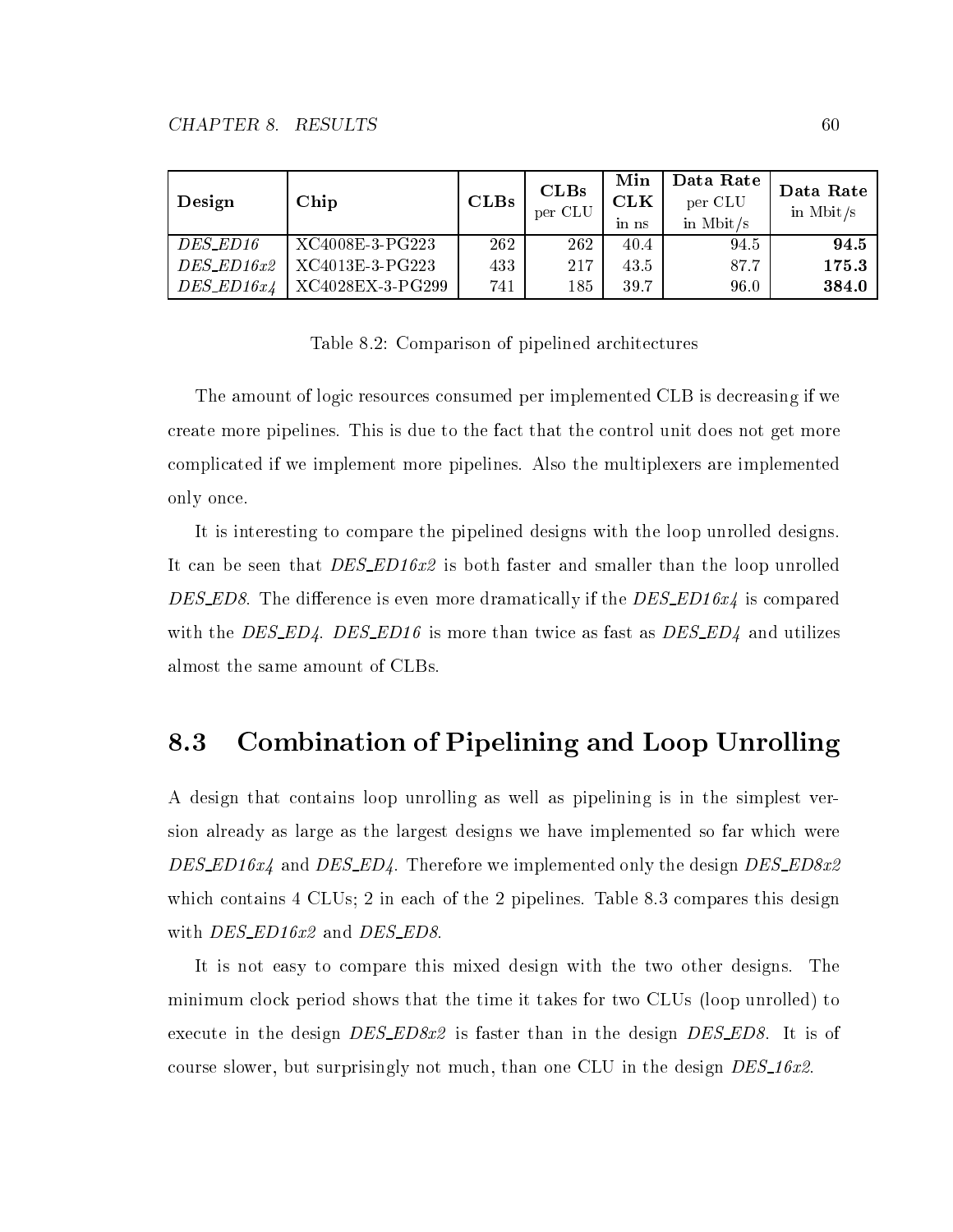| Design         | Chip             | CLBs | Min<br>CLK<br>in ns | Data Rate<br>p. pipeline<br>in Mbit/ $s$ | Data Rate<br>in Mbit/ $s$ |
|----------------|------------------|------|---------------------|------------------------------------------|---------------------------|
| $DES\_ED8x2$   | XC4028EX-3-PG299 | 733  | 48.0                | 158.8                                    | 317.6                     |
| $DES$ $ED16x2$ | XC4013E-3-PG223  | 433  | 43.5                | 87.7                                     | 175.3                     |
| DES_ED8        | XC4013E-3-PG223  | 443  | 54.0                | 141.3                                    | 141.3                     |

Table 8.3: Comparison of a combined architecture with others

# 8.4 Chip Dependencies

During implementation of our designs we experienced that the result of an implementation is depending on the chip parameters. These are investigated further here.

## 8.4.1 Chip Sizes

We implemented the design  $DES$  ED16 on chips of three different sizes. Table 8.4 compares these implementations. The size of a chip is measured in number of CLBs.

| Design   | Chip            | CLBs<br>on Chip | CLBs<br>used | Min<br><b>CLK</b><br>in ns | Data Rate<br>in Mbit/ $s$ |
|----------|-----------------|-----------------|--------------|----------------------------|---------------------------|
| DES_ED16 | XC4008E-3-PG223 | 324             | 262          | 40.4                       | 94.5                      |
| DES_ED16 | XC4013E-3-PG223 | 576             | 262          | 41.8                       | 91.2                      |
| DES ED16 | XC4025E-3-PG223 | 1024            | 262          | 45.5                       | 83.9                      |

Table 8.4: Comparison of different chip sizes

The interesting result is that the bigger a chip is, the slower the design gets. Even though a bigger chip provides more logic and routing resources, and the place and route tool has an easier job of optimizing, the time it takes for data to propagate through the chip is longer. The floor plans of the  $XC4025E-3-PG223$  and XC4008E-3-PG223 can be found in Appendix C.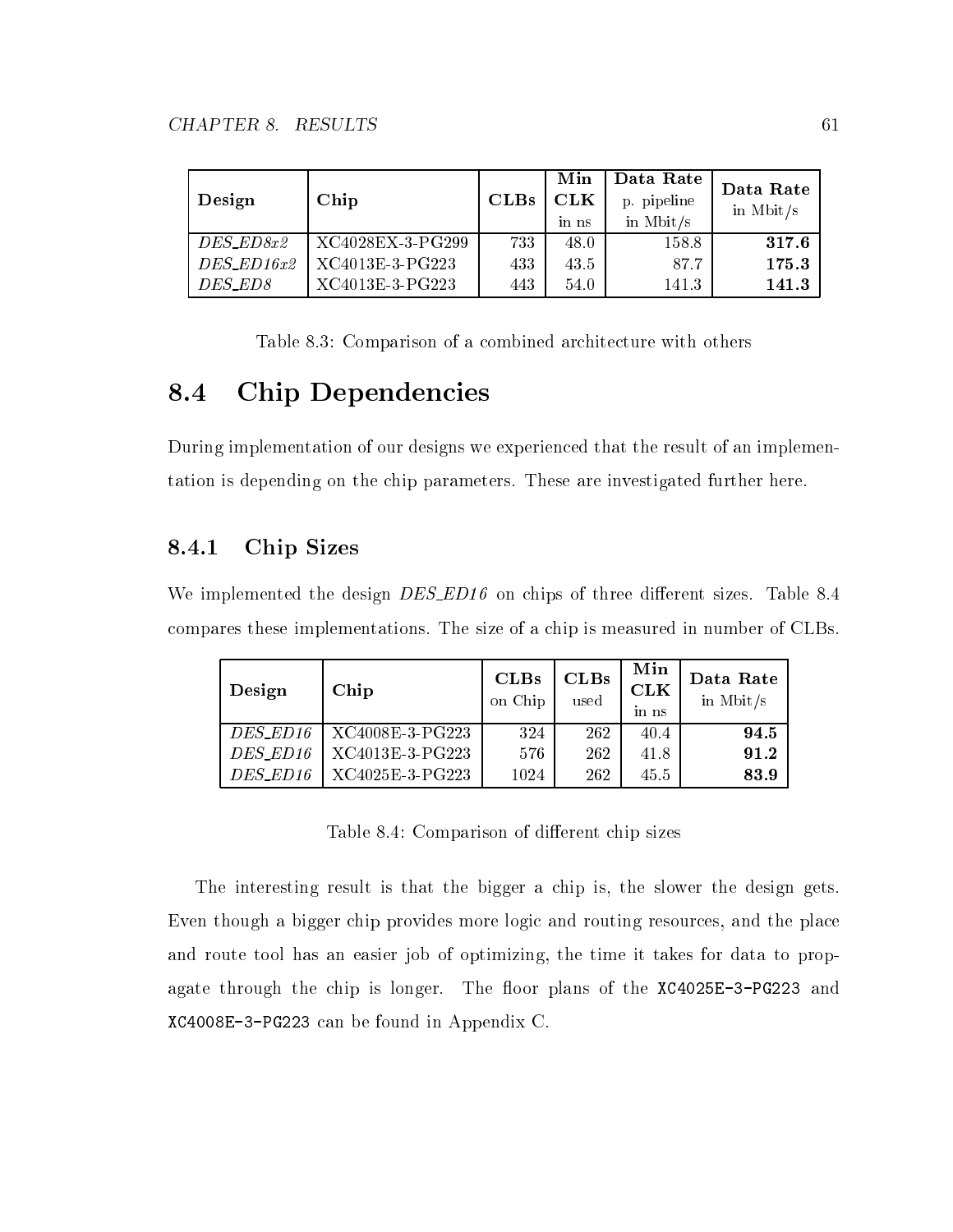### 8.4.2 Speed Grades

The speed grade is defined by Xilinx as the time it takes for a signal to propagate through one combinatorial level (see [15]). We implemented the design  $DES\_MQP$ for three different speed grades:  $-1$ ,  $-2$ , and  $-3$ .

The Xilinx *Timing Analyzer* has a feature that enables the user to calculate the minimum clock period for any selected speed grade based on a placed and routed design. These results are unfortunately not comparable to the results we go when we synthesized and placed and routed a design from scratch for a new speed grade. The results presented in Table 8.5 are generated using the later approach.

| Design         | Chip            | Data Rate<br>Grade | CLBs | Min<br><b>CLK</b><br>in ns | Data Rate<br>in Mbit/ $s$ |
|----------------|-----------------|--------------------|------|----------------------------|---------------------------|
| <i>DES_MQP</i> | XC4013E-3-PG223 | $-3$               | 294  | 40.9                       | 93.3                      |
| DES_MQP        | XC4013E-2-PG223 | $-2$               | 294  | 36.5                       | 104.6                     |
| DES_MQP        | XC4013E-1-PG223 | $-1$               | 294  | 29.3                       | 130.1                     |

Table 8.5: Comparison of different speed grades

The change of speed grades from -3 to -2 resulted in a 10% performance increase. The change from -2 to -1 resulted in a further performance increase of 24%.

### 8.4.3 Device Families

The XC4000EX series offers almost twice the routing capacity of the XC4000E series (see [14]). As seen in Section 8.2 the routing resources can influence the performance of the design. To examine this further we implemented the design  $DES\_ED16x4$  on the devices XC4025E-3-PG223 and XC4028EX-3-PG299. Table 8.6 compares the two implementations.

This comparison shows clearly the influence of the wiring resources on the performance of the design. The implementation on the XC4000EX family device is more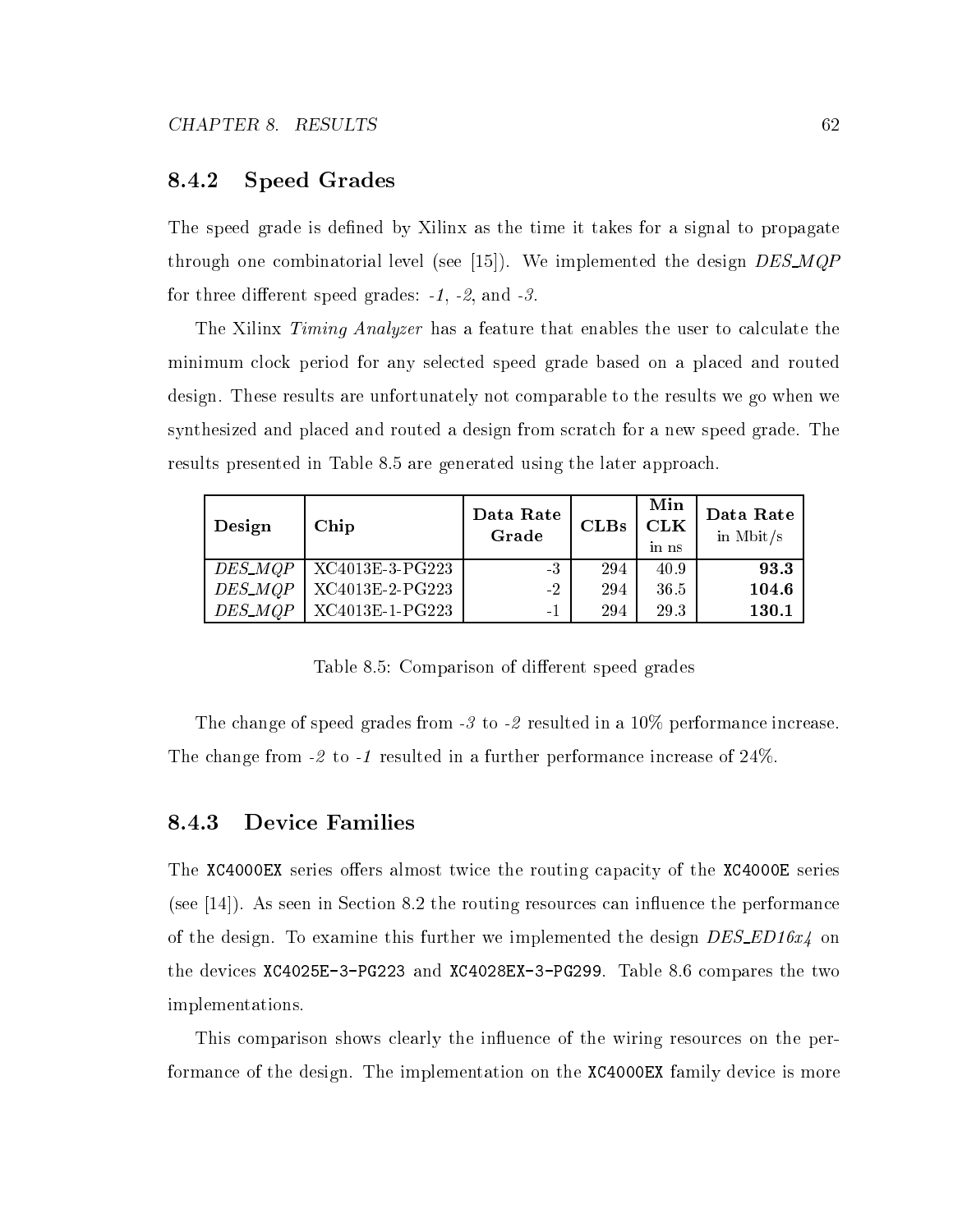| Design         | Chip                               | Chip<br>Family | CLBs | Min<br><b>CLK</b><br>in ns | Data Rate<br>in Mbit/ $s$ |
|----------------|------------------------------------|----------------|------|----------------------------|---------------------------|
|                | $DES$ $ED16x4$   $XC4025E-3-PG223$ | XC4000E        | 741  | 61.5                       | 248.3                     |
| $DES$ $ED16x4$ | XC4028EX-3-PG299                   | XC4000EX       | 741  | 39.7                       | 384.0                     |

Table 8.6: Comparison of different chip families

than 54% faster for our largest design. It is to be noted that both devices provide the same amount of logic resources (CLBs).

Even tough the design  $DES\_ED16x4$  is our largest design, it is not the most routing intensive. The most routing intensive design is DES\_ED4; the Xilinx tools were not able to place and route this design in the XC4025E-3-PG223 device.

# 8.5 Summary and Overview

Table 8.7 summarizes the results of all the implemented designs. Our fastest implementation with loop unrolling is  $DES$ *ED4* with 176.0 Mbit/sec, the fastest employing pipelines is  $DES$ *ED16x4* with 384.0 Mbit/sec.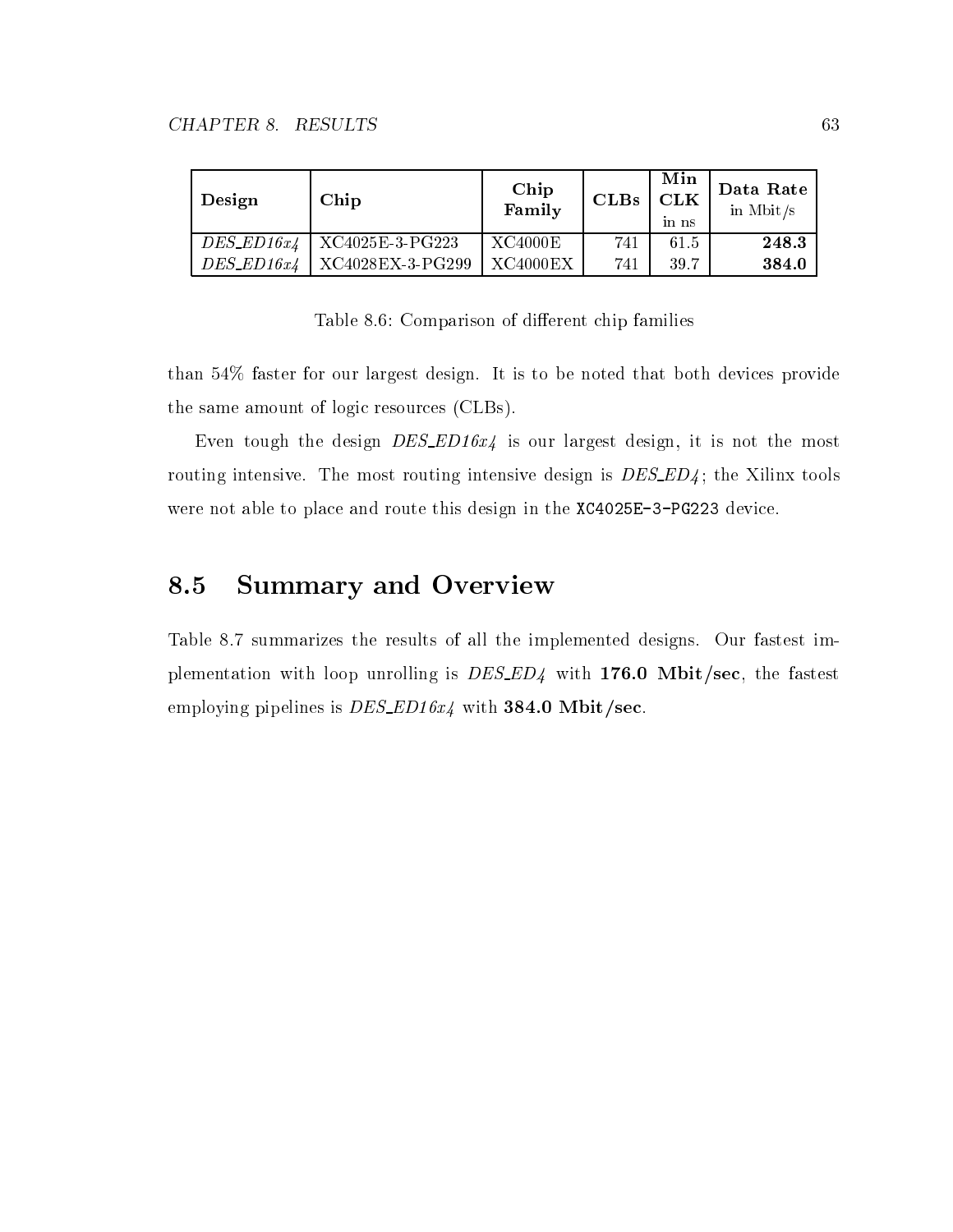| Design           | Chip             | CLBs | CLBs<br>per CLU | Min<br><b>CLK</b><br>in ns | Data Rate<br>per CLU<br>in Mbit/s | Data Rate<br>in Mbit/ $s$ |
|------------------|------------------|------|-----------------|----------------------------|-----------------------------------|---------------------------|
| DES16, v1.1      | XC4013E-3-PG223  | 200  | 200             | 43.4                       | 88.0                              | 88.0                      |
| DES16, v1.2      | XC4013E-3-PG223  | 198  | 198             | 41.8                       | 91.3                              | 91.3                      |
| DES_MQP          | XC4013E-3-PG223  | 294  | 294             | 40.9                       | 93.3                              | 93.3                      |
| DES_MQP          | XC4013E-2-PG223  | 294  | 294             | 36.5                       | 104.6                             | 104.6                     |
| DES_MQP          | XC4013E-1-PG223  | 294  | 294             | 29.3                       | 130.1                             | 130.1                     |
| DES_ED16         | XC4013E-3-PG223  | 262  | 262             | 41.8                       | 91.2                              | 91.2                      |
| DES_ED16         | XC4025E-3-PG223  | 262  | 262             | 45.5                       | 83.9                              | 83.9                      |
| DES_ED16         | XC4008E-3-PG223  | 262  | 262             | 40.4                       | 94.5                              | 94.5                      |
| DES_ED8          | XC4013E-3-PG223  | 443  | 222             | 54.0                       | 70.6                              | 141.3                     |
| DES_ED4          | XC4028EX-3-PG299 | 722  | 241             | 86.7                       | 44.0                              | 176.0                     |
| $DES\_ED16x2$    | XC4013E-3-PG223  | 433  | 217             | 43.5                       | 87.7                              | 175.3                     |
| $DES\_ED16x4$    | XC4028EX-3-PG299 | 741  | 185             | 39.7                       | 96.0                              | 384.0                     |
| $DES$ _ $ED16x4$ | XC4025E-3-PG223  | 741  | 185             | 61.5                       | 62.1                              | 248.3                     |
| DES_ED8x2        | XC4028EX-3-PG299 | 733  | 184             | 48.0                       | 79.4                              | 317.6                     |

Table 8.7: Complete table of all implemented architectures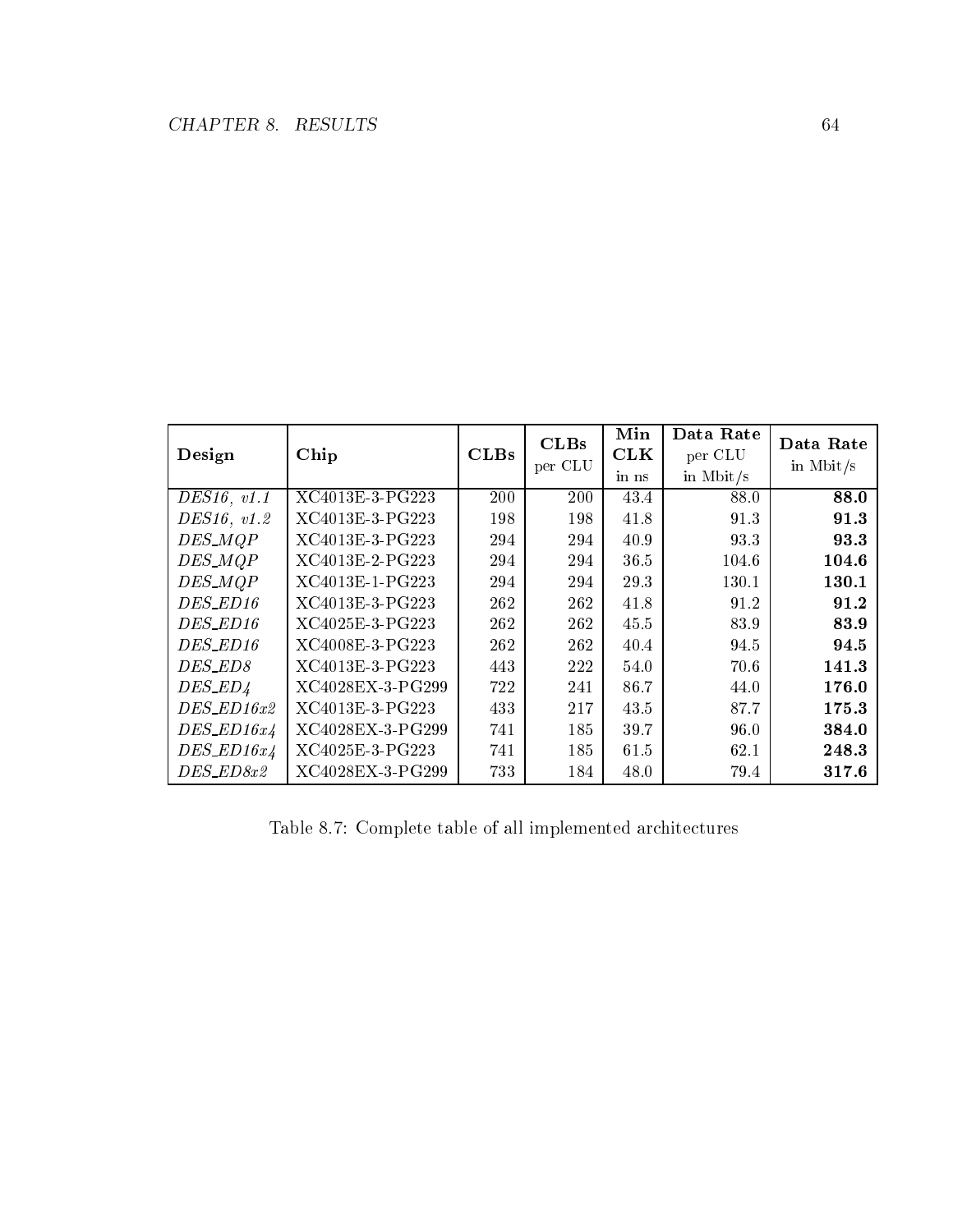#### Chapter 9

#### Conclusion

This chapter concludes the thesis. It lists some recommendations for the design of DES on FPGAs and presents a summary of the results. Finally some recommendations for future work are given.

#### 9.1 Design Recommendations

During our research and the implementation phase of the designs, we formulated some recommendations for an efficient DES design on Xilinx FPGAs.

- S-Boxes should be implemented in ROM for maximum performance; a fast implementation of the S-Boxes is crucial for the over-all performance of the design.
- Permutations and expansions are implemented using only wiring resources.
- Shift registers can be implemented using only wiring resources, or for decisive and directional shifters a multiplexer.
- $\bullet$  LogiBLOX ease the design entry and are already well optimized.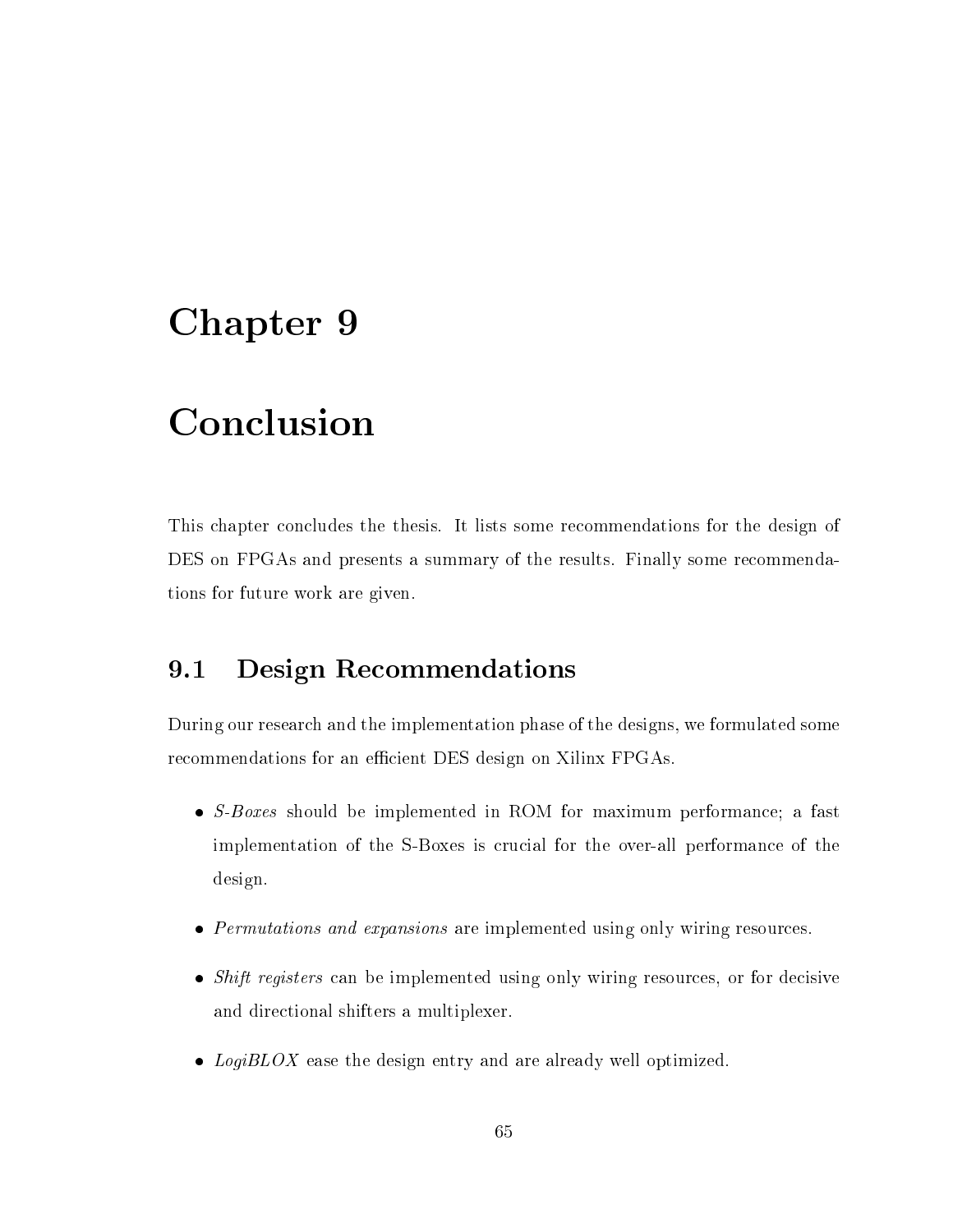We could also show that our technique of *one-round sub-key precomputation* results in a faster design and enables us to generate sub-keys for encryption and decryption at no performance penalty (as opposed to just generate sub-keys for encryption).

The split up of the design into small basic function blocks simplied design modifications. In order to create a new architecture we had to modify only some files. Each new architecture needed a new control logic.

#### $9.2$ **Summary of Results**

We implemented all designs based on devices from Xilinx (see Section 7.1). Here are our most important findings.

- Maximum speed: We achieved speeds of up to 384.0 Mbit/sec.
- Performance Comparison: If we compare the reported DES speeds for ASICs (1600 Mbit/sec) [12] and Software (12 Mbit/sec) [12], with our best result of 384.0 Mbit/sec we conclude that the speed-up factor from software to FPGAs is 32.0, and from FPGAs to ASICs is 4.3.

We explored the architecture options *loop unrolling* and *pipelining* in detail for FPGAs. Here are our most important results.

- Loop unrolling: With the first unrolling we gained  $50\%$  higher encryption rate and used 69% more logic resources; with the second unrolling we gained only  $25\%$  speed over the first unrolling and used  $63\%$  more logic resources. Conclusion: the amount of logic resources consumed rises linearly, whereas the speed increases much slower.
- Pipelining: With two pipelines we gained  $86\%$  more speed at the expense of 65% more logic resources; with four pipelines we gained 120% more speed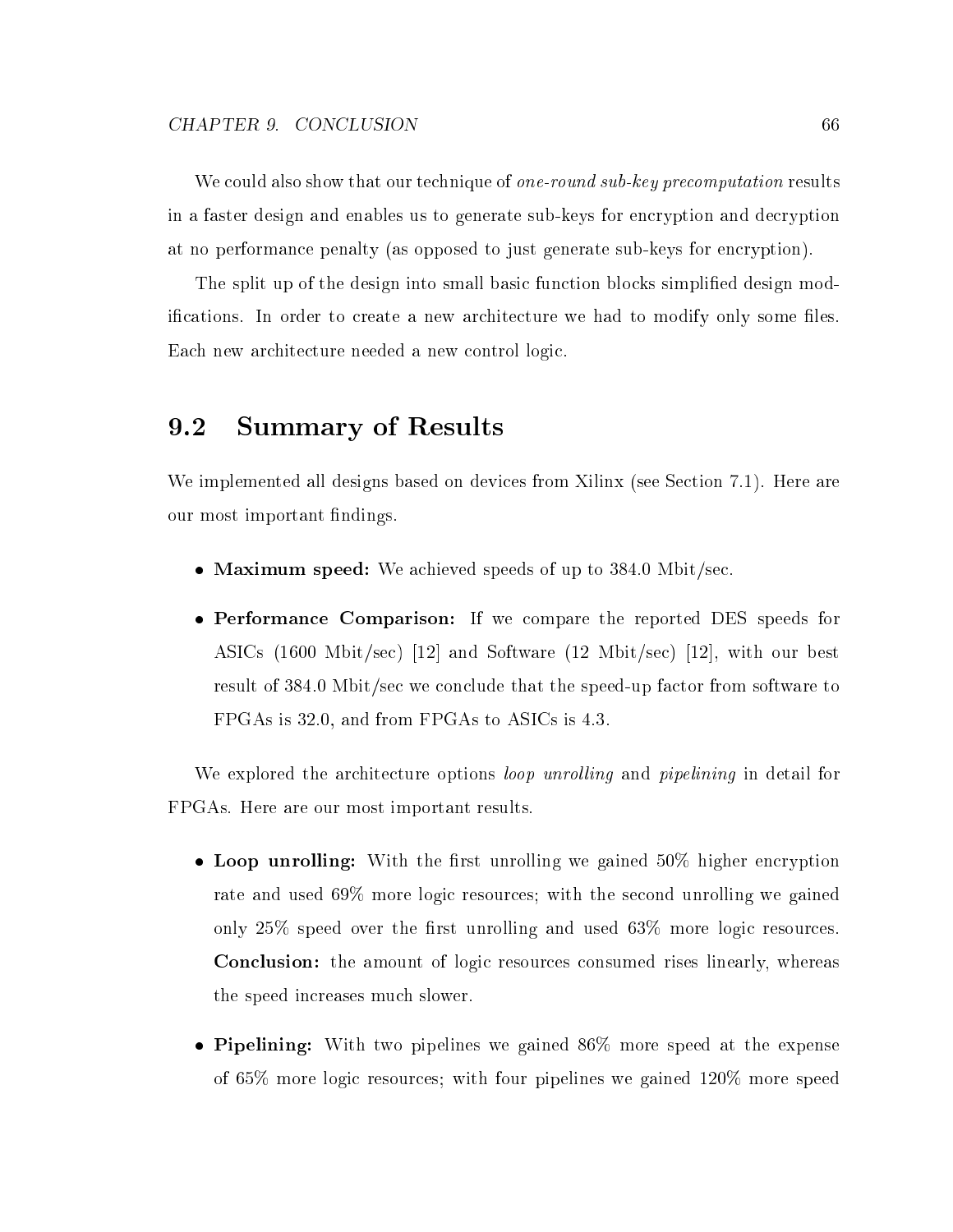over two pipelines and used 71% more logic resources. This speed-up is a little distorted due to the limited amount of wiring resources on the chip we implemented the two pipeline design. Conclusion: the amount of logic resources consumed rises linearly and the speed too.

 Combined Design: Results in a fast overall design. The result is a mixture of both base designs this is comprised of.

Loop unrolling does not result in the highest speeds but it is can be used in any mode of operation. Pipelined designs are faster but can only be used in modes which are not based on a feedback of the result of DES or a derivation therefrom. A pipelined design can therefore only be used in ciphers that employ ECB or counter mode (e.g., Counter Mode specied for ATM-networks). This holds also for the combined design as it contains a pipeline.

If the pipelines are demultiplexed external to the FPGA a pipelined design comprising two pipelines could be used as two separate DES chips, and then every mode of operation is possible within each pipeline.

The influence of Xilinx chip parameters is summarized below:

- Chip size: A bigger chip results in a slower design.
- Speed grades: A migration from a speed grade  $-3$  to  $-2$  results in a  $10\%$ higher performance.
- Device family: The amount of routing resources on the chip is crucial for the implementation.

#### 9.3 Recommendations for Future Work

For this thesis we implemented DES just in ECB mode. It can be used in other modes as well but at the expense of additional external hardware. It would be very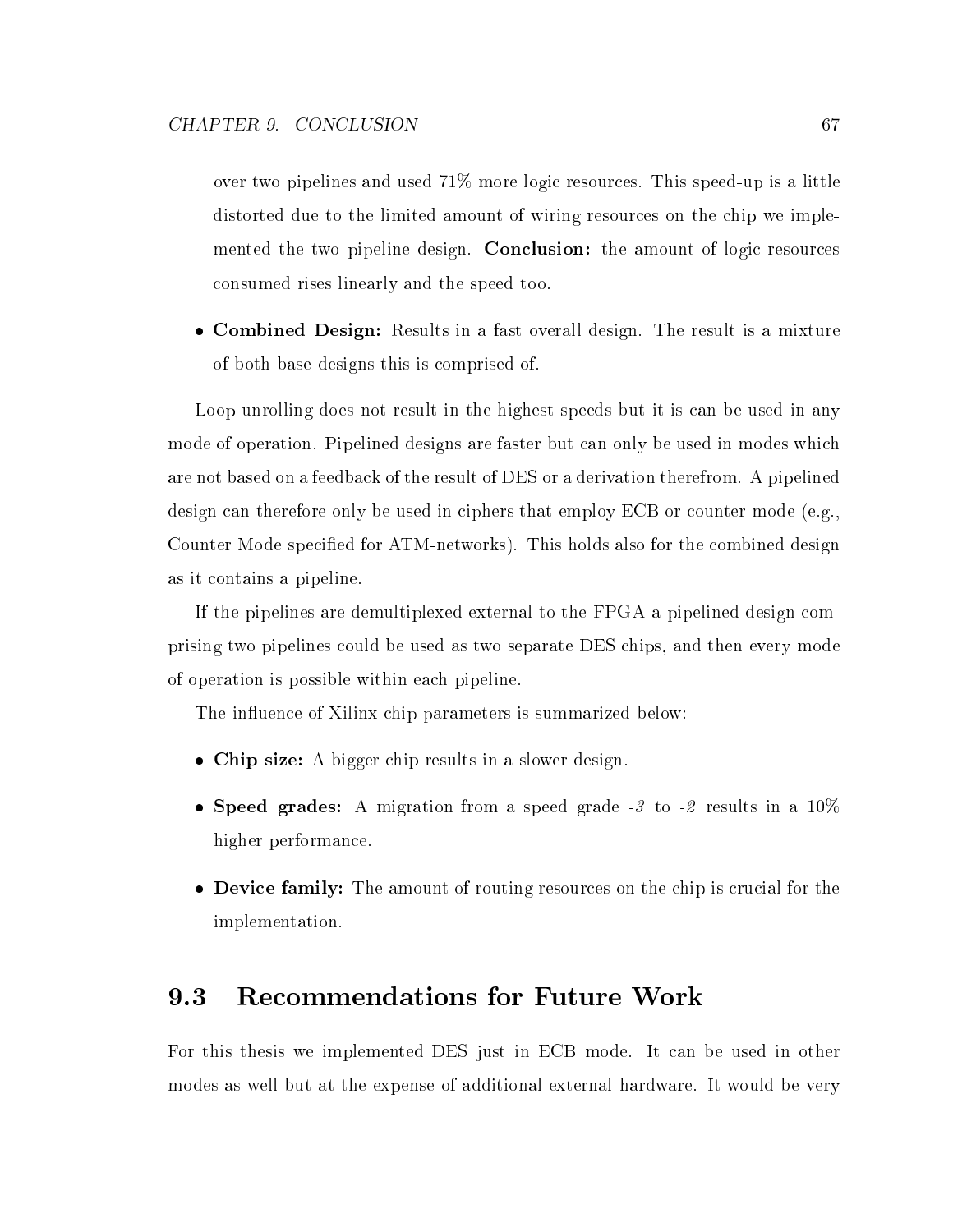interesting to explore the issues involved in enhancing this design so that it supports all modes defined for DES within the same FPGA and its final speed.

Future work will also investigate applications for the designs presented here. Interesting areas would be ATM-encrypters and key-search machines. A natural application area for our design would be encryption modules that provide algorithm agility, i.e., encryption algorithm switch on-the-fly. A possible system might be a PC plug-in board with fast bus interface which supports a variety of encryption schemes.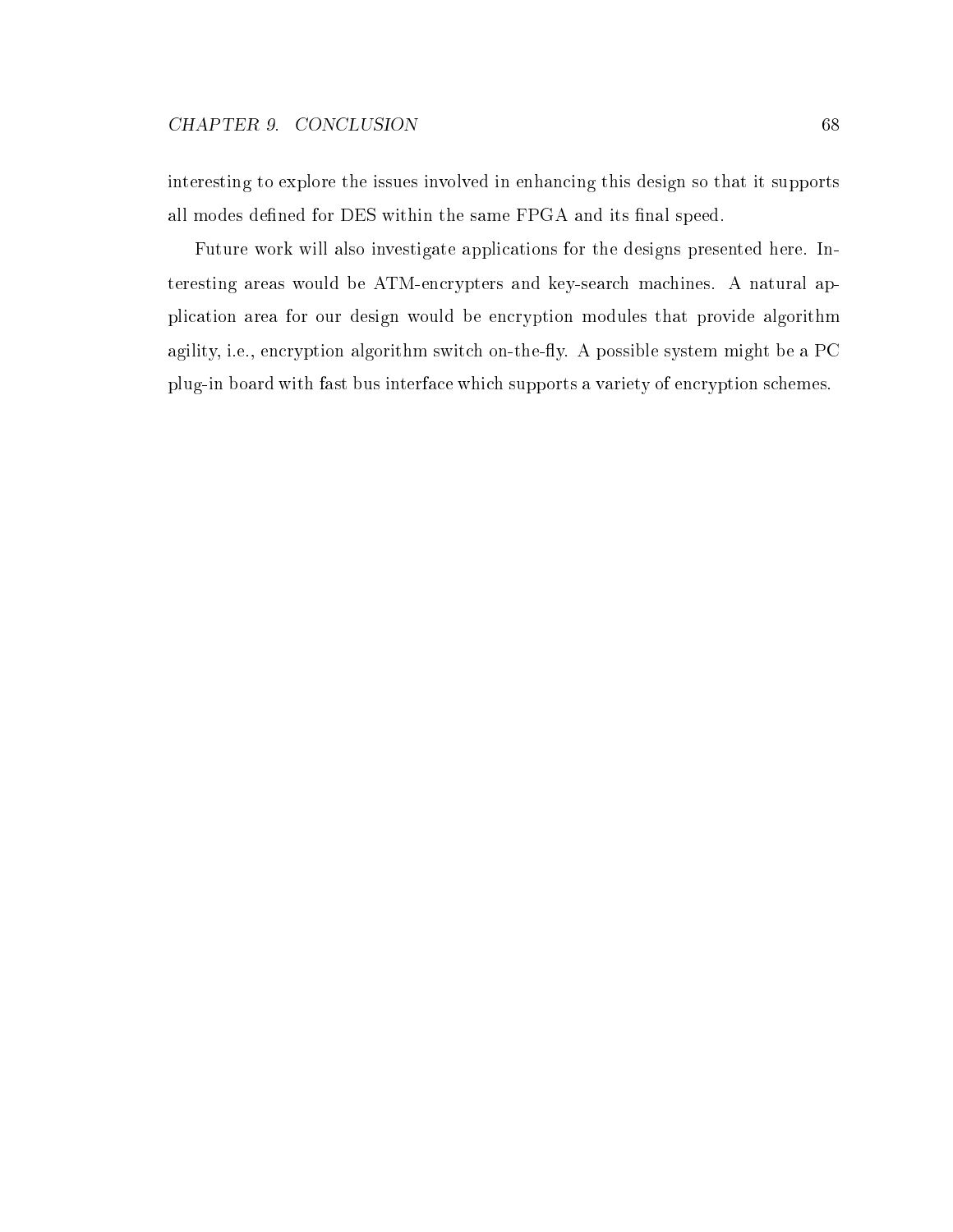## Appendix A

## Simulation Script Files

RTL-level simulation requires that the used libraries are analyzed first, then all VHDL source files and behavioural description of the LogiBLOX, and at the end the test bench.

For past place and route simulation also the libraries have to be analyzed first, then the time\_sim. vhd file which comprises the whole back-annotated design, and at the end the test bench.

--------

#### A.1 RTL-Level Simulation Script

```
# everything to get ready for the rtl-level simulation
#
# Jens-Peter Kaps February 23rd, 1998
## $Log: make_rtl_sim,v $
# Revision 2.1 1998/02/25 03:09:18 kaps
# updated for encrypt / decrypt des
# Revision 1.1 1998/02/23 05:05:17 kaps
# Initial revision
\overline{t}# -----------------
vhdlan -i ./rtl_sim/mvlutil.vhd \
         ./rtl\_sim/mvlarith.vhd \setminus
```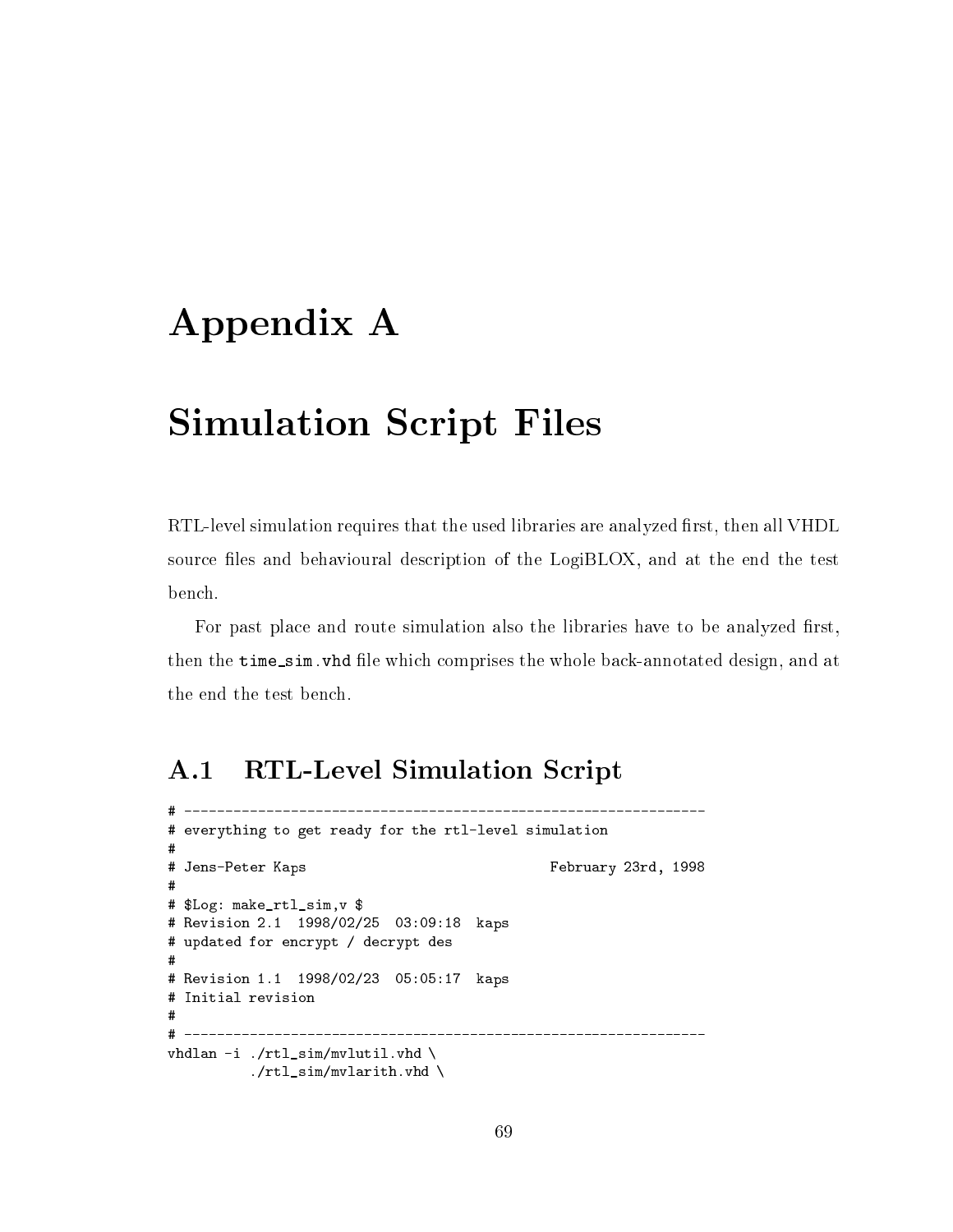```
./rtl_sim/logiblox.vhd \
./logiblox/sox1.vhd \
./logiblox/sox2.vhd \
./logiblox/sox3.vhd \
./logiblox/sox4.vhd \
./logiblox/sox5.vhd \
./logiblox/sox6.vhd \
./logiblox/sox7.vhd \
./logiblox/sox8.vhd \
./logiblox/reg32c.vhd \
./logiblox/reg16c.vhd \
./logiblox/reg8c.vhd \
./logiblox/mux32l.vhd \
./logiblox/mux16l.vhd \
./logiblox/mux8l.vhd \
./src/shows. vhd \
./src/ebox.vhd \setminus./src/ipinv.vhd \setminus./src/ipnorm. vhd \setminus./src/la_rot. vhd \
./src/lm\_rot.vhd \ \./src/ra\_rot.vhd \ \./src/rm_rot.vhd \
./src/mux56.vhd \ \ \ \./src/mux64.vhd \ \rangle./src/pbox.vhd \setminus./src/pc1box.vhd \
./src/pc2box.vhd \ \ \ \ \./src/reg56. vhd \setminus./src/reg64.vhd \ \ \ \ \./src/xormod. vhd \setminus./src/xormod48. vhd \setminus./src/ffunc.vhd \setminus./src/feistel.vhd \ \./src/keygen.vhd \backslash./src/control.vhd \ \./src/des.vhd \setminus./rtl_sim/testbench.vhd
```
#### Post Place and Route Simulation Script  $\mathbf{A.2}$

```
vhdlan -i ./ppr_sim/simprim_Vcomponents.vhd \
           ./ppr_sim/simprim_Vpackage.vhd \
           ./ppr_sim/simprim_VITAL.vhd \
           ./time\_sim.vhd \setminus./rtl_sim/testbench.vhd
```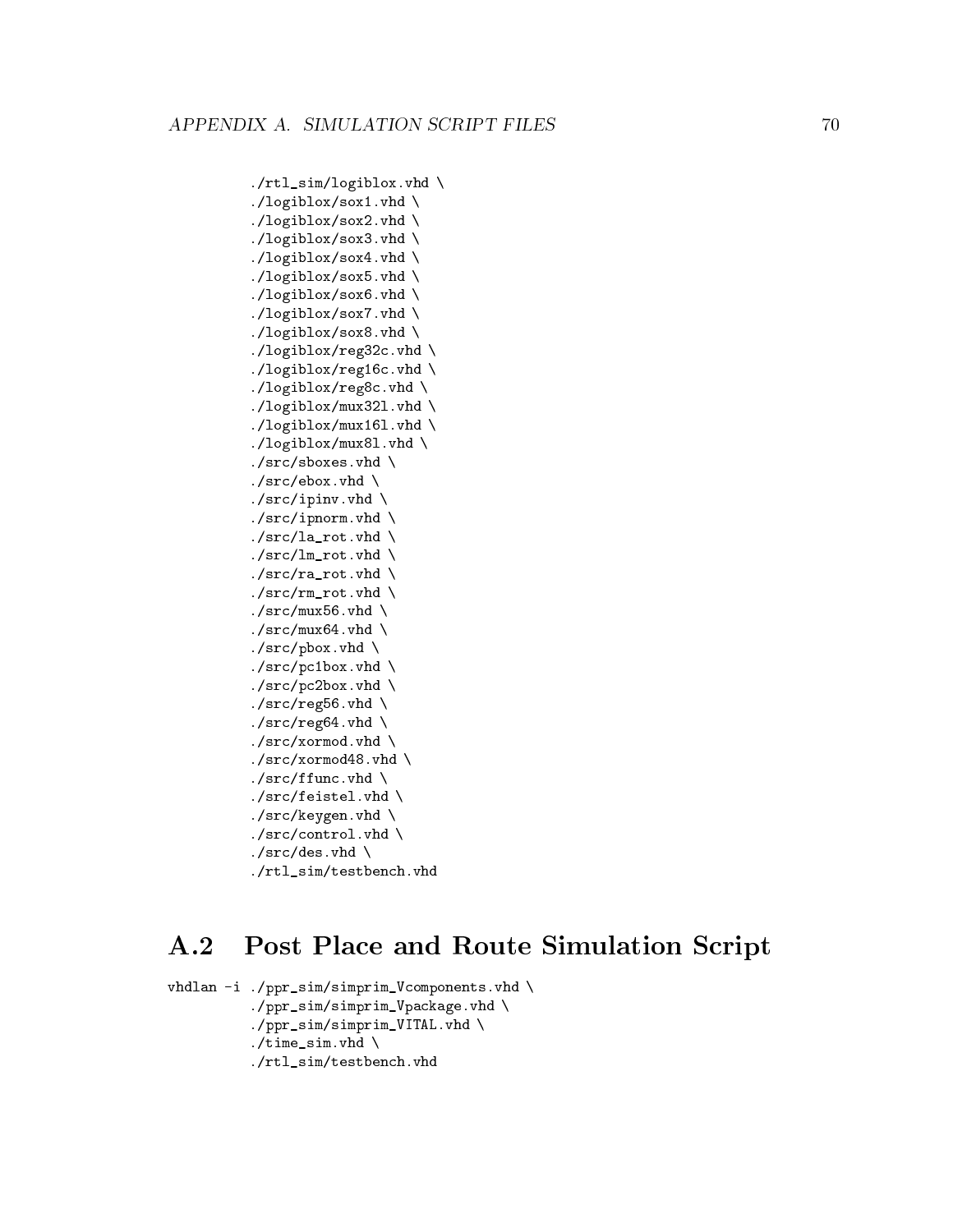# afterwards invoke the simulator with the following command line:

# vhdldbx -sdf\_top testbench/uut -sdf time\_sim.sdf CFG\_TB &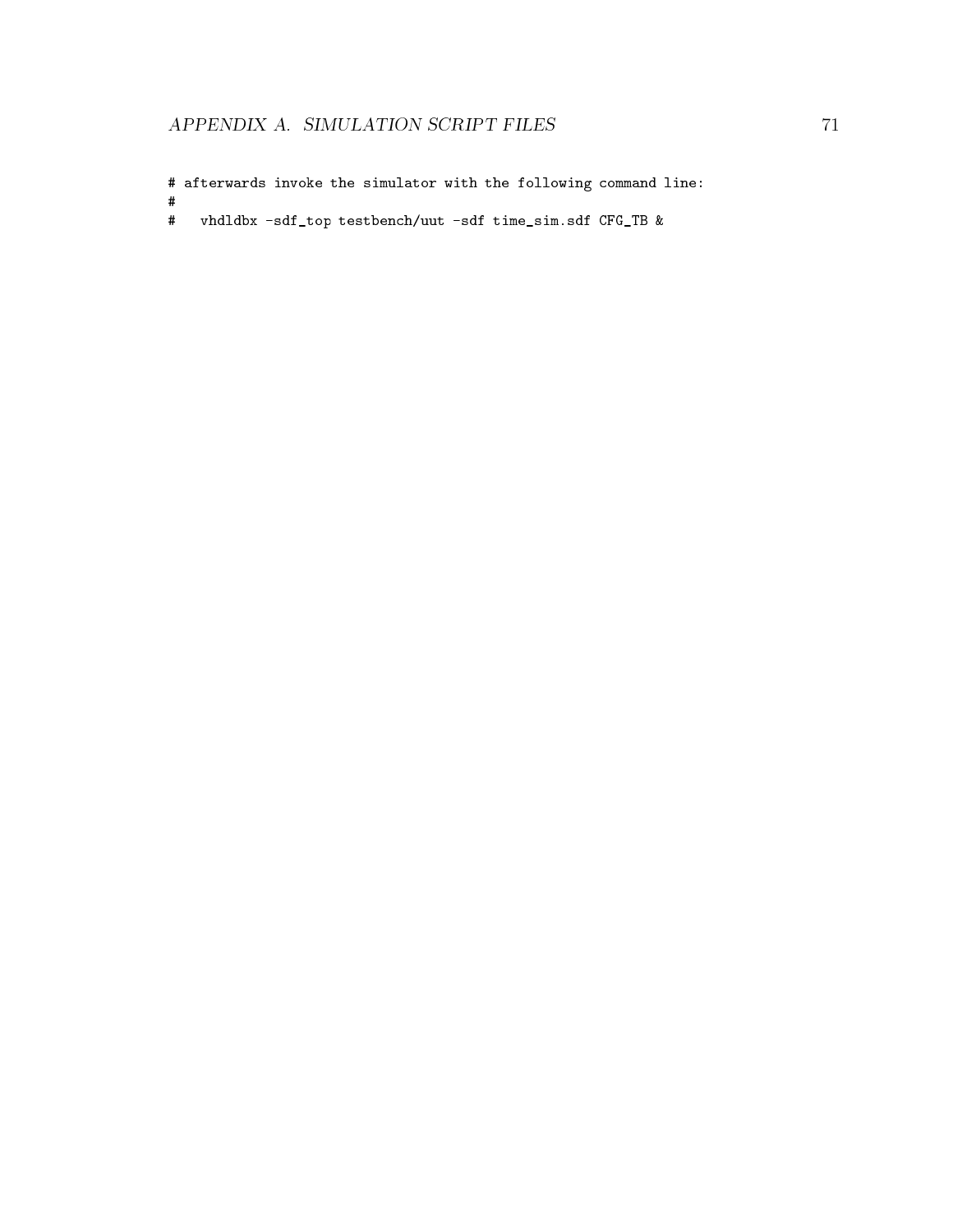### Appendix B

#### Synthesis Script

This is the script file for Synopsys to synthesis the design DES\_ED16 for the device XC4013E-3-PG223.

```
/* --------------------------------------------------------------- */
/* Script file for Synopsys FPGA Compiler */
\mathbf{f} targeting a \mathbf{f} targeting \mathbf{f}/* --------------------------------------------------------------- */
/* $Log $
*/
/* --------------------------------------------------------------- */
/* Defining the Paths
                                                 */
/* --------------------------------------------------------------- */
   SRC\_PATH = "src/"
   DB_PATH = "db/"
   DC_PATH = "dc/"
  REPORT_PATH = "reports/"
   S XNF_PATH = "sxnf,"LOGI_PATH = "logiblox/"
/* --------------------------------------------------------------- */
/* Defining the Logiblox Elements No Need but..... * /\mathcal{N}^*
```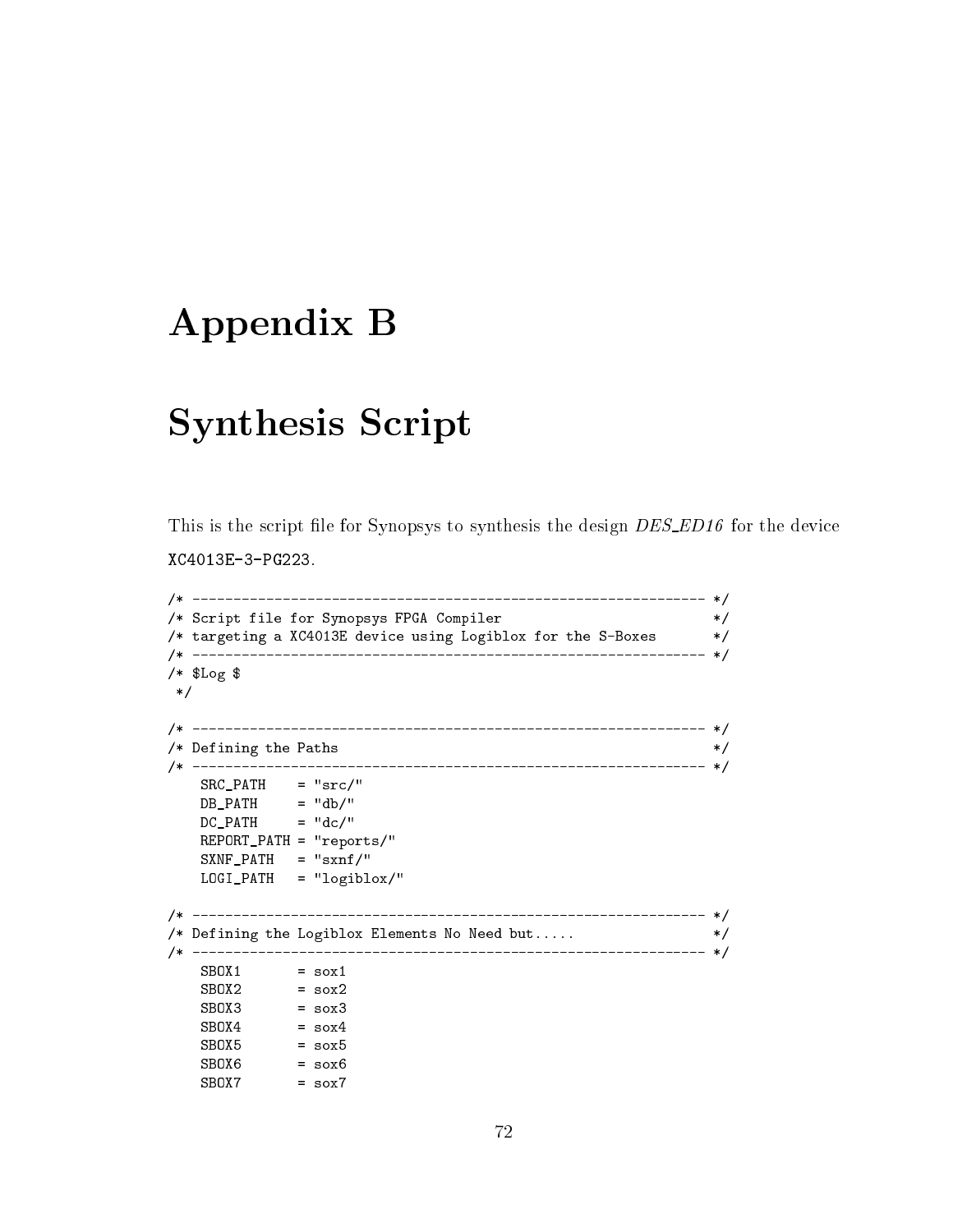```
R = 0.8R = 0.6contrato de regional de la contrato de la contrato de la contrato de la contrato de la contrato de la contrato de la contrato de la contrato de la contrato de la contrato de la contrato de la contrato de la contra
    R = 2C/* --------------------------------------------------------------- */
/* Name for the design's top-level and other \hspace{.15cm} */ \hspace{.15cm}/* --------------------------------------------------------------- */
    MODULS = module_pack
    KEY1GEN = key1gen
\mathcal{N}^*/* Name for the design's modules containing Loginlox */
/* --------------------------------------------------------------- */
    \mathbf{r}\mathbf{r}/* --------------------------------------------------------------- */
/* Low level modules (don't contain other modules) */
/* --------------------------------------------------------------- */
    IPINV = ipinv = ipinv = ipinv = ipinv = ipinv = ipinv = ipinv = ipinv = ipinv = ipinv = ipinv = ipinv = ipinv =
    IPNORM = ipnorm = ipnorm = ipnorm = ipnorm = ipnorm = ipnorm = ipnorm = ipnorm = ipnorm = ipnorm = ipnorm =
    LAROT = la_rot
    LMROT = lm_rot
    RMROT = rm_rot
    PBOX = pbox
    PC1BOX = pc1box
    PC2BOX = pc2box = pc2box = pc2box = pc2box = pc2box = pc2box = pc2box = pc2box = p
    XORMOD48 = xormod48
\mathcal{N}^*/* Design Group and Part Number */
/* --------------------------------------------------------------- */
    designer = "Jens-Peter Kaps"
    company = "WPI Crypto" = "WPI Crypto" = "WPI Crypto" = "WPI Crypto" = "WPI Crypto" = "WPI Crypto" = "WPI Crypt
    part = "4013EPG223-3" = "4013EPG223-3" = "4013EPG223-3" = "4013EPG223-3" = "4013EPG23-3" = "4013EPG23-3" = "40
```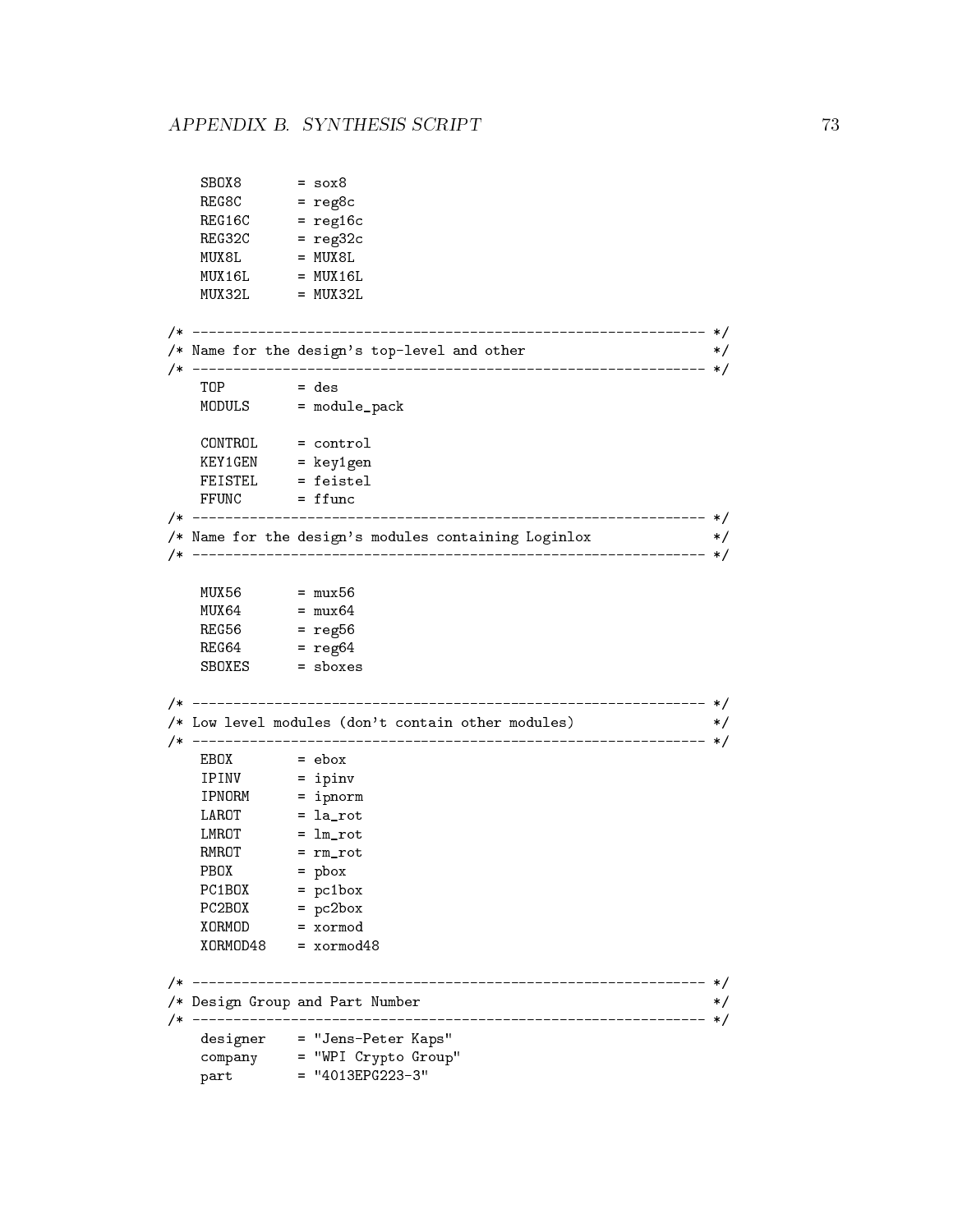```
/* --------------------------------------------------------------- */
/* Analyze the Module Package *//* --------------------------------------------------------------- */
   analyze -f vhdl -lib WORK SRC_PATH + MODULS + ".vhd"
/* --------------------------------------------------------------- */
/* Analyze and elaborate the low level files first */
                                                   * /
/* --------------------------------------------------------------- */
   analyze -f vhdl -Iib WORK SRC_PATH + EBOX + ".vhd"
   analyze -f vhdl -Iib WORK SRC_PATH + IPINV + ".vhd"
   analyze -f vhdl -lib WORK SRC_PATH + IPNORM + ".vhd"
   analyze -f vhdl -Iib WORK SRC PATH + LAROT + ".vhd"
   analyze -f vhdl -Iib WORK SRC_PATH + LMROT + ".vhd"
   analyze -f vhdl -Iib WORK SRC_PATH + RMROT + ".vhd"
   analyze -f vhdl -Iib WORK SRC_PATH + PBOX + ".vhd"
   analyze -f vhdl -lib WORK SRC_PATH + PC1BOX + ".vhd"
   analyze -f vhdl -lib WORK SRC_PATH + PC2BOX + ".vhd"
   analyze -f vhdl -lib WORK SRC_PATH + XORMOD + ".vhd"
   analyze -f vhdl -lib WORK SRC_PATH + XORMOD48 + ".vhd"
   elaborate EBOX
   elaborate IPINV
   elaborate IPNORM
   elaborate LAROT
   elaborate LMROT
   elaborate RMROT
   elaborate PBOX
   elaborate PC1BOX
   elaborate PC2BOX
   elaborate XORMOD
   elaborate XORMOD48
\mathcal{N}^*/* Analyze and elaborate the design files containing Logiblox */
\mathcal{N}^*/* --------------------------------------------------------------- */
/* SBOXES */
/* --------------------------------------------------------------- */
   analyze -f vhdl -lib WORK SRC_PATH + SBOXES + ".vhd"
   elaborate SBOXES
.<br>/* set don't touch on LogiBLOX                  */
/* --------------------------------------------------------------- */
   set dont touch find(cell, "MY_SBOX1")
   set_dont_touch find(cell, "MY_SBOX2")
   set_dont_touch find(cell, "MY_SBOX3")
```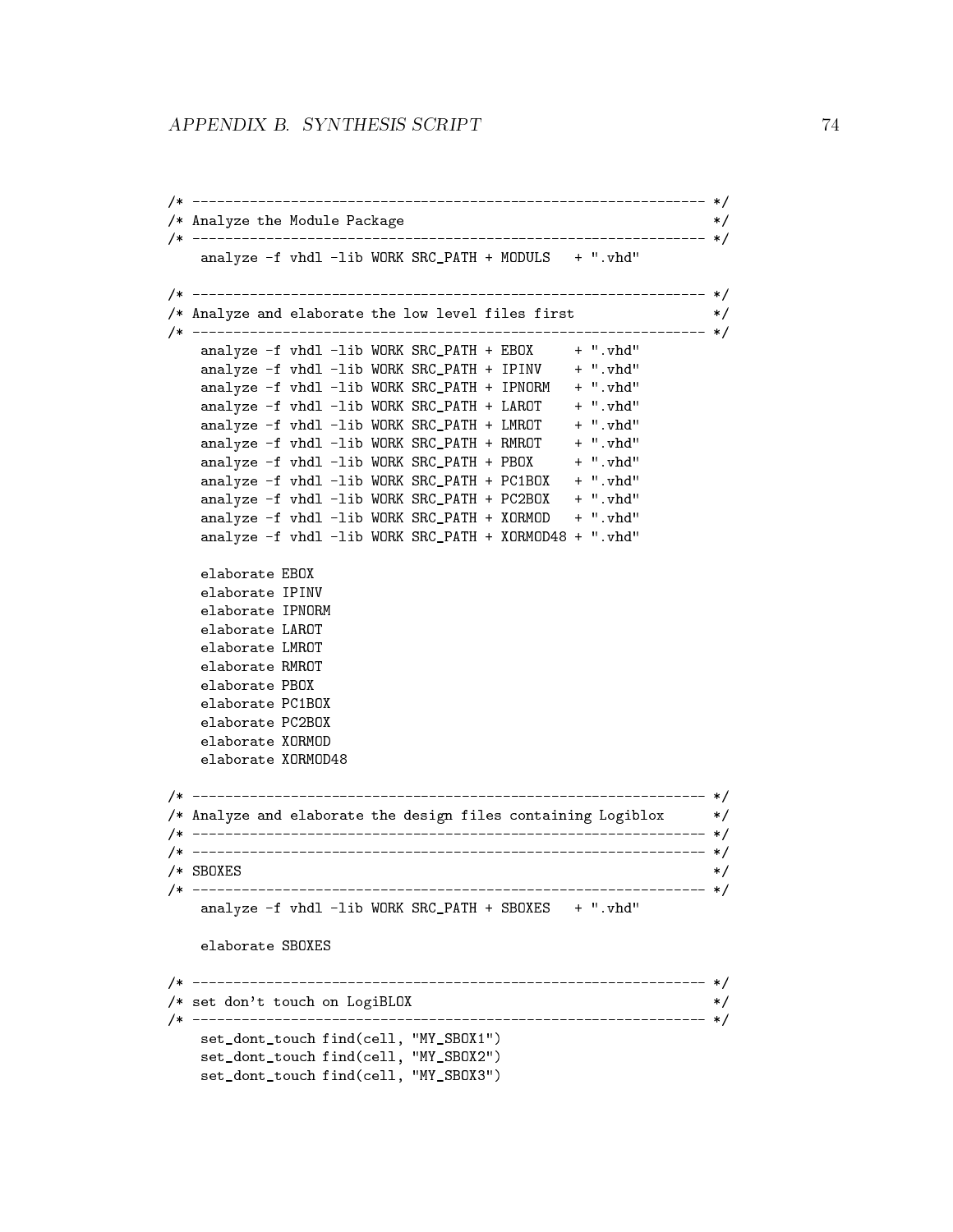set\_dont\_touch find(cell, "MY\_SBOX4")

```
set_dont_touch find(cell, "MY_SBOX5")
  set_dont_touch find(cell, "MY_SBOX6")
  set_dont_touch find(cell, "MY_SBOX7")
  set_dont_touch find(cell, "MY_SBOX8")
/* --------------------------------------------------------------- */
/* REG64
                                              * /
/* --------------------------------------------------------------- */
  analyze -f vhdl -lib WORK SRC_PATH + REG64 + ".vhd"
  elaborate REG64
/* --------------------------------------------------------------- */
/* set don't touch on LogiBLOX */
\mathcal{N}^*set_dont_touch find(cell, "LEFT_REG")
  set_dont_touch find(cell, "RIGHT_REG")
\blacksquare\overline{\phantom{a}} regions to the contract of the contract of the contract of the contract of the contract of the contract of the contract of the contract of the contract of the contract of the contract of the contract of the co
/* --------------------------------------------------------------- */
  analyze -f vhdl -lib WORK SRC_PATH + REG56 + ".vhd"
  elaborate REG56
/* --------------------------------------------------------------- */
/* set don't touch on LogiBLOX */
/* --------------------------------------------------------------- */
  set dont touch find(cell, "BUF 8")
  set_dont_touch find(cell, "BUF_16")
  set_dont_touch find(cell, "BUF_32")
\blacksquare/* MUX64
                                             *\mathcal{M}^{\mathcal{M}}\blacksquareanalyze -f vhdl -Iib WORK SRC_PATH + MUX64 + ".vhd"
  elaborate MUX64
/* --------------------------------------------------------------- */
/* set don't touch on LogiBLOX */
/* --------------------------------------------------------------- */
  set_dont_touch find(cell, "LEFT_MUX")
  set_dont_touch find(cell, "RIGHT_MUX")
/* --------------------------------------------------------------- */
                                     * //* MUX56
/* --------------------------------------------------------------- */
```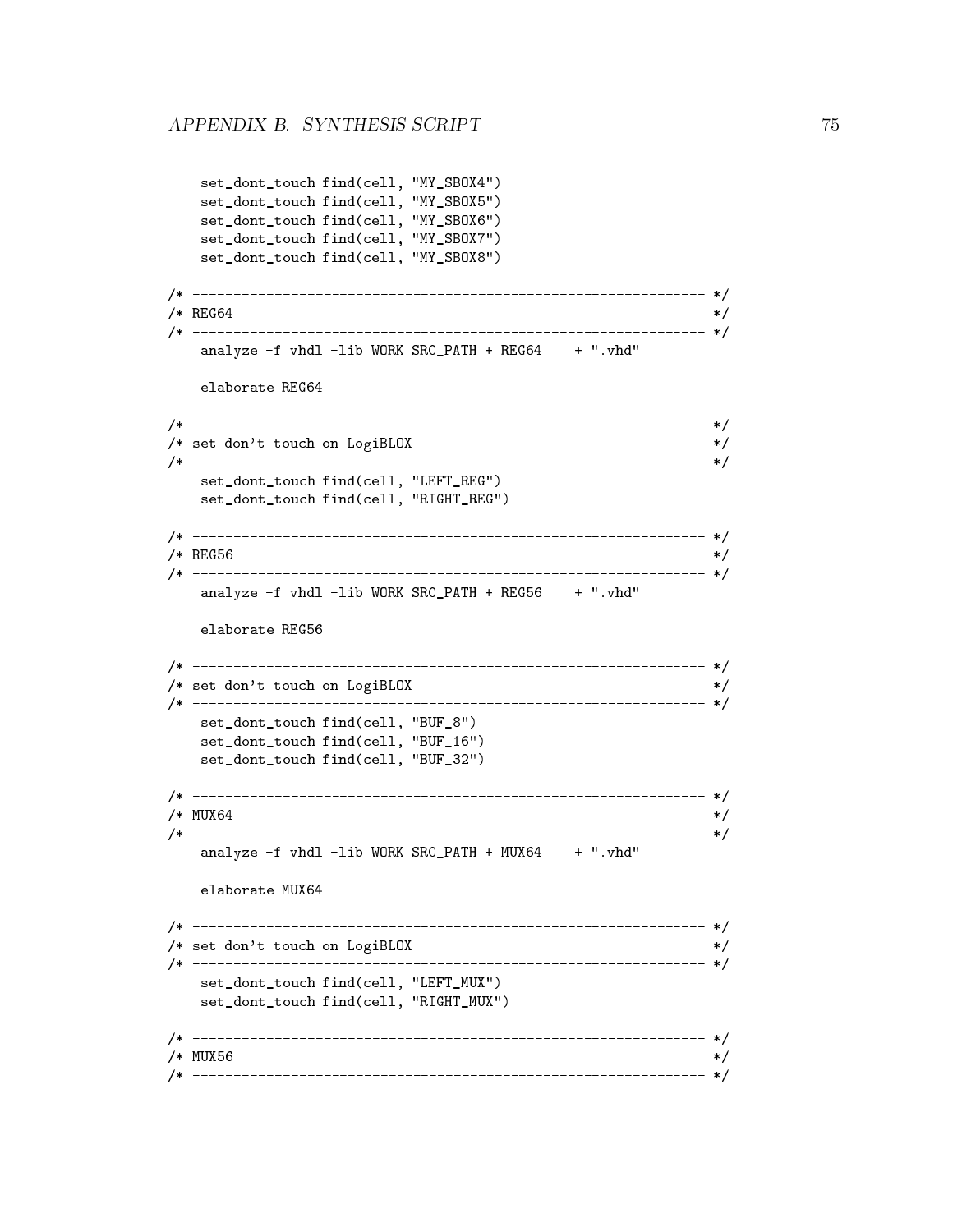```
analyze -f vhdl -Iib WORK SRC_PATH + MUX56 + ".vhd"
   elaborate MUX56
/* --------------------------------------------------------------- */
/* set don't touch on LogiBLOX */* --------------------------------------------------------------- */
   set_dont_touch find(cell, "MY_MUX_8")
   set_dont_touch find(cell, "MY_MUX_16")
   set_dont_touch find(cell, "MY_MUX_32")
/* --------------------------------------------------------------- */
/* Analyze and elaborate some more design files */
                                                  */
/* --------------------------------------------------------------- */
   analyze -film - for the state of the state of the state of the state of the state of the state of the state of
   analyze -f vhdl -lib WORK SRC_PATH + FEISTEL + ".vhd"
   analyze -f vhdl -lib WORK SRC_PATH + KEY1GEN + ".vhd"
   analyze -f vhdl -lib WORK SRC_PATH + CONTROL + ".vhd"
   analyze -f vhdl -Iib WORK SRC_PATH + TOP + ".vhd"
   elaborate FFUNC
   elaborate FEISTEL
   elaborate KEY1GEN
   elaborate CONTROL
   elaborate TOP
/* --------------------------------------------------------------- */
/* Set the current design to the top level. */
/* --------------------------------------------------------------- */
   current_design TOP
/* --------------------------------------------------------------- */
/* Set the synthesis design constraints */
                                            \ast/\mathcal{N}^*remove_constraint -all
/* --------------------------------------------------------------- */
/* set don't touch on Startup Block */
/* --------------------------------------------------------------- */
   set_dont_touch {STARTUPBLK}
/* --------------------------------------------------------------- */
/* uniquify multiple instances of designs */
/* --------------------------------------------------------------- */
  uniquify
/* --------------------------------------------------------------- */
/* include timing and timing constraints */
```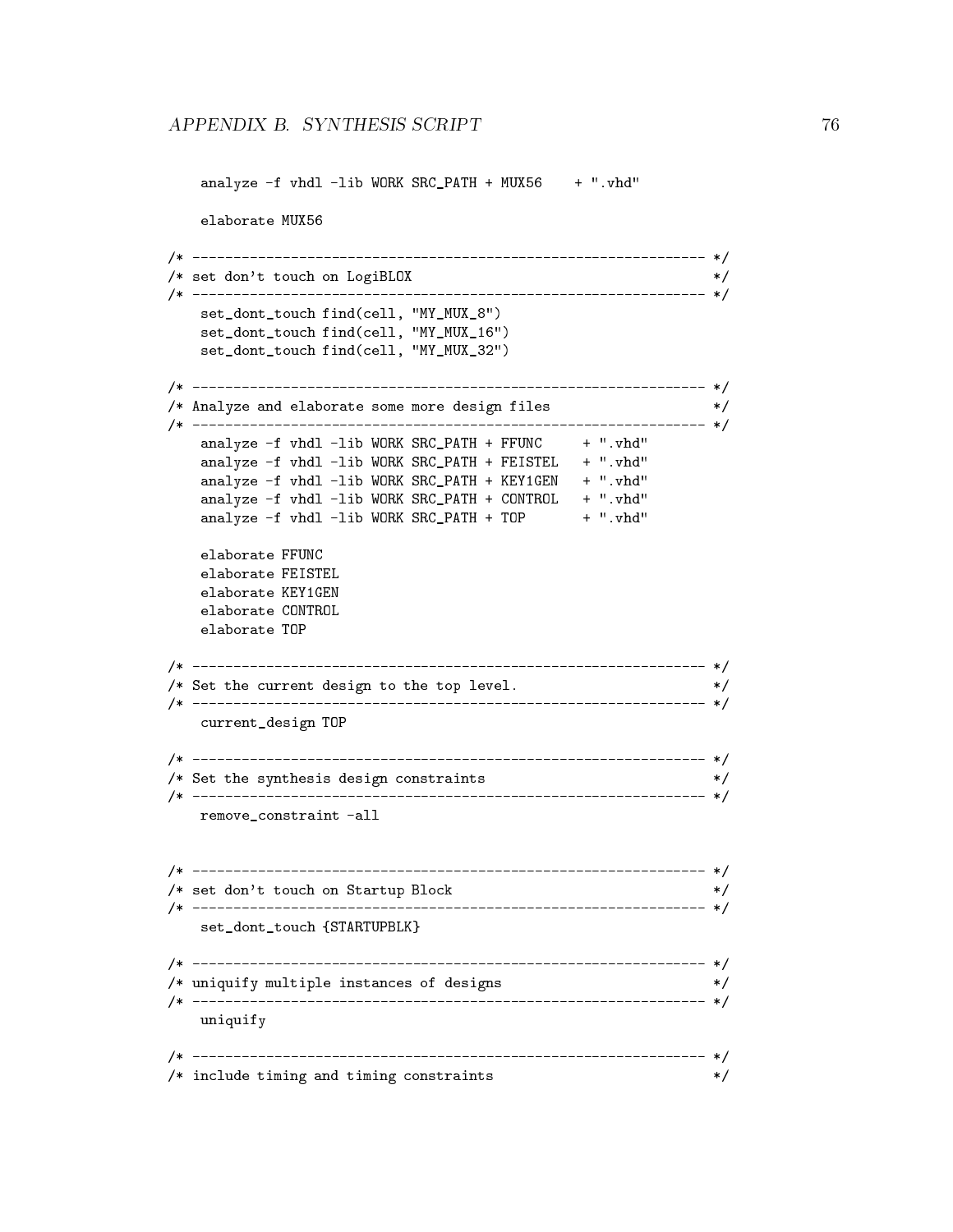```
\mathcal{N}^*create_clock clk -period 40
  set_input_delay 5 -clock clk { all_inputs()}
  set_output_delay 5 -clock clk { all_outputs()}
  set_wire_load "4013e-3_avg"
  set_operating_conditions WCCOM
\mathcal{N}^*/* Indicate top-level module ports that shoud become i/o pads */
                                       * /
/* --------------------------------------------------------------- */
  set_port_is_pad "*"
  set_pad_type -clock clk
  set_pad_type -slewrate HIGH all_outputs()
  insert_pads
\blacksquare/* Synthesize and optimize the design.
                                       *\mathcal{N}^*compile -boundary_optimization
/* --------------------------------------------------------------- */
\mathcal{M} write the design report files. \mathcal{M}/* --------------------------------------------------------------- */
  report_fpga > REPORT_PATH + TOP + ".fpga"
  report_timing > REPORT_PATH + TOP + ".timing"
/* --------------------------------------------------------------- */
/* Write out an intermediate DB file to save state */
                                       */
/* --------------------------------------------------------------- */
  write -format db -hierarchy -output DB_PATH + TOP + "_compiled.db"
/* --------------------------------------------------------------- */
/* Replace CLBs and IOBs primitives (XC4000E/EX/XL only) */
\mathcal{N}^*replace_fpga
/* --------------------------------------------------------------- */
/* Set the part type for the output netlist. */
/* --------------------------------------------------------------- */
  set_attribute TOP "part" -type string part
\mathcal{N}^*\mathcal{M}^* write out an intermediate DB file to save state \mathcal{M}^*\mathcal{N}^*write -format db -hierarchy -output DB_PATH + TOP + ".db"
/* --------------------------------------------------------------- */
/* Write-out the timing constraints that were applied earlier. */* And flatten the hierarchy
                                        \ast/
```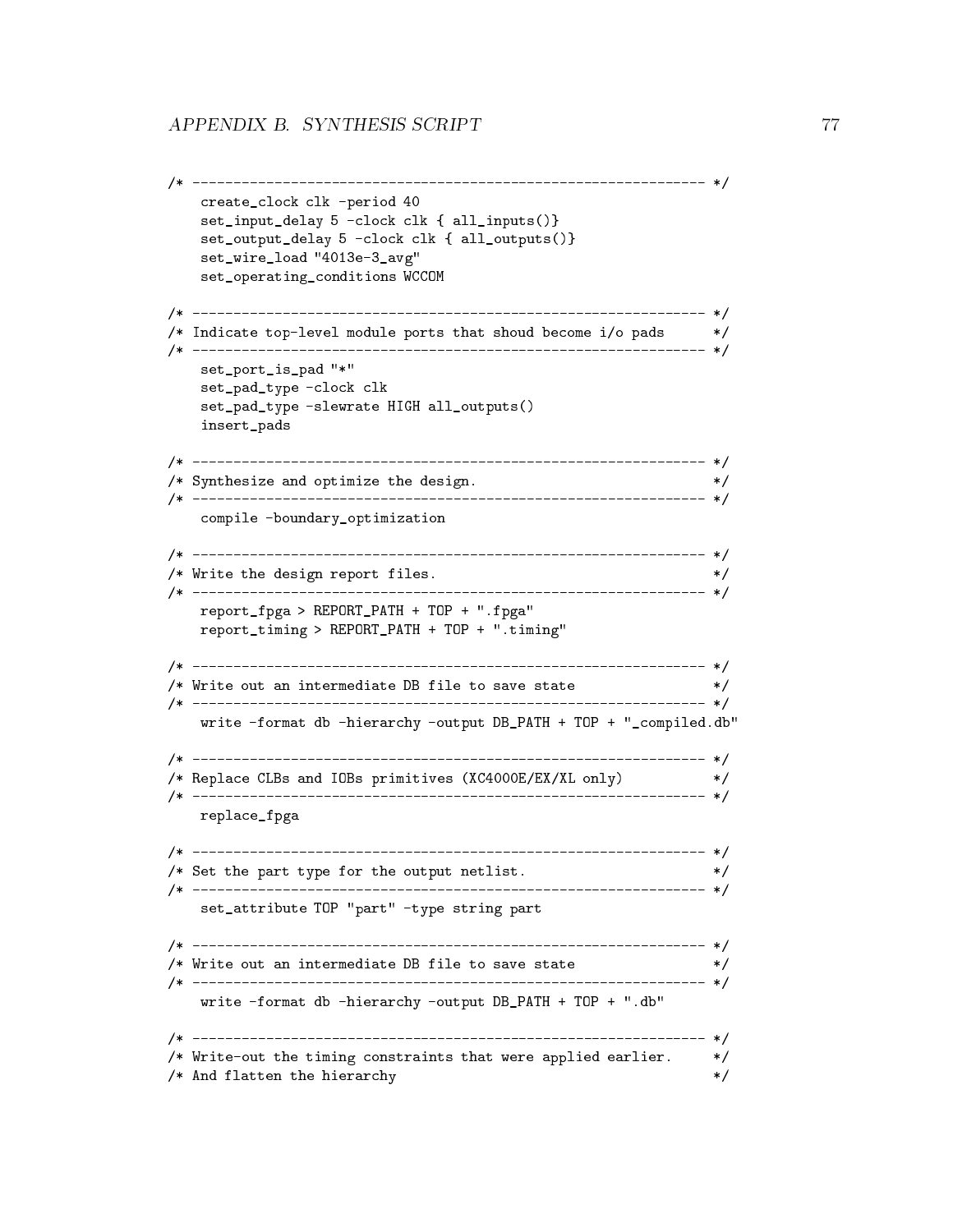```
/* --------------------------------------------------------------- */
   ungroup -all -flatten
   write_script > DC_PATH + TOP + ".dc"
/* Save design in XNF format as <design>.sxnf */
   write -f xnf -h -o SXNF_PATH + TOP + ".sxnf"
/* --------------------------------------------------------------- */
/* Call synopsys to Xilinx contraints translator DC2NCF */
/* --------------------------------------------------------------- */
   sh dc2ncf DC_PATH + TOP + ".dc"
```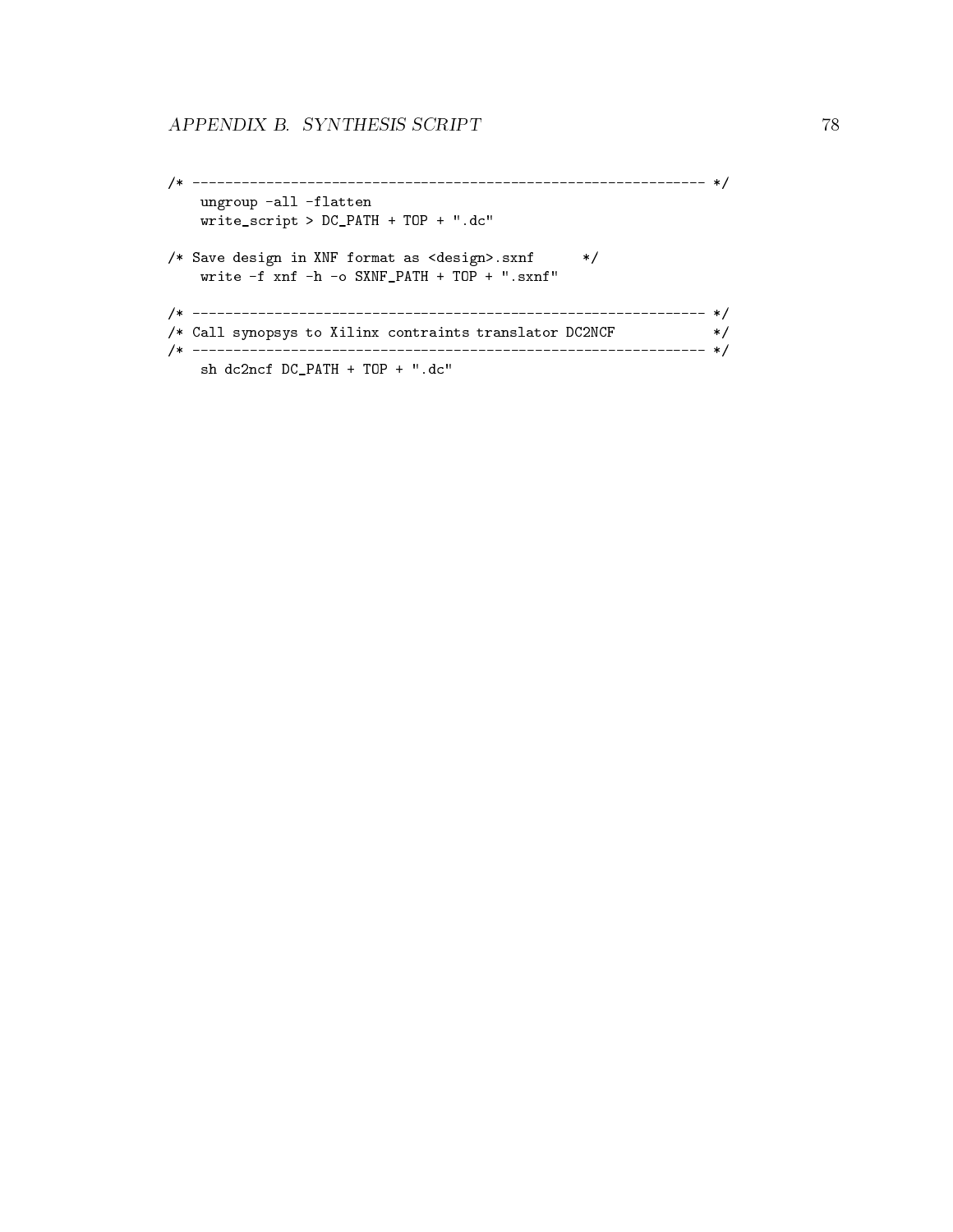# Appendix C

## Floor Plans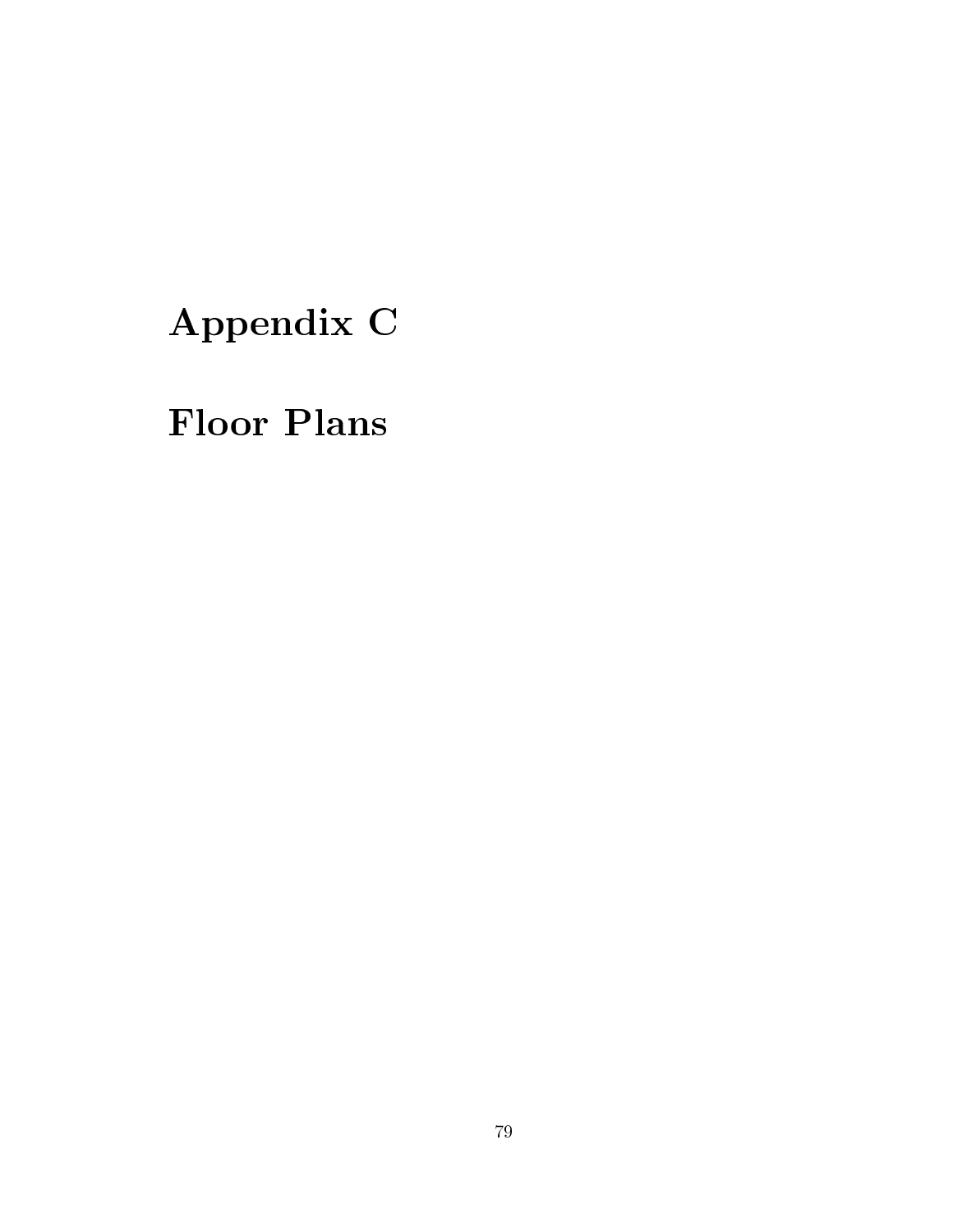

Figure C.1: Floor Plan of DES ED16 on the Chip 4008E-3-PG191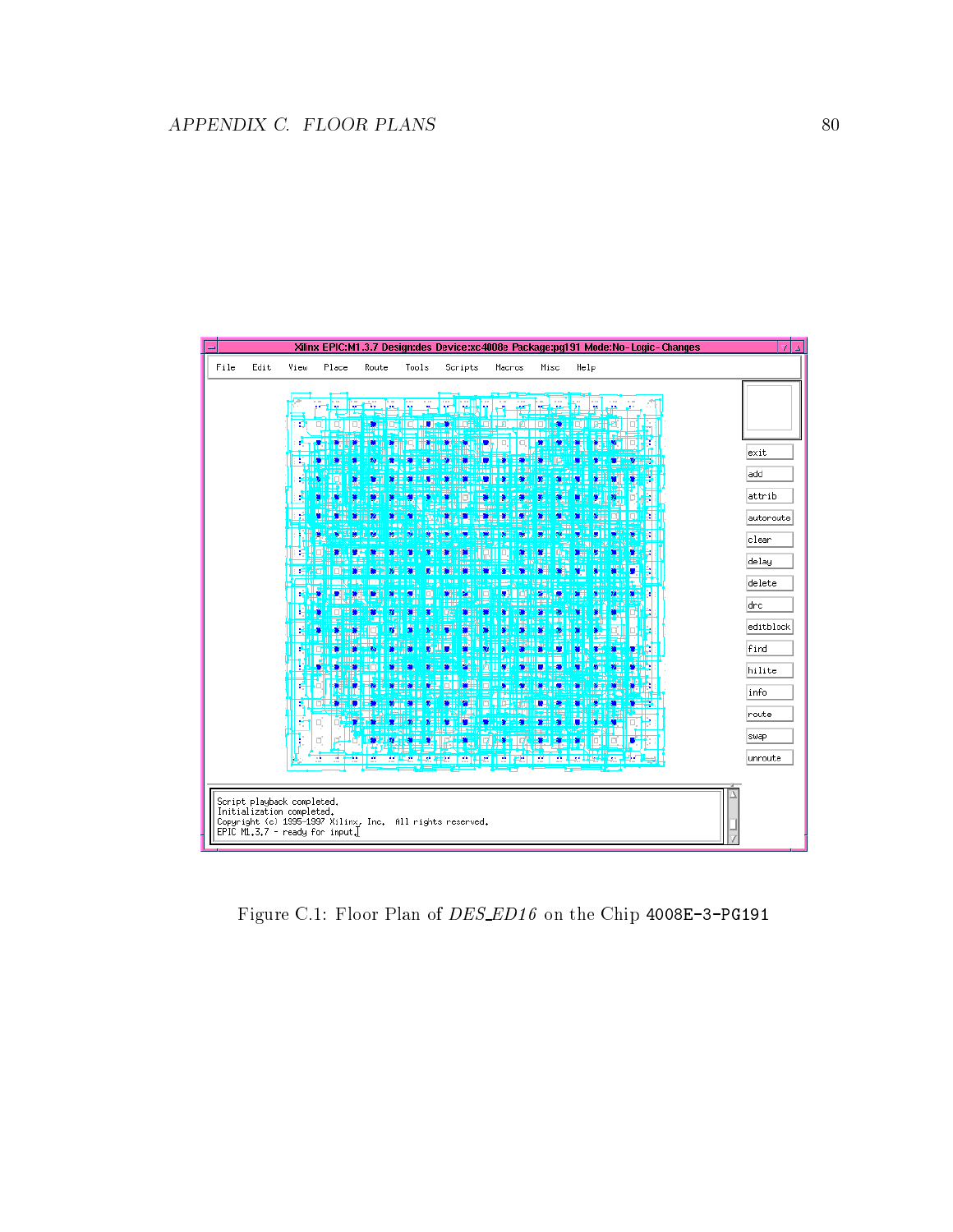

Figure C.2: Floor Plan of DES ED16 on the Chip 4025E-3-PG223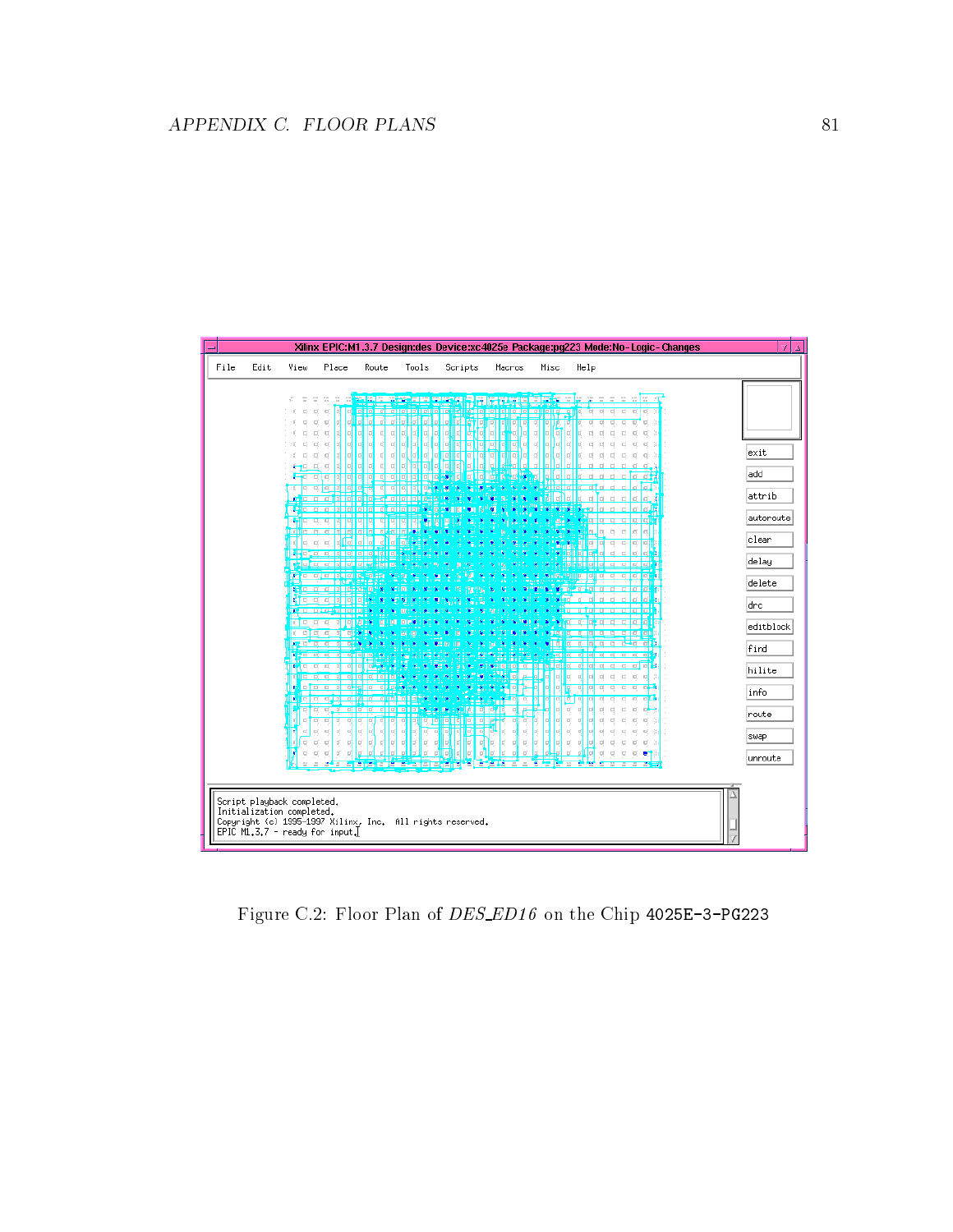## Appendix D

### Timing Diagrams

This appendix shows the timing diagram of one full encryption in Appendix D.1 and one full decryption in Appendix D.2. These timing diagrams are past place and route and therefore show the actuall delays.

The clock period is set to 44ns. The scale on top of the diagrams is in pico seconds. During state  $\theta$  the key gets loaded and during stage 1 the data. Data and key are provided on the KEY DATA IN(63:0) bus. The result of the operation appears on the  $DATAOUT(63:0)$  bus during the first stage of the next operation.

The test bench used to test the design and generate these diagrams is in Appendix E.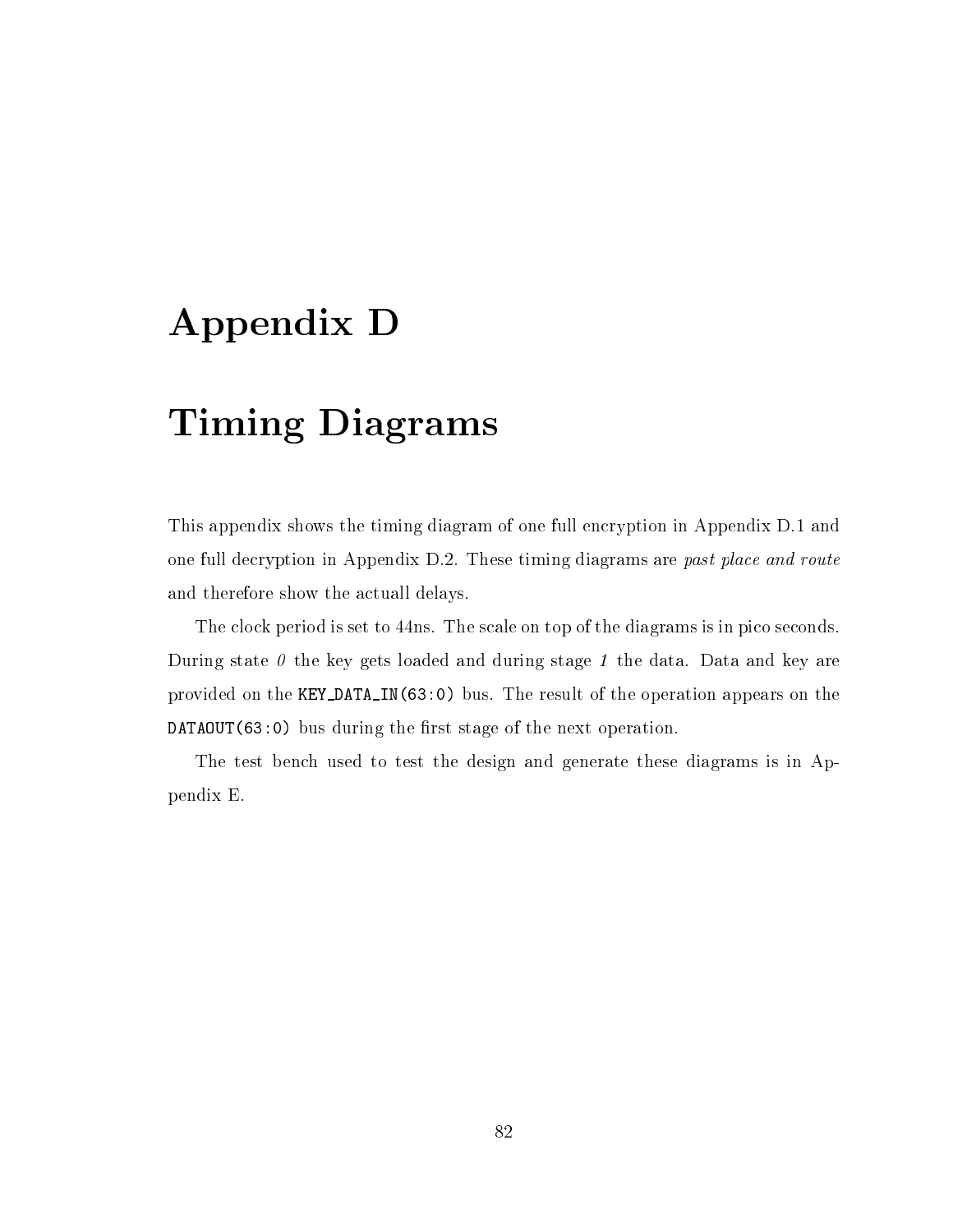#### D.1 Encryption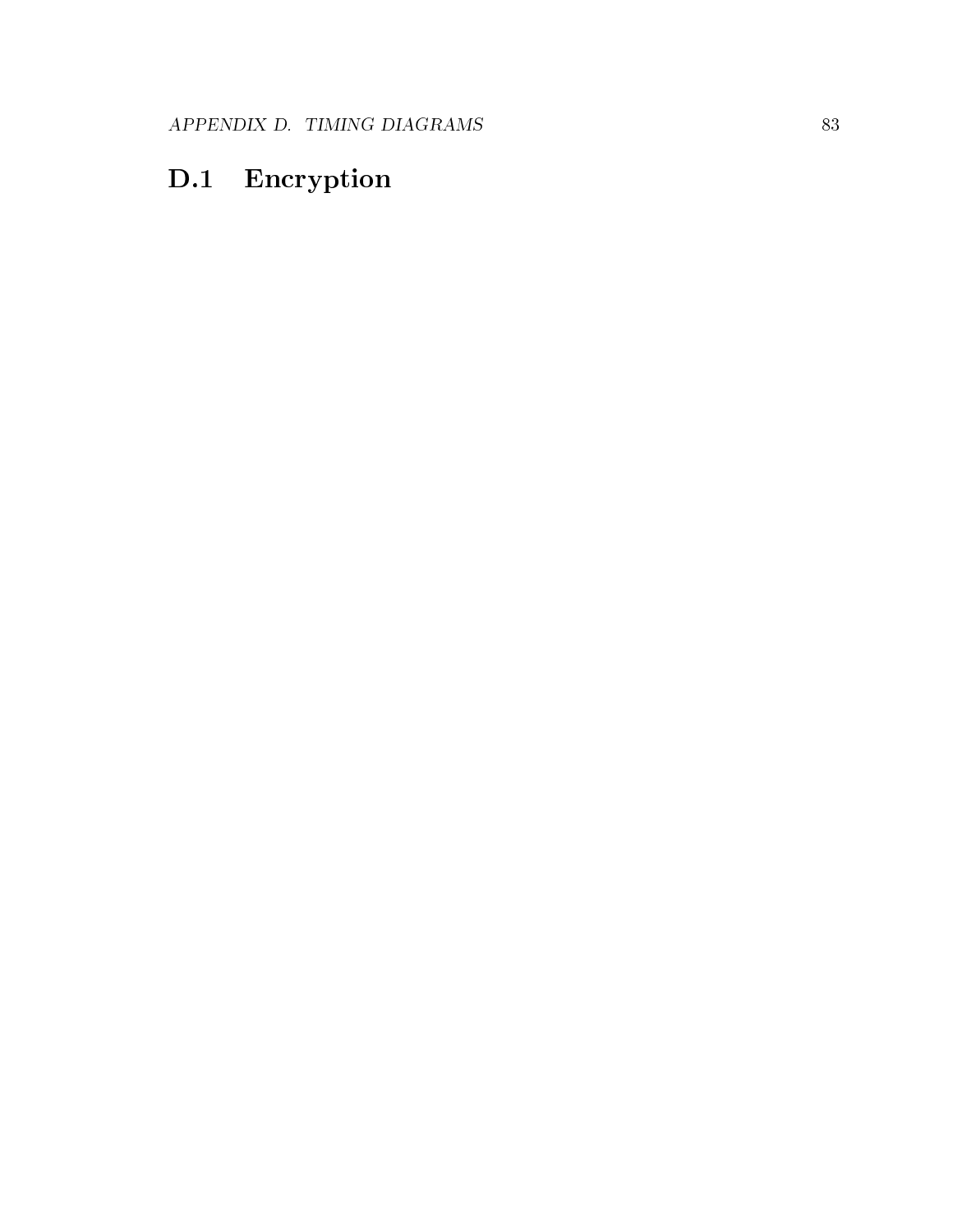

/usr3/kaps/tw/vhdl/development/E.pike.WPI.EDU.21188.ow 19/4/1998  $2:19:55$ Page 1,1 of 1,1

Figure D.1: Encryption with *DES\_ED16* on the Chip 4008E-3-PG191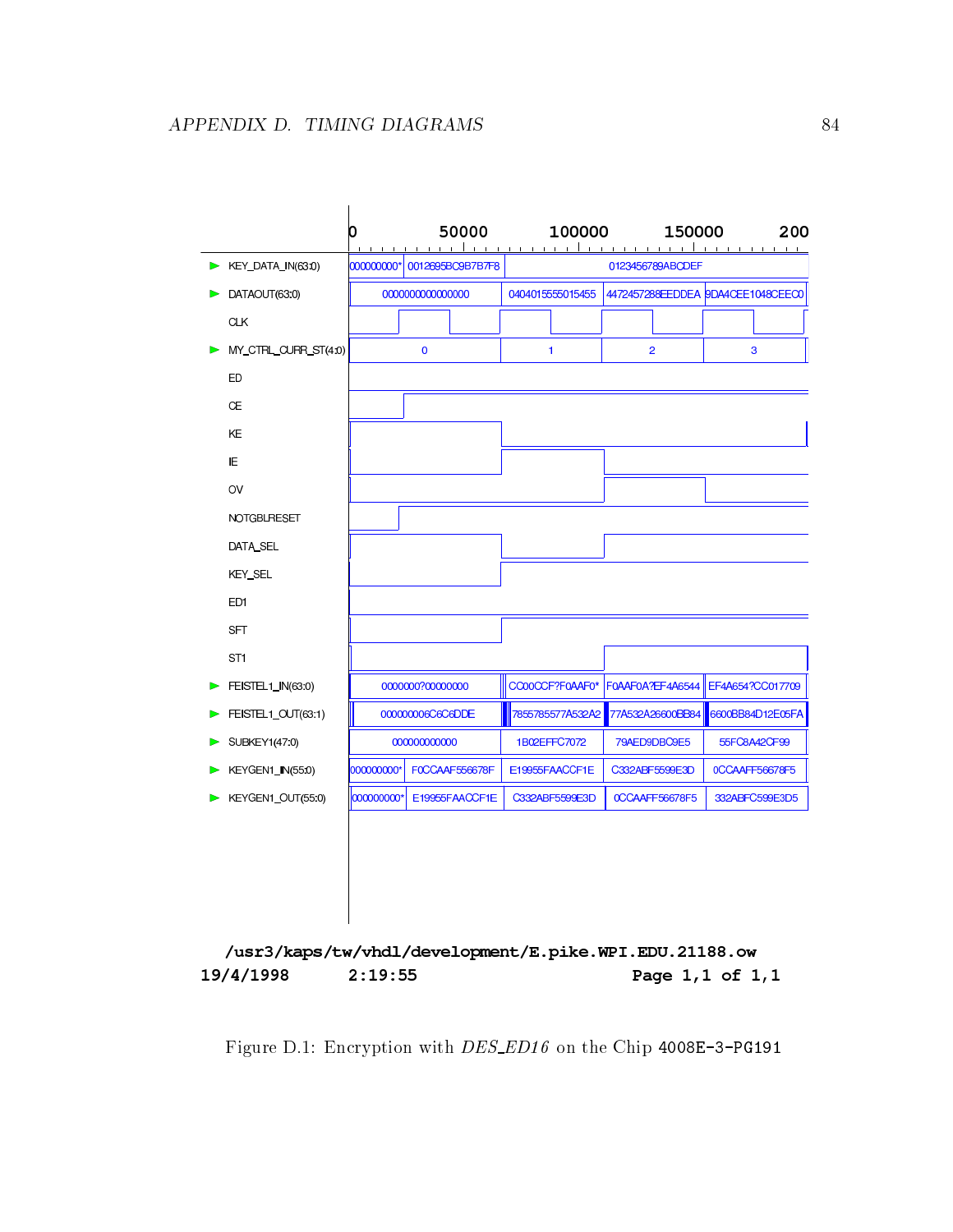

/usr3/kaps/tw/vhdl/development/E.pike.WPI.EDU.21188.ow 19/4/1998  $2:21:39$ Page 1,1 of 1,1

Figure D.2: Encryption with *DES\_ED16* on the Chip 4008E-3-PG191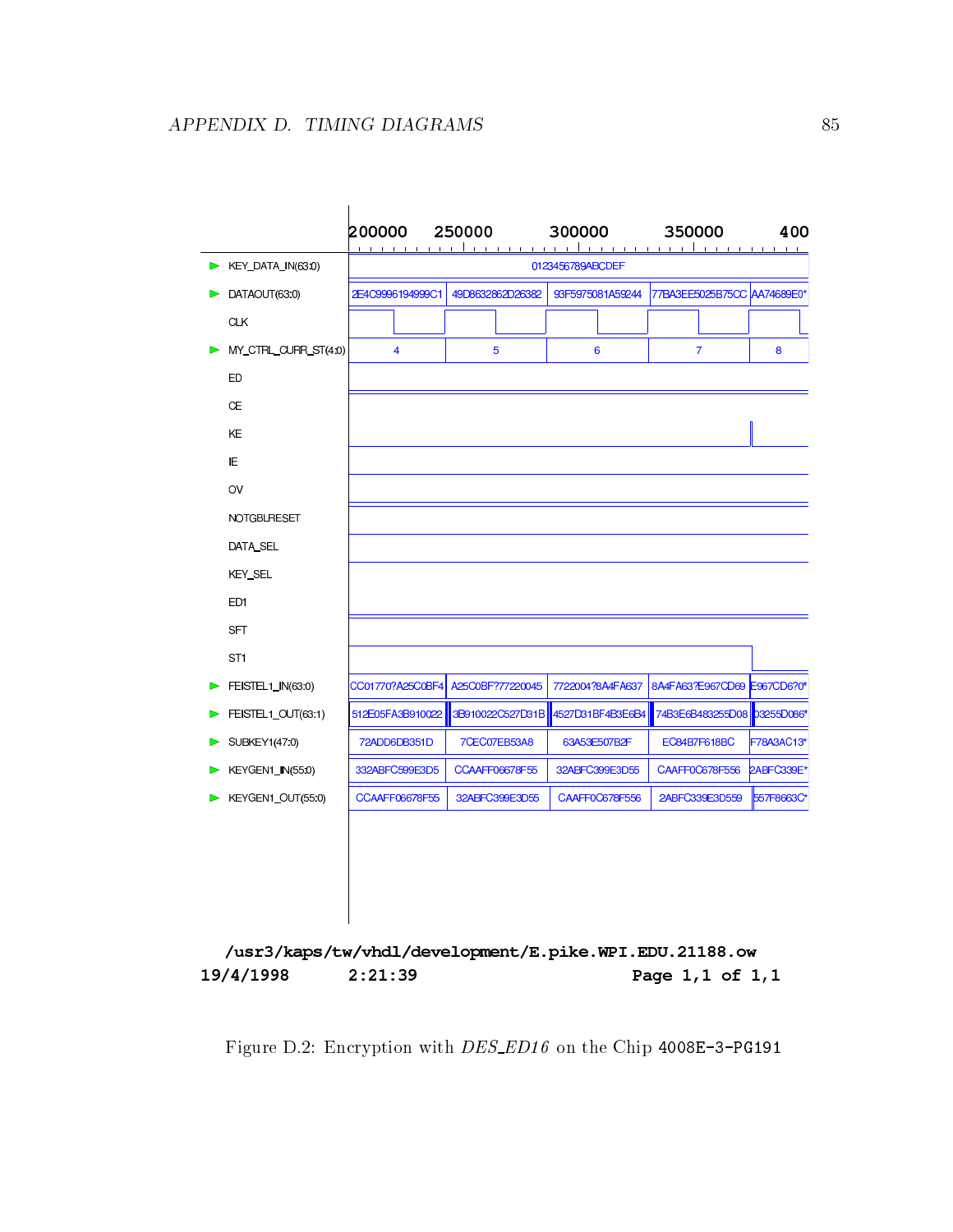

/usr3/kaps/tw/vhdl/development/E.pike.WPI.EDU.21188.ow 19/4/1998  $2:22:36$ Page 1,1 of 1,1

Figure D.3: Encryption with *DES\_ED16* on the Chip 4008E-3-PG191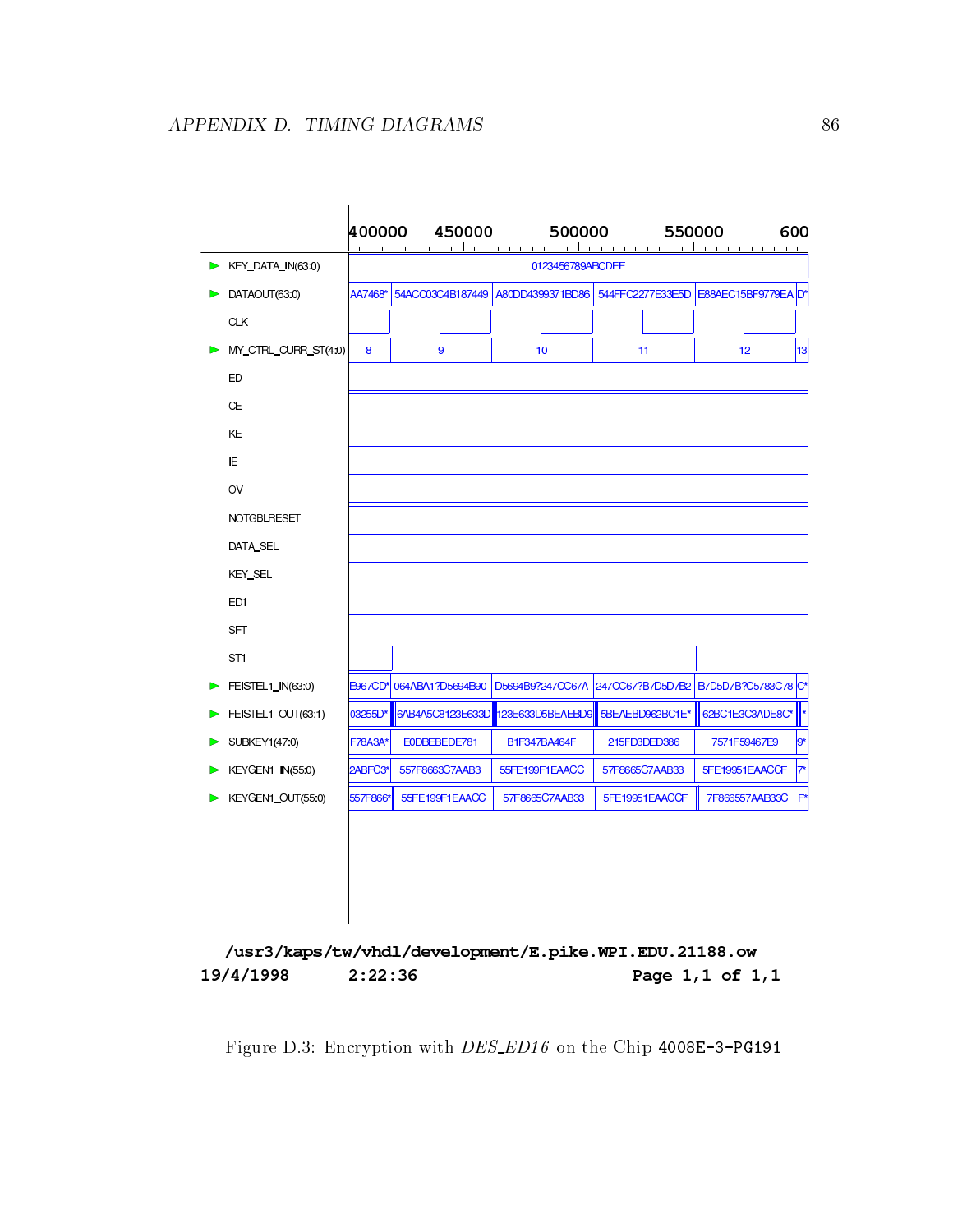

/usr3/kaps/tw/vhdl/development/E.pike.WPI.EDU.21188.ow 19/4/1998  $2:31:24$ Page 1,1 of 1,1

Figure D.4: Encryption with *DES\_ED16* on the Chip 4008E-3-PG191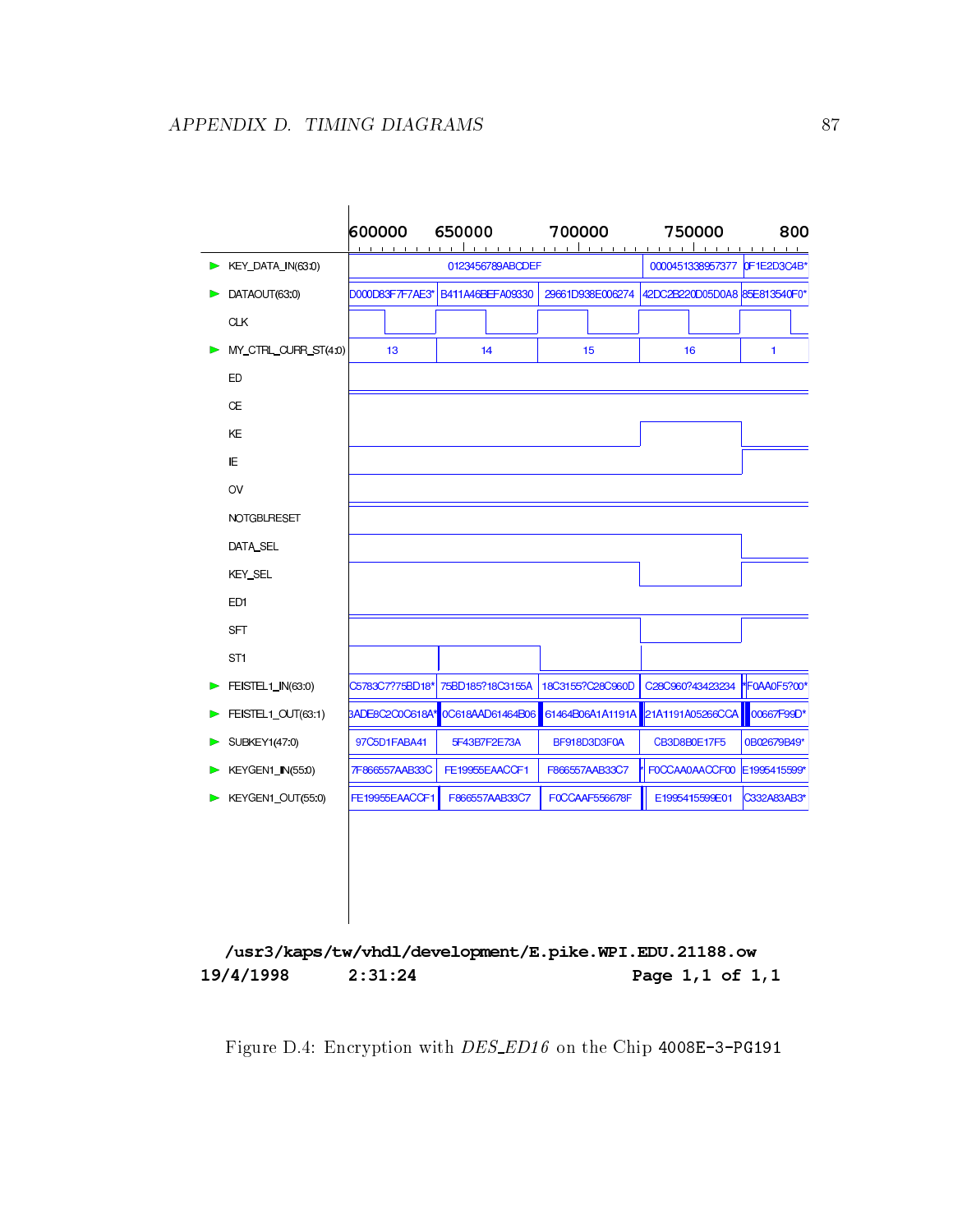

/usr3/kaps/tw/vhdl/development/E.pike.WPI.EDU.21188.ow 19/4/1998  $2:32:6$ Page 1,1 of 1,1

Figure D.5: Enrcyption with *DES\_ED16* on the Chip 4008E-3-PG191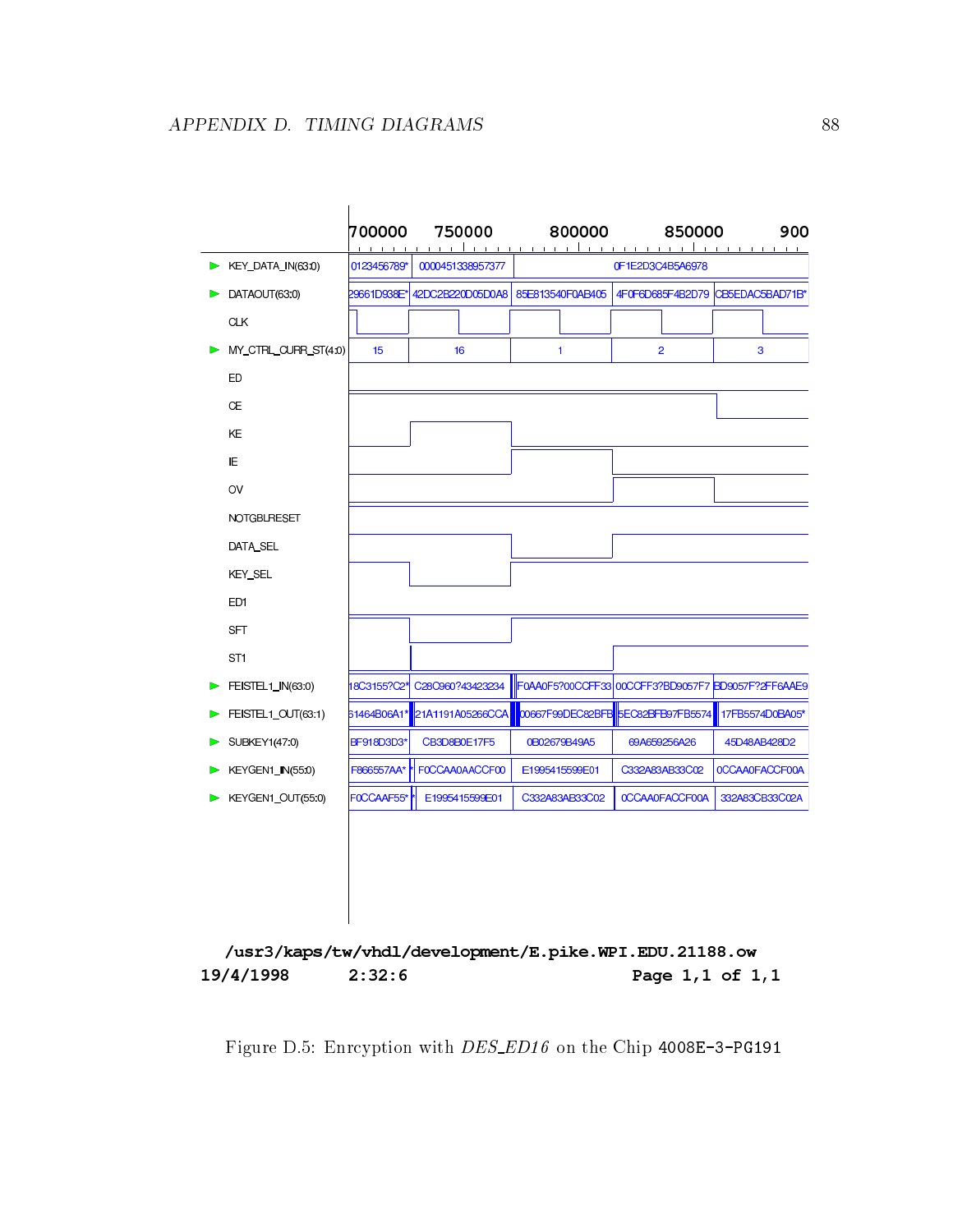#### D.2 Encryption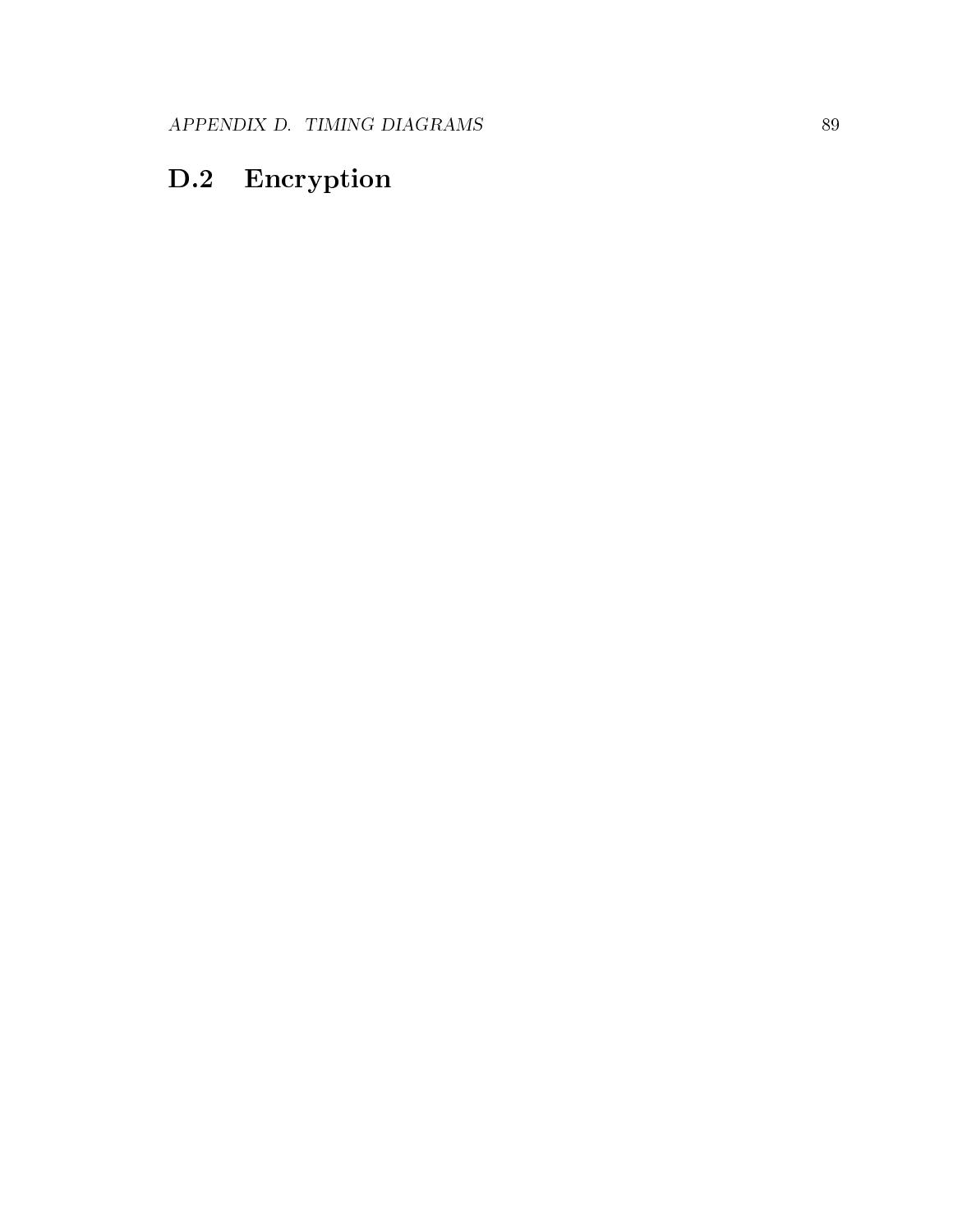

/usr3/kaps/tw/vhdl/development/E.pike.WPI.EDU.21188.ow 19/4/1998  $4:41:1$ Page 1,1 of 1,1

Figure D.6: Decryption with *DES\_ED16* on the Chip 4008E-3-PG191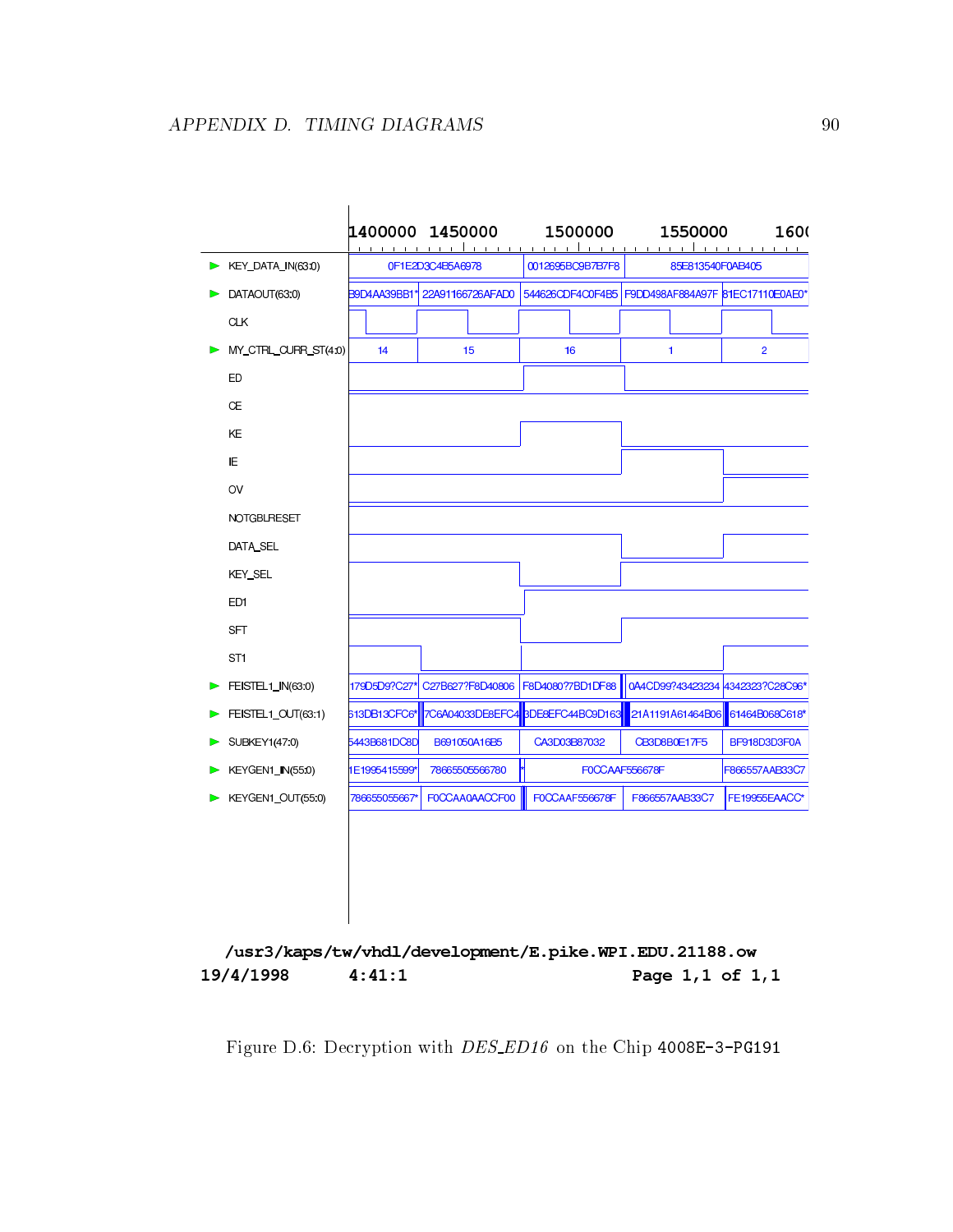

/usr3/kaps/tw/vhdl/development/E.pike.WPI.EDU.21188.ow 19/4/1998  $4:43:29$ Page 1,1 of 1,1

Figure D.7: Decryption with *DES\_ED16* on the Chip 4008E-3-PG191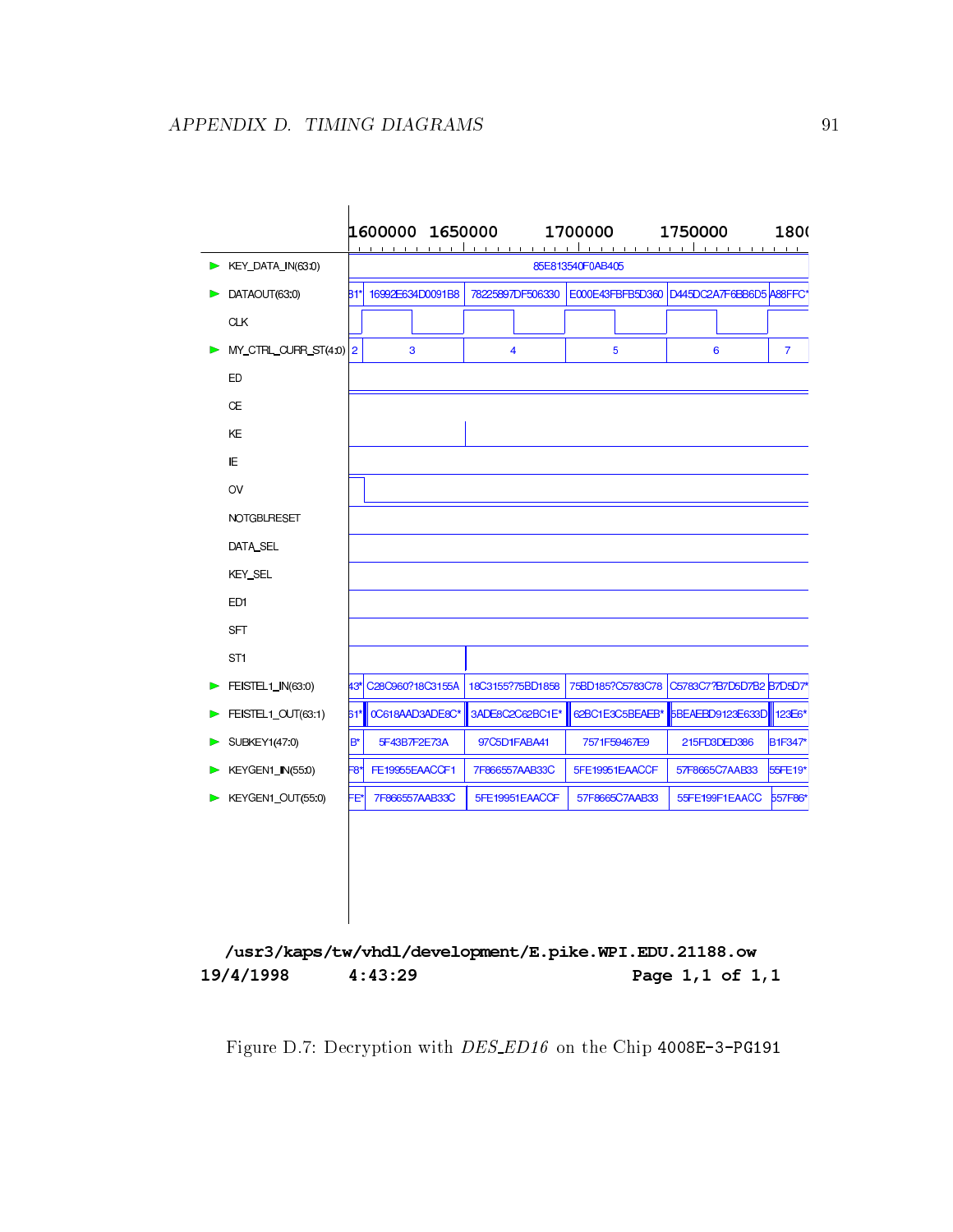|                                    |                                                                  | 1800000 1850000  | 1900000          | 1950000                           | 2000                  |  |  |
|------------------------------------|------------------------------------------------------------------|------------------|------------------|-----------------------------------|-----------------------|--|--|
| $\triangleright$ KEY_DATA_IN(63:0) | $1 - 1 - 1$<br>$-1$ $-1$ $-1$<br>$1 - 1 - 1$<br>85E813540F0AB405 |                  |                  |                                   |                       |  |  |
| DATAOUT(63:0)                      | A88FFC11B*                                                       | 540EE83663B27E49 | A85CC03C8724B886 | 55B8946D0A59754C                  | BB753DDA01A7BA*       |  |  |
| <b>CLK</b>                         |                                                                  |                  |                  |                                   |                       |  |  |
| MY CTRL CURR ST(4:0)               | $\overline{7}$                                                   | 8                | 9                | 10                                | 11                    |  |  |
| ED                                 |                                                                  |                  |                  |                                   |                       |  |  |
| <b>CE</b>                          |                                                                  |                  |                  |                                   |                       |  |  |
| KE                                 |                                                                  |                  |                  |                                   |                       |  |  |
| ΙE                                 |                                                                  |                  |                  |                                   |                       |  |  |
| OV                                 |                                                                  |                  |                  |                                   |                       |  |  |
| <b>NOTGBLRESET</b>                 |                                                                  |                  |                  |                                   |                       |  |  |
| DATA SEL                           |                                                                  |                  |                  |                                   |                       |  |  |
| <b>KEY SEL</b>                     |                                                                  |                  |                  |                                   |                       |  |  |
| ED <sub>1</sub>                    |                                                                  |                  |                  |                                   |                       |  |  |
| <b>SFT</b>                         |                                                                  |                  |                  |                                   |                       |  |  |
| ST <sub>1</sub>                    |                                                                  |                  |                  |                                   |                       |  |  |
| FEISTEL1_IN(63:0)                  | B7D5D7B?2*                                                       | 247CC67?D5694B90 | D5694B9?064ABA10 | 064ABA1?E967CD69 E967CD6?8A4FA637 |                       |  |  |
| FEISTEL1 OUT(63:1)                 | 123E633D6*                                                       | 6AB4A5C803255D08 | 03255D0874B3E6B4 | 74B3E6B4C527D31B 4527D31BBB910022 |                       |  |  |
| SUBKEY1(47:0)                      | B1F347BA4*                                                       | E0DBEBEDE781     | F78A3AC13BFB     | EC84B7F618BC                      | 63A53E507B2F          |  |  |
| KEYGEN1 IN(55:0)                   | 55FE199F1E*                                                      | 557F8663C7AAB3   | 2ABFC339E3D559   | CAAFF0C678F556                    | 32ABFC399E3D55        |  |  |
| KEYGEN1_OUT(55:0)                  | 557F8663C7*                                                      | 2ABFC339E3D559   | CAAFF0C678F556   | 32ABFC399E3D55                    | <b>CCAAFF06678F55</b> |  |  |

/usr3/kaps/tw/vhdl/development/E.pike.WPI.EDU.21188.ow Page 1,1 of 1,1 19/4/1998  $4:45:52$ 

Figure D.8: Decryption with DES ED16 on the Chip 4008E-3-PG191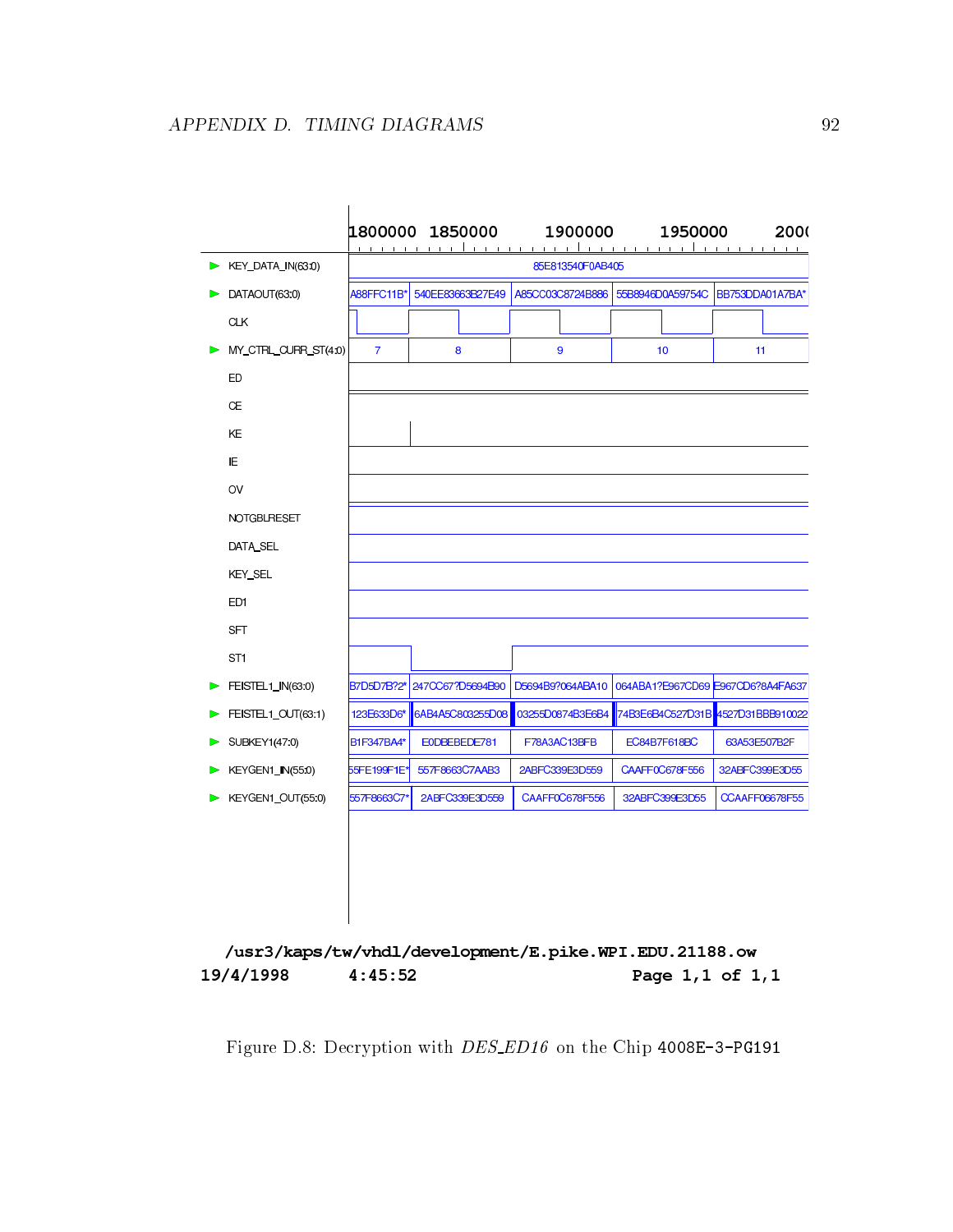

/usr3/kaps/tw/vhdl/development/E.pike.WPI.EDU.21188.ow 19/4/1998  $4:47:39$ Page 1,1 of 1,1

Figure D.9: Decryption with *DES\_ED16* on the Chip 4008E-3-PG191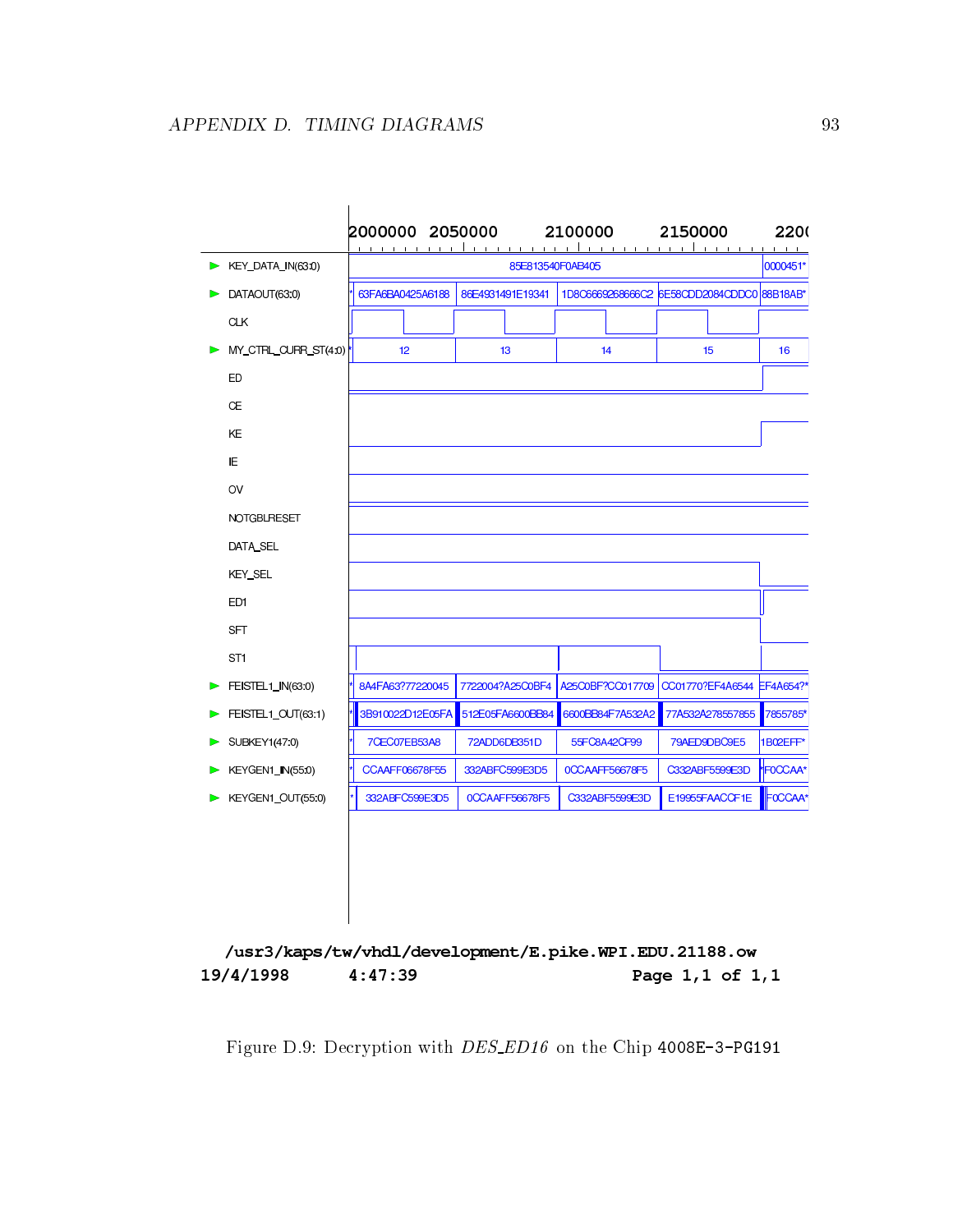

/usr3/kaps/tw/vhdl/development/E.pike.WPI.EDU.21188.ow 19/4/1998  $4:48:34$ Page 1,1 of 1,1

Figure D.10: Decryption with *DES\_ED16* on the Chip 4008E-3-PG191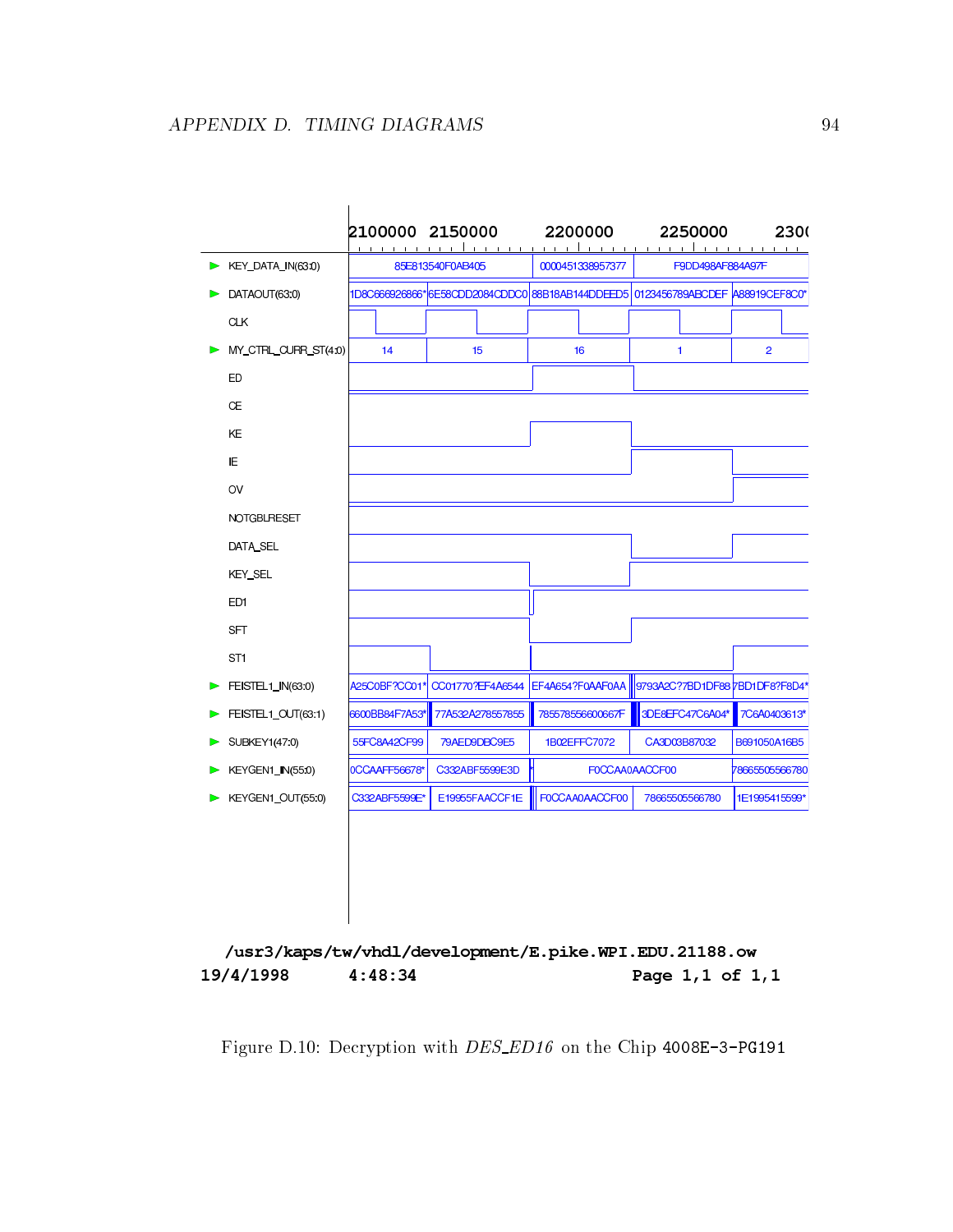#### Appendix E

#### Test Bench

```
-- =============================================================== --
-- FPGA SIMULATOR Testbench for Design with LogibloX
                                               \sim --- FOR XC4000e PARTYPES using Xilinx M1.3 --
                                               - --- Jens-Peter Kaps 1/17/98 --
-- $Log: testbench.vhd,v $
-- Revision 2.1 1998/02/25 03:25:38 kaps
-- modified for des encryption/decryption, full test
--
-- Revision 1.2 1998/0223 04:45:06 kaps
-- *** empty log message ***
\frac{1}{2}library IEEE;
use IEEE.std_logic_1164.all;
use IEEE.std_logic_arith.all;
use IEEE.std_logic_textio.all;
-- =============================================================== --
-- Testbench Name is F
ENTITY E IS
END E;
-- Define Architecture AR --
                                                \sim -ARCHITECTURE AR OF E IS
```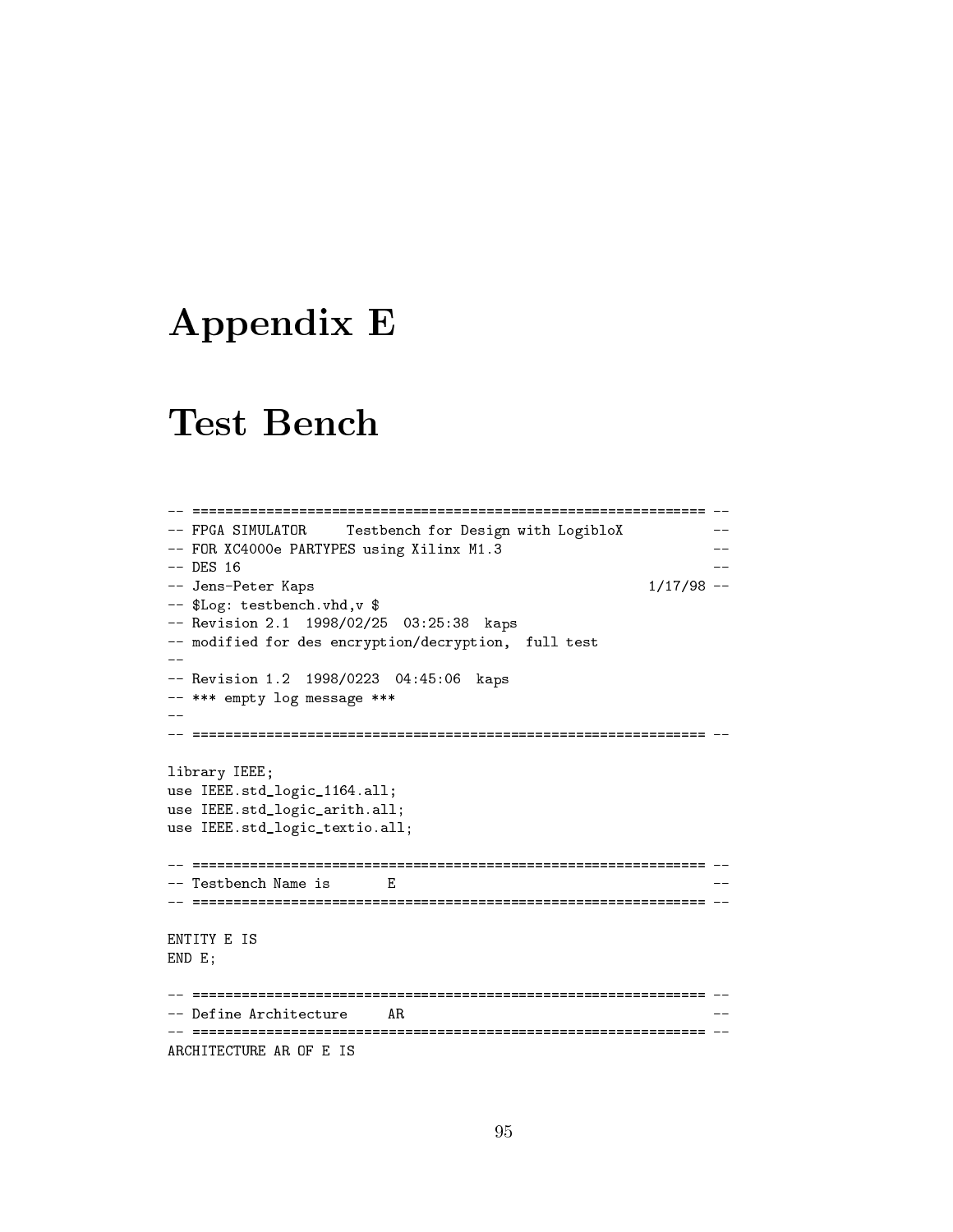```
-- Component Description --
                                                                                \sim -COMPONENT des PORT
     ( key_data_in : IN std_logic_vector(63 downto 0);
       data : Out stadlogical intervention of the state of \mathcal{G}clusters in the interval of \mathbb{R}^n state \mathbb{R}^n state in the interval of \mathbb{R}^ned : In statistical encryption \mathbf{H} statistical encryption \mathbf{H} . The contribution \mathbf{H} and \mathbf{H}ce : In statistics; enable enables
       ke : Out state in the state of the state of the state of the state of the state of the state of the state of t
       ie : OUT std_logic; -- input exspected
       over the output value of the contract of the contract of the contract of the contract of the contract of the c
       NOTGBLRESET : IN std_logic );
END COMPONENT;
-- Define the Signals --
                                                                               \sim - -SIGNAL key_data_in : std_logic_vector (63 downto 0);
     signal databas : sto_logic_vector (63 downto 1);
     signal class : statistics; statistics; statistics; statistics; statistics; statistics; statistics; statistics;
     \blacksquare . The statistical edge of \blacksquare . The statistical edge of \blacksquare\blacksquare . The state is the state in the state in the state in the state in the state in the state in the state in the state in the state in the state in the state in the state in the state in the state in the state in the 
     SIGNAL ke : std_logic;
     SIGNAL ie : std_logic;
     SIGNAL ov : std_logic;
     SIGNAL NOTGBLRESET : std_logic;
-- Instantiate the design for simulation
                                                                                - -BEGIN
    UUT : des PORT MAP (
              key_data_in => key_data_in,
              dataout => dataout,
               clk => clk,
               ed == encryption, \mathbf{r} = encryption, \mathbf{r} = encryption, \mathbf{r} = encryption, \mathbf{r}ce \mathbf{c} and \mathbf{c} and \mathbf{c} and \mathbf{c} and \mathbf{c} enables (resp. ).
               ke => ke,
               ie en die gewone is. In die gewone is die gewone is die gewone is die gewone is die gewone is die gewone is di
               \mathcal{O} . Over the over the over the over the over the over the over the over the over the over the over the over the over the over the over the over the over the over the over the over the over the over the over the ove
              NOTGBLRESET => NOTGBLRESET );
-- Start the simulation --
                                                                                \sim -
```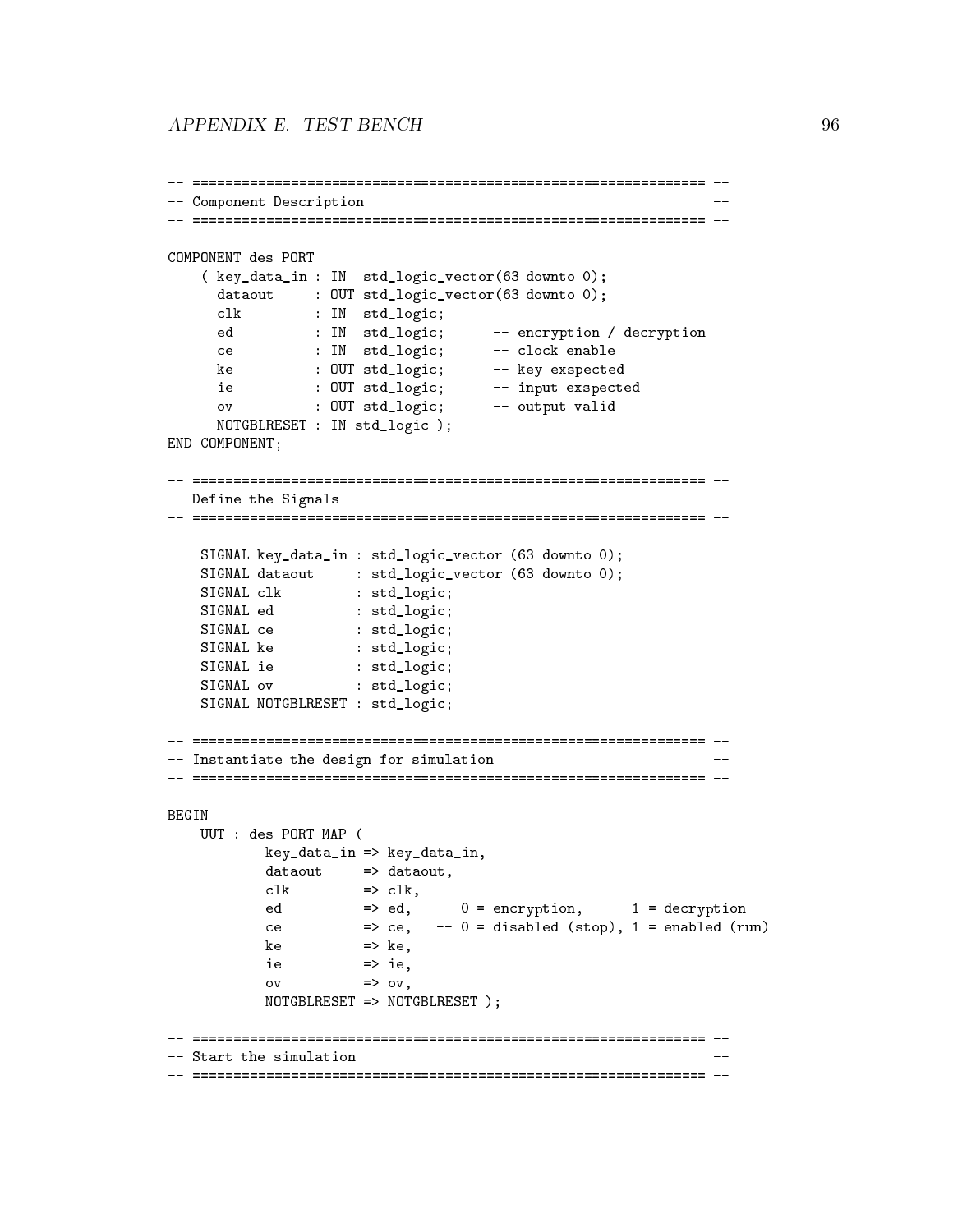```
flow_process: PROCESS
-- =============================================================== --
key_data_in <= "0000000000000000000000000000000000000000000000000000000000000000";
ed <= '0';
ce \langle 2 \rangle \langle 3 \rangle \langle 4 \rangle \langle 5 \rangle \langle 6 \rangle \langle 7 \rangle \langle 8 \rangleclk \langle = '0';
NOTGBLRESET <= '0';
wait for 22 NS;
NOTGBLRESET <= '1';
START ENCRYPTION
-- Round INIT
clk \langle = '1';
wait for 2 NS;
key_data_in <= "0000000000010010011010010101101111001001101101111011011111111000";
ce \langle 2 \rangle \langle 2 \rangle \langle 1 \rangle;
ed <= '0';
wait for 20 NS;
clk \langle = '0';wait for 22 NS;
-- Round 1
clk \langle = '1';
wait for 2 NS;
key_data_in <= "0000000100100011010001010110011110001001101010111100110111101111";
ed <= '0';
wait for 20 NS;
clk \langle = '0';wait for 22 NS;
-- =============================================================== --
-- =============================================================== --
clk \langle = '1';wait for 22 NS;
clk \langle = '0';wait for 22 NS;
-- Round 3
                                                  \sim \simclk \langle = '1';
```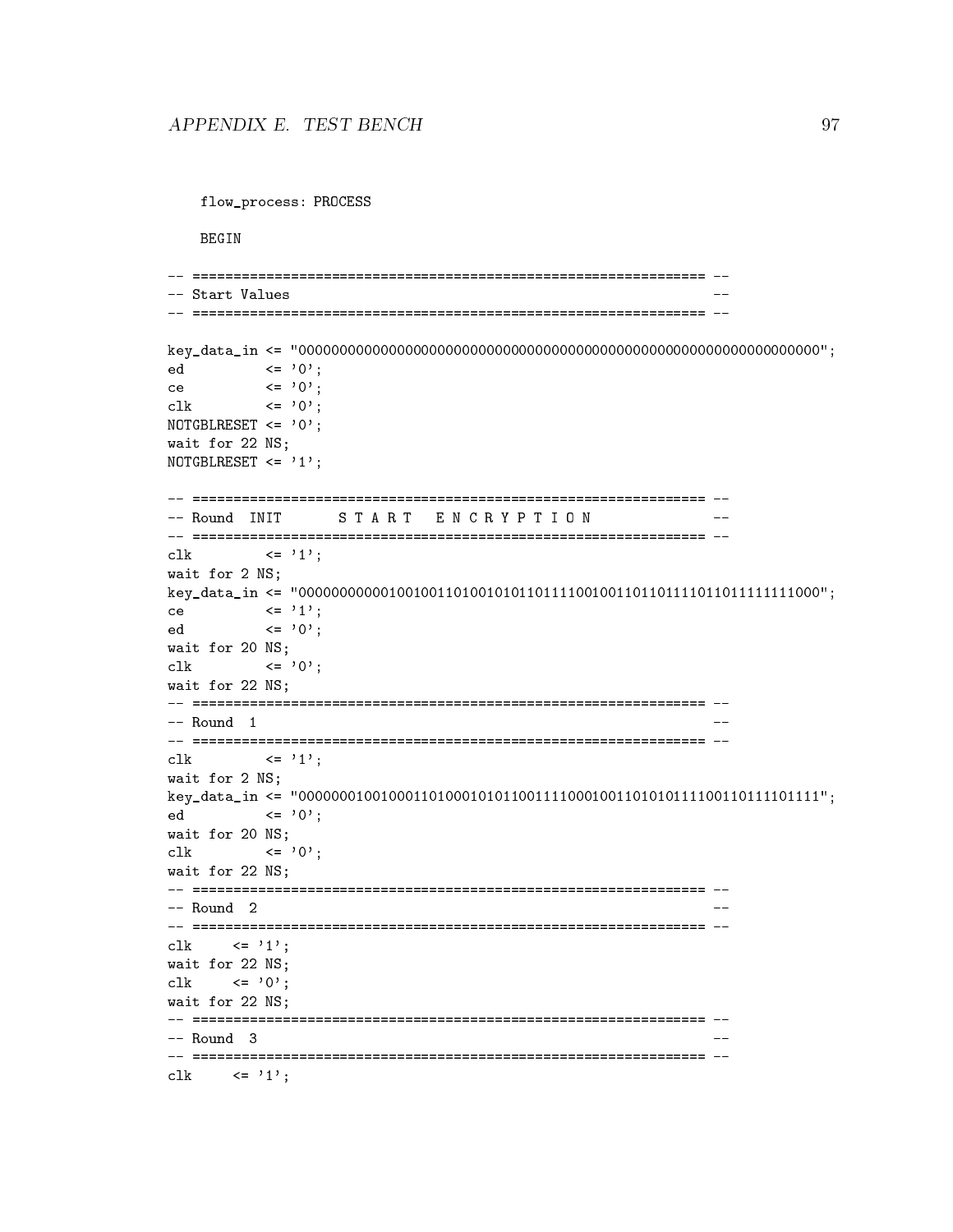```
wait for 22 NS;
   \leftarrow '0':
c1kwait for 22 NS;
-- Round 4
\leq \leq \geq \geq \geq \geq \geq \geq \geq \geq \geq \geq \geq \geq \geq \geq \geq \geq \geq \geq \geq \geq \geq \geq \geq \geq \geq \geq \geq \geq \geq \geq \geq \geq \geq \geq \geqc1kwait for 22 NS;
c1k\leftarrow '0';
wait for 22 NS:
-- Round 5
clk\leq \leq \geq \leq \geq \leq \leq \leq \leq \leq \leq \leq \leq \leq \leq \leq \leq \leq \leq \leq \leq \leq \leq \leq \leq \leq \leq \leq \leq \leq \leq \leq \leq \leq \leq \leq \leqwait for 22 NS:
    \langle = 0, 0 \ranglec1kwait for 22 NS;
-- Round 6
\langle = \rangle 1':
c1kwait for 22 NS;
c1k\langle 2, 0 \ranglewait for 22 NS;
-- Round 7
\langle = '1';clk
wait for 22 NS:
c1k\langle 2 \rangle \langle 3 \rangle :
wait for 22 NS:
-- Round 8\leq \geq \geq \geq \geq \geq \geq \geq \geq \geq \geq \geq \geq \geq \geq \geq \geq \geq \geq \geq \geq \geq \geq \geq \geq \geq \geq \geq \geq \geq \geq \geq \geq \geq \geq \geq \geqclk
wait for 22 NS:
c1k\leftarrow '0';
wait for 22 NS:
-- Round 9
c1k\leq \geq 1':
wait for 22 NS;
   \leftarrow '0':
clk
wait for 22 NS:
-- Round 10\sim \sim\leftarrow '1';
c1k
```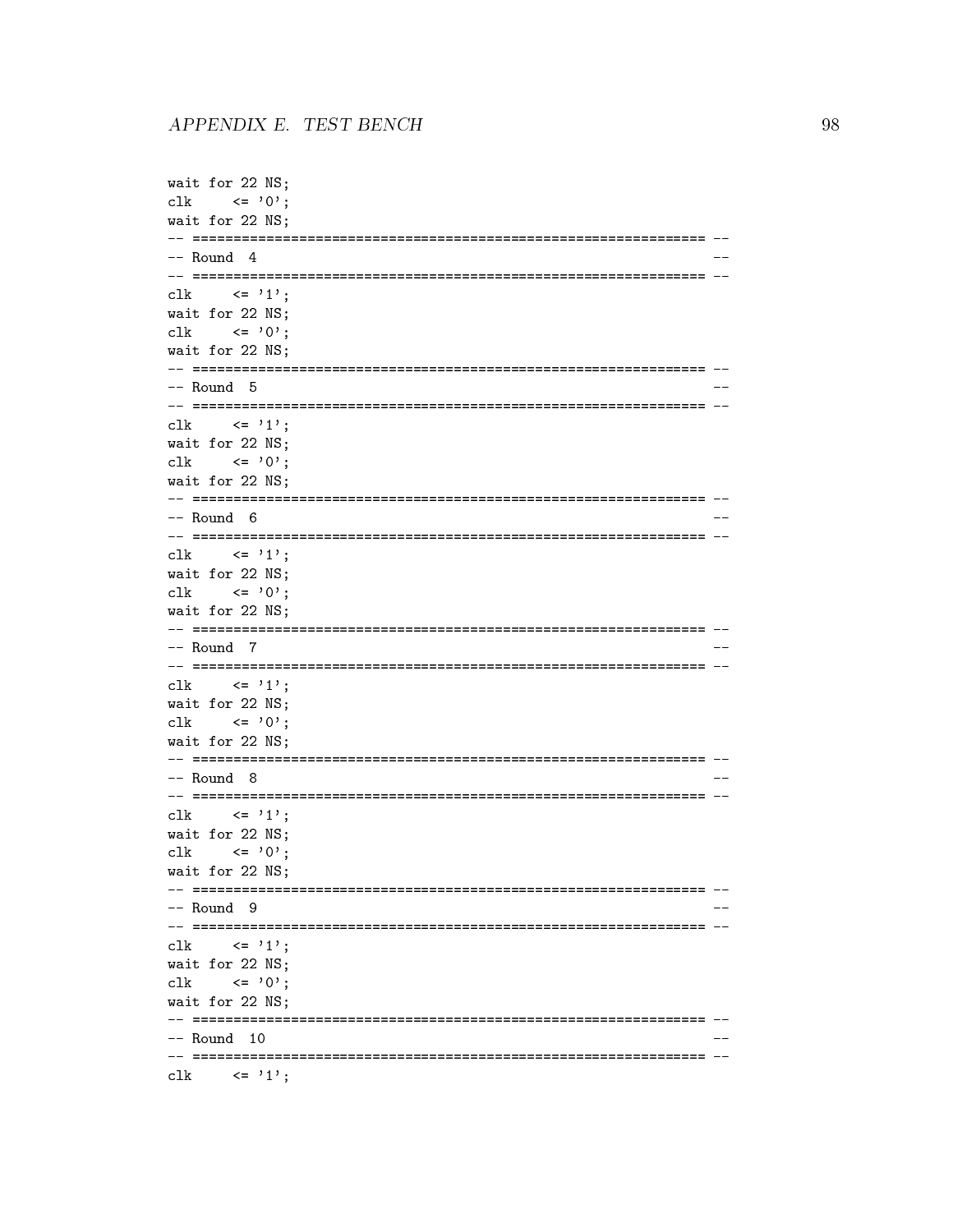```
wait for 22 NS;
    \langle 2, 0 \ranglec1kwait for 22 NS;
-- Round 11
c \, \text{lk}\leq \geq \geq \geq \geq \geq \geq \geq \geq \geq \geq \geq \geq \geq \geq \geq \geq \geq \geq \geq \geq \geq \geq \geq \geq \geq \geq \geq \geq \geq \geq \geq \geq \geq \geq \geq \geqwait for 22 NS;
c1k\leftarrow '0';
wait for 22 NS:
-- Round 12
clk\leq \leq \geq \geq \geq \geq \geq \geq \geq \geq \geq \geq \geq \geq \geq \geq \geq \geq \geq \geq \geq \geq \geq \geq \geq \geq \geq \geq \geq \geq \geq \geq \geq \geq \geq \geq \geqwait for 22 NS:
      \langle = 0, 0 \ranglec1kwait for 22 NS;
-- Round 13
\langle = '1':
c1kwait for 22 NS;
      \langle 2, 0 \ranglec1kwait for 22 NS:
-- Round 14\langle = '1';clk
wait for 22 NS;
c1k\langle 2 \rangle \langle 3 \rangle :
wait for 22 NS:
-- Round 15\leq \geq \geq \geq \geq \geq \geq \geq \geq \geq \geq \geq \geq \geq \geq \geq \geq \geq \geq \geq \geq \geq \geq \geq \geq \geq \geq \geq \geq \geq \geq \geq \geq \geq \geq \geq \geqclk
wait for 22 NS:
           \leq \geq \geq \geq \geq \geq \geq \geq \geq \geq \geq \geq \geq \geq \geq \geq \geq \geq \geq \geq \geq \geq \geq \geq \geq \geq \geq \geq \geq \geq \geq \geq \geq \geq \geq \geq \geqc1kwait for 22 NS:
-- Round 16
                   START 2nd ENCRYPTION
                                                                 ---
\leq \geq 1';
c1kwait for 2 NS;
\leq \geq \geq \geq \geq \geq \geq \geq \geq \geq \geq \geq \geq \geq \geq \geq \geq \geq \geq \geq \geq \geq \geq \geq \geq \geq \geq \geq \geq \geq \geq \geq \geq \geq \geq \geq \geqed
wait for 20 NS;
c1k\leq \geq \geq \geq \geq \geq \geqwait for 22 NS;
```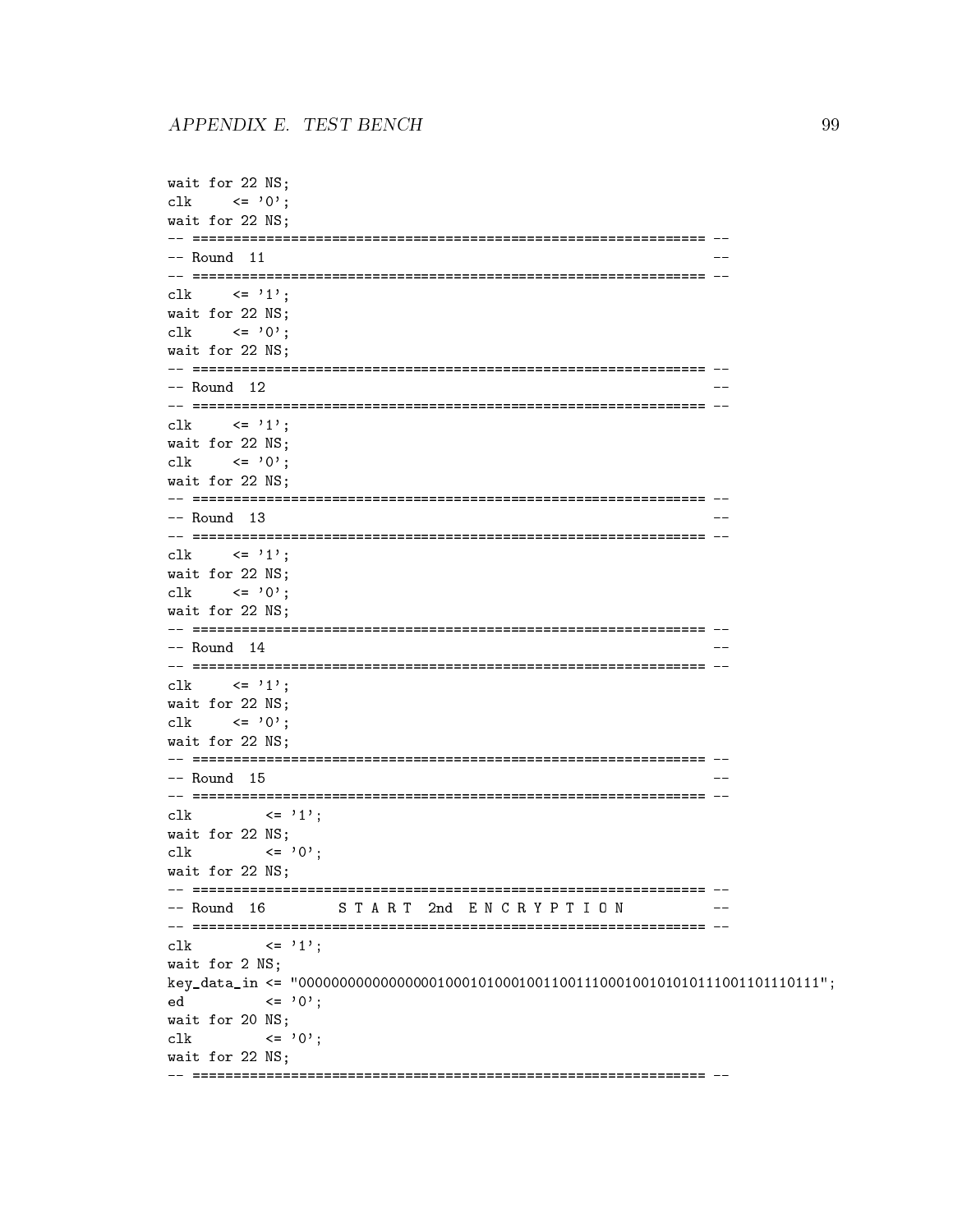```
-- Round 1
                                                               \sim -c1k\leftarrow \leftarrow \left\{1\right\}:
wait for 2 NS;
wait for 20 NS;
c1k\leq \geq \cdot \cdot \leqwait for 22 NS;
-- Round 2
\langle = '1';c1kwait for 22 NS:
c1k\langle 2, 0 \ranglewait for 22 NS:
-- Stop Machine for one clock cycle
c1k\leq \geq \geq \geq \geq \geq \geq \geq \geq \geq \geq \geq \geq \geq \geq \geq \geq \geq \geq \geq \geq \geq \geq \geq \geq \geq \geq \geq \geq \geq \geq \geq \geq \geq \geq \geq \geqwait for 2 NS;
         \langle 2, 0 \ranglecewait for 20 NS;
           \leq \geq \geq \geq \geq \geq \geq \geq \geq \geq \geq \geq \geq \geq \geq \geq \geq \geq \geq \geq \geq \geq \geq \geq \geq \geq \geq \geq \geq \geq \geq \geq \geq \geq \geq \geq \geqc1kwait for 22 NS;
-- Round 3
\langle = '1';clk
wait for 2 NS:
           \leq \geq \geq \geq \geq \geq \geq \geq \geq \geq \geq \geq \geq \geq \geq \geq \geq \geq \geq \geq \geq \geq \geq \geq \geq \geq \geq \geq \geq \geq \geq \geq \geq \geq \geq \geq \geqcewait for 20 NS:
c1k\leq \geq \geq \geq \geq \geq \geq \geq \geq \geq \geq \geq \geq \geq \geq \geq \geq \geq \geq \geq \geq \geq \geq \geq \geq \geq \geq \geq \geq \geq \geq \geq \geq \geq \geq \geq \geqwait for 22 NS;
-- Round 4
clk \langle 2 \rangle \langle 2 \rangle \langle 1 \rangle;
wait for 22 NS;
          \leftarrow '0':
c1kwait for 22 NS;
-- Round 5
clk \langle = '1';
wait for 22 NS;
c1k\langle 2, 0 \ranglewait for 22 NS:
-- Round 6
```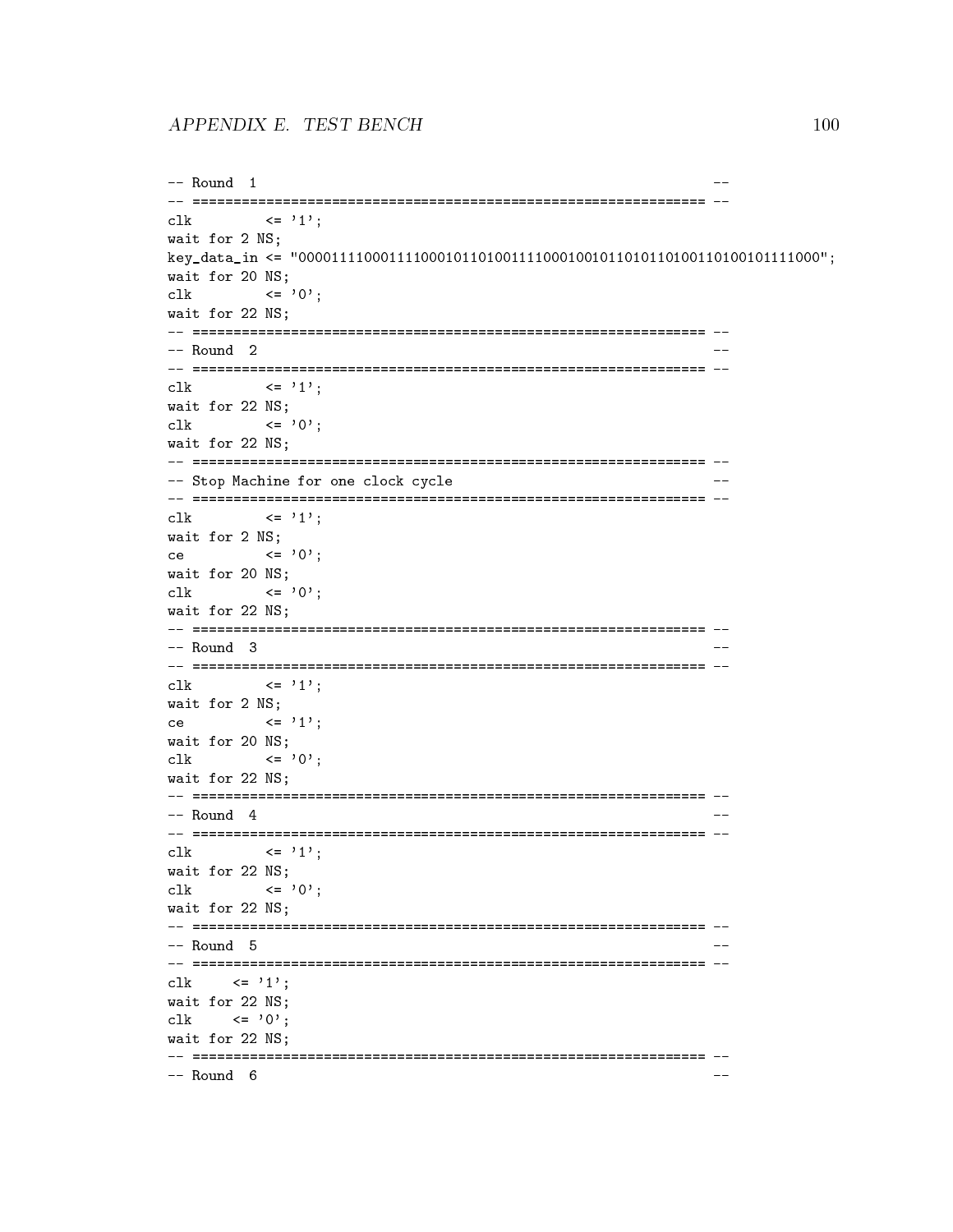```
c1k\langle 2 \rangle \langle 3 \rangle \langle 4 \rangle \langle 1 \rangle :
wait for 22 NS;
c1k\leftarrow '0':
wait for 22 NS;
-- Round 7clk \langle = '1';
wait for 22 NS:
  \leftarrow '0';c1kwait for 22 NS;
-- Round 8\langle = '1';clk
wait for 22 NS;
clk \langle = '0';wait for 22 NS:
-- Round 9
c1k\langle = '1':
wait for 22 NS;
clk \langle = '0';wait for 22 NS;
-- Round 10
\leq \leq \geq \leq \geq \leq \geq \leq \geq \geq \geq \geq \geq \geq \geq \geq \geq \geq \geq \geq \geq \geq \geq \geq \geq \geq \geq \geq \geq \geq \geq \geq \geq \geq \geq \geq \geqc1kwait for 22 NS:
clk \langle = '0' \rangle;
wait for 22 NS;
-- Round 11
clk\langle 2, 1 \ranglewait for 22 NS;
clk \leftarrow '0';
wait for 22 NS;
-- Round 12c1k\langle = '1':
wait for 22 NS;
clk\langle 2, 0 \ranglewait for 22 NS:
-- Round 13
```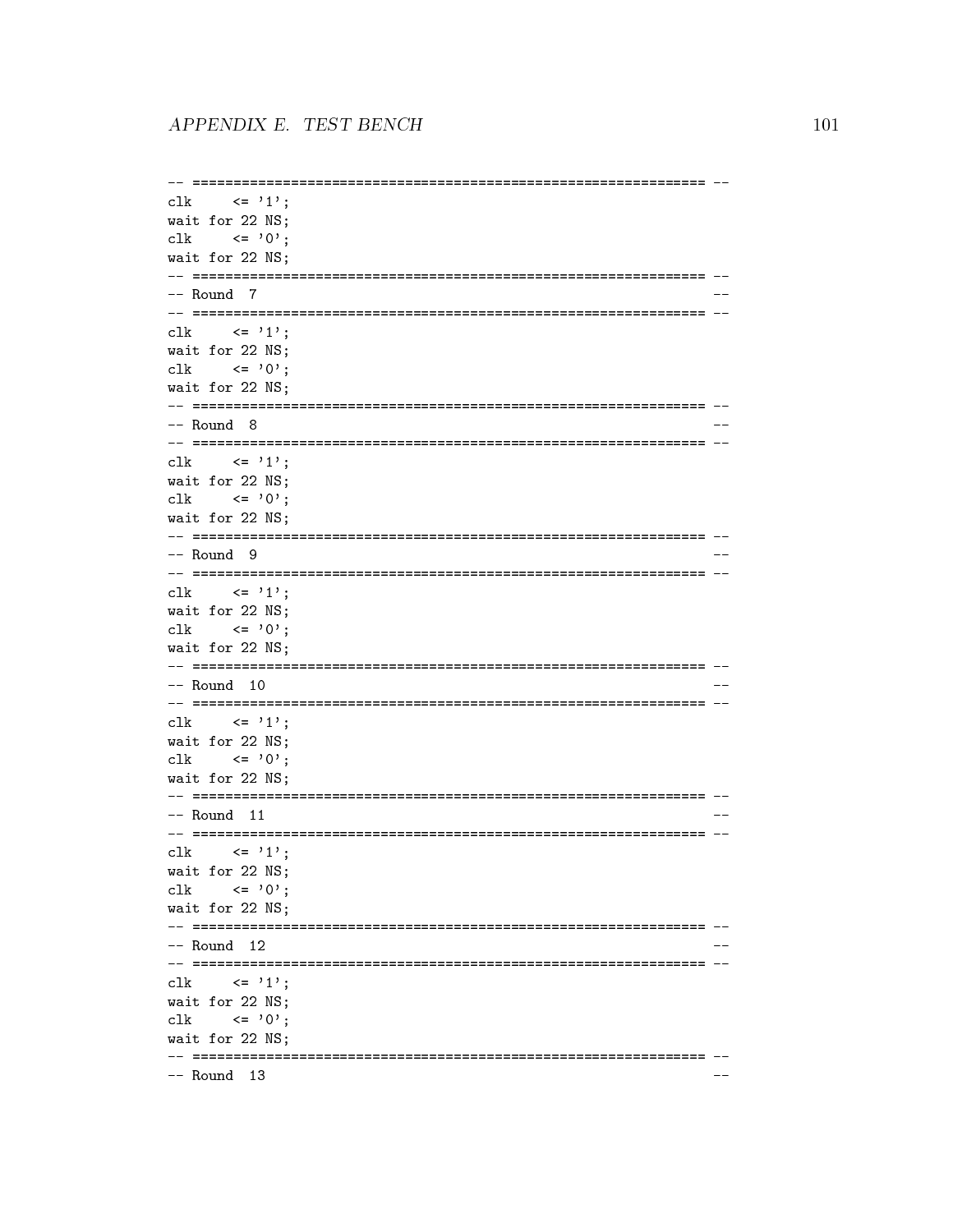```
clk \langle = '1':
wait for 22 NS;
clk \langle = '0' \rangle;
wait for 22 NS;
-- =============================================================== --
clk \langle = '1';
wait for 22 NS;
clk \langle = '0';
wait for 22 NS;
-- Round 15clk \langle = '1';wait for 22 NS;
clk \langle = '0';
wait for 22 NS:
was the 22 NS; \sim 22 NS; \sim 22 NS; \sim 22 NS; \sim 22 NS; \sim 22 NS; \sim 22 NS; \sim 22 NS; \sim 22 NS; \sim 22 NS; \sim 22 NS; \sim 22 NS; \sim 22 NS; \sim 22 NS; \sim 22 NS; \sim 22 NS; \sim 22 NS; \sim 22 NS; \-- =============================================================== --
-- =============================================================== --
clk \langle = '1';
wait for 2 NS;
key_data_in <= "0000000000010010011010010101101111001001101101111011011111111000";
ce \langle 2 \rangle \langle 2 \rangle \langle 3 \rangle;
ed \langle = '1';wait for 20 NS;
clk \langle = '0';
wait for 22 NS;
-- Round 1
                                                                  - -clk \langle = '1';
wait for 2 NS;
key_data_in <= "1000010111101000000100110101010000001111000010101011010000000101";
ed <= '0';
wait for 20 NS;
clk \langle = '0';wait for 22 NS;
-- =============================================================== --
-- =============================================================== --
clk \langle = '1';
wait for 22 NS;
clk \langle = '0';
wait for 22 NS:
where \sim 22 \sim 22 \sim 22 \sim 32 \sim 32 \sim 32 \sim 32 \sim 32 \sim 32 \sim 32 \sim 32 \sim 32 \sim 32 \sim 32 \sim 32 \sim 32 \sim 32 \sim 32 \sim 32 \sim 32 \sim 32 \sim 32 \sim 32 \sim 32 \sim 32 \sim 32 \sim 32
```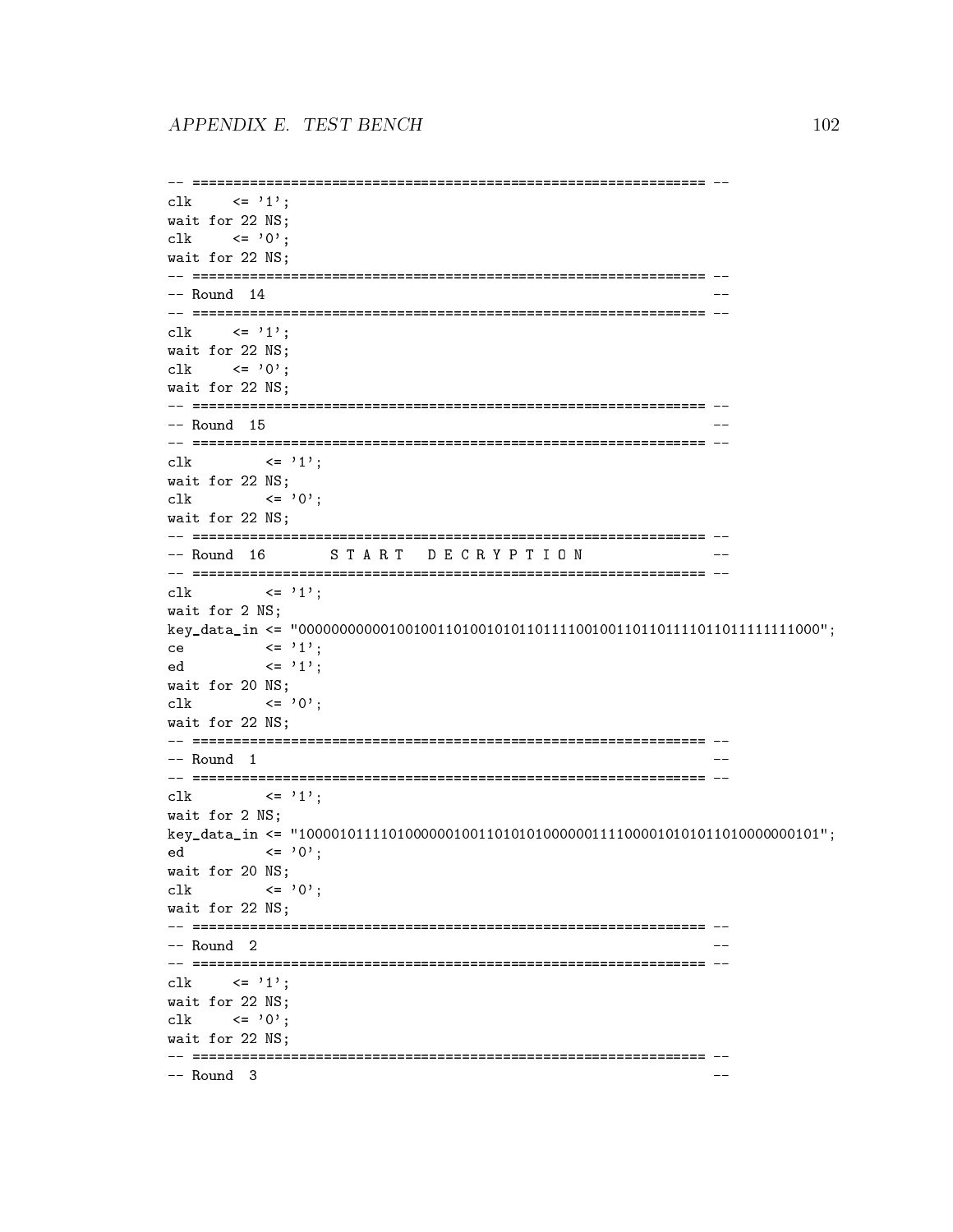```
c1k\langle 2 \rangle \langle 3 \rangle \langle 4 \rangle \langle 1 \rangle :
wait for 22 NS;
c1k\leftarrow '0':
wait for 22 NS;
-- Round 4
clk \langle = '1';
wait for 22 NS:
 \leftarrow '0':
c1kwait for 22 NS;
-- Round 5
\langle = '1';clk
wait for 22 NS;
clk \langle = '0';wait for 22 NS:
-- Round 6c1k\langle = '1';wait for 22 NS;
clk \langle = '0';wait for 22 NS;
-- Round 7c1k\langle = '1':
wait for 22 NS:
clk \langle = '0';wait for 22 NS;
-- Round 8
clk \langle = '1';
wait for 22 NS;
clk \leftarrow '0';
wait for 22 NS;
-- Round 9
clk \langle = '1';
wait for 22 NS;
clk\langle 2, 0 \ranglewait for 22 NS:
-- Round 10
```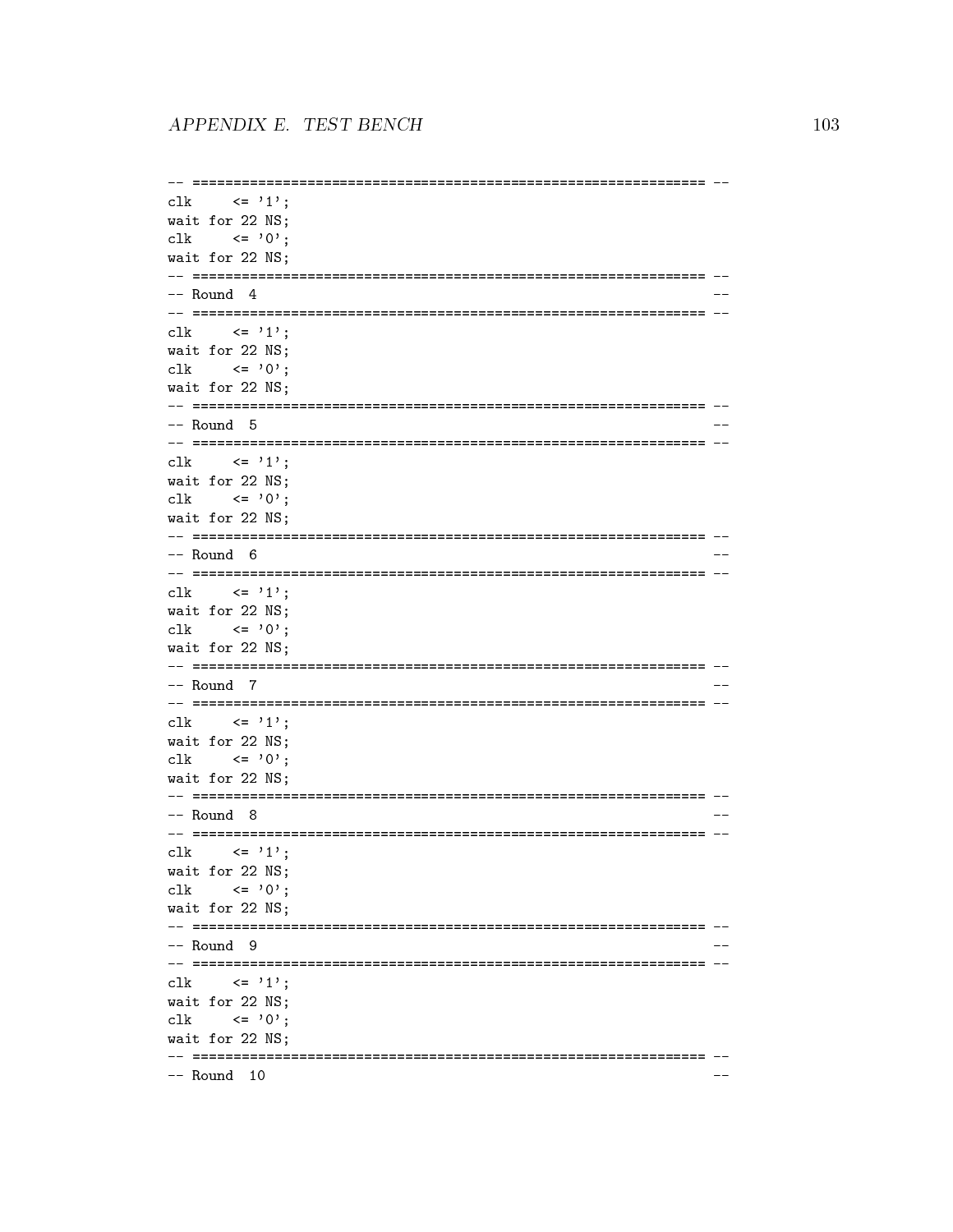```
clk \langle 2 \rangle = \langle 1 \rangle:
wait for 22 NS;
c1k\langle 2 \rangle \langle 3 \rangle :
wait for 22 NS;
-- Round 11
clk \langle = '1';
wait for 22 NS:
clk \langle = '0' \rangle;
wait for 22 NS;
-- Round 12
\langle = '1';clk
wait for 22 NS;
clk \langle = '0';wait for 22 NS:
-- Round 13
c1k\langle = '1':
wait for 22 NS;
clk \leftarrow '0':
wait for 22 NS;
-- Round 14\leq \leq \geq \leq \geq \leq \geq \leq \geq \geq \geq \geq \geq \geq \geq \geq \geq \geq \geq \geq \geq \geq \geq \geq \geq \geq \geq \geq \geq \geq \geq \geq \geq \geq \geq \geq \geqc1kwait for 22 NS:
clk \langle = '0' \rangle;
wait for 22 NS;
-- Round 15\langle = '1';c1kwait for 22 NS;
       \leftarrow '0':
c1kwait for 22 NS;
-- Round 16
          START 2nd DECRYPTION
\langle = '1';clk
wait for 2 NS:
\leq \geq 1':
ed
wait for 20 NS;
c1k\leq \geq \geq \geq \geq \geq \geq \geq \geq \geq \geq \geq \geq \geq \geq \geq \geq \geq \geq \geq \geq \geq \geq \geq \geq \geq \geq \geq \geq \geq \geq \geq \geq \geq \geq \geq \geq
```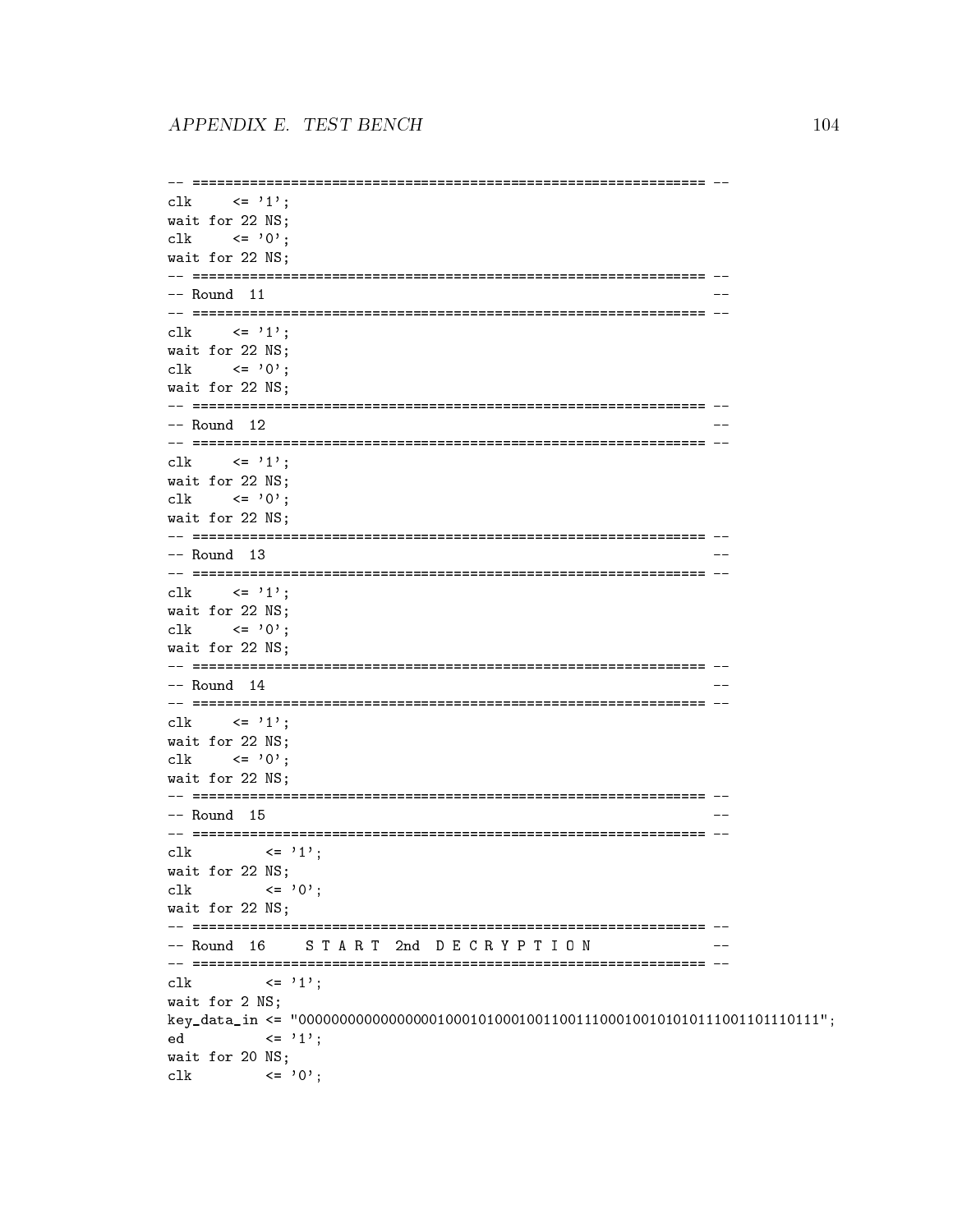```
wait for 22 NS;
-- Round 1
                                      \sim -\leq \geq 1';
c1kwait for 2 NS;
\leftarrow '0';edwait for 20 NS;
c1k\leq '0':
wait for 22 NS:
-- Round 2
                                       \sim -\langle = '1':
c1kwait for 22 NS;
   \leftarrow '0';
c1kwait for 22 NS:
-- Stop Machine for one clock cycle
                                       - -\leq \leq \geq 1';
c1kwait for 2 NS;
ce a control de la control de la control de la control de la control de la control de la control de la control de la control de la control de la control de la control de la control de la control de la control de la control
      \leftarrow '0':
wait for 20 NS;
c1k\leq \geq 0':
wait for 22 NS;
-- Round 3
\langle = \rangle 1':
c1kwait for 2 NS;
      \leq \rightarrow 1':
cewait for 20 NS;
c1k\leftarrow '0';
wait for 22 NS:
-- Round 4
clk \langle = '1';
wait for 22 NS;
  \leftarrow '0':
clk
wait for 22 NS;
-- Round 5
clk \langle = '1'':wait for 22 NS;
\mathsf{clk} \langle = '0' \rangle:
```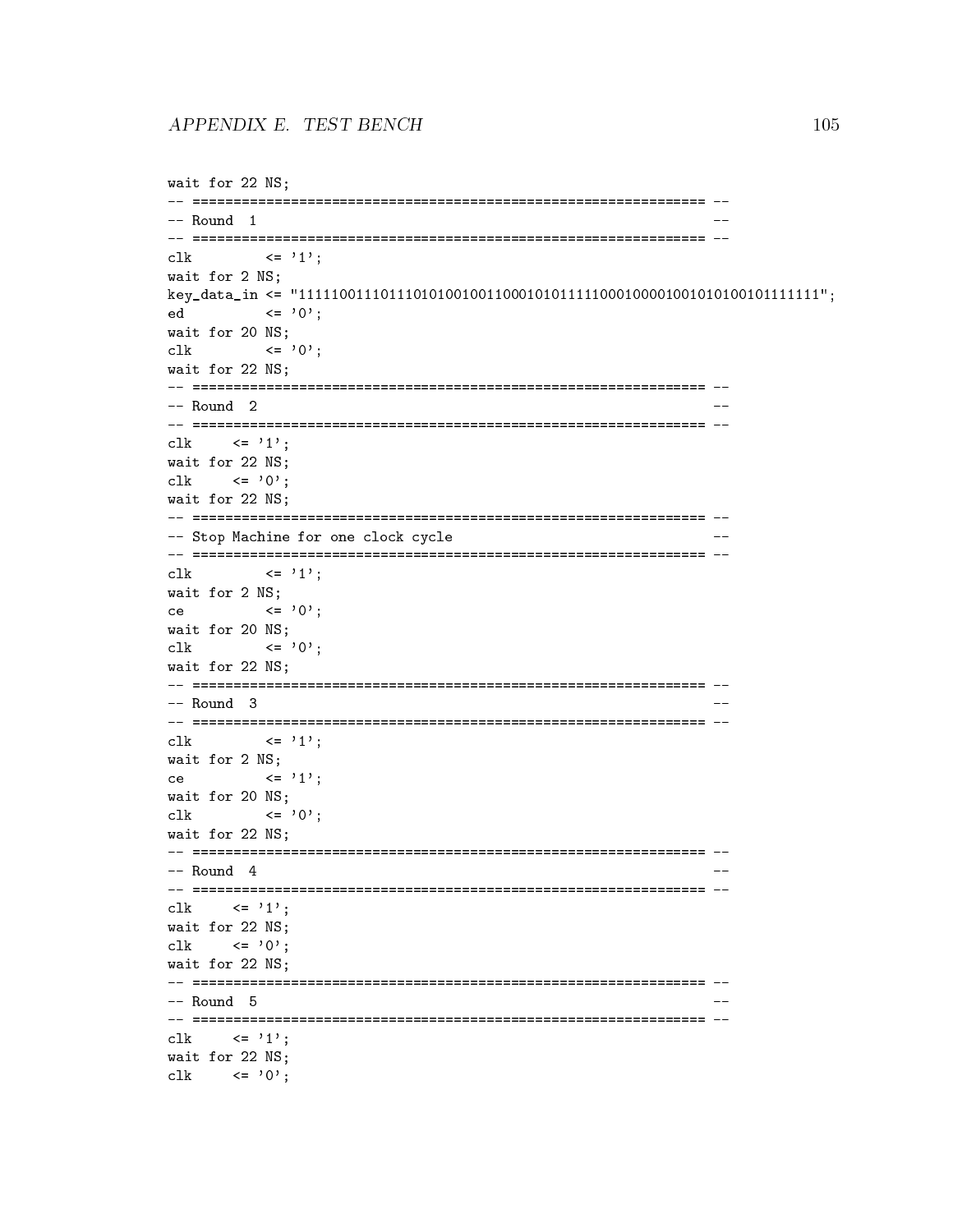```
wait for 22 NS;
-- Round 6\sim -\leq \geq 1';
c1kwait for 22 NS;
   \langle 2, 0 \ranglec1kwait for 22 NS;
-- Round 7c1k\leq '1':
wait for 22 NS;
c1k \leftarrow '0':
wait for 22 NS;
-- Round 8
c1k\leq \geq \geq \geq \geq \geq \geq \geq \geq \geq \geq \geq \geq \geq \geq \geq \geq \geq \geq \geq \geq \geq \geq \geq \geq \geq \geq \geq \geq \geq \geq \geq \geq \geq \geq \geq \geqwait for 22 NS;
   \leftarrow '0':
c1kwait for 22 NS;
-- Round 9
                                                 \hspace{0.1em} \hspace{0.1em} \hspace{0.1em} \hspace{0.1em} \hspace{0.1em}c1k\leq \geq \geq \geq \geq \geq \geq \geq \geq \geq \geq \geq \geq \geq \geq \geq \geq \geq \geq \geq \geq \geq \geq \geq \geq \geq \geq \geq \geq \geq \geq \geq \geq \geq \geq \geq \geqwait for 22 NS;
   \leftarrow '0';
clk
wait for 22 NS;
-- Round 10\langle 2 \rangle \langle 3 \rangle \langle 4 \rangle \langle 1 \rangle ;
c1kwait for 22 NS;
   \leftarrow '0';c1kwait for 22 NS:
-- Round 11
clk \langle = '1';
wait for 22 NS;
     \langle 2 \rangle \langle 3 \rangle \langle 6 \rangleclk
wait for 22 NS;
-- Round 12c1k\langle = '1' \rangle:
wait for 22 NS;
clk \langle = '0';
```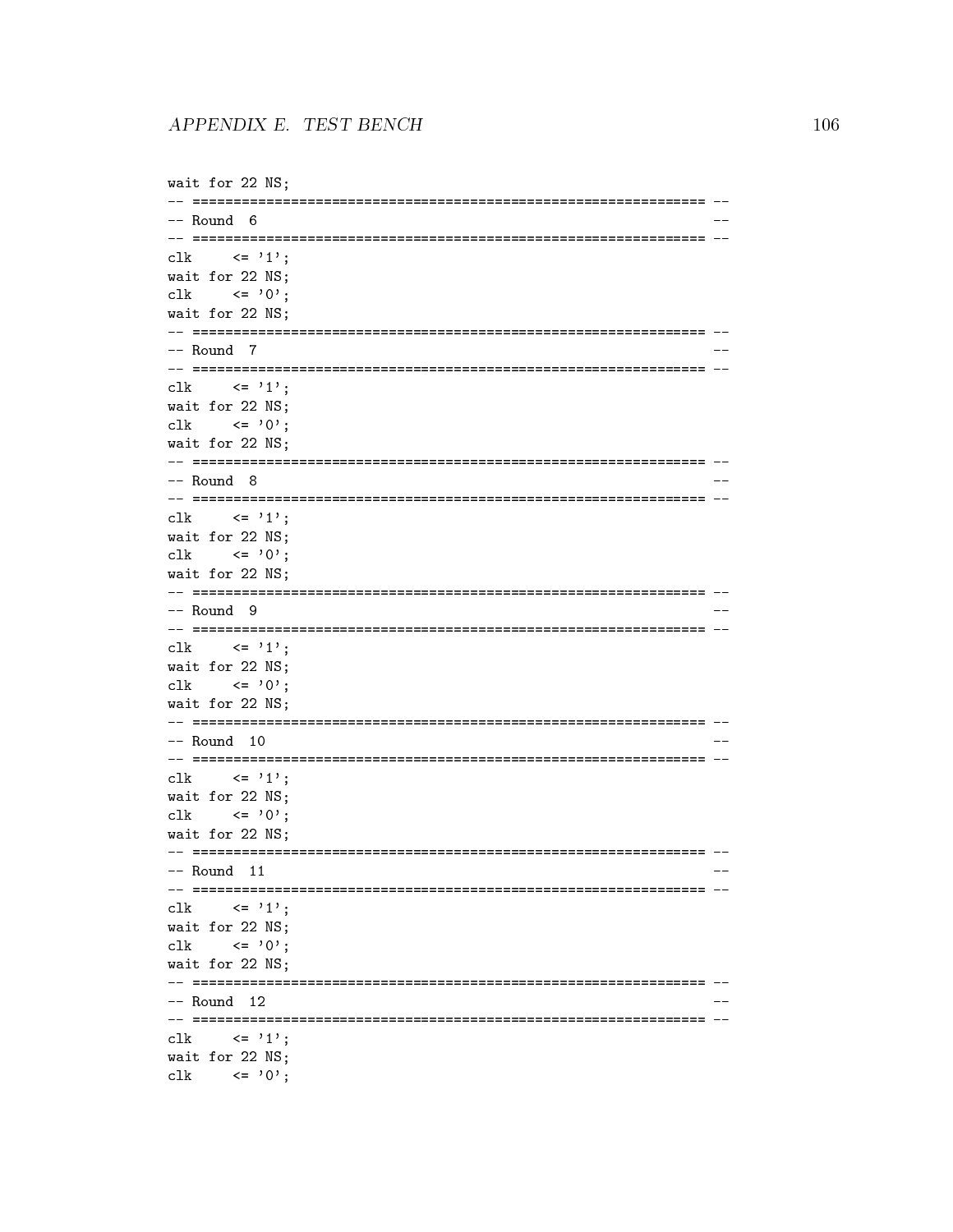```
wait for 22 NS;
-- Round 13
                                                                -clk \langle = '1';
wait for 22 NS;
clk \langle = '0':
wait for 22 NS;
-- =============================================================== --
-- Round 14
-- =============================================================== --
clk \langle = '1':
wait for 22 NS;
clk \langle = '0':
wait for 22 NS;
-- Round 15 --
clk \langle = '1';
wait for 22 NS;
clk \langle = '0';
wait for 22 NS;
-- =============================================================== --
-- Round 16 EN CRYPTION AGAIN
                                                                \hspace{0.1em} \hspace{0.1em} \hspace{0.1em} \hspace{0.1em} \hspace{0.1em}\mathsf{clk} \qquad \qquad \mathsf{<=}\quad \mathsf{'1'} \; ;wait for 2 NS;
key_data_in <= "0000000000010010011010010101101111001001101101111011011111111000";
ce \langle 2 \rangle \langle 2 \rangle \langle 3 \rangle;
ed \langle = '0';
wait for 20 NS;
clk \langle = '0';
wait for 22 NS:
was the 22 NS; \sim 22 NS; \sim 22 NS; \sim 22 NS; \sim 22 NS; \sim 22 NS; \sim 22 NS; \sim 22 NS; \sim 22 NS; \sim 22 NS; \sim 22 NS; \sim 22 NS; \sim 22 NS; \sim 22 NS; \sim 22 NS; \sim 22 NS; \sim 22 NS; \sim 22 NS; \-- =============================================================== --
-- Round 1clk \langle = '1';
wait for 2 NS;
key_data_in <= "0000000100100011010001010110011110001001101010111100110111101111";
ed <= '0';
wait for 20 NS;
clk \langle = '0';wait for 22 NS;
-- =============================================================== --
clk \langle = '1'':wait for 22 NS;
clk \langle = '0':
```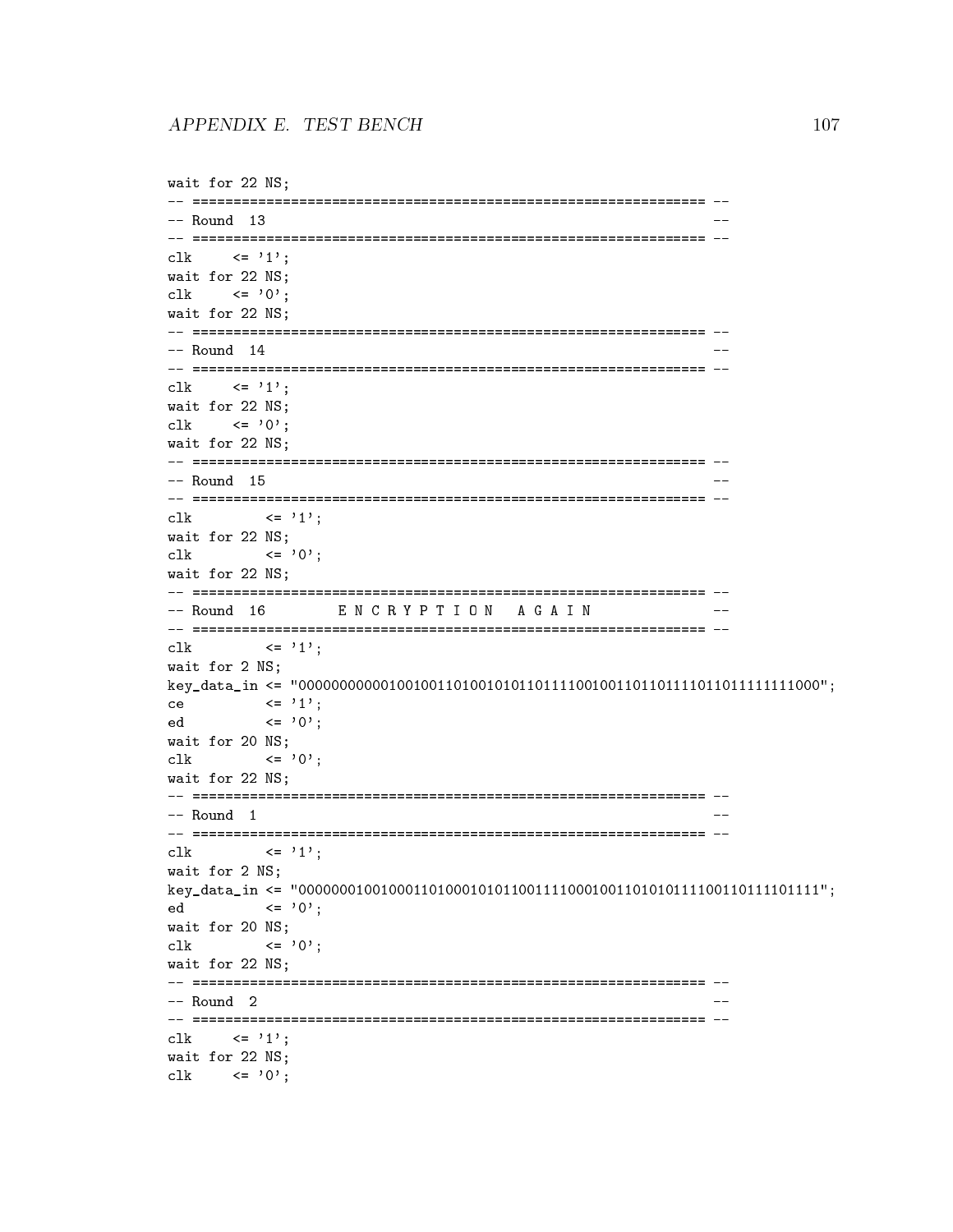```
wait for 22 NS;
-- Round 3
                                         \sim -\leq \geq 1';
c1kwait for 22 NS;
  \langle 2, 0 \ranglec1kwait for 22 NS;
-- Round 4
c1k\leq '1':
wait for 22 NS;
c1k \leftarrow '0':
wait for 22 NS:
-- Round 5
c1k\leq \geq \geq \geq \geq \geq \geq \geq \geq \geq \geq \geq \geq \geq \geq \geq \geq \geq \geq \geq \geq \geq \geq \geq \geq \geq \geq \geq \geq \geq \geq \geq \geq \geq \geq \geq \geqwait for 22 NS;
  \leftarrow '0':
c1kwait for 22 NS;
-- Round 6\hspace{0.1em} \hspace{0.1em} \hspace{0.1em} \hspace{0.1em} \hspace{0.1em}c1k\leq \geq 1':
wait for 22 NS;
  \leftarrow '0';
clk
wait for 22 NS;
-- Round 7\langle 2 \rangle \langle 3 \rangle \langle 4 \rangle \langle 1 \rangle ;
c1kwait for 22 NS;
c1k\leftarrow '0';wait for 22 NS:
-- Round 8clk \langle = '1';
wait for 22 NS;
    \langle 2 \rangle \langle 3 \rangle \langle 6 \rangleclk
wait for 22 NS;
-- Round 9
c1k\langle = '1' \rangle:
wait for 22 NS;
clk \langle = '0';
```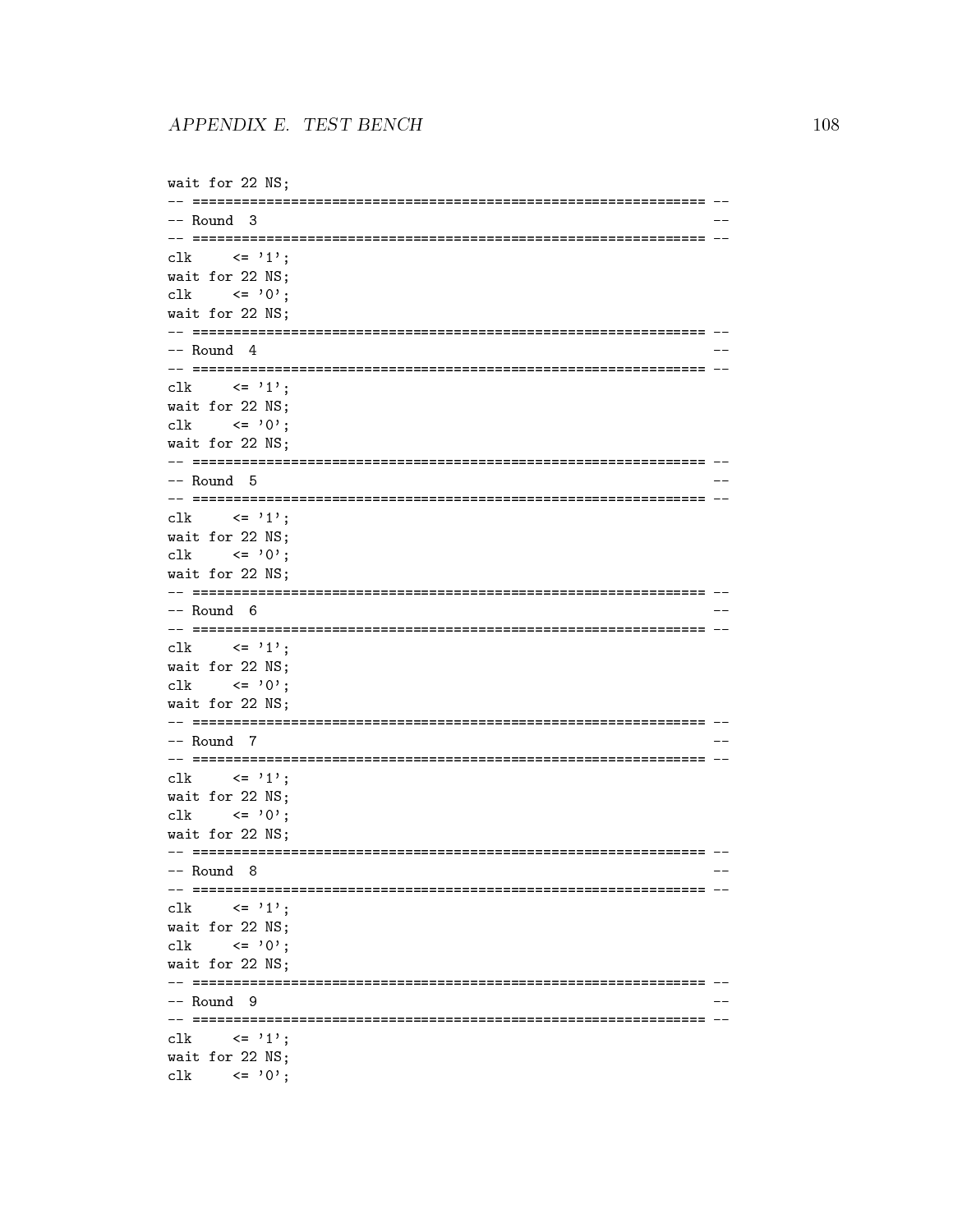```
wait for 22 NS;
-- Round 10
                                                 \sim -c1k\leq \geq \geq \geq \geq \geq \geq \geq \geq \geq \geq \geq \geq \geq \geq \geq \geq \geq \geq \geq \geq \geq \geq \geq \geq \geq \geq \geq \geq \geq \geq \geq \geq \geq \geq \geq \geqwait for 22 NS;
c1k\leftarrow '0':
wait for 22 NS;
-- Round 11
c1k\leq '1':
wait for 22 NS;
c1k \leftarrow '0':
wait for 22 NS:
-- Round 12c1k\leq \geq \geq \geq \geq \geq \geq \geq \geq \geq \geq \geq \geq \geq \geq \geq \geq \geq \geq \geq \geq \geq \geq \geq \geq \geq \geq \geq \geq \geq \geq \geq \geq \geq \geq \geq \geqwait for 22 NS;
\mathsf{clk} \langle = '0' \rangle:
wait for 22 NS;
-- Round 13\hspace{0.1em} \hspace{0.1em} \hspace{0.1em} \hspace{0.1em} \hspace{0.1em}\leq \geq \geq \geq \geq \geq \geq \geq \geq \geq \geq \geq \geq \geq \geq \geq \geq \geq \geq \geq \geq \geq \geq \geq \geq \geq \geq \geq \geq \geq \geq \geq \geq \geq \geq \geq \geqc1kwait for 22 NS;
   \leftarrow '0';
clk
wait for 22 NS;
-- Round 14
\leftarrow '1';
c1kwait for 22 NS;
   \leftarrow '0';c1kwait for 22 NS:
-- Round 15clk
   \left(1\right) \left(1\right) :
wait for 22 NS;
        \leq \geq 0':
clk
wait for 22 NS;
-- Round 16 ENCRYPT AGAIN AND RESET
\leq \geq 1':
c1kwait for 2 NS:
```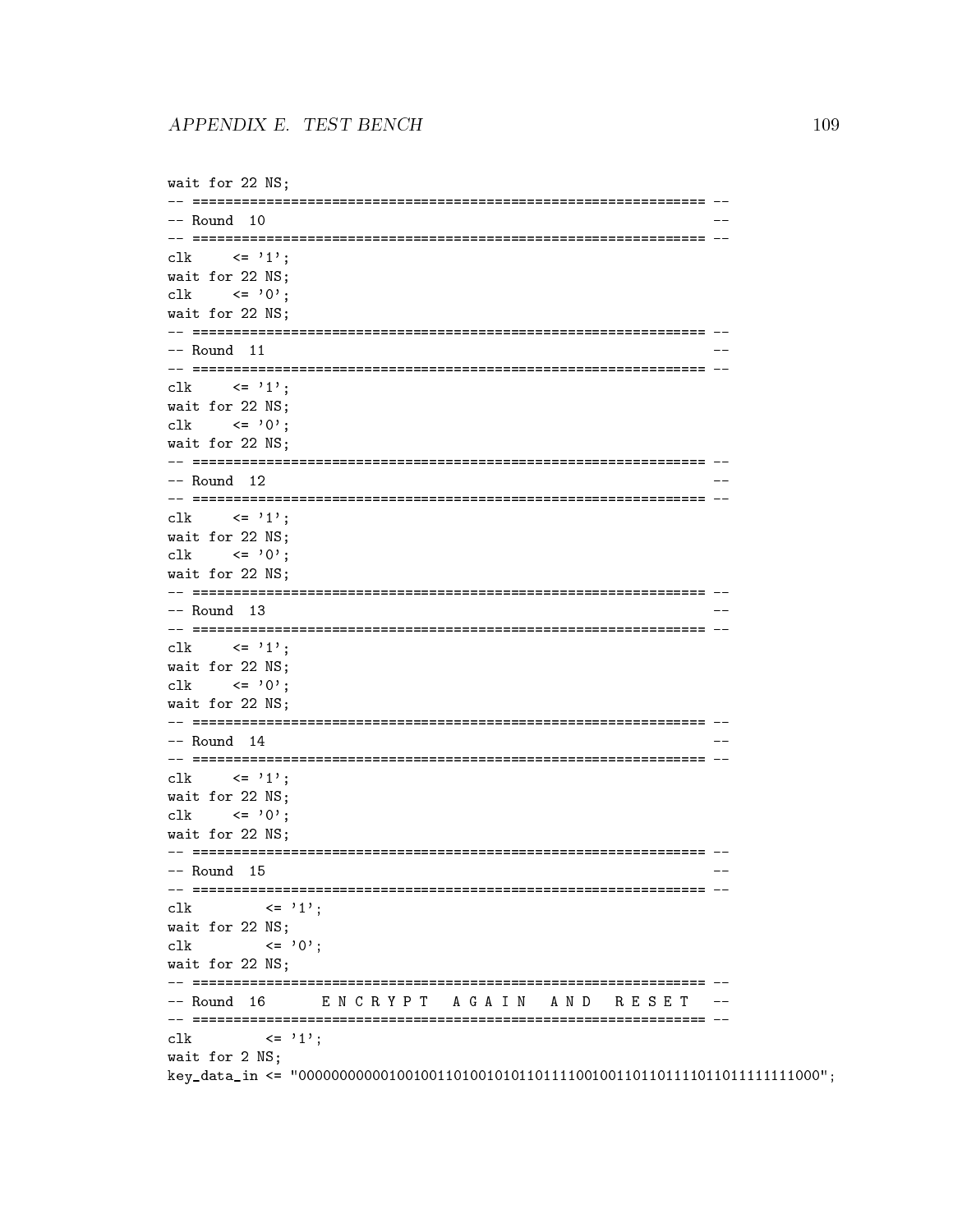```
ce \langle 2 \rangle \langle 2 \rangle \langle 1 \rangle;
ed <= '0';
wait for 20 NS;
clk \langle = '0';
wait for 22 NS;
-- =============================================================== --
clk \langle = '1';
wait for 2 NS;
key_data_in <= "0000000100100011010001010110011110001001101010111100110111101111";
ed <= '0';
wait for 20 NS;
clk \langle = '0';
wait for 22 NS;
- Round 2
clk \langle = '1':
wait for 22 NS;
clk \langle = '0';
wait for 22 NS;
-- =============================================================== --
                                                  \hspace{0.1em} \hspace{0.1em} \hspace{0.1em} \hspace{0.1em} \hspace{0.1em}clk \langle = '1';
wait for 22 NS;
clk \langle = '0';wait for 22 NS;
-- Reset in the middle and decrypt this time
clk \langle = '0';
NOTGBLRESET <= '0';
wait for 22 NS;
NOTGBLRESET \leq '1':
wait for 22 NS;
-- Round INIT START ENCRYPTION
-- =============================================================== --
clk \langle = '1';
wait for 2 NS;
key_data_in <= "0000000000010010011010010101101111001001101101111011011111111000";
ce \langle 2 \rangle \langle 2 \rangle \langle 1 \rangle;
ed <= '0';
wait for 20 NS;
clk \langle = '0':
wait for 22 NS;
```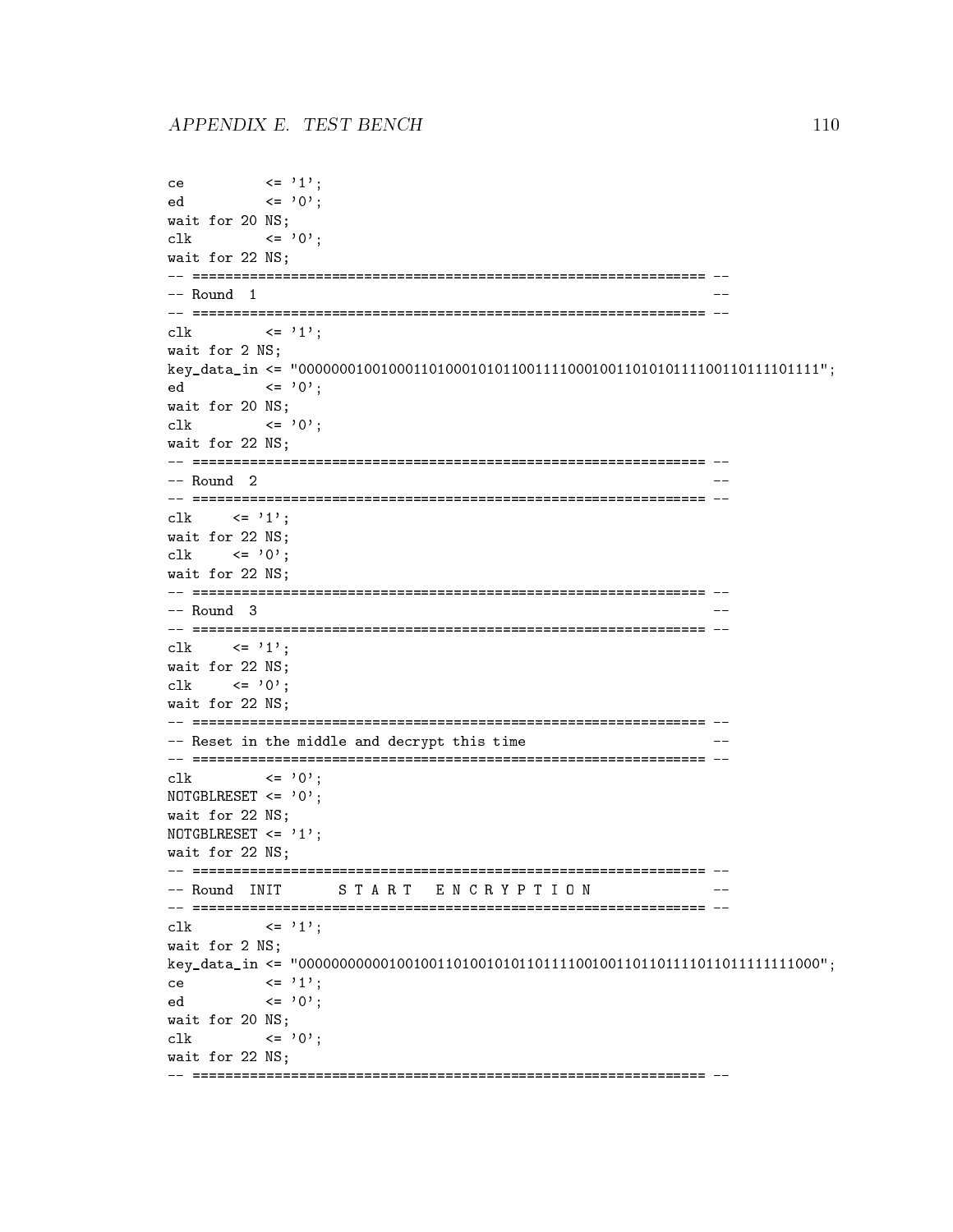```
-- Round 1
                                             - -clk \langle = '1';wait for 2 NS;
key_data_in <= "0000000100100011010001010110011110001001101010111100110111101111";
ed <= '0';
wait for 20 NS;
clk \langle = '0';wait for 22 NS;
clk \langle = '1';
wait for 22 NS;
clk \langle = '0';
wait for 22 NS;
-- =============================================================== --
-- Round 3
                                             - -clk \langle = '1';
wait for 22 NS;
clk \langle = '0';wait for 22 NS;
  END PROCESS flow_process;
END AR;
-- Configuration Statement
                                              -configuration CFG_TB of E is
  for AR
      for UUT : LOGITEST
\sim \sim \sim\pm \pm 1use configuration WORK.CFG_LOGITEST_BEHAVIORAL;
\frac{1}{2} and \frac{1}{2}end for;
  end for;
end CFG_TB;
```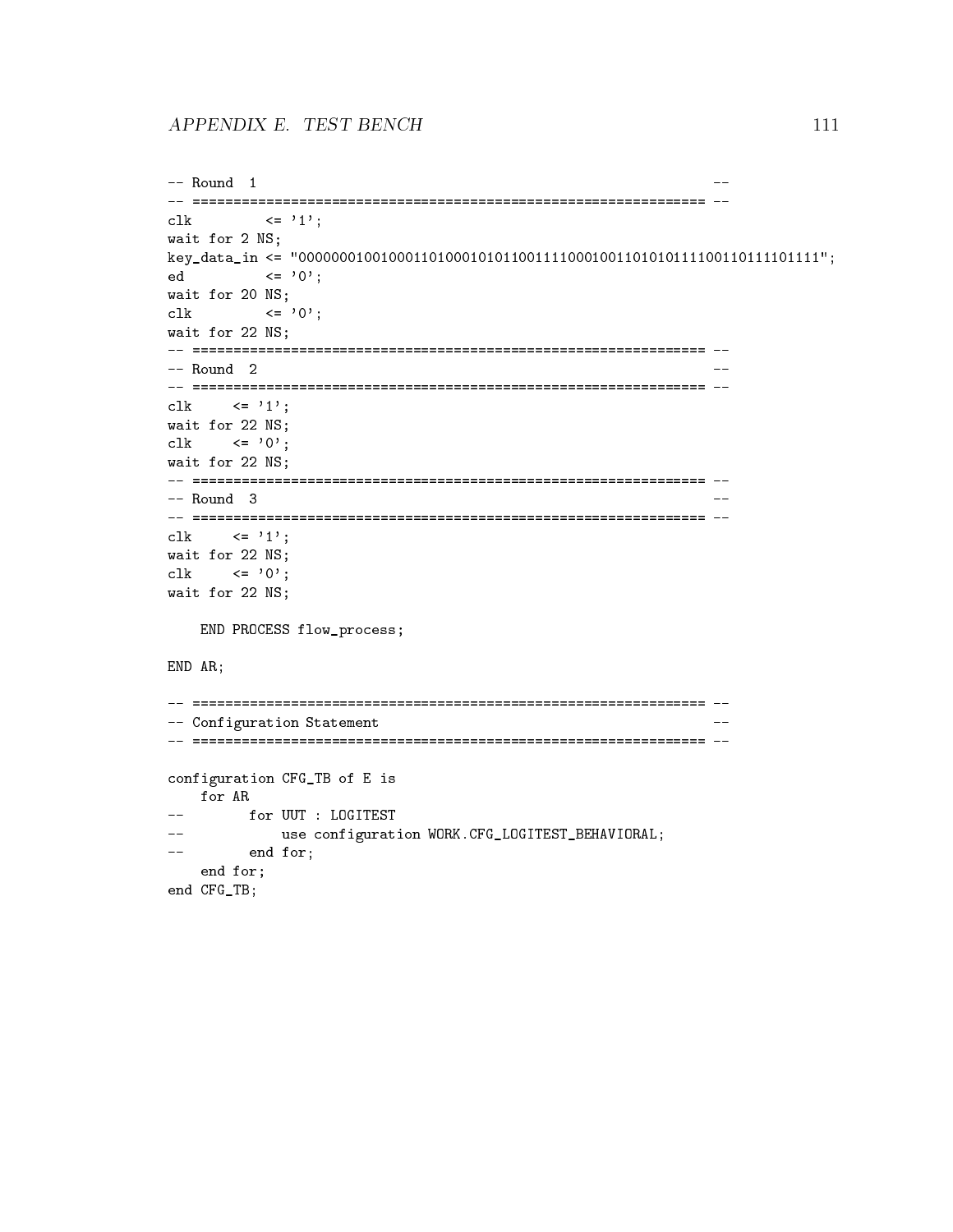## Bibliography

- [1] S.A. Vanstone A.J. Menezes and P.C Van Oorschot. Handbook of applied cryptography. Discrete Mathematics and its Application. CRC Press, Florida, USA, 1997.
- [2] H. Eberle amd C.P. Thacker. A 1 Gbit/second GaAs DES chip. In Proceedings of the IEEE 1992 Custom Integrated Circuits Conference, pages  $19.7/1{-}4$ , New York, NY, USA, 1992. IEEE, IEEE.
- [3] A.G. Broscius and J.M. Smith. Exploiting parallelism in hardware implementation of the DES. In J. Feigenbaum, editor, Advances in Cryptology - CRYPTO '91. Proceedings, number 576 in Lecture Notes in Computer Science, pages 367– 376, Berlin, Germany, 1992. Int. Assoc. Cryptologic Res, Springer-Verlag.
- [4] I. Eslick J. Brown E. Tau, D. Chen. A first generation DPGA implementation. In FPD'95 - Third Canadian Workshop of Field-Programmable Devices, page ?, 1995.
- [5] H. Eberle. A high-speed DES implementation for network applications. In E.F. Brickell, editor, Advances in Cryptology - CRYPTO '92. 12th Anual International Cryptology Conference Proceedings, Lecture Notes in Computer Science, pages 521–539, Berlin, Germany, 1993. Springer-Verlag.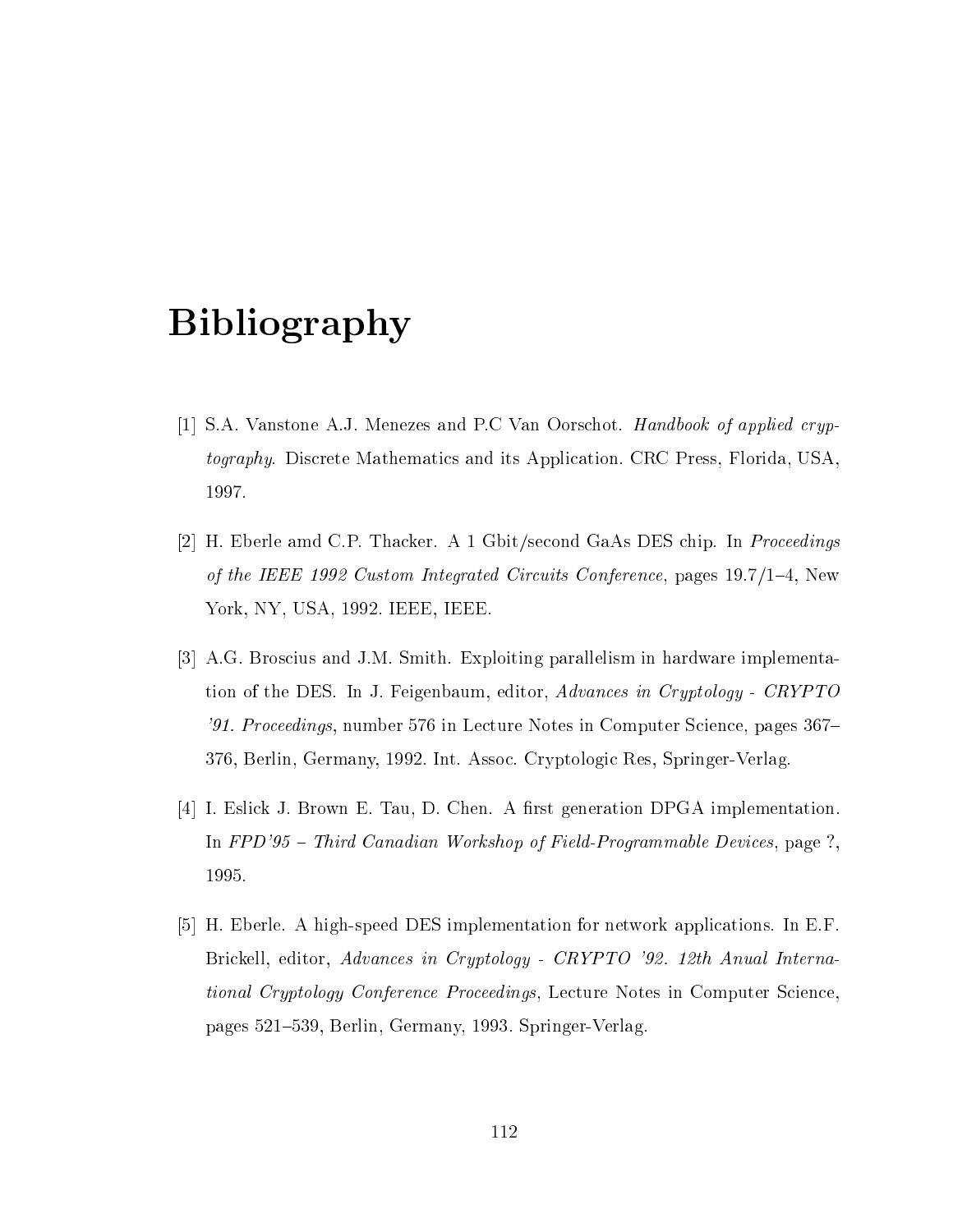- [6] J. Goubert F. Hoornaert and Y. Desmedt. Efficient hardware implementation of the DES. In G.R. Blakley and D. Chaum, editors, Advances in Cryptology: Proceedings of CRYPTO'84, number 196 in Lecture Notes in Computer Science, pages 147-173, Berlin, Germany, 1985. International Association for Cryptologic Research, Springer-Verlag.
- [7] G.M. Haskins. Securing asynchronous tranfer mode networks. Masters thesis, WPI, Worcester, Massachusetts, USA, May 1997.
- [8] J. Vandewalle I. Verbauwhede, F. Hoornaert and H.J. De Man. Security and performance optimization of a new DES data encryption chip. IEEE Journal of  $Solid-State Circuits$ ,  $23(3):647–656$ , June 1988.
- [9] J. Leonard and W.H. Magione-Smith. A case study of partially evaluated hardware circuits: keyspecific DES. In P.Y.K. Cheung W. Luk and M. Glesner, editors, Field-programmable Logic and Applications. 7th International Workshop, FPL '97, Berlin, Germany, 1997. Springer-Verlag.
- [10] T. McCall. Dataquest reports 82 million computers will be connected to the internet this year. http://www.dataquest.com, August 1997.
- [11] A. Matusevich R.C. Faireld and J. Plany. An LSI digital encryption processor. In G.R. Blakley and D. Chaum, editors, Advances in Cryptology: Proceedings of CRYPTO'84, number 196 in Lecture Notes in Computer Science, pages 115– 143, Berlin, Germany, 1985. International Association for Cryptologic Research, Springer-Verlag.
- [12] B. Schneier. Applied Cryptography Second Edition: protocols, algorithms, and source code in C. Wiley & Sons, New York, USA, 2nd edition, 1996.
- [13] D.R. Stinson. Cryptography: Theory and Practice. Discrete Mathematics and its Applications. CRC Press, Florida, USA, 1995.